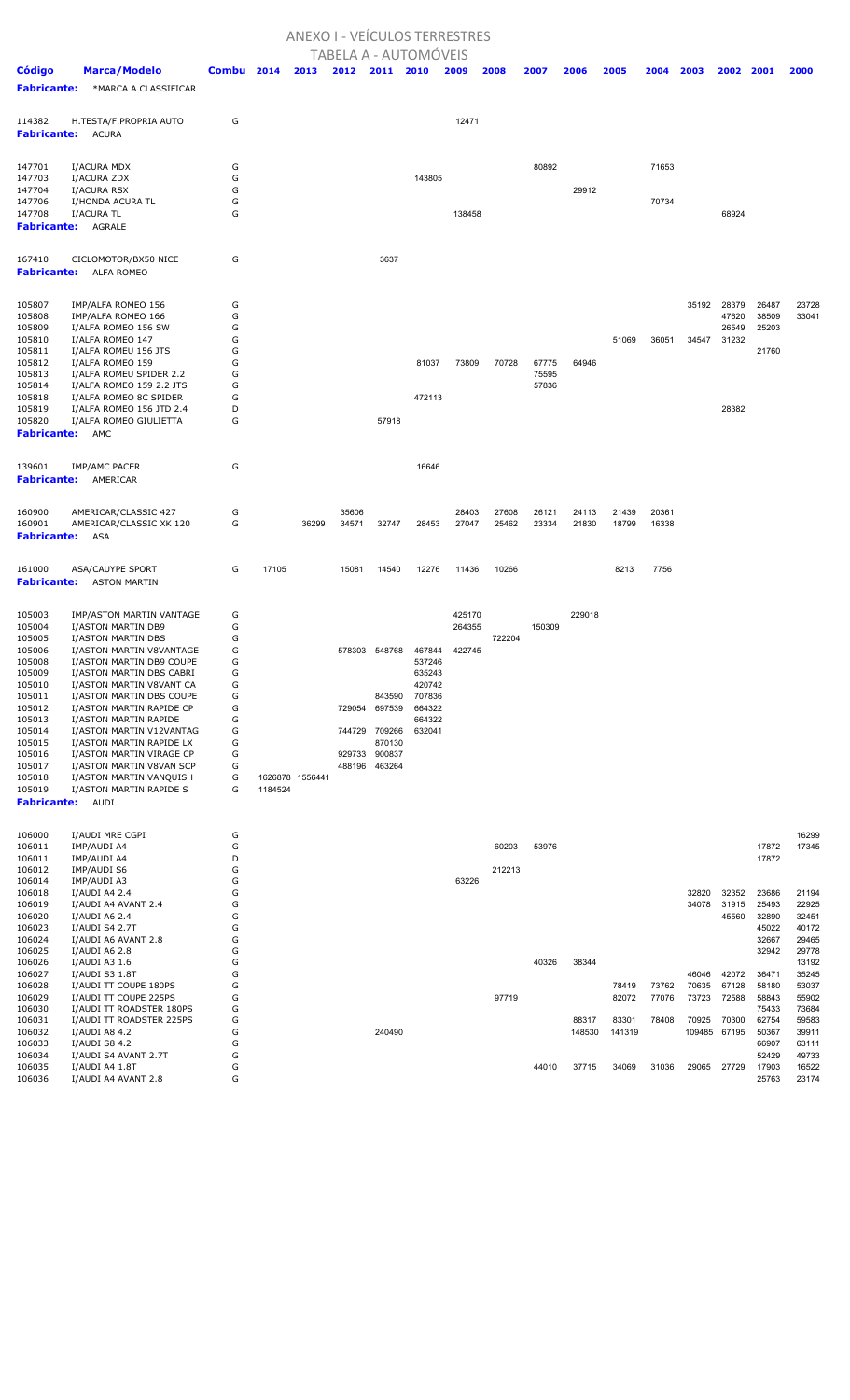| Código           | <b>Marca/Modelo</b>                       | Combu  | 2014   | 2013   | 2012          | 2011          | 2010   | 2009   | 2008             | 2007   | 2006   | 2005             | 2004             | 2003            | 2002           | 2001           | 2000  |
|------------------|-------------------------------------------|--------|--------|--------|---------------|---------------|--------|--------|------------------|--------|--------|------------------|------------------|-----------------|----------------|----------------|-------|
| 106037           | I/AUDI A4 1.8                             | G      |        |        |               |               |        |        |                  |        |        |                  |                  |                 |                | 17874          | 17339 |
| 106038           | I/AUDI A6 2.7T                            | G      |        |        |               |               |        |        |                  |        |        |                  | 46130            | 42278           | 39248          | 37143          | 34149 |
| 106039           | I/AUDI A4 2.8                             | G      |        |        |               |               |        |        |                  |        |        |                  |                  |                 |                | 24319          | 22483 |
| 106040           | I/AUDI A4 AVANT 1.8T                      | G      |        |        |               |               |        |        | 57650            | 55874  | 44215  | 39310            | 31289            | 29085           | 27645          | 23194          | 20886 |
| 106042           | I/AUDI A6 AVANT 2.7T                      | G      |        |        |               |               |        |        |                  |        |        |                  |                  |                 |                |                | 34275 |
| 106043           | I/AUDI A6 AVANT 4.2                       | G      |        |        |               |               |        |        |                  |        |        | 101885           |                  |                 |                | 41758          | 37413 |
| 106044           | I/AUDI A6 4.2                             | G      |        |        |               |               |        |        |                  |        | 90462  | 78958            | 73125            | 50103           | 43554          | 34995          | 30042 |
| 106045           | I/AUDI S6 4.2                             | G      |        |        |               |               |        |        |                  |        |        |                  |                  |                 | 58980          | 47533          | 44011 |
| 106046           | I/AUDI S6 AVANT 4.2                       | G      |        |        |               |               |        |        |                  |        |        |                  |                  |                 |                |                | 64854 |
| 106047           | I/AUDI A6 ALLROAD 2.7T                    | G      |        |        |               |               |        |        |                  |        |        |                  | 51326            | 36953           | 33526          | 28614          | 24934 |
| 106048<br>106049 | I/AUDI RS4 AVANT 2.7T<br>I/AUDI A4 3.0    | G<br>G |        |        |               |               |        |        |                  |        | 53415  | 45286            | 40122            | 34402           | 31404          | 81475<br>25076 |       |
| 106050           | I/AUDI A4 2.0                             | G      |        |        |               |               |        |        |                  |        | 38366  |                  |                  | 31960           | 27897          | 26609          |       |
| 106051           | I/AUDI A6 3.0                             | G      |        |        |               |               |        |        |                  |        | 65014  | 62382            | 48845            | 36300           | 29382          | 26672          |       |
| 106052           | I/AUDI A6 AVANT 3.0                       | G      |        |        |               |               |        |        |                  |        | 70515  | 69247            |                  |                 | 31985          |                |       |
| 106053           | I/AUDI A4 AVANT 3.0                       | G      |        |        |               |               |        |        |                  |        | 54462  | 48172            | 40792            | 33874           | 30255          |                |       |
| 106054           | I/AUDI A2                                 | G      |        |        |               |               |        |        |                  |        |        |                  |                  |                 |                | 17676          |       |
| 106055           | I/AUDI A4 AVANT 2.0                       | G      |        |        |               |               | 83010  |        |                  |        |        |                  |                  |                 |                |                |       |
| 106056           | I/AUDI A4 CABRIOLET 1.8T                  | G      |        |        |               |               |        |        |                  |        |        |                  | 77670            |                 |                |                |       |
| 106057           | I/AUDI A4 CABRIOLET 3.0                   | G      |        |        |               |               |        |        |                  |        |        |                  |                  | 80376           | 79864          |                |       |
| 106060           | I/AUDI A6 2.7T SECURITY                   | G      |        |        |               |               |        |        |                  |        |        |                  |                  | 41586           | 38611          |                |       |
| 106061           | I/AUDI RS6 4.2                            | G<br>G |        |        |               |               |        |        |                  |        |        |                  |                  | 82446           |                |                |       |
| 106062<br>106063 | I/AUDI S4 4.2<br>I/AUDI S4 AVANT 4.2      | G      |        |        |               |               |        |        |                  | 129653 |        | 118091<br>131837 | 100292<br>125169 | 89304<br>104472 |                |                |       |
| 106064           | I/AUDI RS6 AVANT 4.2                      | G      |        |        |               |               |        |        |                  |        |        |                  |                  | 104621          |                |                |       |
| 106067           | I/AUDI A8 6.0 L                           | G      |        |        |               |               |        |        | 261486           |        | 236618 | 222117           |                  |                 |                |                |       |
| 106070           | I/AUDI A4 2.0T FSI                        | G      |        |        |               |               |        |        |                  |        | 49046  |                  |                  |                 |                |                |       |
| 106071           | I/AUDI A4 AVANT 2.0T FSI                  | G      |        |        |               |               |        |        | 66711            | 57458  | 56604  |                  |                  |                 |                |                |       |
| 106073           | I/AUDI A3 SPB 2.0T FSI                    | G      |        | 91222  | 82899         | 79088         | 68432  | 64288  | 53675            | 50162  | 46434  |                  |                  |                 |                |                |       |
| 106074           | I/AUDI A3 SPB 1.6                         | G      |        |        |               |               | 56837  | 50744  | 49684            | 40517  | 39025  |                  |                  |                 |                |                |       |
| 106075           | I/AUDI A4 3.2 FSI                         | G      |        |        |               | 157087        | 125345 | 105532 | 95833            | 80063  | 74347  |                  |                  |                 |                |                |       |
| 106076           | I/AUDI A4 AVANT 3.2 FSI                   | G      |        |        |               | 137668        |        | 110893 | 108354           | 100565 | 95389  |                  |                  |                 |                |                |       |
| 106077           | I/AUDI A4 CABRIO 3.2 FSI                  | G      |        |        |               |               |        |        |                  | 106875 | 97118  |                  |                  |                 |                |                |       |
| 106078           | I/AUDI RS4 AVANT 4.2 FSI                  | G      |        |        |               |               |        |        |                  | 183240 | 154447 |                  |                  |                 |                |                |       |
| 106080           | I/AUDI A6 4.2 FSI                         | G      |        |        |               |               |        |        | 137043           | 122290 | 98998  |                  |                  |                 |                |                |       |
| 106081           | I/AUDI A6 3.2 FSI                         | G      |        |        |               |               |        |        | 107574           | 102773 | 92500  |                  |                  |                 |                |                |       |
| 106085           | I/AUDI A3 2.0T                            | G<br>G |        |        |               |               |        |        | 57946            | 52908  |        |                  |                  |                 |                |                |       |
| 106086<br>106087 | I/AUDI Q7 4.2<br>I/AUDI A6 LIMOUSINE 2.4  | G      |        |        |               |               |        |        | 124722           | 110852 | 106534 |                  |                  | 57185           |                |                |       |
| 106088           | I/AUDI R8 4.2 FSI                         | G      |        |        | 489771        | 384440        | 368391 | 353012 | 344126           |        |        |                  |                  |                 |                |                |       |
| 106089           | I/AUDI Q7 3.6                             | G      |        |        |               |               |        |        | 119820           | 110201 |        |                  |                  |                 |                |                |       |
| 106090           | I/AUDI S3                                 | G      |        |        |               |               |        |        | 74943            |        |        |                  |                  |                 |                |                |       |
| 106091           | I/AUDI A5 3.2 FSI                         | G      |        |        |               | 158616        | 131479 | 122166 | 115847           |        |        |                  |                  |                 |                |                |       |
| 106092           | I/AUDI A4 AV 2.0T 210HP                   | G      |        |        |               |               | 105374 | 81066  |                  |        |        |                  |                  |                 |                |                |       |
| 106093           | I/AUDI A4 2.0T 180HP                      | G      |        |        |               | 84802         | 72561  | 68529  | 63350            |        |        |                  |                  |                 |                |                |       |
| 106093           | I/AUDI A4 2.0T 180HP                      | D      |        |        |               |               | 72561  |        |                  |        |        |                  |                  |                 |                |                |       |
| 106094           | I/AUDI A4 2.0T 210HP                      | G      |        |        |               | 112604        | 95572  | 74885  | 63625            |        |        |                  |                  |                 |                |                |       |
| 106095           | I/AUDI A4 AV 2.0T 180HP                   | G      |        |        |               | 90437         | 76168  | 71416  | 62740            |        |        |                  |                  |                 |                |                |       |
| 106096           | I/AUDI A3 TRONIC FWD                      | G      |        |        |               |               |        |        | 54831            |        |        |                  |                  |                 |                |                |       |
| 106097           | I/AUDI A6 3.0T FSI                        | G      | 260482 | 247216 | 223295        | 169905        | 145469 | 127218 |                  |        |        |                  |                  |                 |                |                |       |
| 106098           | I/AUDI TT COUPE 2.0                       | G      |        |        |               |               |        | 109877 |                  |        |        |                  |                  |                 |                |                |       |
| 106101           | AUDI/A3 1.8<br>AUDI/A3 1.8                | G<br>D |        |        |               |               |        |        |                  |        | 23918  | 21913            | 19834            | 18171           | 17045          | 16427          | 15540 |
| 106101<br>106102 | AUDI/A3 1.8T                              | G      |        |        |               |               |        |        |                  |        | 25356  | 22930            | 21197            | 18808           | 17045<br>17500 | 16655          | 15796 |
| 106103           | AUDI/A3 1.6                               | G      |        |        |               |               |        |        |                  |        | 23920  | 22069            | 20512            | 18900           | 18548          | 18020          | 16951 |
| 106104           | I/AUDI S6 5.2 FSI                         | G      |        |        |               |               | 227720 | 211262 |                  |        |        |                  |                  |                 |                |                |       |
| 106105           | I/AUDI A8 4.2 FSI                         | G      |        |        |               | 395111 332474 | 327662 |        |                  |        |        |                  |                  |                 |                |                |       |
| 106106           | I/AUDI S6 AVANT 5.2 FSI                   | G      |        |        |               |               | 244175 |        |                  | 118868 |        |                  |                  |                 |                |                |       |
| 106107           | I/AUDI S8 5.2 FSI                         | G      |        |        |               |               |        |        | 286285           |        | 261608 |                  |                  |                 |                |                |       |
| 106109           | I/AUDI TT RD 2.0T 200HP                   | G      |        |        |               |               | 138918 | 121321 | 116987           | 106096 |        |                  |                  |                 |                |                |       |
| 106111           | I/AUDI TT CP 2.0T 200HP                   | G      |        |        |               |               | 121149 | 108113 | 104042           | 96740  |        |                  |                  |                 |                |                |       |
| 106112           | I/AUDI TT ROADSTER 2.0                    | G      |        |        |               | 159950        |        | 123407 | 119078           | 107141 |        |                  |                  |                 |                |                |       |
| 106113           | I/AUDI S5                                 | G      |        |        |               |               |        | 138795 | 111216           |        |        |                  |                  |                 |                |                |       |
| 106114           | I/AUDI TT                                 | G      |        |        |               |               |        |        | 100120           |        |        |                  |                  |                 |                |                |       |
| 106116           | I/AUDI S5 COUPE                           | G      |        |        |               | 165040        | 161074 |        | 143101           |        |        |                  |                  |                 |                |                |       |
| 106117           | I/AUDI TT 2.0T                            | G      |        |        |               | 150998        |        | 109205 | 105215           |        |        |                  |                  |                 |                |                |       |
| 106118<br>106119 | I/AUDI S5 QUATTRO<br>I/AUDI TT TRONIC FWD | G<br>G |        |        |               |               |        |        | 108162<br>109890 |        |        |                  |                  |                 |                |                |       |
| 106120           | I/AUDI S5 4.2 FSI                         | G      |        |        |               |               |        | 125523 |                  |        |        |                  |                  |                 |                |                |       |
| 106122           | I/AUDI A6 AVANT 3.0T FSI                  | G      |        |        |               |               | 165934 | 154548 |                  |        |        |                  |                  |                 |                |                |       |
| 106124           | I/AUDI S3 2.0 TURBO FSI                   | G      |        |        |               | 145762 137809 | 119578 | 106728 |                  |        |        |                  |                  |                 |                |                |       |
| 106125           | I/AUDI TTS CP 2.0T 272CV                  | G      |        |        | 212302        | 198784        | 166429 | 158409 |                  |        |        |                  |                  |                 |                |                |       |
| 106126           | I/AUDI TTS RD 2.0T 272CV                  | G      |        |        |               | 217128        | 189528 | 174228 |                  |        |        |                  |                  |                 |                |                |       |
| 106132           | I/AUDI A3 2.0T FSI                        | G      |        |        | 73006         | 69163         | 56876  | 54749  |                  |        |        |                  |                  |                 |                |                |       |
| 106133           | I/AUDI R8 5.2 V10 FSI                     | G      |        | 617469 | 579008        | 535898        | 482098 | 424798 |                  |        |        |                  |                  |                 |                |                |       |
| 106134           | I/AUDI TTS COUPE                          | G      |        |        |               | 176297        |        | 158444 |                  |        |        |                  |                  |                 |                |                |       |
| 106135           | I/AUDI A5 SPB 2.0TFSI                     | G      | 177531 | 135317 | 129550        | 123058        | 102856 |        |                  |        |        |                  |                  |                 |                |                |       |
| 106136           | I/AUDI R8 5.2 V10 SPYDER                  | G      | 737139 | 648847 | 622209        | 568817        | 521529 |        |                  |        |        |                  |                  |                 |                |                |       |
| 106137           | I/AUDI RS6 AV 5.0TFSI                     | G      |        |        |               |               | 377713 | 362485 |                  |        |        |                  |                  |                 |                |                |       |
| 106138           | I/AUDI RS6 5.0TFSI                        | G      |        |        |               |               | 322106 | 307609 |                  |        |        |                  |                  |                 |                |                |       |
| 106139           | I/AUDI S4                                 | G      |        |        |               |               | 132019 |        |                  |        |        |                  |                  |                 |                |                |       |
| 106140           | I/AUDI A5 PREMIUM                         | G      |        |        |               |               | 130955 | 125376 |                  |        |        |                  |                  |                 |                |                |       |
| 106141           | I/AUDI R8 COUPE                           | G      |        |        |               |               | 416072 |        |                  |        |        |                  |                  |                 |                |                |       |
| 106142           | I/AUDI RS5 4.2FSI                         | G      | 413077 | 359684 | 351800 303470 |               | 297816 |        |                  |        |        |                  |                  |                 |                |                |       |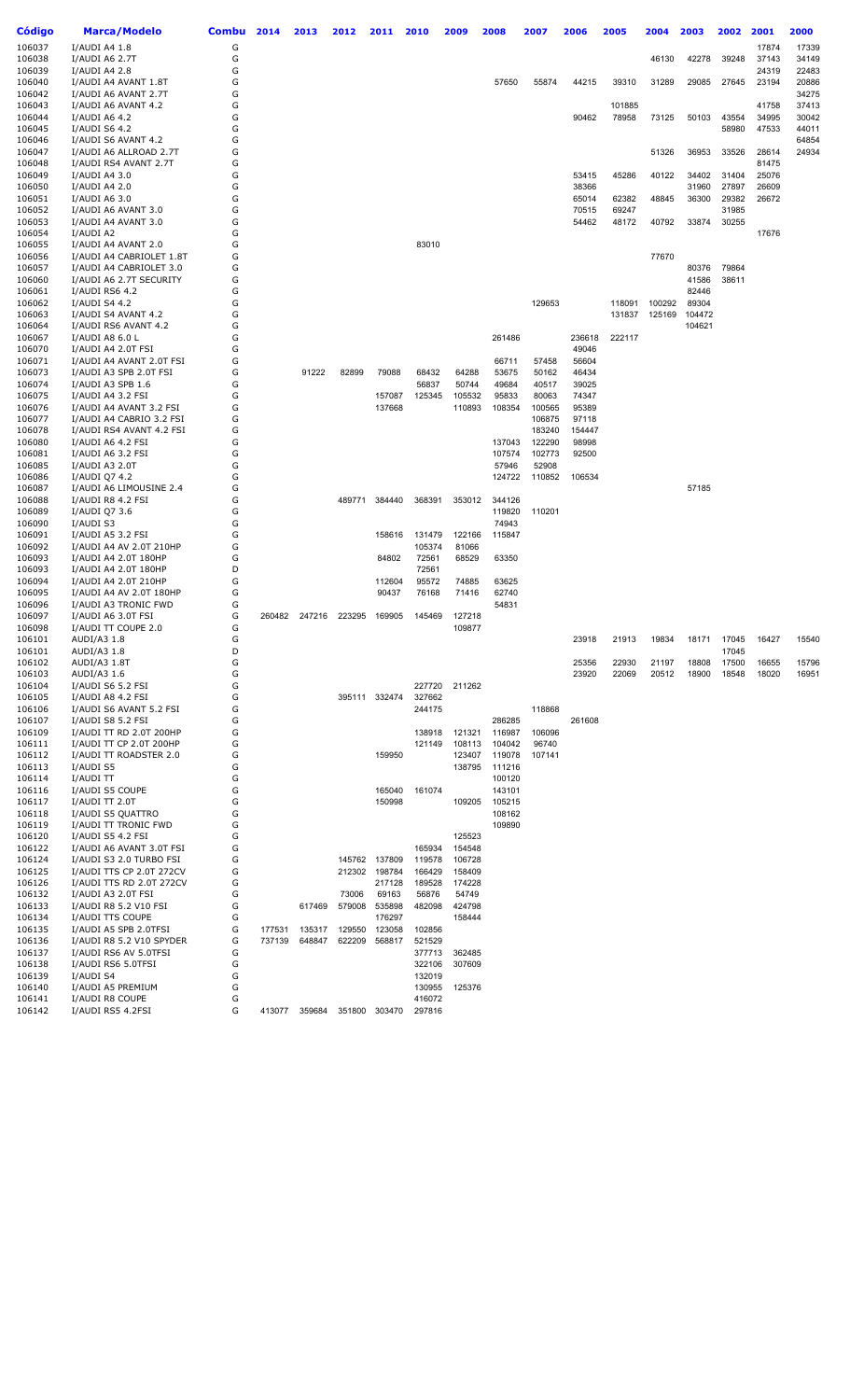| <b>Código</b>      | <b>Marca/Modelo</b>                              | <b>Combu</b> | 2014             | 2013             | 2012             | 2011             | 2010             | 2009   | 2008   | 2007   | 2006   | 2005          | 2004 | 2003 | 2002 | 2001 | 2000 |
|--------------------|--------------------------------------------------|--------------|------------------|------------------|------------------|------------------|------------------|--------|--------|--------|--------|---------------|------|------|------|------|------|
| 106143             | I/AUDI S4 SEDAN                                  | G            |                  |                  |                  | 191791           | 179557           |        |        |        |        |               |      |      |      |      |      |
| 106145             | I/AUDI TT RD 2.0TFSI                             | G            | 201685           | 175391           | 165525           | 159019           | 156044           |        |        |        |        |               |      |      |      |      |      |
| 106146             | I/AUDI TT CP 2.0TFSI                             | G            | 181063           | 162181           | 155931           | 152693           | 142766           |        |        |        |        |               |      |      |      |      |      |
| 106147             | I/AUDI A7 3.0TFSI                                | G            | 317989           | 267787           | 251427           | 228715           |                  |        |        |        |        |               |      |      |      |      |      |
| 106148             | I/AUDI A1 1.4TFSI                                | G            |                  | 70187            | 66751            | 63374            |                  |        |        |        |        |               |      |      |      |      |      |
| 106149             | I/AUDI TTS RD PRESTIGE                           | G            |                  |                  |                  | 217128           |                  |        |        |        |        |               |      |      |      |      |      |
| 106150             | I/AUDI A8 L                                      | G            |                  |                  |                  | 320030           |                  |        |        |        |        |               |      |      |      |      |      |
| 106151<br>106152   | I/AUDI R8 5.2 V10 GT<br>I/AUDI A8 L 6.3FSI       | G<br>G       |                  |                  | 508296           | 814581<br>486554 |                  |        |        |        |        |               |      |      |      |      |      |
| 106153             | I/AUDI A1 1.4TFSI SP                             | G            |                  | 79623            | 74596            |                  |                  |        |        |        |        |               |      |      |      |      |      |
| 106154             | I/AUDI A7                                        | G            |                  |                  |                  | 228740           |                  |        |        |        |        |               |      |      |      |      |      |
| 106155             | I/AUDI TT RS 2.5T                                | G            |                  |                  |                  | 267396           |                  |        |        |        |        |               |      |      |      |      |      |
| 106156             | I/AUDI A6 AVANT 3.0TFSI                          | G            |                  | 267015           | 258035           |                  |                  |        |        |        |        |               |      |      |      |      |      |
| 106157             | I/AUDI A5 C PREMIUM PLUS                         | G            |                  |                  |                  | 194385           |                  |        |        |        |        |               |      |      |      |      |      |
| 106158             | I/AUDI TTRS CP 2.5TFSI                           | G            |                  |                  | 269747           |                  |                  |        |        |        |        |               |      |      |      |      |      |
| 106159<br>106160   | I/AUDI TTRS RD 2.5TFSI<br>I/AUDI RS3 2.5TFSI     | G<br>G       |                  | 345118           | 332349<br>222310 | 217527           |                  |        |        |        |        |               |      |      |      |      |      |
| 106161             | I/AUDI S5 CP 3.0TFSI                             | G            | 315698           |                  | 294660           |                  |                  |        |        |        |        |               |      |      |      |      |      |
| 106162             | I/AUDI A5 CP 2.0TFSI                             | G            |                  | 168499           | 165552           |                  |                  |        |        |        |        |               |      |      |      |      |      |
| 106163             | I/AUDI S5 CABRIO 3.0TFSI                         | G            |                  | 324073           | 321199           |                  |                  |        |        |        |        |               |      |      |      |      |      |
| 106164             | I/AUDI A5 CABRIO 2.0TFSI                         | G            |                  | 190722           | 184839           |                  |                  |        |        |        |        |               |      |      |      |      |      |
| 106165             | I/AUDI S5 SPB 3.0TFSI                            | G            |                  |                  | 285125           |                  |                  |        |        |        |        |               |      |      |      |      |      |
| 106166             | I/AUDI R8 5.2 V10 GT SPD                         | G            |                  |                  | 928821           |                  |                  |        |        |        |        |               |      |      |      |      |      |
| 106167             | I/AUDI A7 PRESTIGE                               | G            |                  |                  |                  | 228832           |                  |        |        |        |        |               |      |      |      |      |      |
| 106168<br>106169   | I/AUDI A5 SPB 2.0TFSI AT<br>I/AUDI A4 2.0TFSI    | G<br>G       | 142667<br>116375 | 132308<br>99033  | 125749<br>91590  |                  |                  |        |        |        |        |               |      |      |      |      |      |
| 106170             | I/AUDI A4 AV 2.0TFSI                             | G            | 124617           | 110887           | 104155           |                  |                  |        |        |        |        |               |      |      |      |      |      |
| 106171             | I/AUDI S4 AV 3.0TFSI                             | G            |                  |                  | 270105           |                  |                  |        |        |        |        |               |      |      |      |      |      |
| 106172             | I/AUDI S4 3.0TFSI                                | G            | 287909           | 274431           | 270830           |                  |                  |        |        |        |        |               |      |      |      |      |      |
| 106173             | I/AUDI A4 2.0TFSI SPO                            | G            |                  | 111287           | 107777           |                  |                  |        |        |        |        |               |      |      |      |      |      |
| 106174             | I/AUDI A4 AV 2.0TFSI SPO                         | G            |                  | 103048           | 96793            |                  |                  |        |        |        |        |               |      |      |      |      |      |
| 106175             | I/AUDI A1 SPB 1.4TFSI                            | G            | 81159            | 78323            | 76538            |                  |                  |        |        |        |        |               |      |      |      |      |      |
| 106176             | I/AUDI A1 SPB 1.4TFSI SP                         | G            | 92595            | 79536            | 77027            |                  |                  |        |        |        |        |               |      |      |      |      |      |
| 106178<br>106179   | I/AUDI S6 4.0TFSI<br>I/AUDI S7 4.0TFSI           | G<br>G       | 407212<br>447512 | 446100           | 397467<br>414004 |                  |                  |        |        |        |        |               |      |      |      |      |      |
| 106180             | I/AUDI S4 3.0T                                   | G            |                  |                  | 282606           |                  |                  |        |        |        |        |               |      |      |      |      |      |
| 106181             | I/AUDI A8 4.0TFSI                                | G            |                  | 453766           |                  |                  |                  |        |        |        |        |               |      |      |      |      |      |
| 106182             | I/AUDI S8 4.0TFSI                                | G            |                  |                  | 430599           |                  |                  |        |        |        |        |               |      |      |      |      |      |
| 106183             | I/AUDI A1 QUATTRO                                | G            |                  |                  | 170781           |                  |                  |        |        |        |        |               |      |      |      |      |      |
| 106184             | I/AUDI RS4 AVANT 4.2FSI                          | G            | 402173           | 377040           |                  |                  |                  |        |        |        |        |               |      |      |      |      |      |
| 106185             | I/AUDI A6 3.0TFSI ALLR                           | G            | 309752           | 285838           | 271218           |                  |                  |        |        |        |        |               |      |      |      |      |      |
| 106187             | I/AUDI A3 1.8TFSI                                | G            | 113845           | 99930            |                  |                  |                  |        |        |        |        |               |      |      |      |      |      |
| 106188<br>106189   | I/AUDI A3 SPB 1.8TFSI<br>I/AUDI R8 5.2 V10 SPORT | G<br>G       | 113845<br>795903 | 109469<br>733475 |                  |                  |                  |        |        |        |        |               |      |      |      |      |      |
| 106192             | I/AUDI A3 1.4TFSI                                | G            | 86123            |                  |                  |                  |                  |        |        |        |        |               |      |      |      |      |      |
| 106193             | I/AUDI A3 SPB 1.4TFSI                            | G            | 86123            | 81839            |                  |                  |                  |        |        |        |        |               |      |      |      |      |      |
| 106194             | I/AUDI A6 3.0 QUATTRO PR                         | G            |                  | 251209           |                  |                  |                  |        |        |        |        |               |      |      |      |      |      |
| 106195             | I/AUDI S3 SPB 2.0TFSI                            | G            | 171718           | 158248           |                  |                  |                  |        |        |        |        |               |      |      |      |      |      |
| 106196             | I/AUDI A5 SPB 225CV.                             | G            | 142667           | 132595           |                  |                  |                  |        |        |        |        |               |      |      |      |      |      |
| 106197             | I/AUDI A5 CP 225CV                               | G            | 207141           | 171630           |                  |                  |                  |        |        |        |        |               |      |      |      |      |      |
| 106198             | I/AUDI A5 CB 225CV                               | G<br>G       | 207141           | 190722           |                  |                  |                  |        |        |        |        |               |      |      |      |      |      |
| 154826<br>154828   | I/AUDI A4 225CV.<br>I / RS6 AVANT 4.0 TFSI       | G            | 506303           | 110380<br>466590 |                  |                  |                  |        |        |        |        |               |      |      |      |      |      |
| 154828             | I/AUDI RS6 AVANT 4.0TFSI                         | G            | 506303           | 466590           |                  |                  |                  |        |        |        |        |               |      |      |      |      |      |
| 154831             | I/AUDI A3 LM 122CV I                             | G            | 86534            |                  |                  |                  |                  |        |        |        |        |               |      |      |      |      |      |
| 154832             | I/AUDI A3 LM 180CV                               | G            | 109257           | 92801            |                  |                  |                  |        |        |        |        |               |      |      |      |      |      |
| 154833             | I/AUDI A3 SPB 122CV                              | G            | 86241            | 82593            |                  |                  |                  |        |        |        |        |               |      |      |      |      |      |
| 154836             | I/AUDI S3 LM 280CV                               | G            | 178813           |                  |                  |                  |                  |        |        |        |        |               |      |      |      |      |      |
| 154837             | I/AUDI RS7 560CV                                 | G            | 528123           |                  |                  |                  |                  |        |        |        |        |               |      |      |      |      |      |
| 154856             | I/AUDI A3 CB 180CV<br>I/AUDI S3 SPB 286CV        | G<br>G       | 146689           |                  |                  |                  |                  |        |        |        |        |               |      |      |      |      |      |
| 154863<br>154864   | I/AUDI S3 LM 286CV                               | G            | 171250<br>177409 |                  |                  |                  |                  |        |        |        |        |               |      |      |      |      |      |
| 154865             | I/AUDI A5 SPB 170CV                              | G            | 131530           |                  |                  |                  |                  |        |        |        |        |               |      |      |      |      |      |
| 154866             | I/AUDI A4 LM 170CV                               | G            | 105860           |                  |                  |                  |                  |        |        |        |        |               |      |      |      |      |      |
| <b>Fabricante:</b> | AVIC                                             |              |                  |                  |                  |                  |                  |        |        |        |        |               |      |      |      |      |      |
|                    |                                                  |              |                  |                  |                  |                  |                  |        |        |        |        |               |      |      |      |      |      |
|                    |                                                  |              |                  |                  |                  |                  |                  |        |        |        |        |               |      |      |      |      |      |
| 160700             | I/AVIC HFJ635IC                                  | G            |                  |                  |                  |                  |                  |        |        |        |        |               |      |      |      | 7761 |      |
| <b>Fabricante:</b> | <b>BABY</b>                                      |              |                  |                  |                  |                  |                  |        |        |        |        |               |      |      |      |      |      |
|                    |                                                  |              |                  |                  |                  |                  |                  |        |        |        |        |               |      |      |      |      |      |
| 130003             | BABY/TST                                         | G            |                  |                  |                  |                  |                  |        |        |        |        |               |      |      | 6937 | 6610 | 6251 |
| <b>Fabricante:</b> | <b>BEACH</b>                                     |              |                  |                  |                  |                  |                  |        |        |        |        |               |      |      |      |      |      |
|                    |                                                  |              |                  |                  |                  |                  |                  |        |        |        |        |               |      |      |      |      |      |
|                    |                                                  |              |                  |                  |                  |                  |                  |        |        |        |        |               |      |      |      |      |      |
| 130004             | <b>BEACH/BABY TST</b>                            | G            | 18256            | 16766            | 16005            | 14659            | 13027            | 11308  | 10236  | 9525   | 8112   | 7044          | 6788 | 6487 | 6198 |      |      |
| <b>Fabricante:</b> | <b>BENTLEY</b>                                   |              |                  |                  |                  |                  |                  |        |        |        |        |               |      |      |      |      |      |
|                    |                                                  |              |                  |                  |                  |                  |                  |        |        |        |        |               |      |      |      |      |      |
| 162000             | I/BENTLEY CONTINENTAL GT                         | G            |                  | 1013247 794329   | 672977           | 638607           | 560499           | 526108 | 498584 | 474447 |        | 416872 369256 |      |      |      |      |      |
| 162002             | I/BENTLEY CONTINENTAL FS                         | G            |                  | 508127           | 491339           | 466247           | 396370           | 361148 | 294190 | 281909 | 242726 |               |      |      |      |      |      |
| 162004             | I/BENTLEY CONT. GTC                              | G            |                  |                  |                  |                  |                  | 838215 | 712845 |        |        |               |      |      |      |      |      |
| 162005             | I/BENTLEY CONT FLYING SP                         | G            |                  |                  |                  |                  |                  | 535874 | 478984 |        |        |               |      |      |      |      |      |
| 162006<br>162008   | I/BENTLEY CONT. SS<br>I/BENTLEY CONT. FSS        | G<br>G       |                  |                  |                  |                  | 606958<br>563117 |        |        |        |        |               |      |      |      |      |      |
| 162010             | I/BENTLEY CONT. SSC                              | G            |                  |                  |                  | 736073           |                  |        |        |        |        |               |      |      |      |      |      |
| 162012             | I/BENTLEY SUPERS COUPE                           | G            |                  |                  |                  |                  | 694978           | 640948 |        |        |        |               |      |      |      |      |      |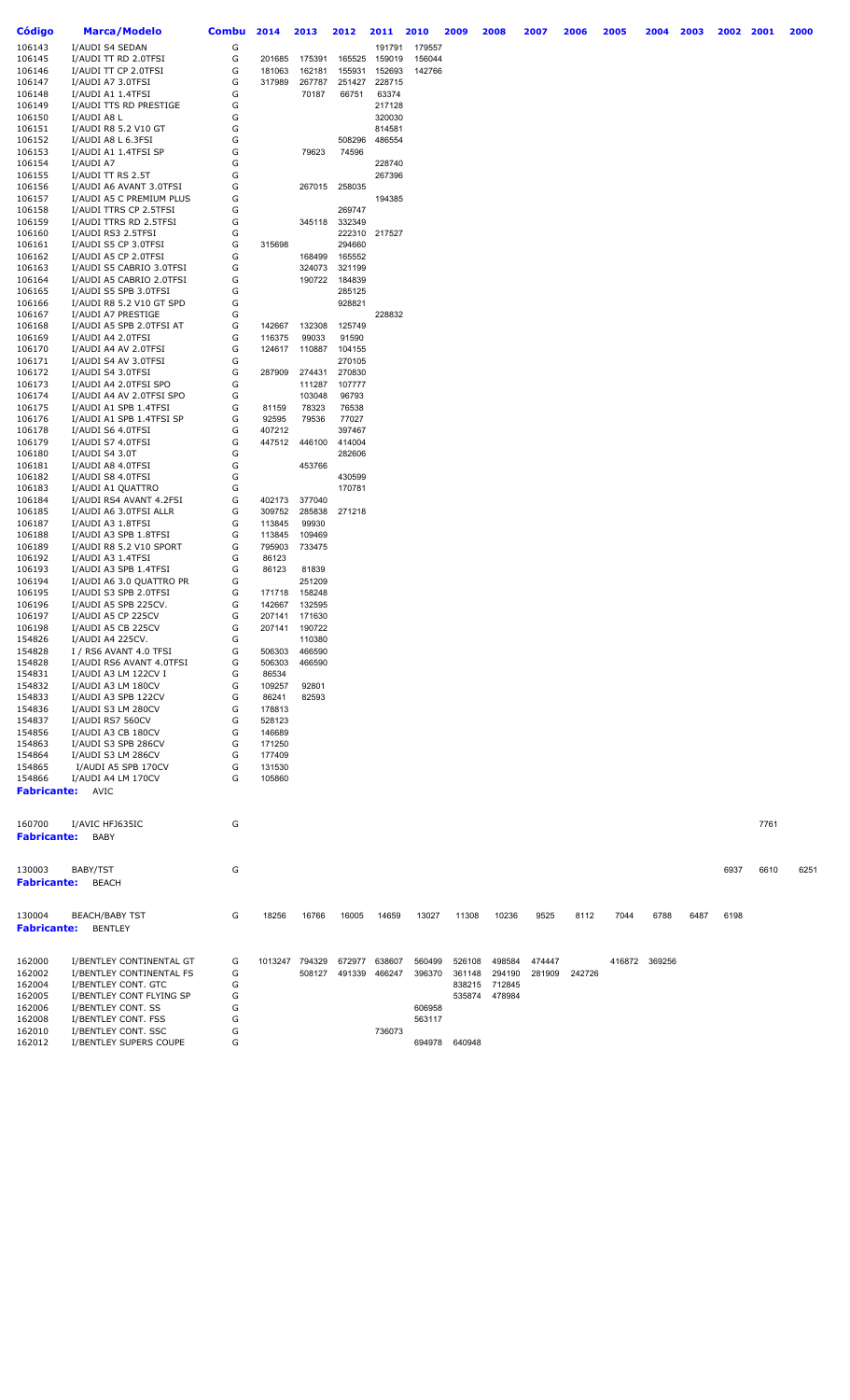| <b>Código</b>      | <b>Marca/Modelo</b>                                 | <b>Combu</b> | 2014   | 2013   | 2012   | 2011             | 2010             | 2009             | 2008             | 2007            | 2006           | 2005           | 2004           | 2003           | 2002           | 2001           | 2000           |
|--------------------|-----------------------------------------------------|--------------|--------|--------|--------|------------------|------------------|------------------|------------------|-----------------|----------------|----------------|----------------|----------------|----------------|----------------|----------------|
| 162014             | I/BENTLEY CONT. GT V8                               | G            |        |        | 772876 |                  |                  |                  |                  |                 |                |                |                |                |                |                |                |
| <b>Fabricante:</b> | <b>BMW</b>                                          |              |        |        |        |                  |                  |                  |                  |                 |                |                |                |                |                |                |                |
|                    |                                                     |              |        |        |        |                  |                  |                  |                  |                 |                |                |                |                |                |                |                |
| 106407             | IMP/BMW 320IA SC2 REGINO                            | G            |        |        |        |                  |                  |                  |                  |                 |                |                |                |                |                | 30521          |                |
| 106417             | IMP/BMW 330IM COU REGINO                            | G            |        |        |        |                  |                  |                  |                  |                 |                |                |                |                |                |                | 22338          |
| 106448             | IMP/BMW 328I BK81                                   | G            |        |        |        |                  |                  |                  |                  |                 |                |                |                |                |                |                | 38671          |
| 106476             | IMP/BMW 740I GJ81                                   | G            |        |        |        |                  |                  |                  |                  |                 |                |                |                |                |                | 47987          |                |
| 106501<br>106503   | IMP/BMW 750IA GG01<br>I/BMW 740IA GG81              | G<br>G       |        |        |        |                  |                  |                  |                  |                 |                |                |                |                |                |                | 64540<br>43843 |
| 106505             | I/BMW 740ILA GH01PRO                                | G            |        |        |        |                  |                  |                  |                  |                 |                |                |                |                |                | 54735          | 50347          |
| 106506             | I/BMW 323I AM31                                     | G            |        |        |        |                  |                  |                  |                  |                 |                |                |                |                |                |                | 31591          |
| 106507             | I/BMW 323CI BM31COU                                 | G            |        |        |        |                  |                  |                  |                  |                 |                |                |                |                |                |                | 31107          |
| 106508             | I/BMW M5 DE91                                       | G            |        |        |        |                  |                  |                  |                  |                 |                |                |                | 124473         | 92740          | 92452          | 78359          |
| 106512<br>106513   | I/BMW X5 FB33<br>I/BMW X5 FB31                      | G<br>G       |        |        |        |                  |                  |                  |                  |                 |                |                |                | 50726          | 47805<br>47805 | 41152<br>40842 | 38916<br>39056 |
| 106513             | I/BMW X5 FB31                                       | D            |        |        |        |                  |                  |                  |                  |                 |                |                |                |                | 47805          |                |                |
| 106514             | I/BMW 740 IL                                        | G            |        |        |        |                  |                  |                  |                  |                 |                |                |                |                |                | 56958          |                |
| 106515             | I/BMW X5 FA51                                       | G            |        |        |        |                  |                  |                  |                  |                 |                |                |                | 51769          | 46230          | 43942          | 39021          |
| 106516<br>106517   | I/BMW 330I AV51<br>I/BMW 330CICAB BS51              | G<br>G       |        |        |        |                  |                  |                  |                  |                 |                |                |                |                | 59956          | 38421<br>57401 | 33625<br>53830 |
| 106518             | I/BMW 535I                                          | G            | 251814 | 231270 |        | 183461 175802    | 164442           | 91573            | 87750            | 84088           | 29945          | 28695          | 27497          | 26350          | 25250          | 24196          | 23186          |
| 106519             | I/BMW M3COUPE BL91                                  | G            |        |        |        |                  |                  |                  |                  |                 | 115278         | 108611         | 93464          | 91516          | 81697          | 76850          | 71759          |
| 106520             | I/BMW 530I DT61                                     | G            |        |        |        |                  |                  |                  |                  |                 |                |                |                |                | 40554          | 37903          | 36253          |
| 106521<br>106522   | I/BMW 325CI BN31<br>I/BMW 320I AV11                 | G<br>G       |        |        |        |                  |                  |                  |                  |                 |                |                |                |                | 44474          | 42899<br>32167 | 40119          |
| 106523             | I/BMW 320I EV11                                     | G            |        |        |        |                  |                  |                  |                  |                 |                |                | 38531          | 36348          | 32683          | 31809          |                |
| 106524             | I/BMW 325I EV31                                     | G            |        |        |        |                  |                  |                  |                  |                 |                |                | 44400          | 40422          | 37712          | 34836          | 23979          |
| 106525             | I/BMW 330I EV51                                     | G            |        |        |        |                  |                  |                  |                  |                 |                |                | 45932          | 42596          | 39981          | 34691          |                |
| 106526             | I/BMW 745IA GL61                                    | G            |        |        |        |                  |                  |                  |                  |                 |                | 107159         | 93401          | 76662          | 68309          | 65416          |                |
| 106527<br>106528   | I/BMW 325I PRO EV39<br>I/BMW X5 FB91                | G<br>G       |        |        |        |                  |                  |                  |                  |                 |                |                |                | 46765          | 43586<br>47805 |                |                |
| 106529             | I/BMW X5 FB93                                       | G            |        |        |        |                  |                  |                  |                  |                 |                |                |                |                | 47805          |                |                |
| 106531             | I/BMW 760LI GN81                                    | G            |        |        |        |                  |                  |                  |                  |                 |                |                | 123870         | 119353         |                |                |                |
| 106532             | I/BMW 530I NA71                                     | G            |        |        |        |                  |                  |                  |                  |                 |                | 69629          | 64432          | 46590          |                |                |                |
| 106534             | I/BMW 330CI BW51                                    | G<br>G       |        |        |        |                  |                  |                  |                  |                 | 91636          | 85676<br>56421 | 85425          | 75624          |                |                |                |
| 106535<br>106536   | I/BMW X3 PA91<br>I/BMW X5 FB51                      | G            |        |        |        |                  |                  |                  | 103873           |                 | 64607<br>74521 | 67190          | 53362<br>57574 | 49271<br>49670 |                |                |                |
| 106537             | I/BMW X5 FA11                                       | G            |        |        |        |                  |                  |                  |                  |                 | 83163          | 63446          | 59850          | 52136          |                |                |                |
| 106538             | I/BMW 545I NB31                                     | G            |        |        |        |                  |                  |                  |                  |                 |                | 76767          | 72228          | 64482          |                |                |                |
| 106539             | I/BMW 645CI EH71                                    | G            |        |        |        |                  |                  |                  |                  |                 |                | 99519          | 95388          |                |                |                |                |
| 106540<br>106541   | I/BMW 330I EV51 SECURITY<br>I/BMW X3 PA71           | G<br>G       |        |        |        |                  |                  |                  |                  |                 | 53226          | 49365          | 87377<br>47268 |                |                |                |                |
| 106542             | I/BMW X5SECURITY FB51                               | G            |        |        |        |                  |                  |                  |                  |                 | 125917         | 115085         | 105706         |                |                |                |                |
| 106543             | I/BMW M3 CSL                                        | G            |        |        |        |                  |                  |                  |                  |                 |                |                |                | 84934          |                |                |                |
| 106545             | I/BMW X3 PA93                                       | G            |        |        |        |                  |                  |                  |                  |                 | 62888          |                | 49183          |                |                |                |                |
| 106546<br>106547   | I/BMW 120I UF51<br>I/BMW 645CI CABRIO EK71          | G<br>G       |        |        |        |                  |                  |                  |                  | 46862           | 44202          | 42702<br>98517 | 39733          |                |                |                |                |
| 106548             | I/BMW X5 FA91                                       | G            |        |        |        |                  |                  |                  |                  |                 | 100111         | 83528          | 79678          |                |                |                |                |
| 106549             | I/BMW M5 NB91                                       | G            |        |        |        |                  |                  | 231250           | 190322           | 177644          | 143010         | 136637         |                |                |                |                |                |
| 106550             | I/BMW M6 EH91                                       | G            |        |        |        |                  |                  | 276242           | 246974           | 219022          | 187633         | 185742         |                |                |                |                |                |
| 106551             | I/BMW 645CI                                         | G            |        |        |        |                  |                  |                  |                  |                 |                | 167698         |                |                |                |                |                |
| 106552<br>106553   | I/BMW 545I<br>I/BMW 130I UF91                       | G<br>G       |        |        |        |                  |                  |                  |                  |                 | 61491          | 85554<br>60991 |                |                |                |                |                |
| 106554             | I/BMW 550I NB51                                     | G            |        |        |        |                  |                  |                  |                  |                 | 97768          | 86365          |                |                |                |                |                |
| 106555             | I/BMW 650CI COUPE EH11                              | G            |        |        |        |                  |                  |                  |                  |                 | 133071         | 122336         |                |                |                |                |                |
| 106556             | I/BMW 650CI CABRIO EK11<br>I/BMW 550I NB51 SECURITY | G<br>G       |        |        |        |                  |                  |                  |                  |                 | 192242         |                |                |                |                |                |                |
| 106557<br>106559   | I/BMW 120I UD31                                     | G            |        |        |        | 77233            | 64144            | 58470            | 52946            | 48809           | 114551         |                |                |                |                |                |                |
| 106560             | I/BMW 325ITO VW91                                   | G            |        |        |        |                  |                  |                  | 75544            | 65862           |                |                |                |                |                |                |                |
| 106561             | I/BMW 130I UB11                                     | G            |        |        |        |                  |                  |                  | 70920            | 67819           |                |                |                |                |                |                |                |
| 106562             | I/BMW 325I VH31<br>I/BMW 550I NW51                  | G<br>G       |        |        |        |                  |                  |                  | 72228            | 65020           |                |                |                |                |                |                |                |
| 106563<br>106564   | I/BMW 130I UD51                                     | G            |        |        |        | 109257           | 93555            | 130405<br>87740  | 116460<br>73705  | 109053<br>67927 |                |                |                |                |                |                |                |
| 106565             | I/BMW 530I NU91                                     | G            |        |        |        |                  |                  | 111245           | 99385            | 87544           |                |                |                |                |                |                |                |
| 106568             | I/BMW 530I NU91 SECURITY                            | G            |        |        |        |                  |                  |                  | 127202           | 120815          |                |                |                |                |                |                |                |
| 106569             | I/BMW 550I NW51 SECURITY                            | G            |        |        |        |                  |                  |                  | 155939           | 144986          |                |                |                |                |                |                |                |
| 106570<br>106572   | I/BMW 120I UA51<br>I/BMW 550I NW53                  | G<br>G       |        |        |        |                  |                  |                  | 53355<br>107606  |                 |                |                |                |                |                |                |                |
| 106573             | I/BMW 535I SEDAN                                    | G            |        |        | 225985 |                  |                  |                  | 102306           |                 |                |                |                |                |                |                |                |
| 106574             | I/BMW M3 WD93                                       | G            |        |        |        |                  |                  |                  | 170766           |                 |                |                |                |                |                |                |                |
| 106575             | I/BMW M3 COUPE                                      | G            |        |        |        | 245502           | 240176           | 212105           | 174302           |                 |                |                |                |                |                |                |                |
| 106576             | I/BMW X3                                            | G<br>G       |        |        |        |                  |                  |                  | 74669            |                 |                |                |                |                |                |                |                |
| 106577<br>106578   | I/BMW 750I KA81<br>I/BMW M3 VA93                    | G            |        |        |        | 336842           | 266962           | 251008           | 174121<br>171918 |                 |                |                |                |                |                |                |                |
| 106579             | I/BMW M3 PM91                                       | G            |        |        |        | 239083           | 210632           | 190703           | 175541           |                 |                |                |                |                |                |                |                |
| 106580             | I/BMW 740 LI                                        | G            |        |        |        | 308599           | 265033           | 229188           |                  |                 |                |                |                |                |                |                |                |
| 106581             | I/BMW 135I COUPE UC71                               | G            |        |        |        |                  |                  | 106792           | 99909            |                 |                |                |                |                |                |                |                |
| 106582<br>106583   | I/BMW 750LI<br>I/BMW 530I TOURING                   | G<br>G       |        | 409774 |        | 357600           |                  | 127103           | 199715           |                 |                |                |                |                |                |                |                |
| 106584             | I/BMW 318I                                          | G            |        |        |        |                  |                  | 77348            | 69206            |                 |                |                |                |                |                |                |                |
| 106585             | I/BMW 730I                                          | G            |        | 390967 |        |                  |                  |                  |                  |                 |                |                |                |                |                |                |                |
| 106587             | I/BMW 750I SPORT                                    | G            |        |        |        |                  |                  | 258387           |                  |                 |                |                |                |                |                |                |                |
| 106588<br>106589   | I/BMW 535I GT SN21<br>I/BMW 535I FR71               | G<br>G       |        | 210386 | 197050 | 209621<br>181888 | 188301<br>165120 | 117052<br>148959 |                  |                 |                |                |                |                |                |                |                |
|                    |                                                     |              |        |        |        |                  |                  |                  |                  |                 |                |                |                |                |                |                |                |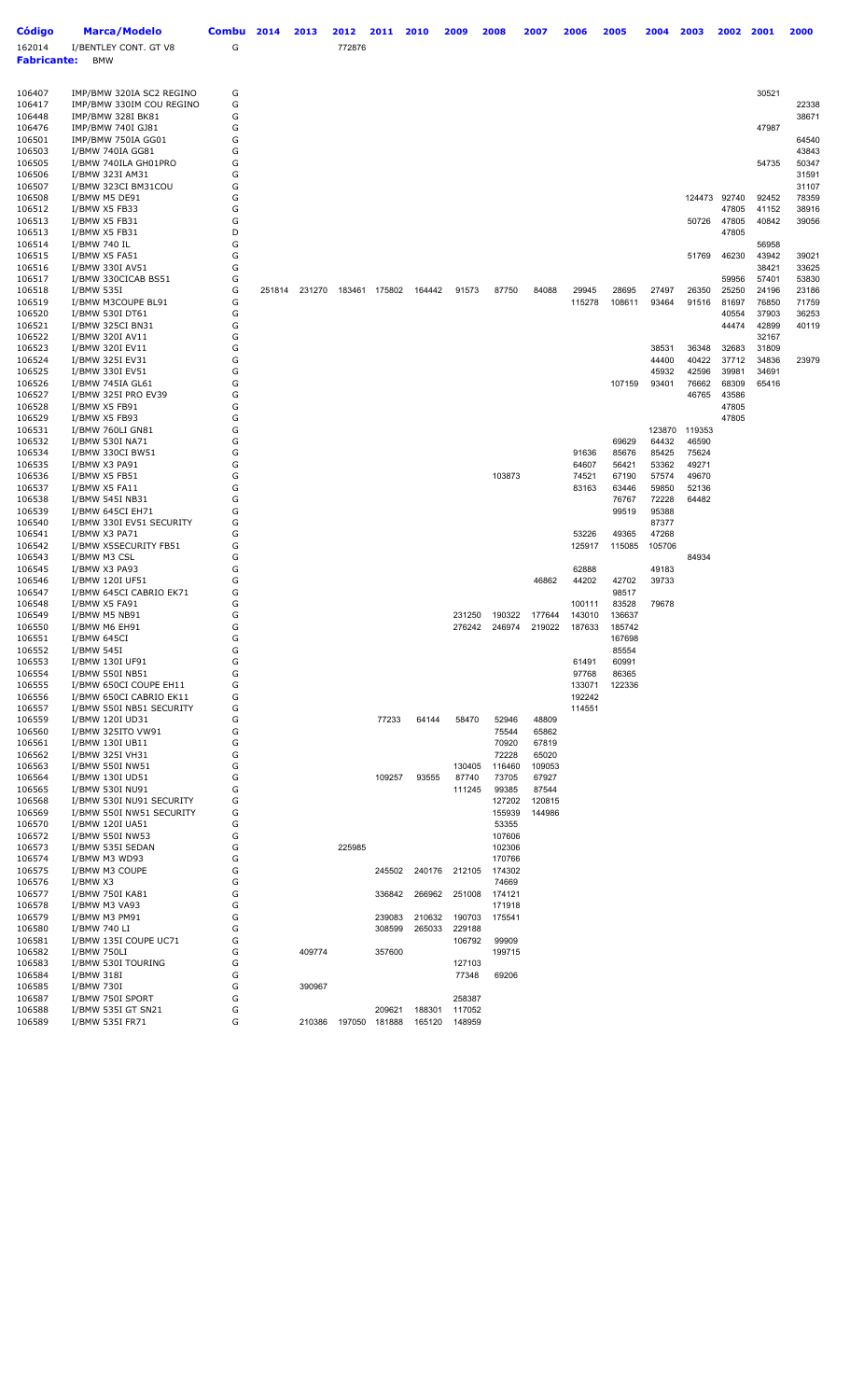| <b>Código</b>    | <b>Marca/Modelo</b>                             | <b>Combu</b> | 2014             | 2013             | 2012             | 2011             | 2010             | 2009            | 2008           | 2007  | 2006  | 2005  | 2004  | 2003  | 2002  | 2001           | 2000           |
|------------------|-------------------------------------------------|--------------|------------------|------------------|------------------|------------------|------------------|-----------------|----------------|-------|-------|-------|-------|-------|-------|----------------|----------------|
| 106590           | I/BMW 135I UC7C                                 | G            |                  |                  |                  |                  | 113142           | 107268          |                |       |       |       |       |       |       |                |                |
| 106591           | I/BMW 120I                                      | G            |                  |                  | 88997            |                  |                  |                 | 50970          |       |       |       |       |       |       |                |                |
| 106593           | I/BMW 550I FR91                                 | G            |                  |                  |                  | 252049           | 219728           |                 |                |       |       |       |       |       |       |                |                |
| 106595           | I/BMW 550I GRAN TURISMO                         | G            |                  |                  |                  |                  | 162169           |                 |                |       |       |       |       |       |       |                |                |
| 106596<br>106597 | I/BMW 135I COUPE UC91<br>I/BMW 550I             | G<br>G       |                  |                  |                  | 138417<br>239151 | 129485<br>215625 |                 |                |       |       |       |       |       |       |                |                |
| 106598           | I/BMW 750I                                      | G            |                  |                  |                  |                  | 266246           |                 |                |       |       |       |       |       |       |                |                |
| 113688           | I/BMW 320I                                      | G            |                  | 107054           | 103810           |                  |                  | 64849           |                |       |       |       |       |       |       |                |                |
| 114102           | I/MINI COOPER                                   | G            | 75997            | 71120            | 68151            | 67447            | 58642            | 57232           | 54412          | 52951 | 47599 | 46008 | 41215 | 38641 | 36839 | 34911          | 34021          |
| 114103           | I/MINI COOPER S                                 | G            | 102570           | 94202            | 87258            | 79081            | 67652            | 64842           | 61701          | 57563 | 53645 | 39849 | 36361 | 34063 | 32489 |                |                |
| 114104           | I/MINI COOPER CONVERSIV                         | G            |                  |                  |                  |                  |                  |                 | 71972          |       |       | 43205 | 40593 |       |       |                |                |
| 114105           | I/MINI COOPER S CONV                            | G            |                  |                  |                  |                  |                  | 64488           | 64098          |       | 54127 | 40874 | 38404 |       |       |                |                |
| 114106           | I/BMW MINI ONE                                  | G            |                  |                  |                  |                  |                  |                 |                |       |       | 42752 |       |       |       |                |                |
| 114107           | I/BMW MINI ONE                                  | G            |                  |                  |                  |                  |                  |                 |                |       | 45546 |       |       |       |       |                |                |
| 114112           | I/BMW 320I PG51                                 | G<br>G       |                  |                  |                  | 79163            | 72131            | 65200           | 61662          |       |       |       |       |       |       |                |                |
| 114113<br>114114 | I/BMW 325I PH11<br>I/BMW 335I PM71              | G            |                  |                  |                  | 92724            | 86851            | 84131<br>112904 | 70842<br>94467 |       |       |       |       |       |       |                |                |
| 114118           | I/BMW 335I PM51                                 | G            |                  |                  |                  | 153986           | 133739           |                 |                |       |       |       |       |       |       |                |                |
| 114119           | I/BMW 740LI                                     | G            |                  |                  | 337304           | 308599           | 265033           | 229711          |                |       |       |       |       |       |       |                |                |
| 114121           | I/BMW 550I GT                                   | G            |                  |                  |                  | 285968           | 190684           |                 |                |       |       |       |       |       |       |                |                |
| 114122           | I/BMW 535I GT                                   | G            |                  | 224449           |                  | 190389           | 185369           |                 |                |       |       |       |       |       |       |                |                |
| 114123           | I/BMW M3                                        | G            |                  |                  |                  |                  |                  |                 |                |       |       |       |       |       | 92004 |                |                |
| 114124           | I/BMW 335IS CV                                  | G            |                  |                  |                  | 154387           |                  |                 |                |       |       |       |       |       |       |                |                |
| 114125           | I/BMW 118I UA31                                 | G            |                  |                  |                  | 64176            | 61641            |                 |                |       |       |       |       |       |       |                |                |
| 114127           | I/BMW 318I PF71                                 | G            |                  |                  |                  | 69407            | 65815            |                 |                |       |       |       |       |       |       |                |                |
| 114128           | I/BMW M3 GTS KG91                               | G            |                  |                  |                  | 249467           |                  |                 |                |       |       |       |       |       |       |                |                |
| 114129<br>114130 | I/BMW M3 COUPE KG91<br>I/BMW 750 LI HYBRID KX81 | G<br>G       |                  | 294867           | 264825           | 254192<br>374875 | 246723<br>338631 |                 |                |       |       |       |       |       |       |                |                |
| 114131           | I/BMW 328I CONVERSIVEL                          | G            |                  |                  |                  | 128235           |                  |                 |                |       |       |       |       |       |       |                |                |
| 114133           | I/BMW M COUPE UR91                              | G            |                  |                  |                  | 191535           |                  |                 |                |       |       |       |       |       |       |                |                |
| 114134           | I/BMW 650I CABRIO LZ31                          | G            |                  |                  |                  | 273067           |                  |                 |                |       |       |       |       |       |       |                |                |
| 114137           | I/BMW 118I 1A31                                 | G            | 85139            | 78192            | 74406            | 72304            |                  |                 |                |       |       |       |       |       |       |                |                |
| 114138           | I/BMW ACTIVHYB 7SWB KX61                        | G            |                  |                  |                  | 322009           |                  |                 |                |       |       |       |       |       |       |                |                |
| 114139           | I/BMW 650I COUPE LX31                           | G            |                  |                  |                  | 387133           |                  |                 |                |       |       |       |       |       |       |                |                |
| 114140           | I/BMW M5                                        | G            |                  |                  |                  | 386116           |                  |                 |                |       |       |       |       |       |       |                |                |
| 114141           | I/BMW 530I FR11                                 | G            |                  | 158905           | 152611           | 142628           |                  |                 |                |       |       |       |       |       |       |                |                |
| 114144           | I/BMW 328I 3A51                                 | G            |                  | 139794           | 133122           | 129195           |                  |                 |                |       |       |       |       |       |       |                |                |
| 114145           | I/BMW 335I 3A91                                 | G            | 203361           | 194515           | 185789           | 157820           |                  |                 |                |       |       |       |       |       |       |                |                |
| 114147<br>114148 | I/BMW 740I KA41<br>I/BMW 320I 3B11              | G<br>G       | 105827           | 346342<br>97193  | 322358<br>87918  |                  |                  |                 |                |       |       |       |       |       |       |                |                |
| 114149           | I/BMW 330 XI                                    | G            |                  |                  |                  |                  |                  |                 |                |       |       |       | 86619 |       |       |                |                |
| 114150           | I/BMW 116I 1A11                                 | G            | 85120            | 83536            | 79359            | 75392            |                  |                 |                |       |       |       |       |       |       |                |                |
| 114151           | I/BMW M5 FV91                                   | G            | 470568           | 454922           | 440571           | 421793           |                  |                 |                |       |       |       |       |       |       |                |                |
| 114154           | I/BMW Z4SDRIVE20I LL31                          | G            | 189705           | 183660           | 174812           | 173111           |                  |                 |                |       |       |       |       |       |       |                |                |
| 114155           | I/BMW 528I XG31                                 | G            |                  | 217821           |                  | 202701 198010    |                  |                 |                |       |       |       |       |       |       |                |                |
| 114156           | I/BMW 325IT                                     | G            |                  |                  |                  |                  |                  |                 |                |       |       |       |       |       | 47211 |                |                |
| 114157           | I/BMW 125I 1A51                                 | G            | 144927           | 127244           | 124920           |                  |                  |                 |                |       |       |       |       |       |       |                |                |
| 114160           | I/BMW 640I GC 6A01                              | G            | 358175           | 352779           | 332264           |                  |                  |                 |                |       |       |       |       |       |       |                |                |
| 114161           | I/BMW M6 COUPE LX91                             | G            | 482598           | 465352           | 454740           |                  |                  |                 |                |       |       |       |       |       |       |                |                |
| 114162<br>114163 | I/BMW 640I GC 6B01<br>I/BMW Z4 SDRIVE 28I       | G<br>G       |                  | 350262<br>224395 | 340017<br>210590 |                  |                  |                 |                |       |       |       |       |       |       |                |                |
| 114164           | I/BMW M135I 1B71                                | G            | 182037           | 166162           | 164749           |                  |                  |                 |                |       |       |       |       |       |       |                |                |
| 114166           | I/BMW 750I YA81                                 | G            | 368648           | 346034           | 335356           |                  |                  |                 |                |       |       |       |       |       |       |                |                |
| 114167           | I/BMW 740I YA61                                 | G            | 387583           | 355961           | 328041           |                  |                  |                 |                |       |       |       |       |       |       |                |                |
| 114168           | I/BMW 335I AH3 3F91                             | G            |                  | 243934           | 234273           |                  |                  |                 |                |       |       |       |       |       |       |                |                |
| 114171           | I/BMW 650I CABRIO YP91                          | G            |                  | 379350           |                  |                  |                  |                 |                |       |       |       |       |       |       |                |                |
| 114172           | I/BMW 325XI                                     | G            |                  |                  |                  |                  |                  |                 |                |       |       |       |       |       | 48493 |                |                |
| 114173           | I/BMW 650I GRAN COUPE                           | G            |                  | 370709           |                  |                  |                  |                 |                |       |       |       |       |       |       |                |                |
| 114174           | I/BMW 740I YE41                                 | G            |                  | 326507           |                  |                  |                  |                 |                |       |       |       |       |       |       |                |                |
| 114177<br>114178 | I/BMW 328I GRAN TURISMO<br>I/BMW M6 GRAN COUPE  | G<br>G       | 179472<br>514448 | 174671<br>462460 |                  |                  |                  |                 |                |       |       |       |       |       |       |                |                |
| 114179           | I/BMW 316I                                      | G            | 102501           | 93833            |                  |                  |                  |                 |                |       |       |       |       |       |       |                |                |
| 114180           | I/BMW 320I ACTIVE FLEX                          | G            | 117414           | 110136           |                  |                  |                  |                 |                |       |       |       |       |       |       |                |                |
| 114181           | I/BMW 320I GRAN TURISMO                         | G            | 140599           | 131896           |                  |                  |                  |                 |                |       |       |       |       |       |       |                |                |
| 114182           | I/BMW 528I LIMOUSINE                            | G            |                  | 191215           |                  |                  |                  |                 |                |       |       |       |       |       |       |                |                |
| 114184           | I/BMW 435I COUPE                                | G            | 261886           | 241344           |                  |                  |                  |                 |                |       |       |       |       |       |       |                |                |
| 114185           | I/BMW 528I                                      | G            | 206039           | 193763           |                  |                  |                  |                 |                |       |       |       |       |       |       |                |                |
| 114186           | I/BMW 328I ACTIVE FLEX                          | G            | 161159           | 143413           |                  |                  |                  |                 |                |       |       |       |       |       |       |                |                |
| 114187           | I/BMW 118I UE51                                 | G            |                  |                  |                  |                  | 57512            |                 |                |       |       |       |       |       |       |                |                |
| 114189           | I/BMW M235I                                     | G            | 195731           |                  |                  |                  |                  |                 |                |       |       |       |       |       |       |                |                |
| 114191<br>114192 | I/BMW I3 REX                                    | G<br>G       | 108352<br>146727 |                  |                  |                  |                  |                 |                |       |       |       |       |       |       |                |                |
| 114193           | I/BMW 125I ACTIVE FLEX<br>I/BMW 428I CABRIO     | G            | 202810           |                  |                  |                  |                  |                 |                |       |       |       |       |       |       |                |                |
| 153613           | IMP/BMW 328I AM51                               | G            |                  |                  |                  |                  |                  |                 |                |       |       |       |       |       |       |                | 33044          |
| 153616           | IMP/BMW 528IA DM61                              | G            |                  |                  |                  |                  |                  |                 |                |       |       |       |       |       |       |                | 34990          |
| 153617           | I/BMW 540IA DR61                                | G            |                  |                  |                  |                  |                  |                 |                |       |       |       |       |       |       |                | 36369          |
| 153618           | I/BMW 540IA DN81PRO                             | G            |                  |                  |                  |                  |                  |                 |                |       |       |       |       | 53619 | 50272 | 46738          | 40174          |
| 153619           | I/BMW 540IA DN61                                | G            |                  |                  |                  |                  |                  |                 |                |       |       |       |       |       | 43401 | 39184          | 35857          |
| 153621           | I/BMW MRE CGPI                                  | G            |                  |                  |                  |                  |                  |                 |                | 43844 | 40830 |       |       | 35409 |       |                |                |
| 153622           | I/BMW Z330ROA CN51                              | G            |                  |                  |                  |                  |                  |                 |                |       |       |       |       |       | 86209 | 73555          | 69705          |
| 153623           | I/BMW Z8 EJ11                                   | G            |                  |                  |                  |                  |                  |                 |                |       |       |       |       |       |       | 151334         | 138945         |
| 153624<br>153625 | I/BMW 525IA DT41<br>I/BMW 325I AV31             | G<br>G       |                  |                  |                  |                  |                  |                 |                |       |       |       |       | 36246 | 29815 | 28674<br>35944 | 28468<br>35559 |
| 153626           | I/BMW 325I PRO AV39                             | G            |                  |                  |                  |                  |                  |                 |                |       |       |       |       |       |       | 41670          |                |
|                  |                                                 |              |                  |                  |                  |                  |                  |                 |                |       |       |       |       |       |       |                |                |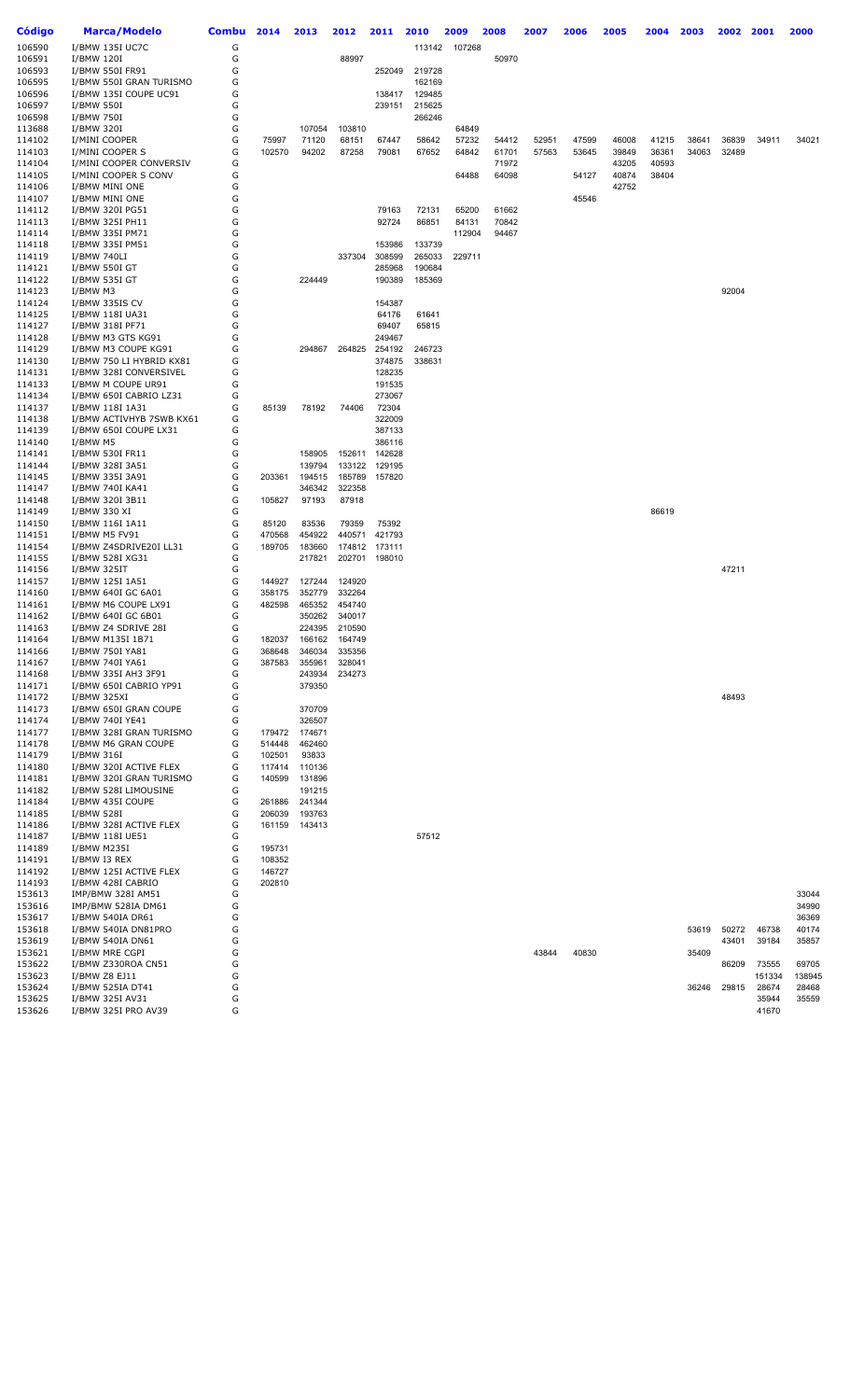| Código             | <b>Marca/Modelo</b>                       | <b>Combu</b> | 2014   | 2013   | 2012   | 2011            | 2010   | 2009   | 2008           | 2007   | 2006   | 2005   | 2004  | 2003  | 2002  | 2001  | 2000  |
|--------------------|-------------------------------------------|--------------|--------|--------|--------|-----------------|--------|--------|----------------|--------|--------|--------|-------|-------|-------|-------|-------|
| 153627             | I/BMW 520I                                | G            | 196974 |        | 152921 |                 |        |        |                |        |        |        |       |       |       |       |       |
| 153628             | I/BMW Z430 BT53                           | G            |        |        |        |                 |        |        |                |        |        |        |       |       | 78052 |       |       |
| 153629             | I/BMW Z430 BT51                           | G            |        |        |        |                 |        |        |                |        |        | 89875  | 85016 | 81123 |       |       |       |
| 153631             | I/BMW Z3 CL31                             | G            |        |        |        |                 |        |        |                |        |        |        |       |       |       |       | 70604 |
| 153633             | I/BMW 325I VB11                           | G            |        |        |        |                 |        |        |                |        | 57509  | 46435  |       |       |       |       |       |
| 153634             | I/BMW 530I NE71                           | G            |        |        |        |                 |        |        |                |        | 74186  | 69879  |       |       |       |       |       |
| 153635             | I/BMW 330I VB31                           | G            |        |        |        |                 |        |        |                |        | 73535  | 55570  |       |       |       |       |       |
| 153636             | I/BMW 320I VA71                           | G            | 117302 |        |        |                 |        |        |                | 58910  | 54473  | 41088  |       |       |       |       |       |
| 153637             | I/BMW 750I HL81                           | G            |        |        |        |                 |        |        | 174853         | 147940 | 134147 | 131275 |       |       |       |       |       |
| 153638             | I/BMW 760 LI NH01                         | G            |        |        |        |                 |        |        | 215764         | 204455 | 168879 | 150978 |       |       |       |       |       |
| 153639             | I/BMW 325I TO VS11                        | G            |        |        |        |                 |        |        |                | 70691  | 64968  | 64600  |       |       |       |       |       |
| 153640<br>153641   | I/BMW 330I SEDAN<br>I/BMW 330I EV53       | G<br>G       |        |        |        |                 |        |        | 84589          |        | 69145  |        |       |       | 42539 |       |       |
| 153642             | I/BMW Z4 2.0I BZ31                        | G            |        |        |        |                 |        |        | 96720          | 86853  | 86279  |        |       |       |       |       |       |
| 153643             | I/BMW Z4 M-ROADSTER BT91                  | G            |        |        |        |                 |        |        |                | 143772 | 129696 |        |       |       |       |       |       |
| 153644             | I/BMW 325I COUPE WB31                     | G            |        |        |        |                 |        | 101067 | 82467          | 81386  | 72710  |        |       |       |       |       |       |
| 153645             | I/BMW Z4 M-COUPE DU91                     | G            |        |        |        |                 |        |        |                | 151988 | 135360 |        |       |       |       |       |       |
| 153646             | I/BMW Z4 3.0SI BU51                       | G            |        |        |        |                 |        |        |                | 111556 | 105793 |        |       |       |       |       |       |
| 153647             | I/BMW 650CI COUPE EH13                    | G            |        |        |        |                 |        |        |                |        | 133114 |        |       |       |       |       |       |
| 153648             | I/BMW 316I 4DR                            | G            |        |        |        |                 |        |        |                |        |        |        |       |       | 16849 |       |       |
| 153651             | I/BMW 335I VB71                           | G            |        |        |        |                 |        |        | 99980          | 92472  | 84367  |        |       |       |       |       |       |
| 153652             | I/BMW 335ICA WL71                         | G            |        |        |        |                 | 176316 | 157437 | 139400         | 137084 |        |        |       |       |       |       |       |
| 153654             | I/BMW 335I SEDAN                          | G            |        | 198988 | 193864 |                 |        | 114892 | 96131          | 88912  |        |        |       |       |       |       |       |
| 153655             | I/BMW 335I COUPE                          | G            |        |        |        |                 |        |        | 95207          | 88057  |        |        |       |       |       |       |       |
| 153656             | I/BMW Z4 3.0I ROADSTER                    | G            |        |        |        |                 |        |        |                | 118749 |        |        |       |       |       |       |       |
| 153657             | I/BMW 316I AL11                           | G            |        |        |        |                 |        |        |                |        |        |        |       |       |       |       | 19971 |
| 153658             | I/BMW 328XI VT73                          | G            |        |        |        |                 |        |        |                | 84139  |        |        |       |       |       |       |       |
| 153659             | I/BMW M3 WD91                             | G            |        |        |        |                 |        | 218438 | 170501         | 166291 |        |        |       |       |       |       |       |
| 153660             | I/BMW 320I VG71                           | G            |        |        |        |                 |        |        | 61662          | 56932  |        |        |       |       |       |       |       |
| 153661             | I/BMW 335I WL73                           | G            |        |        |        |                 |        | 115857 |                | 89658  |        |        |       |       |       |       |       |
| 153662             | I/BMW 650I EA51                           | G            |        |        |        |                 |        | 136748 | 130029         | 120754 |        |        |       |       |       |       |       |
| 153663             | I/BMW M6 EH93                             | G            |        |        |        |                 |        |        |                | 206634 |        |        |       |       |       |       |       |
| 153664             | I/BMW 328I VA33                           | G            |        |        |        |                 |        |        | 88627          |        |        |        |       |       |       |       |       |
| 153665             | I/BMW M3 VA91                             | G            |        |        |        |                 |        |        | 176511         |        |        |        |       |       |       |       |       |
| 153666             | I/BMW M3 CABRIO WL91                      | G<br>G       |        |        |        |                 |        | 213342 | 209024         |        |        |        |       |       |       |       |       |
| 153667<br>153668   | I/BMW 120I CABRIO UL51<br>I/BMW 335I VB73 | G            |        |        |        | 127110          | 96824  | 88623  | 87500<br>97838 |        |        |        |       |       |       |       |       |
| 153669             | I/BMW M6                                  | G            |        |        |        |                 |        |        | 246458         |        |        |        |       |       |       |       |       |
| 153670             | I/BMW X6 35I                              | G            |        |        |        | 202504          | 184298 | 162332 | 155556         |        |        |        |       |       |       |       |       |
| 153671             | I/BMW X6 XDRIVE35I                        | G            |        |        |        | 231825 217252   | 193355 | 182908 | 163147         |        |        |        |       |       |       |       |       |
| 153672             | I/BMW 320I SEDAN                          | G            |        |        |        |                 |        | 65281  | 62317          | 56079  | 51544  | 50828  |       |       |       | 34410 |       |
| 153673             | I/BMW 335I                                | G            |        |        |        | 148334          |        | 118957 | 98907          | 88421  |        |        |       |       |       |       |       |
| 153674             | I/BMW X6 XDRIVE 5.0I                      | G            |        |        |        | 288516          | 260440 | 242916 | 231187         |        |        |        |       |       |       |       |       |
| 153675             | I/BMW 328I                                | G            |        | 139038 |        | 120479          |        | 105369 | 88105          | 82483  |        |        |       |       |       |       |       |
| 153676             | I/BMW Z4 ROADSTER BU33                    | G            |        |        |        |                 |        |        | 101134         |        |        |        |       |       |       |       |       |
| 153677             | I/BMW 525I                                | G            |        |        |        |                 |        | 111242 | 97070          | 83179  |        | 65089  |       |       |       |       |       |
| 153678             | I/BMW X3 XDRIVE25I                        | G            |        |        |        |                 |        |        | 85197          |        | 60700  |        |       |       |       |       |       |
| 153679             | I/BMW 1281 CONV UL73                      | G            |        |        |        |                 |        |        | 68591          |        |        |        |       |       |       |       |       |
| 153680             | I/BMW 118I UE71                           | G            |        |        |        | 67324           | 57512  | 52870  |                |        |        |        |       |       |       |       |       |
| 153681             | I/BMW Z4 SDRIVE2.3I LM31                  | G            |        |        |        | 151615          | 126647 | 124634 |                |        |        |        |       |       |       |       |       |
| 153682             | I/BMW Z4 SDRIVE3.5I LM71                  | G            |        | 233755 | 227604 | 210760          | 161144 | 152711 |                |        |        |        |       |       |       |       |       |
| 153684             | I/BMW 760 LI KB01                         | G            |        |        |        | 397996          | 326115 | 272978 |                |        |        |        |       |       |       |       |       |
| 153685             | I/BMW Z4 SDRIVE35I                        | G            |        |        |        | 181033          | 159488 | 158859 |                |        |        |        |       |       |       |       |       |
| 153687             | I/BMW X6 M                                | G            |        | 414914 |        | 350554          | 336188 | 330225 |                |        |        |        |       |       |       |       |       |
| 153689             | I/BMW 523I                                | G            |        |        |        | 129247          | 116366 |        |                |        |        |        |       |       |       |       |       |
| 153690             | I/BMW Z4 SDRIVE30I                        | G            |        |        |        |                 | 184121 |        |                |        |        |        |       |       |       |       |       |
| 153692             | I/BMW 335I CABRIO DX71                    | G            |        |        | 213427 | 200714          | 187887 |        |                |        |        |        |       |       |       |       |       |
| 153694             | I/BMW M3 SEDAN                            | G            |        |        |        |                 | 231829 |        |                |        |        |        |       |       |       |       |       |
| 153695<br>153696   | I/BMW 325I<br>I/BMW Z4 35I                | G<br>G       |        |        |        | 96919<br>193459 | 176836 |        |                |        | 59750  | 48479  | 45794 | 30478 | 29206 | 27987 | 26819 |
| 153697             | I/BMW 116I                                | G            |        |        |        |                 | 58534  |        | 50277          |        |        |        |       |       |       |       |       |
| 153698             | I/BMW Z4 SDRIVE35IS                       | G            |        |        |        |                 | 178019 |        |                |        |        |        |       |       |       |       |       |
| 201465             | I/BMW X4 XDRIVE28I                        | G            | 216989 |        |        |                 |        |        |                |        |        |        |       |       |       |       |       |
| 201468             | I/BMW X1 X28I ACTIVEFLEX                  | G            | 149328 |        |        |                 |        |        |                |        |        |        |       |       |       |       |       |
| <b>Fabricante:</b> | BRILLIANCE                                |              |        |        |        |                 |        |        |                |        |        |        |       |       |       |       |       |
|                    |                                           |              |        |        |        |                 |        |        |                |        |        |        |       |       |       |       |       |
|                    |                                           |              |        |        |        |                 |        |        |                |        |        |        |       |       |       |       |       |
| 141904             | I/BRILLIANCE FRV CROSS                    | G            |        |        |        |                 | 27764  |        |                |        |        |        |       |       |       |       |       |
| <b>Fabricante:</b> | <b>BRM</b>                                |              |        |        |        |                 |        |        |                |        |        |        |       |       |       |       |       |
|                    |                                           |              |        |        |        |                 |        |        |                |        |        |        |       |       |       |       |       |
|                    |                                           |              |        |        |        |                 |        |        |                |        |        |        |       |       |       |       |       |
| 123503             | BRM/M8                                    | G            |        | 21321  | 20739  | 19758           | 16450  | 14752  | 13634          | 12234  | 11038  | 9531   | 9268  | 9032  | 8692  | 8385  | 7777  |
| 123504             | BRM/M10                                   | G            |        |        |        |                 | 16448  | 14750  | 13635          | 12239  | 11043  | 9531   | 9273  | 9029  | 8692  | 8385  | 7778  |
| 123505             | BRM/M11                                   | G            |        | 20689  | 18483  | 17890           | 15652  | 13901  | 12276          | 11307  | 10131  | 8783   | 8470  | 8204  | 7880  | 7584  | 7251  |
| <b>Fabricante:</b> | <b>BUGRE</b>                              |              |        |        |        |                 |        |        |                |        |        |        |       |       |       |       |       |
|                    |                                           |              |        |        |        |                 |        |        |                |        |        |        |       |       |       |       |       |
| 150801             | <b>BUGRE/BGR 5</b>                        | G            |        | 16527  | 15741  | 14991           | 12624  | 11335  | 10185          | 9406   | 8070   | 7102   | 6790  | 6511  | 6208  | 5909  | 5584  |
| 150802             | <b>BUGRE/FC 15</b>                        | G            |        |        |        |                 |        |        |                |        |        |        |       |       |       |       | 5949  |
| <b>Fabricante:</b> | <b>BUICK</b>                              |              |        |        |        |                 |        |        |                |        |        |        |       |       |       |       |       |
|                    |                                           |              |        |        |        |                 |        |        |                |        |        |        |       |       |       |       |       |
|                    |                                           |              |        |        |        |                 |        |        |                |        |        |        |       |       |       |       |       |
| 106603             | I/BUICK RENDEZVOUS                        | G            |        |        |        |                 |        |        |                |        |        |        |       |       | 28723 |       |       |
| 106604             | I/BUICK LACROSSE CXS                      | G            |        |        |        | 152666          |        |        |                |        |        |        |       |       |       |       |       |
| 106605             | I/BUICK REGAL CXL                         | G            |        |        |        |                 | 126178 |        |                |        |        |        |       |       |       |       |       |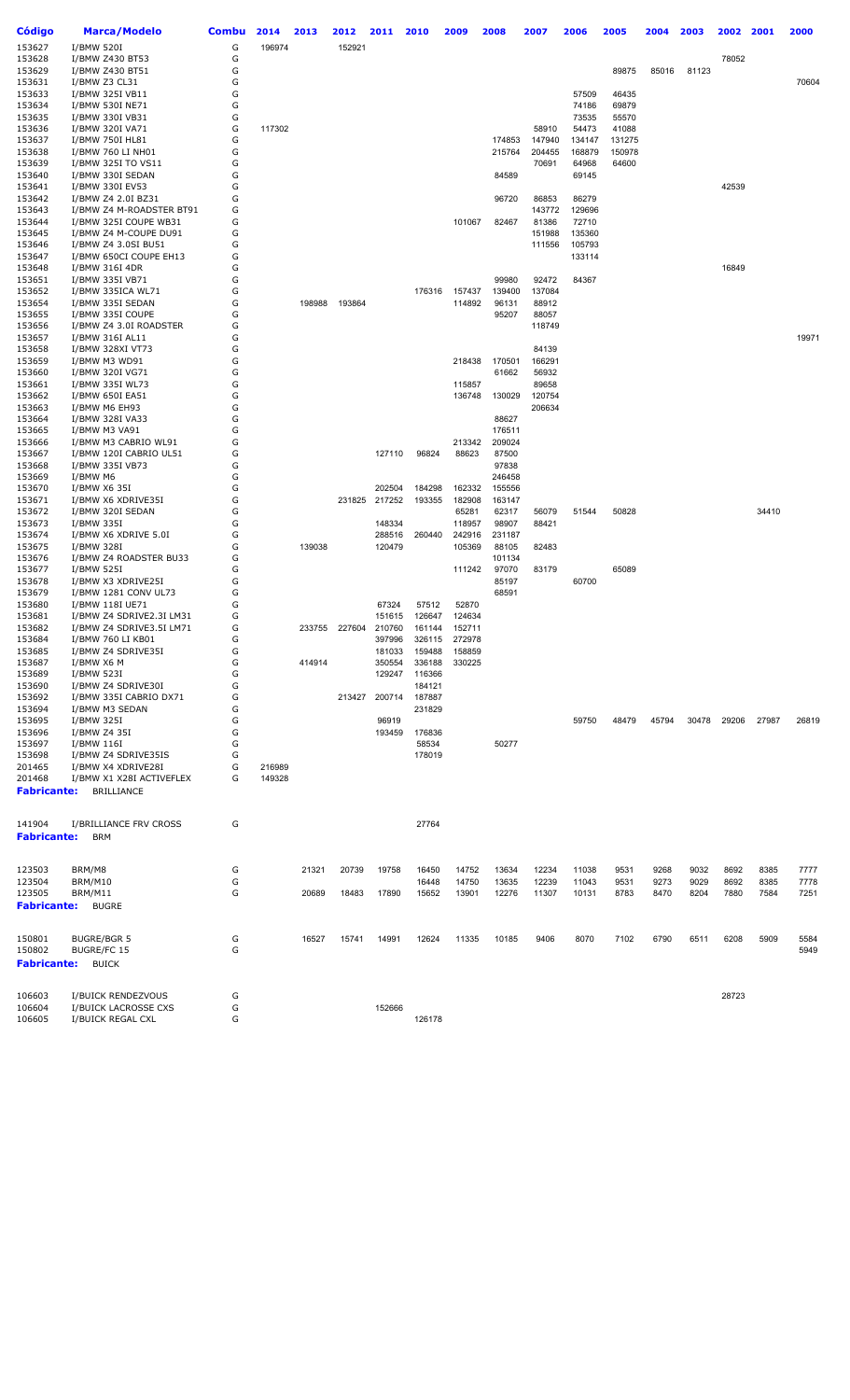| <b>Código</b>                                    | Marca/Modelo                                                                                  | <b>Combu</b>     | 2014           | 2013           | 2012           | 2011                       | 2010                       | 2009           | 2008           | 2007           | 2006           | 2005           | 2004           | 2003           | 2002           | 2001           | 2000           |
|--------------------------------------------------|-----------------------------------------------------------------------------------------------|------------------|----------------|----------------|----------------|----------------------------|----------------------------|----------------|----------------|----------------|----------------|----------------|----------------|----------------|----------------|----------------|----------------|
| <b>Fabricante:</b>                               | <b>BYD</b>                                                                                    |                  |                |                |                |                            |                            |                |                |                |                |                |                |                |                |                |                |
| 155500<br>155501<br>155502<br><b>Fabricante:</b> | I/BYD F0 GLX-I<br>I/BYD F6 GS-I 2.0L<br>I/BYD G3 GLX-I 1.5L<br>CADILLAC                       | G<br>G<br>G      |                |                |                |                            | 19569<br>25814<br>22919    |                |                |                |                |                |                |                |                |                |                |
| 106701<br>106703<br>106712<br>106714             | I/CADILLAC SEVILLE STS<br>I/CADILLAC DEVILLE DTS<br>I/CADILLAC STS<br>I/CADILLAC DTS          | G<br>G<br>G<br>G |                |                |                |                            |                            | 145479         |                | 88164          | 80191          | 46302          |                |                |                |                | 44616<br>43334 |
| 106716<br>106718<br>106719<br>106721             | I/CADILLAC XLR CONV<br>I/CADILLAC DTS LIMOUSINE<br>I/CADILLAC CTS-V<br>I/CADILLAC CTS-V COUPE | G<br>G<br>G<br>G |                |                | 320025         | 140662<br>184818<br>284321 | 128036<br>172813<br>266681 | 160724         |                | 214642         | 90116          |                |                |                |                |                |                |
| 106722<br>106724<br><b>Fabricante:</b>           | I/CADILLAC CTS COUPE<br>I/CADILLAC CTS<br>CATERHAM                                            | G<br>G           |                |                |                | 246593<br>112470           | 208801                     |                |                |                |                |                |                |                |                |                |                |
| 163000<br><b>Fabricante:</b>                     | I/CATERHAM CSR 260<br>CHAMONIX                                                                | G                |                |                |                |                            |                            |                |                |                | 61829          |                |                |                |                |                |                |
| 133801<br>133802<br><b>Fabricante:</b>           | CHAMONIX/550<br>CHAMONIX/S90<br>CHANGAN                                                       | G<br>G           |                |                |                |                            | 31984                      | 28953<br>23854 | 27453<br>22744 | 23766<br>19303 | 20610<br>17654 | 18282<br>16299 | 17896<br>15459 | 16374<br>14406 | 16020<br>13758 | 14762<br>13073 | 13996<br>12321 |
| 137101<br>137104<br><b>Fabricante:</b>           | I/CHANGAN MINI BENNI 1.0<br>I/CHANGAN BENNI 1.3<br>CHANGHE                                    | G<br>G           |                |                |                |                            | 14178<br>16998             |                |                |                |                |                |                |                |                |                |                |
| 168000<br>168001<br><b>Fabricante:</b>           | I/CHANGHE M100 CH7101<br>I/CHANGHE SPLASH LX<br><b>CHERY</b>                                  | G<br>G           |                |                | 29945          | 15512                      | 13428                      | 12316          | 10765          | 10056          | 9838           |                |                |                |                |                |                |
| 110000<br>110001                                 | I/CHERY QQ3 1.1<br>I/CHERY A316 HATCH                                                         | G<br>G           |                | 14526          |                | 12571<br>26297             | 24002                      | 22002          | 10991          |                |                |                |                |                |                |                |                |
| 110002<br>110003                                 | I/CHERY A316 SEDAN<br>I/CHERY FACE 1.3                                                        | G<br>G           |                | 21523          | 20659          | 19201                      | 24751<br>16609             | 22387<br>15017 |                |                |                |                |                |                |                |                |                |
| 110004                                           | I/CHERY CIELO 1.6 HATCH                                                                       | G                |                |                |                | 26297                      | 23999                      |                |                |                |                |                |                |                |                |                |                |
| 110005<br>110007                                 | I/CHERY CIELO 1.6 SEDAN<br>I/CHERY RIICH M1                                                   | G<br>G           |                |                |                | 26460                      | 24741<br>16794             |                |                |                |                |                |                |                |                |                |                |
| 110008                                           | I/CHERY CIELO 1.8 SEDAN                                                                       | G                |                |                |                |                            | 26563                      |                |                |                |                |                |                |                |                |                |                |
| 110009<br>110010                                 | I/CHERY CIELO 2.0 AT SED<br>I/CHERY FULWIN2 1.5 SD                                            | G<br>G           |                |                |                |                            | 26811<br>21390             |                |                |                |                |                |                |                |                |                |                |
| 110011                                           | I/CHERY RIICH G5                                                                              | G                |                |                |                |                            | 37301                      |                |                |                |                |                |                |                |                |                |                |
| 110012                                           | I/CHERY S18D                                                                                  | G                |                |                |                |                            | 20863                      |                |                |                |                |                |                |                |                |                |                |
| 110014<br>110015                                 | I/CHERY FACE 1.3 FLEX<br>I/CHERY S18 1.3 FLEX                                                 | G<br>G           |                | 21575          | 22622          | 19274<br>21824             | 19881                      |                |                |                |                |                |                |                |                |                |                |
| 110020                                           | I/CHERY QQ 1.0                                                                                | G                | 21248          |                |                |                            |                            |                |                |                |                |                |                |                |                |                |                |
| 110022                                           | I/CHERY CELER 1.5FLEX HB                                                                      | G<br>G           | 29541          | 27931<br>28939 | 26261          |                            |                            |                |                |                |                |                |                |                |                |                |                |
| 110023<br>110024                                 | I/CHERY CELER 1.5 FLEX<br>I/CHERY QQ 1.1                                                      | G                | 30038<br>21785 | 18024          | 26873<br>16345 | 15004                      |                            |                |                |                |                |                |                |                |                |                |                |
| 110027                                           | I/CHERY G6 SEDAN AT                                                                           | G                |                | 29682          |                |                            |                            |                |                |                |                |                |                |                |                |                |                |
| 110031<br><b>Fabricante:</b>                     | I/CHERY QQ 1.0 ACT<br><b>CHRYSLER</b>                                                         | G                | 22563          |                |                |                            |                            |                |                |                |                |                |                |                |                |                |                |
| 101170                                           | I/CHRYSLER TOWN COUNTRY                                                                       | G                |                |                | 134016         |                            |                            |                |                |                |                |                |                |                |                |                |                |
| 107200<br>107206                                 | I/CHRYSLER MRE CGPI<br>IMP/CHRYSLER CARAVAN SE                                                | G<br>G           |                |                |                |                            |                            |                |                |                |                | 26095<br>23733 |                |                |                |                | 9879<br>17282  |
| 107207                                           | IMP/CHRYSLER GCARAVAN LE                                                                      | G                |                |                |                |                            |                            |                |                |                |                |                |                |                |                |                | 19139          |
| 107209                                           | IMP/CHRYSLER NEON LE                                                                          | G                |                |                |                |                            |                            |                |                |                |                |                |                |                |                |                | 13155          |
| 107211<br>107212                                 | IMP/CHRYSLER STRATUS LE<br>IMP/CHRYSLER STRATUS LX                                            | G<br>G           |                |                |                |                            |                            |                |                |                |                |                |                |                |                |                | 14552<br>15844 |
| 107218                                           | IMP/CHRYSLER CARAVANSE24                                                                      | G                |                |                |                |                            |                            |                |                |                |                |                |                |                |                |                | 17362          |
| 107219                                           | IMP/CHRYSLER 300 M                                                                            | G                |                |                |                |                            |                            |                |                |                |                |                |                |                |                |                | 25834          |
| 107220<br>107221                                 | IMP/CHRYSLER GCARAVAN LX<br>I/CHRYSLER PT CRUISER                                             | G<br>G           |                |                |                |                            |                            |                |                |                |                |                |                |                | 23576          |                | 20736<br>19201 |
| 107223                                           | I/CHRYSLER PTCRUISER LTD                                                                      | G                |                |                |                |                            |                            | 38390          | 32599          | 29511          | 27947          | 26042          | 25007          | 23861          | 22878          | 21886          | 21477          |
| 107223<br>107224                                 | I/CHRYSLER PTCRUISER LTD<br>I/CHRYSLER SEBRING LX                                             | D<br>G           |                |                |                |                            |                            |                |                |                |                |                |                |                | 25454          | 23545<br>24784 | 21088          |
| 107227                                           | I/CHRYSLER PACIFICA                                                                           | G                |                |                |                |                            |                            |                |                |                | 42284          |                | 36531          |                |                |                |                |
| 107228                                           | I/CHRYSLER 300C                                                                               | G                |                |                |                |                            |                            | 85004          | 82188          | 75232          | 69584          | 59340          | 57665          |                |                |                |                |
| 107229<br>107230                                 | I/CHRYSLER TOWN COUNTRY<br>I/CHRYSLER PT CRUISER C                                            | G<br>G           |                |                |                |                            |                            |                | 57509<br>27797 | 55102<br>26607 | 25611          | 38620<br>24449 | 36340          |                |                | 30084          |                |
| 107231                                           | I/CHRYSLER 300C TOURING                                                                       | G                |                |                |                |                            |                            |                | 93168          | 77382          | 76491          | 72360          |                |                |                |                |                |
| 107232                                           | I/CHRYSLER 300C SRT8                                                                          | G                |                |                |                |                            | 138384                     | 134253         | 123479         | 105936         | 98006          |                |                |                |                |                |                |
| 107233<br>107235                                 | I/CHRYLER PT CRUISER CA<br>I/CHRYSLER STRATUS SE                                              | G<br>G           |                |                |                |                            |                            |                |                | 50823          | 44003          |                |                |                |                | 15325          |                |
| 107236                                           | I/CHRYSLER 300C V6                                                                            | G                |                |                |                |                            |                            |                | 72600          | 63629          | 58605          | 56569          |                |                |                |                |                |
| 107240<br>107241                                 | I/CHRYSLER CROSSFIRE CPE<br>I/CHRYSLER CROSSFIRE R                                            | G<br>G           |                |                |                |                            |                            |                |                | 65236<br>83673 | 58598<br>79394 |                |                |                |                |                |                |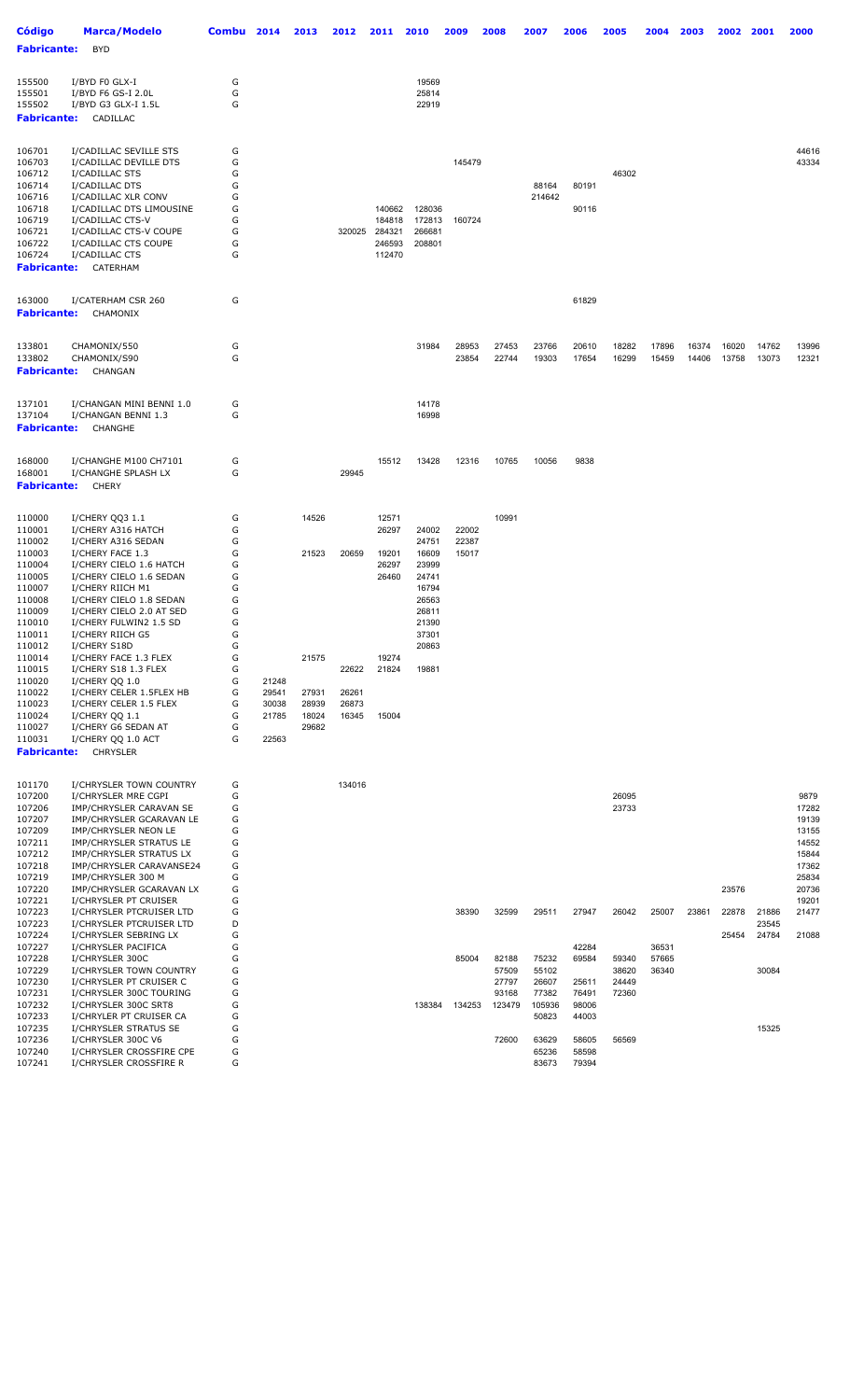| Código           | <b>Marca/Modelo</b>                                  | <b>Combu</b> | 2014   | 2013   | 2012   | 2011   | 2010  | 2009           | 2008           | 2007 |                | 2006           | 2005           | 2004           | 2003           | 2002           | 2001           | 2000          |
|------------------|------------------------------------------------------|--------------|--------|--------|--------|--------|-------|----------------|----------------|------|----------------|----------------|----------------|----------------|----------------|----------------|----------------|---------------|
| 107242           | I/CHRYSLER 300LX                                     | G            |        |        |        |        |       |                | 68606          |      |                |                |                |                |                |                |                |               |
| 107244           | I/CHRYSLER PTCRUISER TRG                             | G            |        |        |        |        | 41518 |                |                |      |                |                |                |                |                |                |                |               |
| 107245           | I/CHRYSLER CROSSFIRE                                 | G            |        |        |        |        |       |                |                |      | 138645         |                |                |                |                |                |                |               |
| 107247           | I/CHRYSLER 300 LIMITED                               | G            |        |        |        | 99542  |       |                |                |      |                |                |                |                |                |                |                |               |
| 107248           | I/CHRYSLER SEBRING COUPE                             | G            |        |        |        |        |       |                |                |      |                |                |                | 30676          |                |                |                |               |
| 107249           | I/CHRYSLER 300C 3.6L V6                              | G            | 160085 | 116914 | 112034 | 106698 |       |                |                |      |                |                |                |                |                |                |                |               |
| 107250           | I/CHRYSLER 300C V8                                   | G            |        |        | 175598 | 161824 |       |                |                |      |                |                |                |                |                |                |                |               |
| 107252           | I/CHRYSLER 300C PRO-LIMO                             | G            |        |        |        |        |       |                |                |      |                | 108335         |                |                |                |                |                |               |
| 107253           | I/CHRYSLER LIMOUSINE 300                             | G            |        |        | 109904 |        |       |                |                |      |                |                |                |                |                |                |                |               |
| Fabricante:      | <b>CITROEN</b>                                       |              |        |        |        |        |       |                |                |      |                |                |                |                |                |                |                |               |
|                  |                                                      |              |        |        |        |        |       |                |                |      |                |                |                |                |                |                |                |               |
| 107300           | I/CITROEN MRE CGPI                                   | G            |        |        |        |        |       |                |                |      |                | 16073          |                |                |                |                |                |               |
| 107307           | IMP/CITROEN ZX20 BR 16V                              | G            |        | 17712  |        |        |       |                |                |      |                |                |                |                |                |                |                |               |
| 107331           | IMP/CITROEN XANTIA V6 EX                             | G            |        |        |        |        |       |                |                |      |                |                |                |                |                |                |                | 10002         |
| 107335           | I/CITROEN XSARA EX 16V                               | G            |        |        |        |        |       |                |                |      |                |                |                |                |                |                |                | 9352          |
| 107336           | IMP/CITROEN XSARA SX 16V                             | G            |        |        |        |        |       |                |                |      |                |                |                |                |                |                |                | 9323          |
| 107337<br>107340 | IMP/CITROEN XSARA VTS                                | G<br>G       |        |        |        |        |       |                |                |      |                |                |                |                |                |                |                | 8858          |
| 107342           | IMP/CITROEN EVASI GLX 20<br>IMP/CITROEN XANT GLX 16V | G            |        |        |        |        |       |                |                |      |                |                |                |                |                |                |                | 13967<br>8322 |
| 107343           | IMP/CITROEN XANT BK GLX                              | G            |        |        |        |        |       |                |                |      |                |                |                |                |                |                |                | 8099          |
| 107345           | IMP/CITROEN XSARA GLX 18                             | G            |        |        |        |        |       |                |                |      |                |                |                |                |                |                |                | 10012         |
| 107347           | IMP/CITROEN XSARA BK GLX                             | G            |        |        |        |        |       |                |                |      |                |                |                |                |                |                |                | 8581          |
| 107349           | I/CITROEN XSARA GLX 16V                              | G            |        |        |        |        |       |                |                |      |                |                |                |                |                | 10937          |                | 9100          |
| 107356           | I/CITROEN XSARA BK EX16V                             | G            |        |        |        |        |       |                |                |      |                |                |                |                |                |                |                | 8940          |
| 107357           | I/CITROEN XSARA BKGLX16V                             | G            |        |        |        |        |       |                |                |      |                |                |                |                |                |                |                | 8585          |
| 107360           | IMP/CITROEN BERLI MP 1.8                             | G            |        |        |        |        |       |                |                |      |                |                |                |                |                |                |                | 11008         |
| 107362           | IMP/CITROEN XSARA VTS16V                             | G            |        |        |        |        |       |                |                |      |                |                |                |                |                |                |                | 8858          |
| 107363           | I/CITROEN XSARA GLX 20                               | G            |        |        |        |        |       |                |                |      |                |                |                |                |                |                |                | 10878         |
| 107364           | IMP/CITROEN XSARA EX 2.0                             | G            |        |        |        |        |       |                |                |      |                |                |                |                |                |                |                | 11144         |
| 107365           | I/CITROEN XSARA VTS 20                               | G<br>G       |        |        |        |        |       |                |                |      |                |                |                |                |                | 15276          | 14663          | 10815         |
| 107366<br>107367 | I/CITROEN XSARA BK GLX20<br>IMP/CITROEN XSA BK EX2.0 | G            |        |        |        |        |       |                |                |      |                |                |                |                |                |                |                | 11207         |
| 107369           | I/CITROEN BERLINGO MP18I                             | G            |        |        |        |        |       |                |                |      |                |                |                |                |                | 12853          | 10997          | 10794         |
| 107371           | I/CITROEN XSARA GLX 1.6I                             | D            |        |        |        |        |       |                |                |      |                |                |                |                |                |                | 9789           |               |
| 107371           | I/CITROEN XSARA GLX 1.6I                             | G            |        |        |        |        |       |                |                |      |                |                |                |                |                | 10943          | 10053          | 9684          |
| 107372           | I/CITROEN XSARA BKGLX16I                             | G            |        |        |        |        |       |                |                |      |                |                |                |                |                | 10561          | 9228           | 8971          |
| 107373           | I/CITROEN XSARA BKEXC16I                             | G            |        |        |        |        |       |                |                |      |                |                |                |                |                |                | 9941           | 9394          |
| 107374           | I/CITROEN XSARA VTS 1.6I                             | G            |        |        |        |        |       |                |                |      |                |                |                |                |                |                | 8865           | 8461          |
| 107375           | I/CITROEN XSARA EXC 1.6I                             | G            |        |        |        |        |       |                |                |      |                |                |                |                |                |                | 11825          | 10702         |
| 107379           | I/CITROEN XSARA BK PARIS                             | G            |        |        |        |        |       |                |                |      |                |                |                |                | 13763          |                | 10918          |               |
| 107380           | I/CITROEN XSARA EXC 20                               | G            |        |        |        |        |       |                |                |      |                |                |                |                |                | 14430          |                |               |
| 107381           | I/CITROEN XSARA PARIS 20                             | G<br>G       |        |        |        |        |       |                |                |      |                |                |                |                |                |                | 12584          |               |
| 107383<br>107384 | I/CITROEN C5 EXCL V6<br>I/CITROEN C5 BREAK EXCL      | G            |        |        |        |        |       |                |                |      |                |                |                | 18390          | 19960<br>16675 | 19774<br>16009 | 17313<br>15176 |               |
| 107385           | I/CITROEN C5 EXCL 20                                 | G            |        |        |        |        |       |                |                |      |                |                |                | 17889          | 17191          | 16374          | 14398          |               |
| 107386           | I/CITROEN XSARA ECX 20A                              | G            |        |        |        |        |       |                |                |      |                |                |                |                |                | 12674          | 11148          |               |
| 107387           | I/CITROEN BERLINGO 16 MP                             | G            |        |        |        |        |       |                |                |      |                | 18077          | 17626          |                |                | 13489          |                |               |
| 107388           | I/CITROEN XSARA BKEXC20A                             | G            |        |        |        |        |       |                |                |      |                |                |                |                |                | 12693          | 11207          |               |
| 107393           | I/CITROEN C3 16 EXC                                  | G            |        |        |        |        |       |                |                |      |                |                |                |                |                | 13380          |                |               |
| 107397           | I/CITROEN C3 16 GLX 16V                              | G            |        |        |        |        |       |                |                |      |                |                |                |                |                | 12746          |                |               |
| 107398           | I/CITROEN C8 EXCL 20 16V                             | G            |        |        |        |        |       |                |                |      |                |                |                |                |                | 19859          |                |               |
| 107400           | CITROEN/XSARA PICASSO                                | G            |        |        |        |        |       |                |                |      |                |                |                |                | 13606          | 13183          | 12780          |               |
| 107401           | CITROEN/XSARA PICASSO GX                             | D            |        |        |        |        |       |                |                |      |                |                |                |                |                | 15509          |                |               |
| 107401           | CITROEN/XSARA PICASSO GX<br>CITROEN/XSARA PICASSO EX | G<br>G       |        |        |        |        | 28442 |                |                |      |                |                | 16447          | 14704<br>15494 | 13520<br>14286 | 13106<br>13947 | 12699<br>13702 |               |
| 107402<br>107402 | CITROEN/XSARA PICASSO EX                             | D            |        |        |        |        |       |                |                |      |                |                |                |                |                | 13947          | 13702          |               |
| 107403           | CITROEN/C3 EXCL 16 16V                               | G            |        |        |        |        |       |                |                |      |                |                | 16187          | 16053          | 15342          |                |                |               |
| 107404           | CITROEN/C3 GLX 16 16V                                | G            |        |        |        |        |       | 21183          |                |      |                |                | 15528          | 14628          | 14125          | 13127          |                |               |
| 107405           | CITROEN/C3 GLX 14                                    | G            |        |        |        |        |       |                |                |      |                |                | 14952          | 14453          | 13538          | 12979          |                |               |
| 107405           | CITROEN/C3 GLX 14                                    | D            |        |        |        |        |       |                |                |      |                |                |                | 14453          |                |                |                |               |
| 107407           | CITROEN/XSARA PICASSOEXS                             | G            |        |        |        |        |       |                |                |      | 20415          | 19232          | 16997          | 16658          |                |                |                |               |
| 107408           | CITROEN/XSARA PICASSOGXS                             | G            |        |        |        |        |       |                |                |      | 19766          | 17661          | 16009          | 14774          |                |                |                |               |
| 107409           | CITROEN/XSARA PICASSOEXA                             | G            |        |        |        |        |       |                |                |      | 22412          | 18688          | 17228          | 16837          | 15369          |                |                |               |
| 107410           | CITROEN/XSARA PICASSO GXA                            | G            |        |        |        |        |       |                | 25068          |      | 21360          | 19779          | 17405          | 16883          |                |                |                |               |
| 107411           | CITROEN/C3 O VERSOLATO                               | G            |        |        |        |        |       |                |                |      |                |                | 18385          | 17343          |                |                |                |               |
| 107412           | CITROENPICASSO 16 EXC                                | G            |        |        |        |        | 32322 |                |                |      |                |                | 17721          |                |                |                |                |               |
| 107413<br>107414 | CITROEN/PICASSO 16 GLX<br>CITROEN/C3 EXCL 16 FLEX    | G<br>G       |        |        |        | 28391  | 24716 | 22567          | 21070          |      | 18974          | 17383<br>17931 | 15631<br>16060 |                |                |                |                |               |
| 107415           | CITROEN/C3 XTR 16 FLEX                               | G            |        |        |        |        | 25234 | 23290          | 21067          |      | 20216          | 19338          |                |                |                |                |                |               |
| 107416           | CITROEN/C3 GLX 16 FLEX                               | G            |        |        |        |        |       | 21723          | 20542          |      | 19413          | 17406          | 15928          |                |                |                |                |               |
| 107417           | CITROEN/C3 GLX 14 FLEX                               | G            |        |        | 26447  | 24721  | 22151 | 20963          | 19301          |      | 17665          | 16762          | 15956          |                |                |                |                |               |
| 107418           | CITROEN/C3 EXCL 14 FLEX                              | G            |        |        | 28189  | 27777  | 23114 | 21422          | 20000          |      | 18404          |                |                |                |                |                |                |               |
| 107419           | CITROEN/C3 XTR 14 FLEX                               | G            |        |        | 29900  | 27795  | 25131 | 23486          | 20610          |      | 18477          |                |                |                |                |                |                |               |
| 107420           | CITROEN/PICASSO 16EXCFLX                             | G            |        |        |        |        | 30114 |                |                |      | 20787          | 19697          |                |                |                |                |                |               |
| 107421           | CITROEN/PICASSO 16GLXFLX                             | G            |        |        |        |        |       |                | 21688          |      | 18632          | 17662          | 15874          |                |                |                |                |               |
| 107422           | CITROEN/PICASSO II16EXCF                             | G            |        |        |        | 34787  | 30122 | 27224          | 23758          |      | 20790          |                |                |                |                |                |                |               |
| 107423           | CITROEN/PICASSO II16GLXF                             | G            |        |        |        | 32137  | 26504 | 24716          | 21682          |      | 18439          |                |                |                |                |                |                |               |
| 107424           | CITROEN PICASSO II20GLXA                             | G            |        |        |        |        |       | 28746          | 25815          |      | 22016          |                |                |                |                |                |                |               |
| 107425           | CITROEN/PICASSO II20EXCA                             | G            |        |        |        |        | 33984 | 32485          | 28121          |      | 22273          |                |                |                |                |                |                |               |
| 107426<br>107427 | CITROEN/PICASSO II20GLX<br>CITROEN/PICASSO II20EXC   | G<br>G       |        |        |        |        |       | 28805<br>28576 | 25678<br>25157 |      | 21852<br>21168 |                |                |                |                |                |                |               |
| 107428           | CITROEN/C3 EXC 16 A FLEX                             | G            |        |        | 32872  | 31351  | 25935 | 24955          | 23924          |      |                |                |                |                |                |                |                |               |
| 107429           | CITROEN/C3 GLX 16 A FLEX                             | G            |        |        |        |        |       | 23749          | 22314          |      |                |                |                |                |                |                |                |               |
| 107433           | CITROEN/C3 PICASSO                                   | G            |        |        | 34604  | 31915  | 30566 |                |                |      |                |                |                |                |                |                |                |               |
|                  |                                                      |              |        |        |        |        |       |                |                |      |                |                |                |                |                |                |                |               |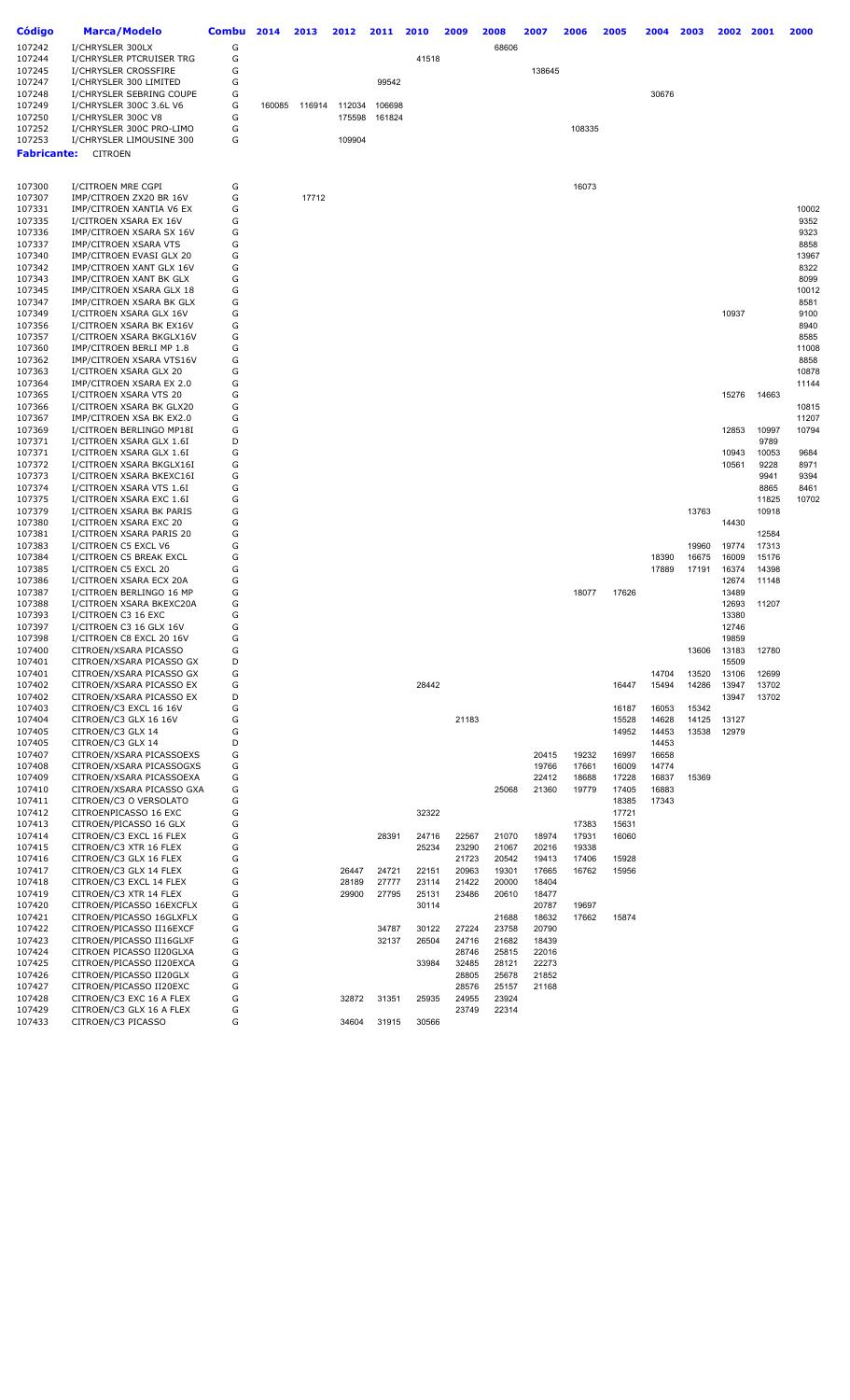| Código | <b>Marca/Modelo</b>       | <b>Combu</b> | 2014  | 2013   | 2012   | 2011  | 2010  | 2009  | 2008  | 2007  | 2006  | 2005  | 2004  | 2003  | 2002 | 2001 | 2000 |
|--------|---------------------------|--------------|-------|--------|--------|-------|-------|-------|-------|-------|-------|-------|-------|-------|------|------|------|
| 107434 | CITROEN/C3 AIRCROSS       | G            |       |        |        |       | 31466 |       |       |       |       |       |       |       |      |      |      |
| 107436 | CITROEN/C3 AIRCROSS GLXM  | G            | 48924 | 43141  | 40511  | 37249 | 34109 |       |       |       |       |       |       |       |      |      |      |
| 107437 | CITROEN/C3 AIRCROSS GL M  | G            |       |        |        | 35765 | 34927 |       |       |       |       |       |       |       |      |      |      |
| 107438 | CITROEN/C3 AIRCROSS EXCM  | G            | 53105 | 48856  | 43803  | 41721 | 37490 |       |       |       |       |       |       |       |      |      |      |
| 107439 | CITROEN/C3 PICASSO BVA    | G            |       |        | 38241  | 36797 | 33752 |       |       |       |       |       |       |       |      |      |      |
| 107440 | CITROEN/C3 AIRCROSS BVA   | G            |       |        | 42561  | 40323 | 39791 |       |       |       |       |       |       |       |      |      |      |
| 107441 | CITROEN/C3 AIRCROSS GLXA  | G            | 53671 | 45400  | 42888  | 40625 |       |       |       |       |       |       |       |       |      |      |      |
| 107442 | CITROEN/C3 PICASSO EXC A  | G            | 53241 | 47359  | 43392  | 41279 |       |       |       |       |       |       |       |       |      |      |      |
| 107443 | CITROEN/C3 PICASSO GLX M  | G            |       |        | 35778  | 34319 |       |       |       |       |       |       |       |       |      |      |      |
| 107444 | CITROEN/C3 PICASSO EXC M  | G            | 49456 | 42026  | 39223  | 37799 |       |       |       |       |       |       |       |       |      |      |      |
| 107445 | CITROEN/C3 PICASSO GL M   | G            |       |        |        | 29791 |       |       |       |       |       |       |       |       |      |      |      |
| 107446 | CITROEN/C3 PICASSO GLX A  | G            |       | 42122  | 39442  | 37811 | 37357 |       |       |       |       |       |       |       |      |      |      |
| 107447 | CITROEN/C3 AIRCROSS EXCA  | G            | 53105 | 49009  | 43928  | 41125 | 39971 |       |       |       |       |       |       |       |      |      |      |
| 107448 | CITROEN/PICASSO II16EXCS  | G            |       |        |        | 39100 |       |       |       |       |       |       |       |       |      |      |      |
| 107450 | CITROEN/C3 PICASSO GLX15  | G            | 44440 | 36205  | 35370  |       |       |       |       |       |       |       |       |       |      |      |      |
| 107451 | CITROEN/C3 PICASSO GL15   | G            |       | 38074  | 35846  | 35028 |       |       |       |       |       |       |       |       |      |      |      |
| 107452 | I/CITROEN XSARA PICASSO16 | G            |       |        |        |       |       |       |       |       |       |       |       | 11653 |      |      |      |
| 107453 | CITROEN/C3 90M TENDANCE   | G            | 40782 | 37323  | 36164  |       |       |       |       |       |       |       |       |       |      |      |      |
| 107454 | CITROEN/C3 90M            | G            |       | 31166  | 30183  |       |       |       |       |       |       |       |       |       |      |      |      |
| 107455 | CITROEN/C3 90M ORIGINE    | G            | 37750 | 34670  | 33576  |       |       |       |       |       |       |       |       |       |      |      |      |
| 107456 | I/CITROEN DS5 TURB0165A6  | G            |       | 107368 | 103647 |       |       |       |       |       |       |       |       |       |      |      |      |
| 107458 | CITROEN/C3 120M EXCLUSIV  | G            | 44134 | 41992  | 36461  |       |       |       |       |       |       |       |       |       |      |      |      |
| 107459 | CITROEN/C3 PIC TENDANCE   | G            | 40782 | 39562  | 38334  | 36290 |       |       |       |       |       |       |       |       |      |      |      |
| 107460 | CITROEN/C3 PIC ORIGINE    | G            | 39427 | 35218  |        |       |       |       |       |       |       |       |       |       |      |      |      |
| 107461 | CITROEN/C3 120M TENDANCE  | G            |       | 38350  | 36347  |       |       |       |       |       |       |       |       |       |      |      |      |
| 107462 | CITROEN/C3 AIRC TENDANCE  | G            | 40782 | 39981  | 39311  | 37779 |       |       |       |       |       |       |       |       |      |      |      |
| 107463 | CITROEN/C3 AIRC ORIGINE   | G            |       | 35107  | 33454  | 32399 |       |       |       |       |       |       |       |       |      |      |      |
| 107464 | CITROEN/C3 120A EXCLUSIV  | G            | 46304 | 42526  | 38633  |       |       |       |       |       |       |       |       |       |      |      |      |
| 107466 | I/CITROEN DS4 TURBO165A6  | G            |       | 78940  | 77166  |       |       |       |       |       |       |       |       |       |      |      |      |
| 107467 | I/CITROEN C5SD TURBO AUT  | G            |       | 79895  |        | 71248 |       |       |       |       |       |       |       |       |      |      |      |
| 107470 | I/CITROEN DS5 1.6THP      | G            |       |        | 104596 |       |       |       |       |       |       |       |       |       |      |      |      |
| 107471 | I/CITROEN C4 20ATF EXCL   | G            |       | 53749  |        |       |       |       |       |       |       |       |       |       |      |      |      |
| 107472 | I/CITROEN C4 20ATF TEND   | G            |       | 52662  |        |       |       |       |       |       |       |       |       |       |      |      |      |
| 107473 | I/CITROEN C4 16MF TEND    | G            |       | 42368  |        |       |       |       |       |       |       |       |       |       |      |      |      |
| 107474 | I/CITROEN GRANDC4 PICASS  | G            |       | 70582  |        |       |       |       |       |       |       |       |       |       |      |      |      |
| 107475 | CITROEN/C3 TENDANCE BVA   | G            | 42984 |        |        |       |       |       |       |       |       |       |       |       |      |      |      |
| 107476 | CITROEN/C3 ORIGINE PACK   | G            | 36636 |        |        |       |       |       |       |       |       |       |       |       |      |      |      |
| 107477 | CITROEN/C3 AIRC TENDAN A  | G            | 50211 |        |        |       |       |       |       |       |       |       |       |       |      |      |      |
| 160304 | I/CITROEN C8 EXCL 20 BVA  | G            |       |        |        |       |       |       |       |       |       |       | 23292 |       |      |      |      |
| 160307 | I/CITROEN C4 2.0 VTR 16V  | G            |       |        |        |       |       |       | 24747 |       | 23447 |       | 19797 |       |      |      |      |
| 160308 | I/CITROEN C5 20 EXCL BVA  | G            |       |        |        |       |       |       |       | 31522 | 28535 | 23586 |       |       |      |      |      |
| 160309 | I/CITROEN C5 EXCL BK BVA  | G            |       |        |        |       |       |       |       | 31064 | 27707 | 25217 |       |       |      |      |      |
| 160311 | I/CITROEN C3 PLURIEL16BP  | G            |       |        |        |       |       |       |       |       |       |       | 15296 |       |      |      |      |
| 160312 | I/CITROEN C5 V6 EXCL BVA  | G            |       |        |        |       | 48314 | 45762 |       | 37564 | 28723 | 26197 |       |       |      |      |      |
| 160313 | I/CITROEN C4 20 VTR 16V   | G            |       |        |        |       |       |       |       |       | 23168 |       |       |       |      |      |      |
| 160314 | I/CITROEN C4 EXCL BVA     | G            |       |        |        |       |       |       |       |       | 24947 |       |       |       |      |      |      |
| 160315 | I/CITROEN C4 16EXCLBVA16  | G            |       |        |        |       |       |       |       |       |       | 23114 |       |       |      |      |      |
| 160316 | I/CITROEN C4 20EXCLBVA16  | G            |       |        |        | 44689 |       |       |       |       |       | 20630 |       |       |      |      |      |
| 160317 | I/CITROEN C4 16 GLX 16V   | G            |       |        |        |       |       |       |       |       |       | 20638 |       |       |      |      |      |
| 160322 | I/CITROEN C4 EXCL 16 16V  | G            |       |        |        |       |       |       | 28406 |       |       |       |       |       |      |      |      |
| 160330 | I/CITROEN C6 EXCLUSIVE    | G            |       |        |        |       |       |       | 71932 | 64991 | 60611 |       |       |       |      |      |      |
| 160331 | I/CITROEN C4 20 VTR       | G            |       |        |        |       |       |       | 25792 |       | 24363 |       |       |       |      |      |      |
| 160332 | I/CITROEN C4 20 VTR       | G            |       |        |        |       |       |       | 25802 | 25198 | 24432 |       |       |       |      |      |      |
| 160335 | I/CITROEN C2 VTS 1.6I16V  | G            |       |        |        |       |       |       |       |       | 17784 |       |       |       |      |      |      |
| 160336 | I/CITROEN C4              | G            |       |        |        |       |       |       | 28474 |       |       |       |       |       |      |      |      |
| 160338 | I/CITROEN C4PIC GLX A 7L  | G            |       |        |        |       |       |       |       | 26224 |       |       |       |       |      |      |      |
| 160339 | I/CITROEN C4PIC EXC A 7L  | G            |       | 71085  | 61535  | 58076 | 49023 | 43738 | 40986 | 39659 |       |       | 32206 |       |      |      |      |
| 160344 | I/CITROEN C5 EX20 BK BVA  | G            |       |        |        | 68458 | 58980 | 53287 | 47531 |       |       |       |       |       |      |      |      |
| 160345 | I/CITROEN C5 EX20 SD BVA  | G            |       |        |        | 59812 | 56422 | 51449 | 45006 |       |       |       |       |       |      |      |      |
| 160347 | I/CITROEN C4 PIC GLXA 5L  | G            |       | 68692  | 56770  | 48272 | 45930 | 43065 | 41711 |       |       |       |       |       |      |      |      |
| 160348 | I/CITROEN C4 16I COLLECT  | G            |       |        |        |       |       |       |       | 30188 |       |       |       |       |      |      |      |
| 160349 | I/CITROEN C1 AMICI        | G            |       |        |        |       |       |       |       |       | 10614 |       |       |       |      |      |      |
| 160363 | I/CITROEN DS3 TURB0165M6  | G            |       | 64115  | 60439  | 59535 |       |       |       |       |       |       |       |       |      |      |      |
| 160364 | I/CITROEN C4L A THP EXCL  | G            | 70841 | 63200  |        |       |       |       |       |       |       |       |       |       |      |      |      |
| 160365 | I/CITROEN C4L M 2L ORIG   | G            | 53676 | 50846  |        |       |       |       |       |       |       |       |       |       |      |      |      |
| 160366 | I/CITROEN C4L M 2L TEND   | G            | 51412 | 47217  |        |       |       |       |       |       |       |       |       |       |      |      |      |
| 160367 | I/CITROEN C4L A 2L EXCL   | G            | 54487 | 50042  |        |       |       |       |       |       |       |       |       |       |      |      |      |
| 160368 | I/CITROEN C4L A 2L TEND   | G            | 61093 | 50480  |        |       |       |       |       |       |       |       |       |       |      |      |      |
| 160369 | CITROEN/C3 EXCLUSIVE 1.5  | G            | 42002 |        |        |       |       |       |       |       |       |       |       |       |      |      |      |
| 160372 | CITROEN/C3 PIC TENDAN A   | G            | 46671 |        |        |       |       |       |       |       |       |       |       |       |      |      |      |
| 161708 | I/CITROEN C4              | G            |       |        |        |       |       |       | 28474 |       |       |       |       |       |      |      |      |
| 161709 | I/CITROEN C4 PAL16GLF     | G            |       |        |        |       |       |       | 25247 |       |       |       |       |       |      |      |      |
| 161711 | I/CITROEN C4 PALLAS20GLA  | G            |       |        |        |       | 33188 | 30323 | 26402 | 25357 |       |       |       |       |      |      |      |
| 161712 | I/CITROEN C4 PALLAS20EXA  | G            |       |        |        |       |       | 36076 | 28436 | 27312 |       |       |       |       |      |      |      |
| 161713 | I/CITROEN C4 PAL16GLXF    | G            |       |        |        |       | 28193 |       |       |       |       |       |       |       |      |      |      |
| 161714 | I/CITROEN C4 PALLAS20EXM  | G            |       |        |        |       |       |       | 26494 | 25249 |       |       |       |       |      |      |      |
| 161715 | I/CITROEN C4 PALLAS20EXP  | G            |       |        |        |       |       | 32472 | 26935 | 25158 |       |       |       |       |      |      |      |
| 161716 | I/CITROEN C4 PALLAS20GLM  | G            |       |        |        |       |       | 28974 | 24658 | 23446 |       |       |       |       |      |      |      |
| 161718 | I/CITROEN C4 PALLAS20EAF  | G            |       | 47343  | 44387  | 41650 | 35389 | 34866 | 28100 |       |       |       |       |       |      |      |      |
| 161719 | I/CITROEN C4 PALLAS20GAF  | G            |       | 43852  | 40041  | 37561 | 30724 | 29229 | 24847 |       |       |       |       |       |      |      |      |
| 161720 | I/CITROEN C4 PALLAS20E F  | G            |       |        |        |       |       | 31705 |       |       |       |       |       |       |      |      |      |
| 161721 | I/CITROEN C4 PALLAS20G F  | G            |       | 41725  | 38038  | 35942 | 29406 | 28073 | 27721 |       |       |       |       |       |      |      |      |
| 161722 | I/CITROEN C4 PALLAS20EPF  | G            |       |        |        |       | 32508 | 30310 | 25596 |       |       |       |       |       |      |      |      |
| 161723 | I/CITROEN C4 20EXC5P F    | G            |       |        | 37671  | 36155 | 33652 | 31317 | 29676 |       |       |       |       |       |      |      |      |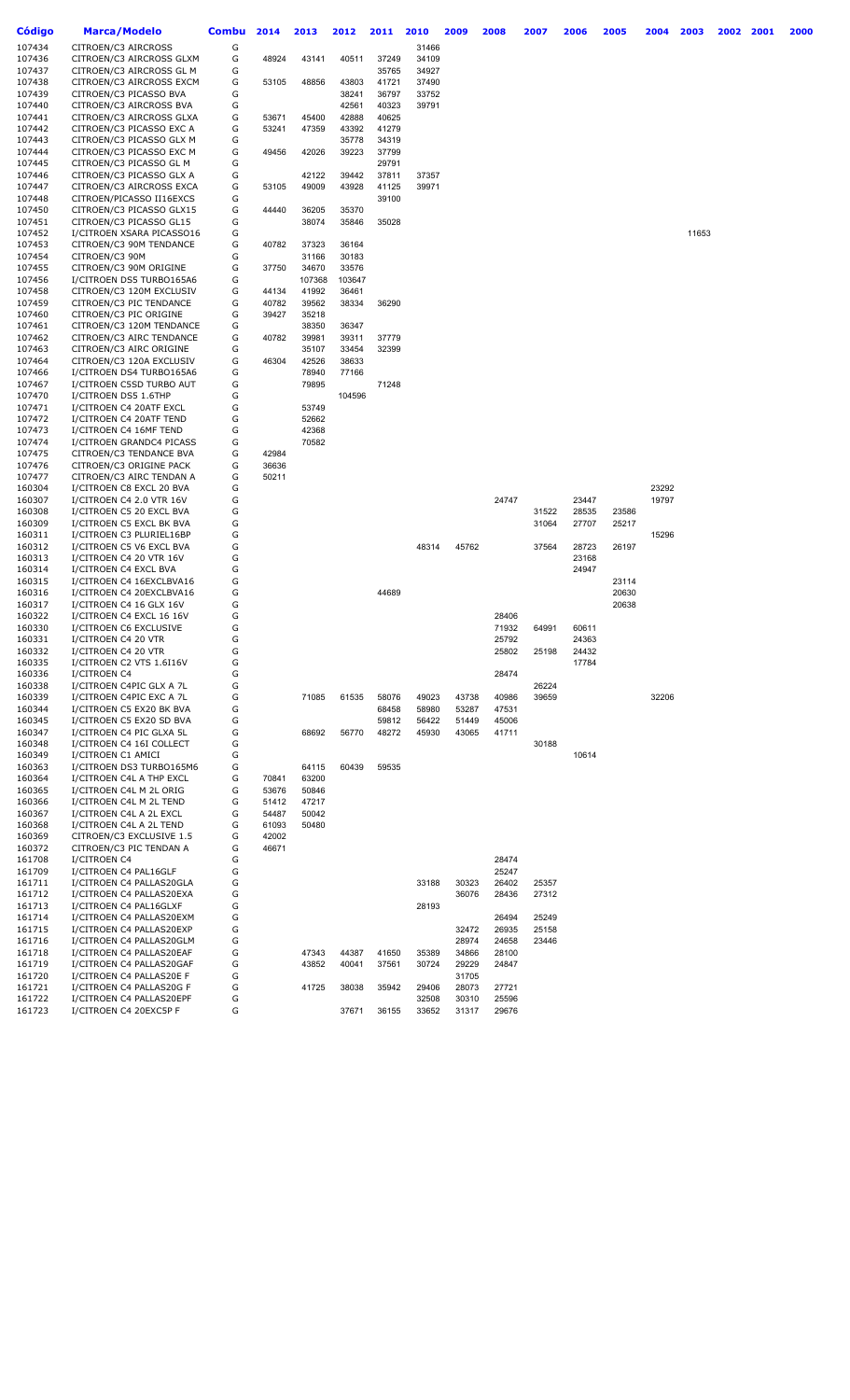| Código             | <b>Marca/Modelo</b>                                  | Combu  | 2014  | 2013   | 2012   | 2011   | 2010   | 2009   | 2008   | 2007   | 2006   | 2005   | 2004   | 2003         | 2002  | 2001  | 2000           |
|--------------------|------------------------------------------------------|--------|-------|--------|--------|--------|--------|--------|--------|--------|--------|--------|--------|--------------|-------|-------|----------------|
| 161724             | I/CITROEN C4 20EXCA5P F                              | G      |       | 49511  | 46249  | 44455  | 39653  | 37417  | 33785  |        |        |        |        |              |       |       |                |
| 161725             | I/CITROEN C4 20GLXA5P F                              | G      |       | 41957  | 38247  | 35260  | 30762  | 29258  | 28105  |        |        |        |        |              |       |       |                |
| 161726             | I/CITROEN C4 20GLX5P F                               | G      |       |        |        |        | 28142  | 26872  |        |        |        |        |        |              |       |       |                |
| 161727             | I/CITROEN C4 16GLX5P F                               | G      |       | 37880  | 35375  | 33514  | 29254  | 27347  | 25574  |        |        |        |        |              |       |       |                |
| 161728             | I/CITROEN C4L A THP TEND                             | G      | 69450 |        |        |        |        |        |        |        |        |        |        |              |       |       |                |
| 161729             | CITROEN/C3 ATTRACTION                                | G      | 35835 |        |        |        |        |        |        |        |        |        |        |              |       |       |                |
| <b>Fabricante:</b> | <b>DAEWOO</b>                                        |        |       |        |        |        |        |        |        |        |        |        |        |              |       |       |                |
|                    |                                                      |        |       |        |        |        |        |        |        |        |        |        |        |              |       |       |                |
| 150308             | IMP/DAEWOO LANOS SX                                  | G      |       |        |        |        |        |        |        |        |        |        |        |              |       |       | 7148           |
| 150311             | IMP/DAEWOO LEGANZA CDX                               | G      |       |        |        |        |        |        |        |        |        |        |        |              |       |       | 10034          |
| 150312             | IMP/DAEWOO NUBIRA CDX                                | G      |       |        |        |        |        |        |        |        |        |        |        |              |       |       | 7436           |
| 150318             | I/DAEWOO TACUMA 1.8 SX                               | G      |       |        |        |        |        |        |        |        |        |        |        |              |       |       | 13012          |
| 150320             | I/DAEWOO REZZO                                       | G      |       |        |        |        |        |        |        |        |        |        |        |              |       |       | 13002          |
| <b>Fabricante:</b> | DAIHATSU                                             |        |       |        |        |        |        |        |        |        |        |        |        |              |       |       |                |
|                    |                                                      |        |       |        |        |        |        |        |        |        |        |        |        |              |       |       |                |
| 147214             | IMP/DAIHATSU TERIOS                                  | G      |       |        |        |        |        |        |        |        |        | 19499  |        |              |       |       | 15071          |
| <b>Fabricante:</b> | <b>DODGE</b>                                         |        |       |        |        |        |        |        |        |        |        |        |        |              |       |       |                |
|                    |                                                      |        |       |        |        |        |        |        |        |        |        |        |        |              |       |       |                |
| 101196             | I/DODGE CHARGER SE                                   | G      |       |        |        |        |        |        | 138547 |        |        |        |        |              |       |       |                |
| 107801             | IMP/DODGE STEALTH                                    | G      |       |        |        |        |        |        | 65381  | 61639  |        |        |        |              |       |       |                |
| 107805<br>107807   | IMP/DODGE DURANGO SLT                                | G<br>G |       |        |        |        |        |        |        |        |        |        |        |              |       | 23872 | 32907<br>19123 |
| 107808             | I/DODGE GCARAVAN SPORT<br>I/DODGE VIPER SRT 10       | G      |       | 400875 |        |        |        | 285851 |        |        | 188183 |        | 162097 |              |       |       |                |
| 107809             | I/DODGE MAGNUM RT AWD                                | G      |       |        |        |        | 305887 |        | 245377 |        |        | 31801  | 29993  |              |       |       |                |
| 107811             | I/DODGE CHARGER RT                                   | G      |       | 201877 | 135347 | 125642 |        | 114054 | 95763  |        | 76245  |        |        |              |       |       |                |
| 107812             | I/DODGE MAGNUM SRT-8                                 | G      |       |        |        |        |        |        |        | 87561  | 76108  | 59904  |        |              |       |       |                |
| 107813             | I/DODGE CHARGER SRT8                                 | G      |       | 198695 | 187032 | 155085 | 148610 | 145099 | 139041 | 127011 |        |        |        |              |       |       |                |
| 107814             | I/DODGE CARAVAN SE                                   | G      |       |        |        |        |        |        |        | 45178  |        |        |        |              |       |       |                |
| 107815             | I/DODGE CHALLENGER SRT8                              | G      |       | 172115 | 151808 | 149464 | 139826 | 123882 | 116872 |        |        |        |        |              |       |       |                |
| 107816             | I/DODGE CHARGER DAYTO RT                             | G      |       |        |        |        |        |        | 162245 |        |        |        |        |              |       |       |                |
| 107817             | I/DODGE CHARGER SUPER BE                             | G      |       |        |        |        |        |        | 181054 |        |        |        |        |              |       |       |                |
| 107818             | I/DODGE CALIBER SE                                   | G      |       |        |        |        |        |        | 50356  |        |        |        |        |              |       |       |                |
| 107819             | I/DODGE CHARGER                                      | G      |       |        |        |        |        |        | 131676 |        |        |        |        |              |       |       |                |
| 107820             | I/DODGE CHALLENGER RT                                | G      |       | 174179 | 162126 | 153206 | 127153 | 124713 | 112713 | 109841 | 107042 | 104315 | 101657 | 99067        | 96543 | 94084 | 91687          |
| 107821             | I/DODGE CHALLENGER SE                                | G      |       |        |        | 146685 | 124833 | 117250 |        |        |        |        |        |              |       |       |                |
| 107822             | I/DODGE CHARGER SXT                                  | G      |       |        |        |        | 142644 | 138689 |        |        |        |        |        |              |       |       |                |
| 107824             | I/DODGE CHALLENGER RT CL                             | G      |       |        | 168143 | 142164 | 137411 |        |        |        |        |        |        |              |       |       |                |
| 107825             | I/DODGE CALIBER SXT                                  | G      |       |        |        |        | 56927  | 54989  |        | 53502  |        |        |        |              |       |       |                |
| 107826             | I/DODGE CALIBER MAINSTRE                             | G      |       |        |        | 72473  |        |        |        |        |        |        |        |              |       |       |                |
| 107827<br>107829   | I/DODGE CHARGER R T MAX                              | G<br>G |       |        | 206706 | 177158 |        |        |        |        |        |        |        |              |       |       |                |
| 107830             | I/DODGE CHARGER SRT8 RWD<br>I/DODGE CHALLENGER SXT   | G      |       | 175647 | 161316 |        |        |        |        |        |        |        |        |              |       |       |                |
| 107831             | I/DODGE CHALLENGER RTPLU                             | G      |       | 182504 |        |        |        |        |        |        |        |        |        |              |       |       |                |
| <b>Fabricante:</b> | <b>DUNECAR</b>                                       |        |       |        |        |        |        |        |        |        |        |        |        |              |       |       |                |
|                    |                                                      |        |       |        |        |        |        |        |        |        |        |        |        |              |       |       |                |
| 132701             | DUNECAR/COYOTE BUGRE                                 | G      |       |        |        |        |        |        |        |        |        |        |        |              | 6884  | 6231  | 5888           |
| <b>Fabricante:</b> | EMISUL                                               |        |       |        |        |        |        |        |        |        |        |        |        |              |       |       |                |
|                    |                                                      |        |       |        |        |        |        |        |        |        |        |        |        |              |       |       |                |
| 148101             | EMISUL/BB                                            | G      | 18943 | 17398  | 16570  |        | 13254  | 12660  | 11255  |        | 9249   | 8682   | 8162   | 7114         | 6792  | 6147  | 5814           |
| <b>Fabricante:</b> | <b>ENGECART</b>                                      |        |       |        |        |        |        |        |        |        |        |        |        |              |       |       |                |
|                    |                                                      |        |       |        |        |        |        |        |        |        |        |        |        |              |       |       |                |
| 161800             | ENGECART/NATIVO OFF ROAD                             | G      | 13490 | 11600  | 11116  | 10652  | 8170   | 7829   | 7503   | 7190   |        |        |        |              |       |       |                |
| <b>Fabricante:</b> | <b>ENGESA</b>                                        |        |       |        |        |        |        |        |        |        |        |        |        |              |       |       |                |
|                    |                                                      |        |       |        |        |        |        |        |        |        |        |        |        |              |       |       |                |
| 120399             | ENGESA/4 4X4                                         | D      |       |        |        |        |        |        |        |        |        |        |        | 52734        |       |       |                |
| <b>Fabricante:</b> | <b>ENSEADA</b>                                       |        |       |        |        |        |        |        |        |        |        |        |        |              |       |       |                |
|                    |                                                      |        |       |        |        |        |        |        |        |        |        |        |        |              |       |       |                |
| 137502             | ENSEADA/MG II                                        | G      |       |        |        |        |        |        |        |        |        |        | 7376   |              |       |       |                |
| <b>Fabricante:</b> | FABRICAÇÃO PROPRIA                                   |        |       |        |        |        |        |        |        |        |        |        |        |              |       |       |                |
|                    |                                                      |        |       |        |        |        |        |        |        |        |        |        |        |              |       |       |                |
|                    |                                                      |        |       |        |        |        |        |        |        |        |        |        |        |              |       |       |                |
| 114301             | VAZQUEZ/F.PROPRIA 113 MB                             | G      |       |        |        |        |        |        |        |        |        |        |        |              |       | 7064  |                |
| 114302             | CICARELLI/F.PROPRIA CONV                             | G      |       |        |        |        |        |        |        |        |        |        |        |              |       | 5703  |                |
| 114303             | NAPOLITANO/F.PROPRIA EX                              | G      |       |        |        |        |        |        |        |        |        |        |        |              | 6675  |       |                |
| 114304             | ARAUJO/F.PROPRIA AUTO                                | G      |       |        |        |        |        |        |        |        |        |        | 7187   |              |       |       |                |
| 114305<br>114306   | NOGUEIRA/F.PROPRIA<br>AMARANTE/F.PROPRIA             | G<br>G |       |        |        |        |        |        |        |        |        |        |        | 5835<br>5449 |       |       |                |
| 114307             | SOCRATTE/F.PROPRIA                                   | G      |       |        |        |        |        |        |        |        |        |        |        |              | 5511  |       |                |
| 114308             | SOARES/F.PROPRIA CONV                                | G      |       |        |        |        |        |        |        |        |        |        | 6769   |              |       |       |                |
| 114310             | FARIAS/F.PROPRIA                                     | G      |       |        |        |        |        |        |        |        |        |        | 6120   |              |       |       |                |
| 114312             | REVAL/F.PROPRIA                                      | G      |       |        |        |        |        |        |        |        |        |        | 8077   |              |       |       |                |
| 114313             | DE PAULO/F.PROPRIA                                   | G      |       |        |        |        |        |        |        |        |        |        | 6120   |              |       |       |                |
| 114316             | CESAR/F.PROPRIA BUGGY                                | G      |       |        |        |        |        |        |        |        |        | 6646   |        |              |       |       |                |
| 114317             | ANTONIO CARLOS/F.PROPRIA                             | G      |       |        |        |        |        |        |        |        |        |        | 1824   |              |       |       |                |
| 114318             | AMARAL/F.PROPRIA                                     | G      |       |        |        |        |        |        |        |        | 2077   |        |        |              |       |       |                |
| 114319             | PASQUALI/F.PROPRIA BUGGY                             | G      |       |        |        |        |        |        |        |        | 9294   |        |        |              |       |       |                |
| 114320             | AUTO CROSS/F.PROPRIA                                 | G      |       |        |        |        |        |        |        |        | 4882   |        |        |              |       |       |                |
| 114321             | C.AGUIAR/F.PROPRIA BUG                               | G      |       |        |        |        |        |        |        |        |        | 2420   |        |              |       |       |                |
| 114322             | R.DINIZ/F.PROPRIA BUGGY                              | G      |       |        |        |        |        |        |        |        |        | 4404   |        |              |       |       |                |
| 114323<br>114324   | FRANCHIM/F.PROPRIA BUGGY<br>C.GEISON/F.PROPRIA BUGGY | G<br>G |       |        |        |        |        |        |        |        | 9485   | 9478   |        |              |       |       |                |
| 114325             | M.MOURA/F.PROPRIA BUGGY                              | G      |       |        |        |        |        |        |        |        | 8950   |        |        |              |       |       |                |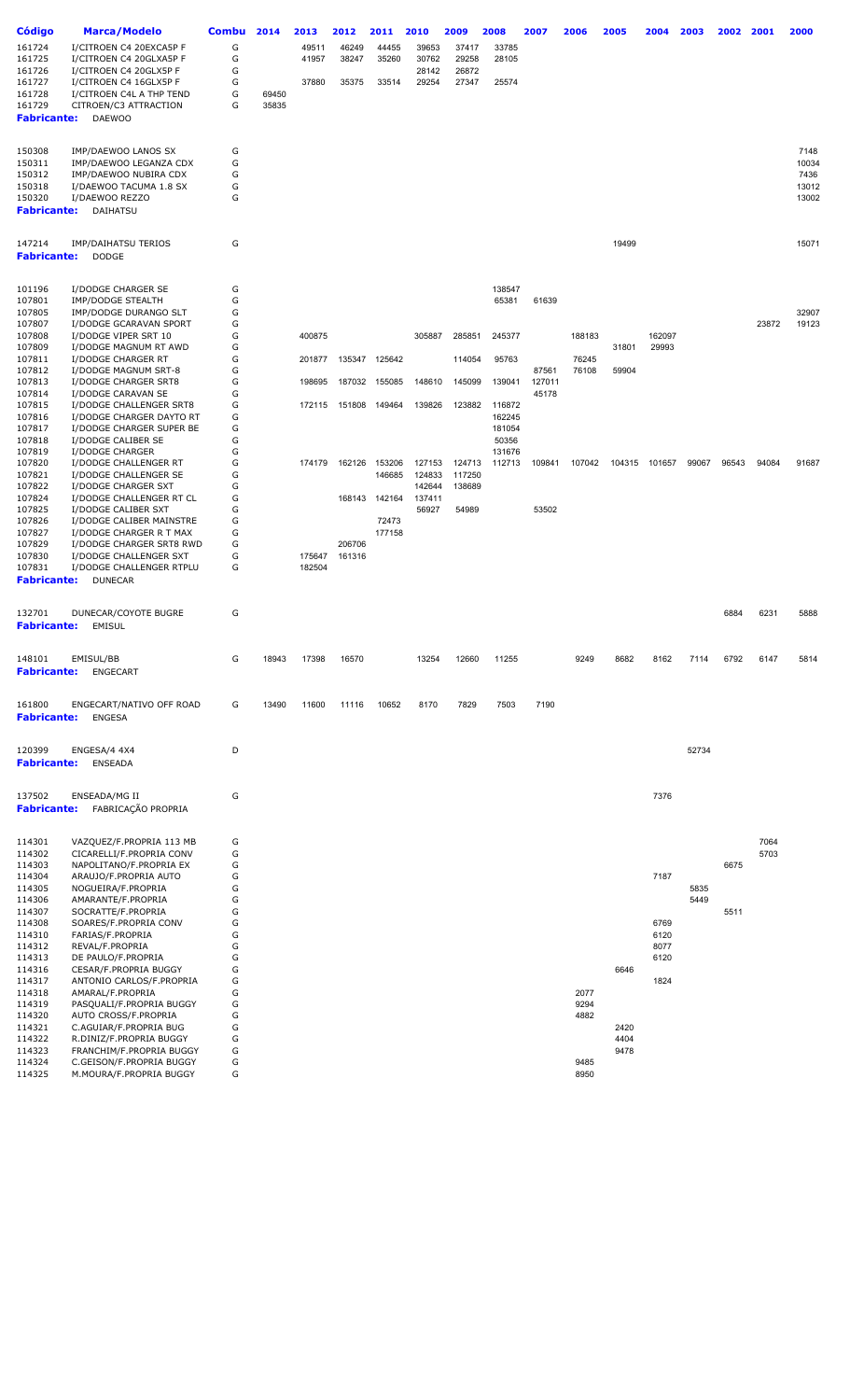| <b>Código</b>      | <b>Marca/Modelo</b>                                  | <b>Combu</b> | 2014  | 2013  | 2012                           | 2011           | 2010            | 2009    | 2008    | 2007   | 2006   | 2005   | 2004   | 2003                 | 2002 | 2001                 | 2000   |
|--------------------|------------------------------------------------------|--------------|-------|-------|--------------------------------|----------------|-----------------|---------|---------|--------|--------|--------|--------|----------------------|------|----------------------|--------|
| 114326             | G.LIPPERT/F.PROPRIA AUTO                             | G            |       |       |                                |                |                 |         |         |        | 8345   |        |        |                      |      |                      |        |
| 114327             | M.PIANELLI/F.PROPRIA AUT                             | G            |       |       |                                |                |                 |         |         |        | 8238   |        |        |                      |      |                      |        |
| 114328             | J.MARIA/F.PROPRIA AUT                                | G            |       |       |                                |                |                 |         |         | 8091   |        |        |        |                      |      |                      |        |
| 114329             | D.ZOPPI/F.PROPRIA BUGGY                              | G            |       |       |                                |                |                 |         |         |        | 6031   |        |        |                      |      |                      |        |
| 114330             | CESAR/F.PROPRIA PILOTO                               | G            |       |       |                                |                |                 |         |         | 8184   |        |        |        |                      |      |                      |        |
| 114331             | C.GONZALEZ/F.PROPRIA AUT                             | G            |       |       |                                |                |                 |         |         |        | 8402   |        |        |                      |      |                      |        |
| 114332             | J.ALBANO/F.PROPRIA AUTO                              | G            |       |       |                                |                |                 |         |         |        | 7290   |        |        |                      |      |                      |        |
| 114333             | L.FERNANDEZ/F.PROPRIA                                | G            |       |       |                                |                |                 |         |         |        |        | 5206   |        |                      |      |                      |        |
| 114334             | S.MARTINS/F.PROPRIA AUTO                             | G            |       |       |                                |                |                 |         |         | 8612   |        |        |        |                      |      |                      |        |
| 114335             | GOMES.R/ F.PROPRIA BUGGY                             | G            |       |       |                                |                |                 |         |         | 6903   |        |        |        |                      |      |                      |        |
| 114336             | PICHETH/ F.PROPRIA BUGGY                             | G            |       |       |                                |                |                 |         |         | 7013   |        |        |        |                      |      |                      |        |
| 114337             | S.RAMOS/ F.PROPRIA BUGGY                             | G            |       |       |                                |                |                 |         |         |        | 6464   |        |        |                      |      |                      |        |
| 114338             | R.SILVA/ F.PROPRIA BUGGY                             | G            |       |       |                                |                |                 |         |         | 7328   |        |        |        |                      |      |                      |        |
| 114339             | SOUZA.C/ F.PROPRIA BUGGY                             | G            |       |       |                                |                |                 |         |         | 7237   |        |        |        |                      |      |                      |        |
| 114340             | J.ZIEMER/ F.PROPRIA BUGY                             | G            |       |       |                                |                |                 |         |         | 7369   |        |        |        |                      |      |                      |        |
| 114341             | R.AZEVEDO/ F.PROPRIA AUT                             | G            |       |       |                                |                |                 |         |         | 6856   |        |        |        |                      |      |                      |        |
| 114342             | CLA.NASC/ F.PROPRIA AUTO                             | G            |       |       |                                |                |                 |         |         |        | 6841   |        |        |                      |      |                      |        |
| 114344             | SACHETIM/ F.PROPRIA BUGY                             | G            |       |       |                                |                |                 |         |         | 7684   |        |        |        |                      |      |                      |        |
| 114345             | J.CUNHA/ F.PROPRIA BUGGY                             | G            |       |       |                                |                |                 |         |         |        | 7003   |        |        |                      |      |                      |        |
| 114347             | E.ULIANO/ F.PROPRIA BUGY                             | G            |       |       |                                |                |                 |         |         |        | 6680   |        |        |                      |      |                      |        |
| 114348             | M.PIMENTEL/F.PROPRIA AUT                             | G            |       |       |                                |                |                 |         |         |        |        |        | 6278   |                      |      |                      |        |
| 114349<br>114351   | J.ZANCANER/F.PROPRIA AUT<br>ANT.SANTOS/F.PROPRIA AUT | G            |       |       |                                |                |                 |         |         | 7907   |        |        |        |                      |      |                      |        |
| 114352             | J.FERREIRA/F.PROPRIA AUT                             | G<br>G       |       |       |                                |                |                 |         | 7658    | 8156   |        |        |        |                      |      |                      |        |
| 114353             | J.BALBO/F.PROPRIA AUT                                | G            |       |       |                                |                |                 |         | 8455    |        |        |        |        |                      |      |                      |        |
| 114354             | G.CID/F.PROPRIA AUTO                                 | G            |       |       |                                |                |                 |         |         |        | 6469   |        |        |                      |      |                      |        |
| 114355             | LU.ANDRADE/F.PROPRIA BUG                             | G            |       |       |                                |                |                 |         |         | 7482   |        |        |        |                      |      |                      |        |
| 114356             | F.WILSON/F.PROPRIA AUT                               | G            |       |       |                                |                |                 |         | 7194    |        |        |        |        |                      |      |                      |        |
| 114358             | A.GUGELMIN/F.PROPRIA BUG                             | G            |       |       |                                |                |                 |         | 7588    |        |        |        |        |                      |      |                      |        |
| 114359             | J.MINOSSO/F.PROPRIA AUTO                             | G            |       |       |                                |                |                 |         | 7821    |        |        |        |        |                      |      |                      |        |
| 114363             | GAENSLY/F.PROPRIA BUGGY                              | G            |       |       |                                |                |                 |         | 5902    |        |        |        |        |                      |      |                      |        |
| 114365             | CESAR PILO/F.PROPRIA AUT                             | G            |       |       |                                |                |                 | 13184   |         |        |        |        |        |                      |      |                      |        |
| 114366             | LUIZ.REIS/F.PROPRIA AUTO                             | G            |       |       |                                |                |                 | 13041   |         |        |        |        |        |                      |      |                      |        |
| 114368             | V.PIMENTEL/F.PROPRIA AUT                             | G            |       |       |                                |                |                 | 7931    |         |        |        |        |        |                      |      |                      |        |
| 114369             | FAB.COLLA/F.PROPRIA AUTO                             | G            |       |       |                                |                |                 |         | 10352   |        |        |        |        |                      |      |                      |        |
| 114370             | JEFF.SOUZA/F.PROPRIA AUT                             | G            |       |       |                                |                |                 | 7837    |         |        |        |        |        |                      |      |                      |        |
| 114371             | ROB.HECK/F.PROPRIA AUTOM                             | G            |       |       |                                |                | 8352            |         |         |        |        |        |        |                      |      |                      |        |
| 114372             | MAR.VIEIRA/F.PROPRIA AUT                             | G            |       |       |                                |                |                 | 8366    |         |        |        |        |        |                      |      |                      |        |
| 114374             | DIR.FILHO/F.PROPRIA AUTO                             | G            |       |       |                                |                | 18375           |         |         |        |        |        |        |                      |      |                      |        |
| 114376             | PR/MENDES/F.PROPRIA AUTO                             | G            |       |       |                                |                |                 |         |         |        | 9408   |        |        |                      |      |                      |        |
| 114377             | R.HECKMANN/F.PROPRIA AUT                             | G            |       |       |                                | 8925           |                 |         |         |        |        |        |        |                      |      |                      |        |
| 114378             | RG.SILVA/F.PROPRIA BUGGY                             | G            |       |       |                                | 14162          |                 |         |         |        |        |        |        |                      |      |                      |        |
| 114379             | C.OLIVEIRA/F.PROPRIA                                 | G            |       |       |                                | 14258          |                 |         |         |        |        |        |        |                      |      |                      |        |
| 114380             | LUIS HASS/F.PROPRIA                                  | G            |       |       |                                |                |                 | 8965    |         |        |        |        |        |                      |      |                      |        |
| 114381             | J.SILVA/F.PROPRIA BUGGY                              | G            |       |       |                                |                | 12892           |         |         |        |        |        |        |                      |      |                      |        |
| 114383             | S.ANDRADE/F.PROPRIA BUG                              | G            |       |       |                                | 16858          |                 |         |         |        |        |        |        |                      |      |                      |        |
| 114385             | VR.ERN/F.PROPRIA AUT                                 | G            |       |       |                                |                | 6262            |         |         |        |        |        |        |                      |      |                      |        |
| 114386<br>114387   | SAMPAIO/F.PROPRIA BUGGY                              | G<br>G       |       |       |                                | 14181<br>12196 |                 |         |         |        |        |        |        |                      |      |                      |        |
| 114388             | C RODRIGUES/F.PROPRIA A<br>P.DRESCH/F.PROPRIA AUTO   | G            |       |       | 10139                          |                |                 |         |         |        |        |        |        |                      |      |                      |        |
| 114389             | P.CHIMELLO/F.PROPRIA AUT                             | G            |       |       | 11225                          |                |                 |         |         |        |        |        |        |                      |      |                      |        |
| 114390             | M.MAGALHAES/F.PROPRIA A                              | G            |       | 7525  |                                |                |                 |         |         |        |        |        |        |                      |      |                      |        |
| <b>Fabricante:</b> | <b>FAW</b>                                           |              |       |       |                                |                |                 |         |         |        |        |        |        |                      |      |                      |        |
|                    |                                                      |              |       |       |                                |                |                 |         |         |        |        |        |        |                      |      |                      |        |
|                    |                                                      |              |       |       |                                |                |                 |         |         |        |        |        |        |                      |      |                      |        |
| 145400             | I/FAW V2 LUXURY                                      | G            |       |       |                                | 22279          |                 |         |         |        |        |        |        |                      |      |                      |        |
| 145401             | I/FAW N5 LUXURY                                      | G            |       |       |                                | 22336          |                 |         |         |        |        |        |        |                      |      |                      |        |
| 145402             | I/FAW VITA SEDAN ELITE                               | G            |       |       |                                | 24009          |                 |         |         |        |        |        |        |                      |      |                      |        |
| 145403             | I/FAW B50 COMFORT                                    | G            |       |       |                                | 43190          |                 |         |         |        |        |        |        |                      |      |                      |        |
| 145404             | I/FAW B50 ELEGANCE                                   | G            |       |       |                                | 43965          |                 |         |         |        |        |        |        |                      |      |                      |        |
| <b>Fabricante:</b> | <b>FERCAR</b>                                        |              |       |       |                                |                |                 |         |         |        |        |        |        |                      |      |                      |        |
|                    |                                                      |              |       |       |                                |                |                 |         |         |        |        |        |        |                      |      |                      |        |
|                    |                                                      |              |       |       |                                |                |                 |         |         |        |        |        |        |                      |      |                      |        |
| 152701             | FERCAR/NAJA ONE                                      | G            | 22379 | 20554 | 18863                          |                |                 | 14194   | 10678   | 10011  | 8934   | 8033   | 7595   | 6927                 | 6636 |                      |        |
| <b>Fabricante:</b> | FERRARI                                              |              |       |       |                                |                |                 |         |         |        |        |        |        |                      |      |                      |        |
|                    |                                                      |              |       |       |                                |                |                 |         |         |        |        |        |        |                      |      |                      |        |
| 108107             | IMP/FERRARI 550 MARANELO                             | G            |       |       |                                |                |                 |         |         |        |        |        |        |                      |      |                      | 351278 |
| 108114             | I/FERRARI 360 MODENA                                 | G            |       |       |                                |                |                 |         |         |        |        |        |        | 468945               |      |                      |        |
| 108115             | I/FERRARI 360 MODENA F1                              | G            |       |       |                                |                |                 |         |         |        |        |        | 458738 |                      |      | 431950 411735 377343 | 346928 |
| 108116             | I/FERRARI 360 SPIDER                                 | G            |       |       |                                |                |                 |         |         |        |        |        | 499622 |                      |      | 384591               | 351932 |
| 108117             | I/FERRARI 360 SPIDER F1                              | G            |       |       |                                |                |                 |         |         |        |        | 537347 |        | 498715 460241 437894 |      |                      |        |
| 108119             | I/FERRARI 360 MODENA SF1                             | G            |       |       |                                |                |                 |         |         |        |        |        |        |                      |      |                      | 358629 |
| 108123             | I/FERRARI 575 MARANELOF1                             | G            |       |       |                                |                |                 |         |         |        |        |        |        | 466383 414044 371688 |      |                      |        |
| 108125             | I/FERRARI CHAL STRADALE                              | G            |       |       |                                |                |                 |         |         |        |        |        |        | 420089 415029        |      |                      |        |
| 108126             | I/FERRARI 612 SCAGLIETTI                             | G            |       |       |                                |                |                 | 1293732 |         | 953746 | 893650 | 830591 | 782652 |                      |      |                      |        |
| 108128             | I/FERRARI F430                                       | G            |       |       |                                |                |                 | 805495  | 654155  | 641407 | 592592 | 559982 |        |                      |      |                      |        |
| 108129             | I/FERRARI F430 SPIDER                                | G            |       |       |                                |                |                 | 975154  | 824159  | 731481 | 622092 | 581948 |        |                      |      |                      |        |
| 108131             | I/FERRARI 599 GTB                                    | G            |       |       |                                |                | 1585893 1432772 | 1267481 | 1016923 | 954251 | 876303 |        |        |                      |      |                      |        |
| 108132             | I/FERRARI F430 SCUDERIA                              | G            |       |       |                                |                |                 | 860843  | 800528  |        |        |        |        |                      |      |                      |        |
| 108133             | I/FERRARI 430 SCUDERIA                               | G            |       |       |                                |                |                 |         | 805499  |        |        |        |        |                      |      |                      |        |
| 108134             | I/FERRARI F430 F1                                    | G            |       |       |                                |                |                 |         | 684157  |        |        |        |        |                      |      |                      |        |
| 108135             | I/FERRARI CALIFORNIA                                 | G            |       |       | 1134896 1092018 1025293 943763 |                |                 | 895555  |         |        |        |        |        |                      |      |                      |        |
| 108136             | I/FERRARI F430 SCUDE SPI                             | G            |       |       |                                |                |                 | 914682  |         |        |        |        |        |                      |      |                      |        |
| 108137             | I/FERRARI CALIFORNIA                                 | G            |       |       |                                | 1025293        | 943762          | 895555  |         |        |        |        |        |                      |      |                      |        |
| 108138             | I/FERRARI 458 ITALIA                                 | G            |       |       | 1103643 1051089 1001037 812985 |                |                 |         |         |        |        |        |        |                      |      |                      |        |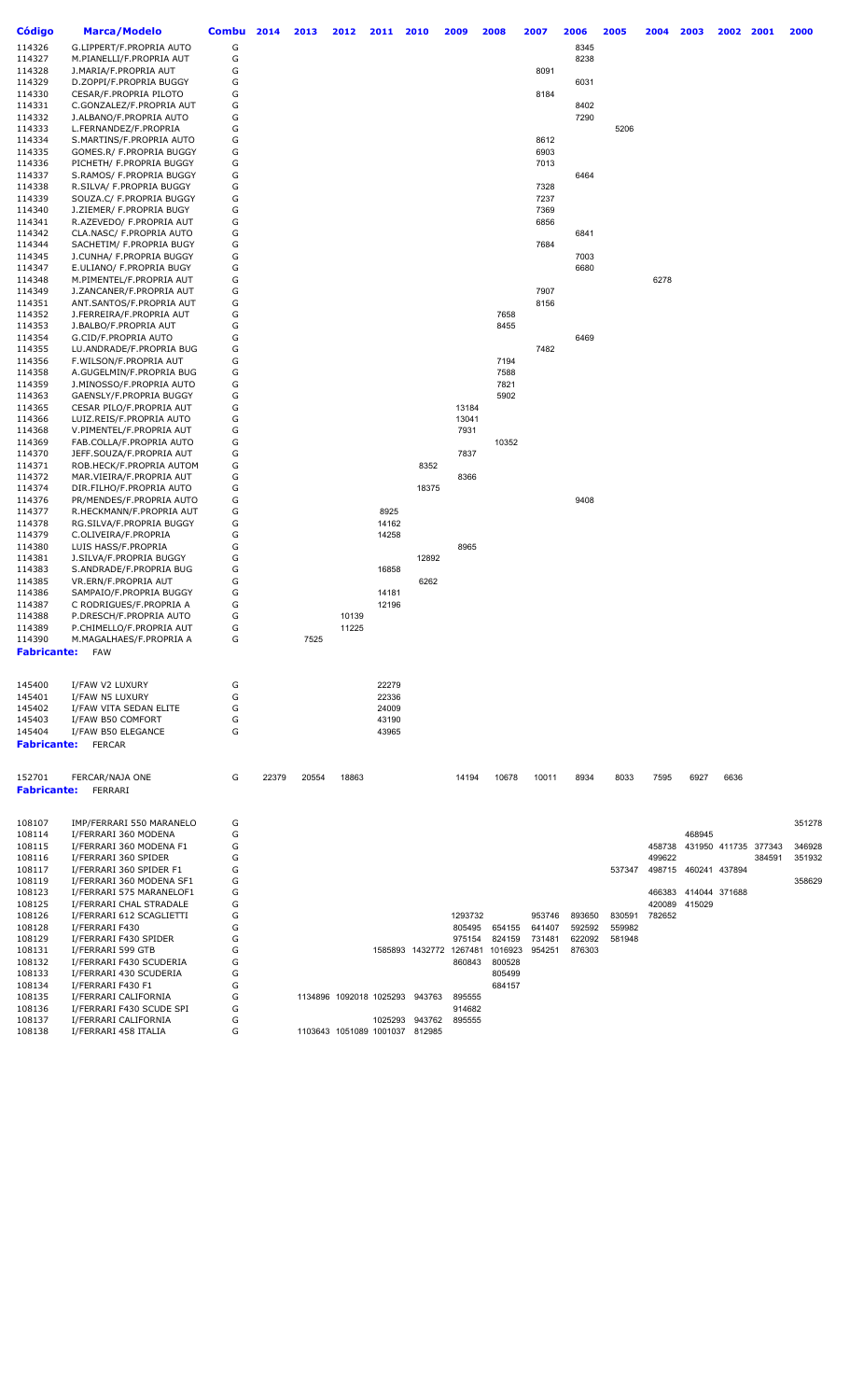| Código             | <b>Marca/Modelo</b>      | Combu | 2014    | 2013    | 2012            | 2011            | 2010    | 2009   | 2008  | 2007  | 2006  | 2005  | 2004  | 2003  | 2002  | 2001  | 2000 |
|--------------------|--------------------------|-------|---------|---------|-----------------|-----------------|---------|--------|-------|-------|-------|-------|-------|-------|-------|-------|------|
| 108139             | I/FERRARI F430 COUPE     | G     |         |         |                 |                 |         | 811533 |       |       |       |       |       |       |       |       |      |
| 108140             | I/FERRARI 458 COUPE      | G     |         |         |                 |                 | 892774  |        |       |       |       |       |       |       |       |       |      |
| 108141             | I/FERRARI 599 GTO        | G     |         |         |                 | 1581699         | 1455475 |        |       |       |       |       |       |       |       |       |      |
|                    |                          |       |         |         |                 |                 |         |        |       |       |       |       |       |       |       |       |      |
| 108142             | I/FERRARI CALIFORNIA GT  | G     |         |         |                 |                 | 945793  |        |       |       |       |       |       |       |       |       |      |
| 108143             | I/FERRARI FF             | G     |         |         |                 | 2262749 2184363 |         |        |       |       |       |       |       |       |       |       |      |
| 108144             | I/FERRARI 599 SA APERTA  | G     |         |         |                 | 1649170         |         |        |       |       |       |       |       |       |       |       |      |
| 108145             | I/FERRARI 458 SPIDER     | G     |         |         | 1725073 1479034 |                 |         |        |       |       |       |       |       |       |       |       |      |
| 108148             | I/FERRARI F12 BERLINETTA | G     |         | 2423636 |                 |                 |         |        |       |       |       |       |       |       |       |       |      |
| 108149             | I/FERRARI CALIFORNIA CON | G     |         | 1134877 |                 |                 |         |        |       |       |       |       |       |       |       |       |      |
| 108150             | I/FERRARI 458 SPECIALE   | G     | 2156398 |         |                 |                 |         |        |       |       |       |       |       |       |       |       |      |
|                    |                          |       |         |         |                 |                 |         |        |       |       |       |       |       |       |       |       |      |
| <b>Fabricante:</b> | <b>FIAT</b>              |       |         |         |                 |                 |         |        |       |       |       |       |       |       |       |       |      |
|                    |                          |       |         |         |                 |                 |         |        |       |       |       |       |       |       |       |       |      |
|                    |                          |       |         |         |                 |                 |         |        |       |       |       |       |       |       |       |       |      |
| 102000             | FIAT/STILO 16V           | D     |         |         |                 |                 |         |        |       |       |       |       |       | 17194 |       |       |      |
| 102000             | FIAT/STILO 16V           | G     |         |         |                 |                 |         |        |       |       | 20200 | 18850 | 18286 | 17194 | 14974 |       |      |
| 102001             | FIAT/STILO ABARTH        | G     |         |         |                 |                 |         |        | 35724 | 30188 | 28825 | 25805 | 23786 | 17716 | 15913 |       |      |
| 102002             | <b>FIAT/STILO</b>        | G     |         |         |                 |                 |         |        |       |       |       | 19348 | 17554 | 16268 | 14930 |       |      |
| 102002             | <b>FIAT/STILO</b>        | D     |         |         |                 |                 |         |        |       |       |       |       |       |       | 14930 |       |      |
| 102003             | FIAT/STILO M.SCHUMACHER  | G     |         |         |                 |                 |         |        |       |       | 25929 | 24689 | 22411 |       |       |       |      |
|                    |                          |       |         |         |                 |                 |         |        |       |       |       |       |       |       |       |       |      |
| 102004             | <b>FIAT/STILO FLEX</b>   | G     |         |         |                 |                 | 27399   | 25576  | 23281 | 21432 | 19783 | 19348 |       |       |       |       |      |
| 102005             | FIAT/STILO SPORTING FLEX | G     |         |         |                 |                 | 29785   | 27126  | 25409 | 21180 |       |       |       |       |       |       |      |
| 102006             | FIAT/STILO SPORTING DUAL | G     |         |         |                 |                 | 34709   | 31041  | 30619 | 26953 |       |       |       |       |       |       |      |
| 102007             | FIAT/STILO FLEX DUALOGIC | G     |         |         |                 |                 | 27959   | 25891  | 23990 | 22100 |       |       |       |       |       |       |      |
| 102008             | I/FIAT STILO 1.8 DINAMIC | G     |         |         |                 |                 |         |        |       |       |       |       |       |       | 14981 |       |      |
| 102009             | FIAT/STILO BLACKMOTION   | G     |         |         |                 |                 | 35401   | 33160  | 31453 |       |       |       |       |       |       |       |      |
| 102010             | FIAT/STILO ATTRACTIVE    | G     |         |         |                 |                 | 25594   | 24144  |       |       |       |       |       |       |       |       |      |
| 102011             | FIAT/STILO ATTRACTIVE DL | G     |         |         |                 |                 | 30343   | 29091  |       |       |       |       |       |       |       |       |      |
| 102099             | <b>FIAT</b>              | G     |         |         |                 |                 |         |        |       |       |       |       |       | 9808  | 8629  | 8366  | 8017 |
|                    |                          |       |         |         |                 |                 |         |        |       |       |       |       |       |       |       |       |      |
| 102601             | <b>FIAT/UNO CS</b>       | G     |         |         |                 |                 |         |        |       |       |       |       | 10266 |       |       |       |      |
| 102603             | FIAT/UNO S               | G     |         |         | 25212           | 15215           | 14580   | 13972  | 13389 | 12831 | 12296 | 11783 | 11292 | 10820 | 10369 | 9937  | 9522 |
| 102608             | FIAT/UNO MILLE           | G     |         |         |                 |                 |         |        | 13023 | 12404 | 11469 | 10702 | 9403  | 9235  | 8272  | 7952  | 7117 |
| 102612             | FIAT/UNO S IE            | G     |         |         |                 |                 |         |        |       |       | 11317 | 9758  | 9351  | 8965  | 8676  | 8304  | 7486 |
| 102613             | FIAT/UNO CS IE           | G     |         |         |                 |                 |         |        |       |       | 13738 |       | 11978 | 11391 | 10916 | 9994  | 9342 |
| 102614             | FIAT/UNO MILLE ELECTRONI | G     |         |         |                 |                 |         |        |       |       |       |       | 8854  |       |       |       |      |
| 102616             | FIAT/UNO ELECTRONIC      | G     |         |         |                 |                 |         |        |       |       |       |       | 9455  |       |       |       |      |
|                    |                          |       |         |         |                 |                 |         |        |       |       |       | 9917  |       |       |       |       | 7203 |
| 102621             | FIAT/UNO MILLE IE        | G     |         |         |                 |                 |         |        |       |       | 11216 |       | 8932  | 8525  | 8121  | 7782  |      |
| 102622             | FIAT/UNO MILLE SX        | G     |         |         |                 |                 |         |        |       |       | 11060 |       |       |       |       |       | 7584 |
| 102624             | FIAT/UNO MILLE EX        | G     |         |         |                 |                 |         |        |       |       |       |       | 8740  | 8303  | 7957  | 7625  | 7307 |
| 102624             | FIAT/UNO MILLE EX        | D     |         |         |                 |                 |         |        |       |       |       |       |       |       |       |       | 7307 |
| 102625             | FIAT/UNO 1.0 CITY        | G     |         |         |                 |                 | 16163   |        |       |       |       |       |       |       |       |       | 8414 |
| 102626             | FIAT/UNO MILLE SMART     | G     |         |         |                 |                 |         |        |       |       | 10576 |       |       |       |       | 8115  | 7263 |
| 102626             | FIAT/UNO MILLE SMART     | D     |         |         |                 |                 |         |        |       |       |       |       |       |       |       | 8115  | 7263 |
| 102627             | FIAT/UNO MILLE FIRE FLEX | D     |         |         |                 |                 |         | 13904  |       |       |       |       |       |       |       |       |      |
| 102627             | FIAT/UNO MILLE FIRE FLEX | G     |         |         | 17353           | 15141           | 14769   | 13904  | 13202 | 12712 | 11523 | 11249 | 10241 |       | 9007  |       |      |
| 102630             | FIAT/UNO MILLE WAY ECO   | G     |         |         |                 | 17808           |         | 15396  |       |       |       |       |       |       |       |       |      |
|                    |                          |       |         |         |                 |                 |         |        |       |       |       |       |       |       |       |       |      |
| 102631             | FIAT/UNO MILLE ECONOMY   | G     |         | 20464   | 18758           | 17752           | 16014   | 14321  | 13348 |       |       |       |       |       |       |       |      |
| 102632             | FIAT/UNO MILLE WAY ECON  | G     |         | 21054   | 20034           | 17749           | 16434   | 15299  | 15199 |       |       |       |       |       |       |       |      |
| 102633             | FIAT/UNO WAY 1.4         | G     | 30939   | 28575   | 26823           | 24674           | 23394   |        |       |       |       |       |       |       |       |       |      |
| 102634             | FIAT/UNO VIVACE 1.0      | G     | 24844   | 23537   | 22512           | 21079           | 18542   |        |       |       |       |       |       |       |       |       |      |
| 102635             | FIAT/UNO ATTRACTIVE 1.4  | G     |         |         | 23088           | 21933           | 20836   |        |       |       |       |       |       |       |       |       |      |
| 102636             | FIAT/UNO WAY 1.0         | G     | 26680   | 25549   | 24281           | 22995           | 20204   |        |       |       |       |       |       |       |       |       |      |
| 102637             | FIAT/MILLE FIRE ECONOMY  | G     |         |         |                 |                 | 15210   |        |       |       |       |       |       |       |       |       |      |
| 102638             | FIAT/MILLE WAY ECONOMY   | G     |         |         |                 |                 |         | 15766  |       |       |       |       |       |       |       |       |      |
| 102639             | FIAT/UNO SPORTING 1.4    | G     | 31074   | 28539   | 27180           | 25885           | 25039   |        |       |       |       |       |       |       |       |       |      |
|                    |                          |       |         |         |                 |                 |         |        |       |       |       |       |       |       |       |       |      |
| 102640             | <b>FIAT/UNO ECONOMY</b>  | G     | 21006   | 19292   | 17683           | 16735           |         | 14996  |       |       |       |       |       |       |       |       |      |
| 102641             | FIAT/PALIO SPORT 1.6 DL  | G     |         |         | 34268           | 33706           |         |        |       |       |       |       |       |       |       |       |      |
| 102646             | FIAT/UNO EVOLUTION 1.4   | G     | 31049   |         |                 |                 |         |        |       |       |       |       |       |       |       |       |      |
| 102649             | FIAT/UNO ATTRACTIVE 1.0  | G     | 26430   |         |                 |                 |         |        |       |       |       |       |       |       |       |       |      |
| 102699             | FIAT/UNO                 | G     |         | 18336   | 16963           | 14199           | 13654   | 13510  | 12946 | 12487 | 11359 | 11106 | 10034 | 9589  | 8222  | 7887  | 6789 |
| 105815             | I/ALFA ROMEO BRERA 2.2   | G     |         |         |                 |                 |         |        | 57789 |       |       |       |       |       |       |       |      |
| 105816             | I/ALFA ROMEO 159 3.2     | G     |         |         |                 |                 |         |        | 71858 |       |       |       |       |       |       |       |      |
| 105817             | I/ALFA ROMEO 147 2.0 TS  | G     |         |         |                 |                 |         |        | 56654 |       |       |       |       |       |       |       |      |
| 106627             | FIAT/UNO MILLE FIRE      | G     |         |         |                 |                 | 14769   |        |       | 12683 | 11497 | 11219 | 10217 | 9722  | 8989  | 8428  |      |
| 106627             | FIAT/UNO MILLE FIRE      | D     |         |         |                 |                 |         |        |       |       |       |       | 10217 | 9722  | 8989  |       |      |
|                    |                          |       |         |         |                 |                 |         |        |       |       |       |       |       |       |       |       |      |
| 108235             | IMP/FIAT SIENA 6 MARCHAS | G     |         |         |                 |                 |         |        |       |       |       |       |       |       |       |       | 9902 |
| 108239             | IMP/FIAT PALIO ELX       | G     |         |         |                 |                 |         | 14312  |       |       |       |       |       |       |       |       |      |
| 108240             | IMP/FIAT SIENA ELX       | D     |         |         |                 |                 |         |        |       |       |       |       |       |       |       | 11269 | 9840 |
| 108240             | IMP/FIAT SIENA ELX       | G     |         |         |                 |                 |         |        |       |       |       |       |       |       | 12225 | 11269 | 9840 |
| 108246             | I/FIAT SIENA EX          | D     |         |         |                 |                 |         |        |       |       |       |       |       |       |       | 10511 |      |
| 108246             | I/FIAT SIENA EX          | G     |         |         |                 |                 |         |        |       |       |       |       |       |       |       | 10511 | 9890 |
| 108248             | I/FIAT UNO MILLE EP      | G     |         |         |                 |                 |         |        |       |       |       | 10915 |       |       |       |       |      |
| 108250             | I/FIAT PANDA             | G     |         |         |                 |                 |         |        |       |       |       | 33657 |       |       |       |       |      |
|                    |                          |       |         |         |                 |                 |         |        |       |       |       |       |       |       |       |       |      |
| 108253             | I/FIAT SIENA HLX FLEX    | G     |         |         |                 |                 | 26225   | 23231  | 21081 |       |       |       |       |       |       |       |      |
| 108255             | I/FIAT PALIO FIRE FLEX   | G     |         |         |                 |                 |         |        | 16581 |       |       |       |       |       |       |       |      |
| 108256             | I/FIAT 500 1.4 16V SPORT | G     |         |         |                 |                 |         |        | 33441 |       |       |       |       |       |       |       |      |
| 108257             | I/FIAT 500 ABARTH        | G     |         |         |                 |                 |         | 53402  | 48040 |       |       |       |       |       |       |       |      |
| 108258             | I/FIAT 500 SPORT         | G     |         |         | 38482           |                 |         | 32796  | 31205 |       |       |       |       |       |       |       |      |
| 108259             | I/FIAT 500 LOUNGE        | G     |         |         |                 |                 |         | 32789  |       |       |       |       |       |       |       |       |      |
| 108262             | I/FIAT 500 LOUNGE DUAL   | G     |         |         |                 |                 |         | 36124  |       |       |       |       |       |       |       |       |      |
| 108263             | I/FIAT 500 SPORT DUAL    | G     |         |         |                 |                 |         | 35089  |       |       |       |       |       |       |       |       |      |
|                    |                          |       |         |         |                 |                 |         |        |       |       |       |       |       |       |       |       |      |
| 108264             | I/FIAT GRANDE PUNTO 1.4  | G     |         |         |                 |                 |         | 24522  |       |       |       |       |       |       |       |       |      |
| 108265             | I/FIAT SEICENTO          | G     |         |         |                 |                 |         |        |       |       |       |       |       | 10782 |       |       |      |
| 108267             | I/FIAT ABARTH 695 TF     | G     |         |         |                 | 45380           | 44184   |        |       |       |       |       |       |       |       |       |      |
| 108268             | I/FIAT 500 CULT          | G     | 39772   | 38186   | 35006           | 34073           |         |        |       |       |       |       |       |       |       |       |      |
| 108269             | I/FIAT 500 CULT DUAL     | G     | 42675   | 39948   | 36888           | 35761           |         |        |       |       |       |       |       |       |       |       |      |
|                    |                          |       |         |         |                 |                 |         |        |       |       |       |       |       |       |       |       |      |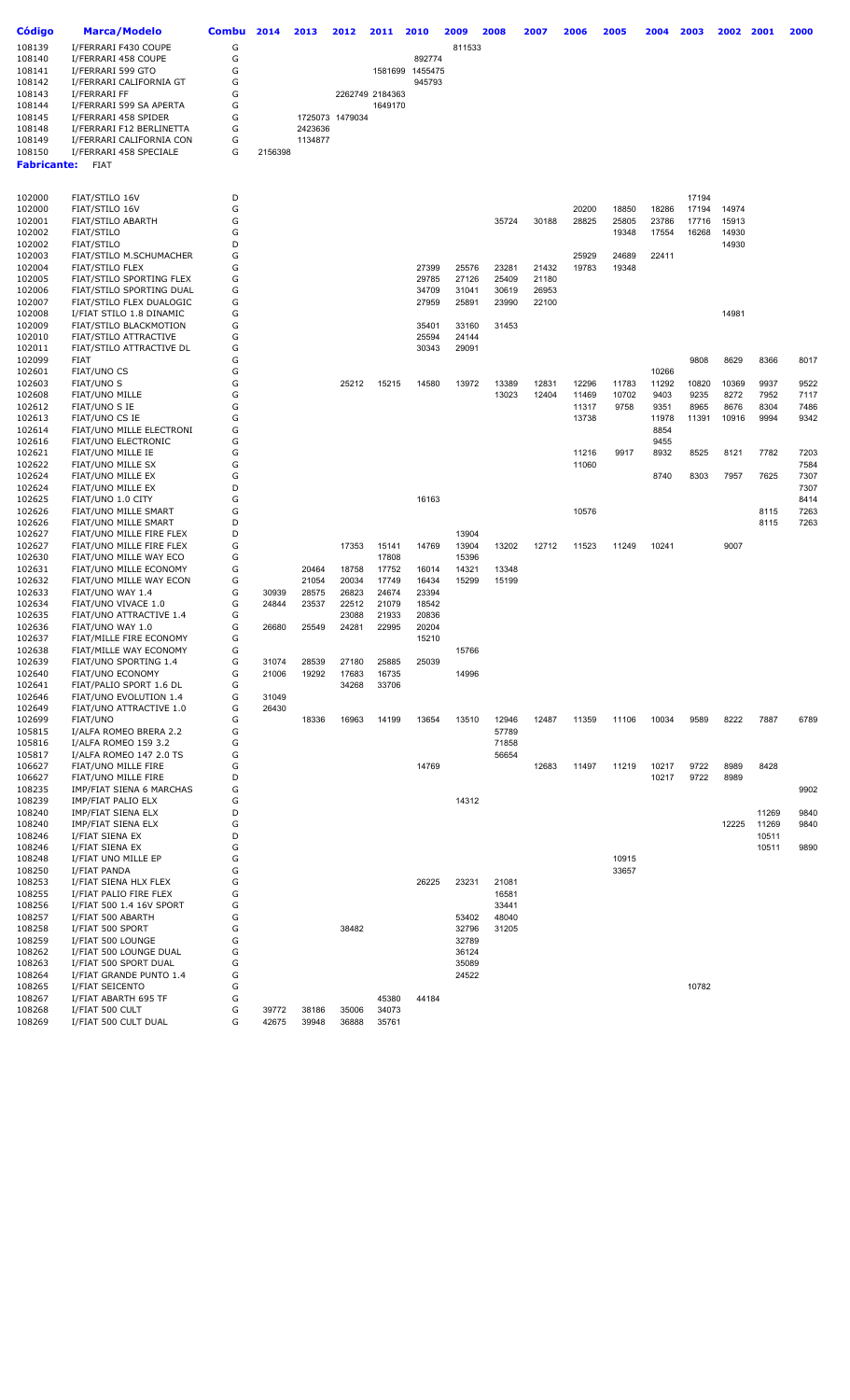| <b>Código</b>    | Marca/Modelo                                      | <b>Combu</b> | 2014  | 2013  | 2012  | 2011  | 2010  | 2009  | 2008  | 2007  | 2006           | 2005           | 2004           | 2003           | 2002           | 2001           | 2000           |
|------------------|---------------------------------------------------|--------------|-------|-------|-------|-------|-------|-------|-------|-------|----------------|----------------|----------------|----------------|----------------|----------------|----------------|
| 108270           | I/FIAT 500 SPORT AIR                              | G            |       |       | 37224 | 37072 |       |       |       |       |                |                |                |                |                |                |                |
| 108271           | I/FIAT 500 SPORT AIR AT                           | G            |       | 46227 | 41810 | 41246 |       |       |       |       |                |                |                |                |                |                |                |
| 108272           | I/FIAT 500 C 1.2 POP                              | G            |       |       |       |       | 33909 |       |       |       |                |                |                |                |                |                |                |
| 108273           | I/FIAT 500 LOUNGE AIR AT                          | G            |       | 45156 | 43606 | 43414 |       |       |       |       |                |                |                |                |                |                |                |
| 108281           | FIAT/PALIO WK TREKK 1.6                           | G            | 40782 | 35239 | 31913 |       |       |       |       |       |                |                |                |                |                |                |                |
| 108282           | I/FIAT 500 CABRIO AIR AT                          | G            | 53514 | 50542 | 47853 |       |       |       |       |       |                |                |                |                |                |                |                |
| 108284           | I/FIAT 500 ABARTH TURBO                           | G            |       | 75428 |       |       |       |       |       |       |                |                |                |                |                |                |                |
| 108289           | FIAT/PALIO FIRE WAY                               | G            | 23803 |       |       |       |       |       |       |       |                |                |                |                |                |                |                |
| 108291           | I/FIAT 500 ELETRICO                               | G            | 48287 |       |       |       |       |       |       |       |                |                |                |                |                |                |                |
| 108293           | I/FIAT 500 CABRIO                                 | G            | 50569 | 48283 |       |       |       |       |       |       |                |                |                |                |                |                |                |
| 108294           | I/FIAT 500 CABRIO DUAL                            | G            | 53353 |       |       |       |       |       |       |       |                |                |                |                |                |                |                |
| 122420           | FIAT/PALIO WEEKEND ELX                            | G            |       |       |       |       |       |       |       |       |                |                |                |                |                |                | 9727           |
| 152401           | FIAT/PALIO 16V                                    | G            |       |       |       |       |       |       |       |       |                | 14988          |                |                |                |                | 10055          |
| 152403           | <b>FIAT/PALIO ED</b>                              | G            |       |       |       |       |       |       |       |       |                |                | 11947          |                |                |                |                |
| 152405           | FIAT/PALIO WEEKEND                                | G            |       |       |       |       |       |       |       |       |                |                |                |                |                | 12083          | 9545           |
| 152406           | FIAT/PALIO WEEKEND SPORT                          | G            |       |       |       |       |       |       |       |       |                |                |                |                |                |                | 11447          |
| 152407           | FIAT/PALIO WEEKEND STILE                          | G            |       |       |       |       |       |       |       |       |                |                | 15920          | 14632          | 13919          | 13060          | 10861          |
| 152407           | FIAT/PALIO WEEKEND STILE                          | D            |       |       |       |       |       |       |       |       |                |                |                |                | 15368          |                |                |
| 152408           | FIAT/PALIO 1.5                                    | G            |       |       |       |       |       |       |       |       |                |                | 12002          | 10271          | 8841           | 8500           | 8112           |
| 152409           | FIAT/PALIO 1.6                                    | G            |       |       |       |       |       |       |       |       |                |                |                |                |                | 11125          | 9133           |
| 152410           | FIAT/PALIO WEEKEND 16V                            | G            |       |       |       |       |       |       |       |       |                |                |                |                | 12035          | 11672          | 10630          |
| 152412           | FIAT/MAREA WEEKEND ELX                            | G            |       |       |       |       |       |       |       |       | 18710          | 17695          | 15645          | 12301          | 12250          | 10969          | 9815           |
| 152413<br>152414 | FIAT/MAREA WEEKEND HLX                            | G<br>G       |       |       |       |       |       |       |       |       | 23024          | 19712          | 17904          | 13135<br>11996 | 11828          | 11122          | 10417<br>9461  |
| 152415           | FIAT/MAREA ELX<br>FIAT/MAREA HLX                  | G            |       |       |       |       |       |       |       |       | 16220<br>22916 | 15924<br>18498 | 14023<br>17139 | 14559          | 11553<br>12963 | 10404<br>11873 | 10436          |
| 152416           | <b>FIAT/PALIO EX</b>                              | G            |       |       |       |       |       |       | 14556 | 13676 | 12982          | 12149          | 11677          | 11259          | 10291          | 9078           | 8242           |
| 152416           | <b>FIAT/PALIO EX</b>                              | D            |       |       |       |       |       |       |       |       |                |                |                |                |                | 9078           | 8242           |
| 152418           | <b>FIAT/MAREA SX</b>                              | G            |       |       |       |       |       |       |       | 18593 | 16009          | 15018          | 13451          | 12019          | 11173          | 10007          | 8746           |
| 152418           | <b>FIAT/MAREA SX</b>                              | D            |       |       |       |       |       |       |       |       |                |                |                |                | 11173          |                |                |
| 152419           | FIAT/MAREA WEEKEND SX                             | G            |       |       |       |       |       |       |       | 19042 | 18056          | 16870          | 14628          | 12155          | 11078          | 10582          | 8706           |
| 152420           | FIAT/PALIO ELX                                    | G            |       |       |       |       |       |       |       |       |                | 13925          | 12992          | 12584          | 12026          | 10833          | 9989           |
| 152420           | FIAT/PALIO ELX                                    | D            |       |       |       |       |       |       |       |       |                |                | 12992          | 12584          | 12026          |                | 9989           |
| 152421           | FIAT/PALIO WEEKEND ELX                            | G            |       |       |       |       |       |       |       |       |                |                |                | 12480          | 11966          | 11744          | 10320          |
| 152421           | FIAT/PALIO WEEKEND ELX                            | D            |       |       |       |       |       |       |       |       |                |                |                |                |                | 11744          | 10320          |
| 152422           | FIAT/MAREA CITY                                   | G            |       |       |       |       |       |       |       |       |                |                |                |                |                |                | 10925          |
| 152424           | FIAT/PALIO 1.0 CITY                               | G            |       |       |       |       |       |       |       |       |                |                |                |                |                |                | 8493           |
| 152426           | FIAT/PALIO 1.6 CITY                               | G            |       |       |       |       |       |       |       |       |                |                |                |                |                |                | 10883          |
| 152427           | FIAT/PALIO WEEKEND CITY                           | G            |       |       |       |       |       |       |       |       |                |                |                |                |                |                | 10637          |
| 152428           | FIAT/PALIO WEEKEND EX                             | G            |       |       |       |       |       |       |       |       |                |                | 15140          | 13600          | 12152          | 10335          | 9904           |
| 152429           | FIAT/PALIO WEEK 6MARCHAS                          | G            |       |       |       |       |       |       |       |       |                |                |                |                |                |                | 9211           |
| 152430           | <b>FIAT/MAREA TURBO</b>                           | G            |       |       |       |       |       |       |       |       | 26267          | 20931          | 19556          | 18201          | 16871          | 16246          | 15368          |
| 152431           | FIAT/MAREA WEEKEND TURBO                          | G            |       |       |       |       |       |       |       |       | 28964          | 24148          | 21723          | 20771          | 17880          | 16527          | 16112          |
| 152433           | <b>FIAT/BRAVA SX</b>                              | G            |       |       |       |       |       |       |       |       |                |                |                | 11371          | 10602          | 9635           | 9038           |
| 152434           | FIAT/PALIO 1.0                                    | G<br>G       |       |       |       |       |       |       | 15436 |       |                |                |                |                |                |                | 8719           |
| 152435<br>152437 | FIAT/PALIO WEEKEND 1.5<br>FIAT/PALIO WK ADVENTURE | D            |       |       |       |       |       |       |       |       |                |                | 16485<br>16391 | 13915          | 13420<br>14085 | 11578<br>12807 | 11095<br>11738 |
| 152437           | FIAT/PALIO WK ADVENTURE                           | G            |       |       |       |       |       |       | 21936 |       |                |                | 16391          | 14680          | 14085          | 12807          | 11738          |
| 152438           | FIAT/BRAVA ELX                                    | G            |       |       |       |       |       |       |       |       |                |                |                | 11469          | 10587          | 9850           | 9469           |
| 152439           | FIAT/PALIO CITYMATIC                              | G            |       |       |       |       |       |       |       |       |                |                |                |                |                |                | 9212           |
| 152440           | <b>FIAT/BRAVA HGT</b>                             | G            |       |       |       |       |       |       |       |       |                |                |                |                | 12142          | 10599          | 9916           |
| 152442           | FIAT/PALIO YOUNG                                  | G            |       |       |       |       |       |       |       |       |                |                |                |                | 9811           | 8593           | 8012           |
| 152442           | FIAT/PALIO YOUNG                                  | D            |       |       |       |       |       |       |       |       |                |                |                |                |                | 8593           | 8012           |
| 152443           | FIAT/PALIO STILE                                  | G            |       |       |       |       |       |       |       |       |                |                |                |                | 14294          | 12642          | 10516          |
| 152444           | FIAT/PALIO                                        | G            |       |       |       |       |       |       |       |       |                |                |                | 11214          | 9634           | 8916           | 8545           |
| 152445           | FIAT/PALIO 1.6 16V                                | G            |       |       |       |       |       |       |       |       |                |                |                | 12212          | 11626          | 10990          |                |
| 152446           | FIAT/PALIO WEEKEND 1616V                          | G            |       |       |       |       |       |       |       |       |                |                |                | 14049          | 13243          | 12909          |                |
| 152448           | FIAT/PALIO W RONTAN AMB                           | G            |       |       |       |       |       |       |       |       |                |                |                | 13796          |                | 12020          |                |
| 152449           | <b>FIAT/PALIO FIRE</b>                            | G            | 22341 | 17754 | 17013 | 16303 | 15623 | 14971 | 14645 | 14115 | 13913          | 11361          | 10758          | 10491          | 9803           |                |                |
| 152449           | FIAT/PALIO FIRE                                   | D            |       |       |       |       |       |       |       |       |                | 11361          | 10758          | 10491          | 9803           |                |                |
| 152450           | <b>FIAT/PALIO HLX</b>                             | G            |       |       |       |       |       |       |       |       |                |                | 16099          | 14789          |                |                |                |
| 152451           | FIAT/PALIO ELX FLEX                               | G            |       |       |       | 21820 | 18442 | 16952 | 16016 | 15180 | 14769          | 13925          | 12992          | 12854          |                |                |                |
| 152452           | FIAT/PALIO 1.3                                    | G            |       |       |       |       |       |       |       |       |                |                | 14933          |                | 12888          |                |                |
| 152453           | FIAT/PALIO HLX FLEX                               | G            |       |       |       |       |       |       |       | 18726 | 17909          | 17071          | 16330          | 14789          |                |                |                |
| 152454           | FIAT/PALIO WEEKEND 1.3                            | G            |       |       |       |       |       |       |       |       |                |                |                |                | 11476          |                |                |
| 152455           | FIAT/PALIO WEEK ELX FLEX                          | G            |       |       |       |       | 26535 | 23929 | 21915 | 19064 | 17827          | 16801          | 16059          |                |                |                |                |
| 152456<br>152457 | FIAT/SIENA 1.3<br>FIAT/PALIO WEEK HLX FLEX        | G<br>G       |       |       |       |       |       |       | 23115 | 21120 | 19526          | 17647          | 12788<br>15673 |                |                |                |                |
| 152458           | FIAT/SIENA HLX FLEX                               | G            |       |       |       |       | 26225 | 24225 | 21080 | 17928 | 17311          | 16364          | 15826          | 12981          |                |                |                |
| 152459           | FIAT/PALIO WK ADVEN FLEX                          | G            | 47624 | 44431 | 39688 | 37389 | 33910 | 31423 | 25054 | 21598 | 19903          | 19021          | 17427          |                |                |                |                |
| 152462           | FIAT/PALIO FIRE FLEX                              | G            |       |       |       |       |       | 15004 | 14644 | 14115 | 13913          | 11409          | 11395          |                |                |                | 8740           |
| 152465           | FIAT/IDEA HLX FLEX                                | G            |       |       |       |       | 31114 | 28359 | 22405 | 21286 | 20230          | 19335          |                |                |                |                |                |
| 152466           | FIAT/IDEA ELX FLEX                                | G            |       |       |       |       | 25309 | 23025 | 22102 | 20653 | 19412          | 18284          |                |                |                |                |                |
| 152467           | FIAT/PALIO EX FLEX                                | G            |       |       |       |       |       |       |       | 13676 | 12982          | 12149          |                |                |                |                |                |
| 152468           | FIAT/PALIO WEEKEND VIDAC                          | G            |       |       |       |       |       |       |       |       |                | 16642          |                |                |                |                |                |
| 152470           | FIAT/PALIO 1.8 R FLEX                             | G            |       |       |       |       | 25901 | 24738 | 20608 | 20114 | 18954          | 17802          |                |                |                |                |                |
| 152471           | FIAT/IDEA ADVENTURE FL                            | G            |       |       |       |       | 31903 | 29772 | 27838 | 26203 | 23609          |                |                |                |                |                |                |
| 152473           | FIAT/PALIO WE ELETRICO                            | G            |       |       |       | 26213 | 25751 | 23304 | 21292 | 18588 |                |                |                |                |                |                |                |
| 152474           | FIAT/PALIO WEEK TREKKING                          | G            |       |       | 30689 | 28055 | 26210 | 23880 | 23094 |       |                |                |                |                |                |                |                |
| 152475           | I/FIAT PALIO WEEKEND 1.4                          | G            |       |       |       |       |       |       |       |       |                | 15415          |                |                |                |                |                |
| 152476           | FIAT/IDEA ADVENTURE DUAL                          | G            |       |       | 39957 | 37833 | 32672 | 32118 |       |       |                |                |                |                |                |                |                |
| 152477           | FIAT/PALIO FIRE ECONOMY                           | G            |       | 21201 | 19007 | 18094 | 16659 | 15911 | 14920 |       |                |                |                |                |                |                |                |
| 152479           | FIAT/PALIO WK ADVEN DUAL                          | G            |       |       | 39655 | 36797 | 33021 | 31416 |       |       |                |                |                |                |                |                |                |
| 152480           | FIAT/PALIO ELX DUALOGIC                           | G            |       |       |       |       | 27027 | 25824 |       |       |                |                |                |                |                |                |                |
| 152481           | FIAT/PALIO A SOBERANA AM                          | G            |       |       | 19568 |       |       |       |       |       |                |                |                |                |                |                |                |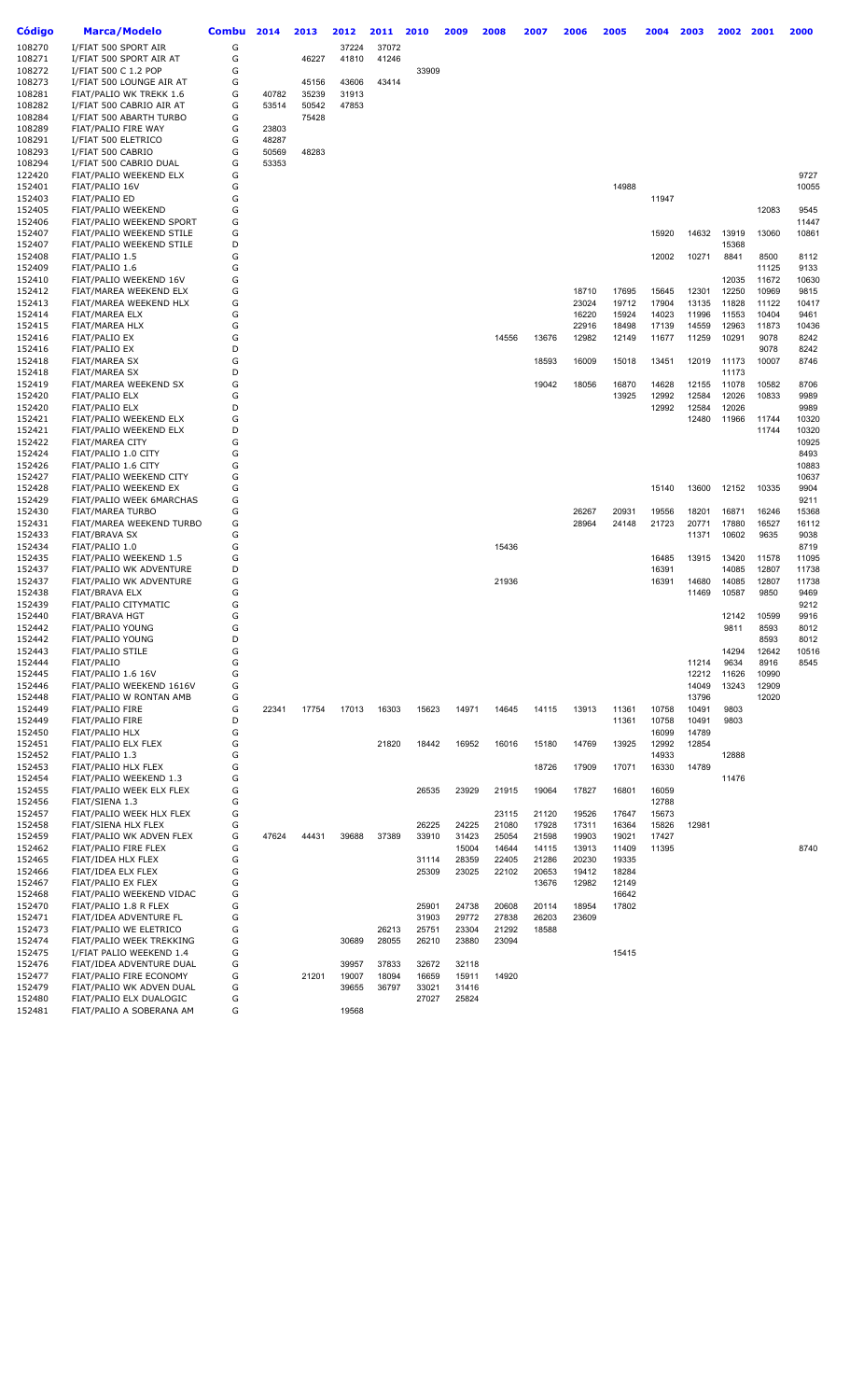| <b>Código</b>    | Marca/Modelo                                         | <b>Combu</b> | 2014           | 2013           | 2012           | 2011           | 2010           | 2009           | 2008           | 2007  | 2006  | 2005  | 2004           | 2003  | 2002  | 2001  | 2000          |
|------------------|------------------------------------------------------|--------------|----------------|----------------|----------------|----------------|----------------|----------------|----------------|-------|-------|-------|----------------|-------|-------|-------|---------------|
| 152482           | FIAT/IDEA ADVENTURE 1.8                              | G            | 50520          | 44669          | 39957          | 37833          | 32672          |                | 30679          |       |       |       |                |       |       |       |               |
| 152483           | FIAT/IDEA SPORTING 1.8                               | G            |                |                | 37279          | 35429          | 30770          |                |                |       |       |       |                |       |       |       |               |
| 152484           | FIAT/PALIO ATTRACTIV 1.4                             | G            | 32555          | 31137          | 29238          | 25364          | 24418          |                |                |       |       |       |                |       |       |       |               |
| 152485           | FIAT/PALIO WK ATTRAC 1.4                             | G            | 39136          | 33047          | 29859          | 28821          | 26593          |                |                |       |       |       |                |       |       |       |               |
| 152486           | FIAT/IDEA SPORTING DUAL                              | G            |                |                | 39011          | 36680          | 32172          |                |                |       |       |       |                |       |       |       |               |
| 152487           | FIAT/IDEA ESSENCE 1.6 DL                             | G            |                |                | 34663          | 33061          | 29505          |                |                |       |       |       |                |       |       |       |               |
| 152488           | FIAT/IDEA ATTRACTIVE 1.4                             | G<br>G       | 39395          | 35904          | 32958          | 30050          | 27742          |                |                |       |       |       |                |       |       |       |               |
| 152489<br>152490 | FIAT/IDEA ESSENCE 1.6<br>FIAT/PALIO ESSENCE 1.6      | G            | 42455<br>34990 | 37269<br>33095 | 33731<br>29537 | 31693<br>27119 | 28953<br>26285 |                |                |       |       |       |                |       |       |       |               |
| 152491           | FIAT/PALIO ATTRACTIV 1.0                             | G            | 29045          | 27526          | 26310          | 24799          | 22853          |                |                |       |       |       |                |       |       |       |               |
| 152492           | FIAT/PALIO ESSENC 1.6 DL                             | G            |                |                | 33175          | 27517          | 27297          |                |                |       |       |       |                |       |       |       |               |
| 152493           | I/FIAT PALIO ATTRACT 1.4                             | G            | 32555          | 30805          | 29169          |                |                |                |                |       |       |       |                |       |       |       |               |
| 152495           | I/FIAT PALIO FIRE ECONOM                             | G            |                | 20228          | 19892          | 19002          |                |                |                |       |       |       |                |       |       |       |               |
| 152496           | I/FIAT PALIO ATTRACT 1.0                             | G            | 29045          | 24325          | 23250          |                |                |                |                |       |       |       |                |       |       |       |               |
| 152497           | FIAT/PALIO SPORTING 1.6                              | G            | 37690          | 34151          | 32164          | 30704          |                |                |                |       |       |       |                |       |       |       |               |
| 153001           | FIAT/SIENA 6 MARCHAS                                 | D            |                |                |                |                |                |                |                |       |       |       |                |       |       |       | 9904          |
| 153001           | FIAT/SIENA 6 MARCHAS                                 | G            |                |                |                |                |                |                |                |       |       |       |                |       |       |       | 9904<br>10247 |
| 153002<br>153003 | FIAT/SIENA CITY<br>FIAT/SIENA ELX                    | G<br>G       |                |                |                |                |                |                |                |       |       | 14607 | 12998          | 12835 | 12280 | 11096 | 10190         |
| 153003           | FIAT/SIENA ELX                                       | D            |                |                |                |                |                |                |                |       |       | 14607 | 12998          |       | 12280 | 11096 | 10190         |
| 153005           | <b>FIAT/SIENA EX</b>                                 | D            |                |                |                |                |                |                |                |       |       |       |                | 11846 |       |       |               |
| 153005           | FIAT/SIENA EX                                        | G            |                |                |                |                |                |                |                |       |       |       | 11455          | 11135 | 10815 | 10509 |               |
| 153006           | <b>FIAT/SIENA FIRE</b>                               | G            |                |                |                |                |                |                |                |       | 13027 | 12572 | 11771          | 11482 | 10538 | 10206 |               |
| 153006           | <b>FIAT/SIENA FIRE</b>                               | D            |                |                |                |                |                |                |                |       |       |       |                | 11482 |       |       |               |
| 153007           | FIAT/SIENA 1.5                                       | G            |                |                |                |                |                |                |                |       |       |       | 13050          | 12468 | 11784 |       |               |
| 153009           | FIAT/SIENA ELX FLEX                                  | G            |                |                |                |                | 21686          | 21208          | 19999          | 16130 | 15037 | 14607 | 12998          | 12039 |       |       |               |
| 153010           | FIAT/SIENA 1.8                                       | G            |                |                |                |                |                |                |                |       |       |       | 15708          |       |       |       |               |
| 153011           | FIAT/SIENA FIRE FLEX                                 | D            |                |                |                |                |                |                |                |       | 14172 |       |                |       |       |       |               |
| 153011<br>153013 | FIAT/SIENA FIRE FLEX<br>FIAT/SIENA 1.0 FLEX          | G<br>G       |                |                |                |                | 18295          | 17447          | 16741          | 15952 | 14172 | 13425 | 12646<br>13777 |       |       |       |               |
| 153014           | FIAT/SIENA 1.4 TETRAFUEL                             | G            |                |                | 32509          | 27609          | 23694          | 21744          | 20383          | 17480 | 16148 |       |                |       |       |       |               |
| 153015           | I/FIAT SIENA ELX FLEX                                | G            |                |                |                |                | 21686          | 21208          | 19999          |       |       |       |                |       |       |       |               |
| 153016           | FIAT/SIENA HLX DUALOGIC                              | G            |                |                |                |                | 26876          | 25391          |                |       |       |       |                |       |       |       |               |
| 153017           | FIAT/SIENA EL FLEX                                   | G            |                |                | 25471          | 23859          | 21868          | 20184          |                |       |       |       |                |       |       |       |               |
| 153018           | I/FIAT SIENA FIRE FLEX                               | G            |                |                | 22314          | 20649          | 17337          | 16541          |                | 15129 |       |       |                |       |       |       |               |
| 153019           | I/FIAT SIENA EL FLEX                                 | G            |                |                | 25551          | 23763          | 22049          | 20702          |                |       |       |       |                |       |       |       |               |
| 153020           | FIAT/SIENA SPORTING FLEX                             | G            |                |                |                | 33452          | 30129          |                |                |       |       |       |                |       |       |       |               |
| 153021<br>153022 | FIAT/SIENA SPORTING DUAL<br>FIAT/SIENA ATTRACTIV 1.4 | G<br>G       |                |                |                | 34373<br>27605 | 31142<br>24988 |                |                |       |       |       |                |       |       |       |               |
| 153023           | FIAT/SIENA ESSENCE 1.6                               | G            |                |                | 29376          | 28784          | 27078          |                |                |       |       |       |                |       |       |       |               |
| 153024           | FIAT/SIENA ESSENC 1.6 DL                             | G            |                |                | 32445          | 29050          | 28102          |                |                |       |       |       |                |       |       |       |               |
| 153025           | FIAT/SIENA ATTRACTIV 1.0                             | G            |                |                |                |                | 22389          |                |                |       |       |       |                |       |       |       |               |
| 153027           | I/FIAT SIENA ATTRACT 1.4                             | G            |                |                |                | 27604          | 24981          |                |                |       |       |       |                |       |       |       |               |
| 153029           | I/FIAT SIENA ESSENCE 1.6                             | G            |                |                |                | 29102          | 27867          |                |                |       |       |       |                |       |       |       |               |
| 153030           | FIAT/SIENA ESSENC 1.6 DL                             | G            |                |                | 32052          | 29050          |                |                |                |       |       |       |                |       |       |       |               |
| 153031           | FIAT/SIENA ESSENCE 1.6                               | G            | 35028          | 32170          | 29376          | 28784          |                |                |                |       |       |       |                |       |       |       |               |
| 153032<br>153034 | FIAT/SIENA ATTRACTIV 1.4<br>FIAT/SIENA TETRAFUEL 1.4 | G<br>G       | 33492<br>34995 | 30759<br>32140 | 29541<br>31608 | 27803          |                |                |                |       |       |       |                |       |       |       |               |
| 153036           | FIAT/SIENA EL 1.0 FLEX                               | G            | 27857          | 24094          | 22748          |                |                |                |                |       |       |       |                |       |       |       |               |
| 153037           | FIAT/SIENA EL 1.4 FLEX                               | G            | 30643          | 27063          | 25737          |                |                |                |                |       |       |       |                |       |       |       |               |
| 153038           | I/FIAT SIENA EL 1.0 FLEX                             | G            | 27857          | 25279          | 24269          |                |                |                |                |       |       |       |                |       |       |       |               |
| 153039           | I/FIAT SIENA EL 1.4 FLEX                             | G            | 30643          | 27944          | 27022          |                |                |                |                |       |       |       |                |       |       |       |               |
| 154001           | <b>FIAT/BRAVO SX</b>                                 | G            |                |                |                |                |                |                |                |       |       |       |                |       |       |       | 9038          |
| 154002           | FIAT/DOBLO ELX 1.8 FLEX                              | G            |                |                |                |                |                | 31125          | 26654          | 23687 | 22536 |       |                |       |       |       |               |
| 154003           | FIAT/DOBLO HLX 1.8 FLEX                              | G            |                |                |                | 38326          | 34508          | 30756          | 26299          | 24834 | 22777 |       |                |       |       |       |               |
| 154004<br>154005 | FIAT/DOBLO ADV 1.8 FLEX<br>FIAT/DOBLO TECHNOBRAS S   | G<br>G       | 55875<br>41357 | 51317<br>36865 | 48873<br>34254 | 46547<br>32164 | 39574<br>31632 | 35605<br>28493 | 31604<br>25658 | 28976 | 26136 |       | 24020          |       |       |       |               |
| 154006           | FIAT/DOBLO ELX 1.4                                   | G            |                |                |                | 38182          | 30647          | 29477          |                |       |       |       |                |       | 21443 |       |               |
| 154007           | FIAT/DOBLO 1.4                                       | G            |                |                |                | 37149          | 32084          | 30559          |                |       |       | 25526 |                |       |       |       |               |
| 154008           | FIAT/DOBLO ANGELUS M1                                | G            | 41357          |                | 35259          | 33108          | 31255          |                |                |       |       |       | 24693          |       |       |       |               |
| 154009           | FIAT/BRAVO ABSOLUTE DUAL                             | G            | 57647          | 50155          | 44555          | 42509          | 42409          |                |                |       |       |       |                |       |       |       |               |
| 154010           | FIAT/BRAVO ESSENCE 1.8                               | G            | 49264          | 43541          | 39775          | 37771          | 36882          |                |                |       |       |       |                |       |       |       |               |
| 154011           | FIAT/BRAVO ABSOLUTE 1.8                              | G            |                |                | 44141          | 40187          | 39765          |                |                |       |       |       |                |       |       |       |               |
| 154012           | FIAT/BRAVO ESSENCE DUAL                              | G            |                |                | 40349          | 38277          | 37780          |                |                |       |       |       |                |       |       |       |               |
| 154013<br>154014 | FIAT/BRAVO TURBO T-JET<br>FIAT/DOBLO ATTRACTIV 1.4   | G<br>G       | 63315<br>47275 | 58111<br>44658 | 51115<br>39478 | 48322<br>37501 | 45905          |                |                |       |       |       |                |       |       |       |               |
| 154015           | FIAT/DOBLO ESSENCE 1.8                               | G            | 52996          | 44919          | 41114          | 40378          |                |                |                |       |       |       |                |       |       |       |               |
| 154016           | FIAT/BRAVO SPORTING 1.8                              | G            | 54891          | 43969          | 42909          |                |                |                |                |       |       |       |                |       |       |       |               |
| 154017           | FIAT/BRAVO SPORTING DUAL                             | G            |                |                | 44522          |                |                |                |                |       |       |       |                |       |       |       |               |
| 165000           | FIAT/PUNTO SPORTING 1.8                              | G            | 43441          | 40376          | 37292          | 34647          | 30237          | 28243          | 26109          | 25479 |       |       |                |       |       |       |               |
| 165001           | FIAT/PUNTO HLX 1.8                                   | G            |                |                |                |                | 28388          | 25738          | 23508          | 22107 |       |       |                |       |       |       |               |
| 165002           | FIAT/PUNTO 1.4                                       | G            |                |                |                |                | 25138          | 23678          | 21505          | 20012 |       |       |                |       |       |       |               |
| 165003<br>165004 | FIAT/PUNTO ELX 1.4<br>FIAT/LINEA 16V                 | G<br>G       |                |                |                |                | 26455          | 24179<br>26489 | 22806<br>25763 | 21375 |       |       |                |       |       |       |               |
| 165005           | FIAT/LINEA ABSOLUTE DUAL                             | G            |                |                |                |                | 31463          | 30643          | 30204          |       |       |       |                |       |       |       |               |
| 165006           | FIAT/LINEA 16V DUALOGIC                              | G            |                |                |                |                |                | 28447          | 27454          |       |       |       |                |       |       |       |               |
| 165007           | FIAT/PUNTO TURBO T-JET                               | G            | 54193          | 51157          | 45743          | 42457          | 38377          | 35104          | 33672          |       |       |       |                |       |       |       |               |
| 165008           | FIAT/LINEA TURBO T-JET                               | G            |                |                | 45559          | 43562          | 35730          | 34331          | 33219          |       |       |       |                |       |       |       |               |
| 165011           | FIAT/PUNTO SPORTING DUAL                             | G            |                |                | 40259          | 34707          | 33365          |                |                |       |       |       |                |       |       |       |               |
| 165013           | FIAT/LINEA LX 1.9 DUAL                               | G            |                |                |                |                | 27785          | 26962          |                |       |       |       |                |       |       |       |               |
| 165014<br>165015 | FIAT/LINEA LX 1.9<br>FIAT/LINEA HLX 1.9 DUAL         | G<br>G       |                |                |                |                | 27030<br>31390 | 25925<br>28354 |                |       |       |       |                |       |       |       |               |
| 165016           | FIAT/LINEA HLX 1.9                                   | G            |                |                |                |                | 30411          | 28015          |                |       |       |       |                |       |       |       |               |
| 165017           | FIAT/PUNTO ATTRACTIVE                                | G            | 36750          | 32916          | 30048          | 28758          | 25462          |                |                |       |       |       |                |       |       |       |               |
|                  |                                                      |              |                |                |                |                |                |                |                |       |       |       |                |       |       |       |               |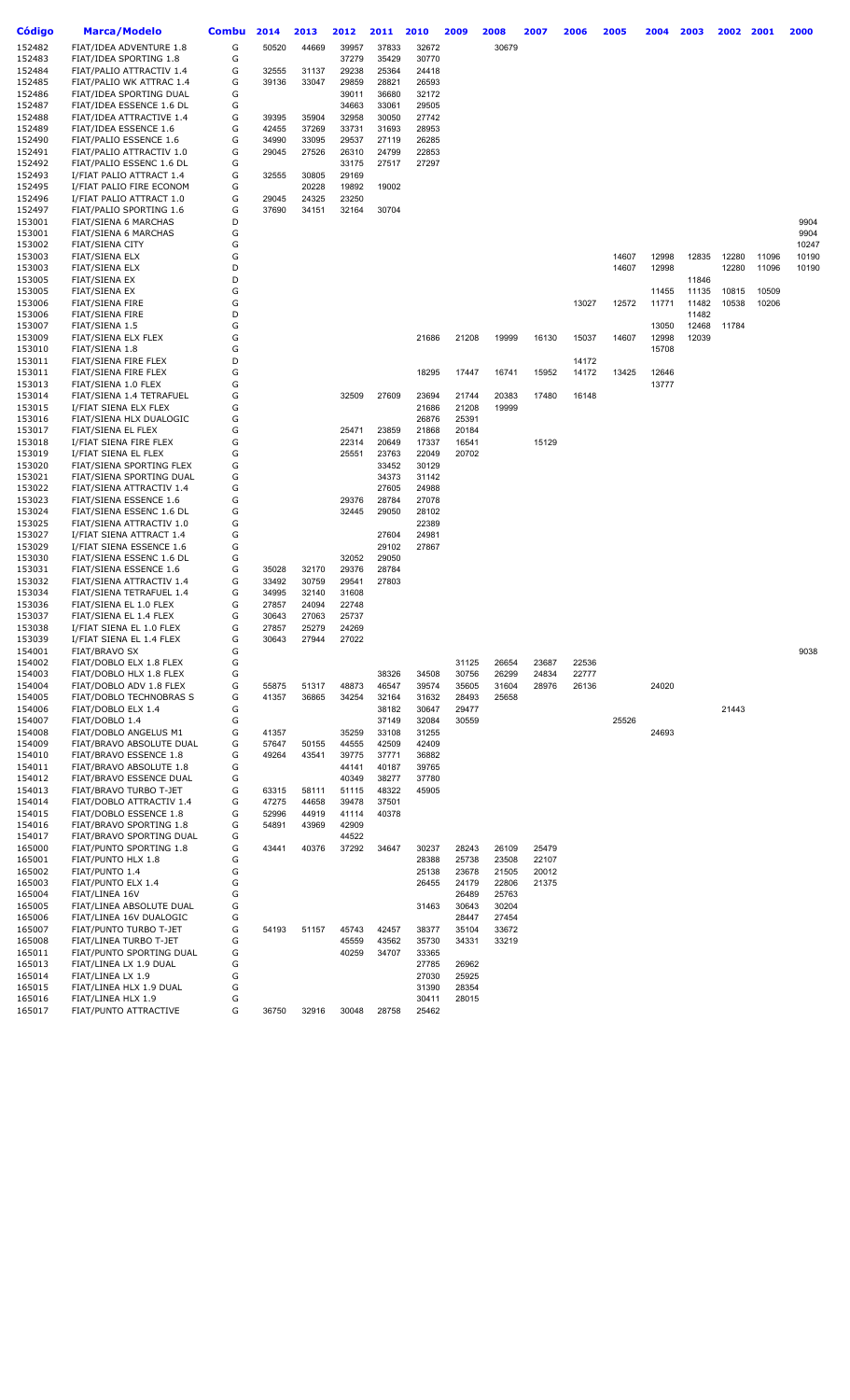| Código             | Marca/Modelo                  | <b>Combu</b> | 2014   | 2013   | 2012          | 2011   | 2010   | 2009   | 2008   | 2007   | 2006   | 2005   | 2004   | 2003  | 2002          | 2001  | 2000  |
|--------------------|-------------------------------|--------------|--------|--------|---------------|--------|--------|--------|--------|--------|--------|--------|--------|-------|---------------|-------|-------|
| 165018             | <b>FIAT/PUNTO ESSENCE 1.8</b> | G            |        |        | 34372         | 32136  | 28579  |        |        |        |        |        |        |       |               |       |       |
| 165019             | <b>FIAT/PUNTO ESSENCE 1.6</b> | G            | 39662  | 37142  | 32146         | 29961  | 28407  |        |        |        |        |        |        |       |               |       |       |
| 165020             | FIAT/PUNTO ESSEN. 1.8 DL      | G            |        |        | 34069         | 31639  | 27915  |        |        |        |        |        |        |       |               |       |       |
| 165021             | FIAT/LINEA HLX 1.8            | G            |        |        |               | 33953  | 33357  |        |        |        |        |        |        |       |               |       |       |
| 165022             | FIAT/LINEA ABSOL. 1.8 DL      | G            | 56291  | 45460  | 44442         | 39891  | 33242  |        |        |        |        |        |        |       |               |       |       |
| 165023             | FIAT/LINEA LX 1.8 DUAL        | G            |        |        |               | 33907  | 27790  |        |        |        |        |        |        |       |               |       |       |
| 165024             | FIAT/LINEA HLX 1.8 DUAL       | G            |        |        |               | 35742  | 34015  |        |        |        |        |        |        |       |               |       |       |
| 165025             | FIAT/LINEA LX 1.8             | G            |        |        |               | 31969  | 27368  |        |        |        |        |        |        |       |               |       |       |
| 165027             | FIAT/PUNTO BLACKMOTIN         | G            | 46637  | 45648  |               |        |        |        |        |        |        |        |        |       |               |       |       |
| 165028             | FIAT/PUNTO ESSEN. 1.6 DL      | G            |        |        | 35915         | 33787  | 31815  |        |        |        |        |        |        |       |               |       |       |
| 165029             | FIAT/LINEA ESSENCE 1.8        | G            | 47751  | 40811  | 38726         | 36985  |        |        |        |        |        |        |        |       |               |       |       |
| 165030             | FIAT/LINEA ESSENCE DUAL       | G            |        |        | 39753         | 37303  |        |        |        |        |        |        |        |       |               |       |       |
| 165031             | FIAT/WEEKEND ADVENTURE        | G            | 50072  |        |               |        |        |        |        |        |        |        |        |       |               |       |       |
| 165032             | FIAT/WEEKEND TREKKING         | G            | 40782  |        |               |        |        |        |        |        |        |        |        |       |               |       |       |
| 165033             | FIAT/WEEKEND ATTRACTIVE       | G            | 39136  |        |               |        |        |        |        |        |        |        |        |       |               |       |       |
| <b>Fabricante:</b> | FIBRAVAN                      |              |        |        |               |        |        |        |        |        |        |        |        |       |               |       |       |
|                    |                               |              |        |        |               |        |        |        |        |        |        |        |        |       |               |       |       |
| 140901             | FIBRAVAN/KAUIPE LUXO          | G            | 20865  | 19162  | 18293         | 16756  | 15469  | 14436  | 12963  | 11825  | 10489  | 9700   | 9568   | 8269  | 7476          | 6808  | 6471  |
| Fabricante:        | <b>FISKER</b>                 |              |        |        |               |        |        |        |        |        |        |        |        |       |               |       |       |
|                    |                               |              |        |        |               |        |        |        |        |        |        |        |        |       |               |       |       |
| 124603             | I/FISKER KARMA SPORT          | G            |        |        | 343130        |        |        |        |        |        |        |        |        |       |               |       |       |
| Fabricante:        | <b>FORD</b>                   |              |        |        |               |        |        |        |        |        |        |        |        |       |               |       |       |
|                    |                               |              |        |        |               |        |        |        |        |        |        |        |        |       |               |       |       |
| 101113             | I/FORD MUSTANG CONVERS        | G            |        |        |               |        |        |        | 129773 |        |        |        |        |       |               |       |       |
| 101182             | I/FORD MUSTANG GT CONV        | G            |        | 225534 |               | 208596 |        |        |        |        |        |        |        |       |               |       |       |
| 106305             | I/FORD MUSTANG GT COUPE       | G            |        |        | 179329        |        |        |        | 134875 |        |        |        |        |       |               |       |       |
| 108307             | <b>IMP/FORD FIESTA</b>        | G            |        |        |               |        |        |        |        |        |        |        |        |       | 9865          |       |       |
| 108308             | I/FORD TAURUS LX              | G            |        |        |               |        |        |        |        |        |        |        |        | 22373 |               |       | 16228 |
| 108313             | IMP/FORD MONDEO CLX FD        | G            |        |        |               |        |        |        |        |        |        |        |        |       |               |       | 9740  |
| 108316             | IMP/FORD MONDEO GLX FG        | D            |        |        |               |        |        |        |        |        |        |        |        |       |               |       | 10226 |
| 108316             | IMP/FORD MONDEO GLX FG        | G            |        |        |               |        |        |        |        |        |        |        |        |       |               |       | 10226 |
| 108325             | IMP/FORD ESCORT GL            | G            |        |        |               |        |        |        |        |        |        |        |        |       |               |       | 9050  |
| 108331             | IMP/FORD ESCORT GL 16V        | G            |        |        |               |        |        |        |        |        |        |        |        |       |               |       | 8254  |
| 108333             | IMP/FORD ESCORT GL 16V F      | G            |        |        |               |        |        |        |        |        |        |        |        |       | 10157         | 9110  | 8731  |
| 108334             | IMP/FORD ESCORT GL 16V H      | G            |        |        |               |        |        |        |        |        |        |        |        |       | 9583          | 9029  | 8652  |
| 108335             | IMP/FORD ESCORT GLX 16V       | G            |        |        |               |        |        |        |        |        |        |        |        |       |               | 10829 | 9341  |
| 108337             | IMP/FORD ESCORT GLX 16VF      | G            |        |        |               |        |        |        |        |        |        |        |        |       | 11398         | 10792 | 9270  |
| 108338             | IMP/FORD ESCORT GLX 16VH      | G            |        |        |               |        |        |        |        |        |        |        |        |       |               | 10833 | 9342  |
| 108339             | I/FORD MUSTANG GT             | G            |        | 191573 | 187121 171089 |        | 141198 | 137622 | 130361 | 115466 | 106786 | 97228  | 84660  | 50375 | 48272         | 46257 | 41891 |
| 108343             | IMP/FORD ESCORT RS 16V        | G            |        |        |               |        |        |        |        |        |        |        |        |       |               |       | 10084 |
| 108345             | IMP/FORD EXPEDITION XLT       | G            |        |        |               |        |        |        | 53896  | 51128  |        |        |        |       |               |       |       |
| 108348             | I/FORD ESCORT GL 1.6 F        | G            |        |        |               |        |        |        |        |        |        |        |        |       | 9841          | 9530  | 9132  |
| 108349             | I/FORD ESCORT GL 1.6 H        | D            |        |        |               |        |        |        |        |        |        |        |        |       |               | 9133  |       |
| 108349             | I/FORD ESCORT GL 1.6 H        | G            |        |        |               |        |        |        |        |        |        |        |        |       | 9788          | 9133  | 8767  |
| 108350             | I/FORD MRE CGPI               | G            |        |        |               |        |        |        |        |        |        |        |        | 17553 | 17193         |       | 9657  |
| 108352             | I/FORD TAURUS SE              | G            |        |        |               |        |        |        |        |        |        |        |        | 23013 | 21932         | 12892 | 11702 |
| 108355             | I/FORD FOCUS 1.8L HA          | D            |        |        |               |        |        |        |        |        |        |        |        | 15034 |               |       |       |
| 108355             | I/FORD FOCUS 1.8L HA          | G            |        |        |               |        |        |        |        |        |        |        |        | 15034 | 14436         | 13842 | 12617 |
| 108356             | I/FORD FOCUS GHIA 2.0LFC      | G            |        |        |               |        |        | 36309  | 24468  | 23514  | 21556  | 18576  | 17440  | 16011 | 15751         | 14003 | 12784 |
| 108357             | I/FORD FOCUS 2.0L FC          | G            |        |        |               |        |        | 30804  | 21151  | 20008  | 18571  | 17423  | 16792  | 14912 | 14059         | 13662 | 12500 |
| 108359             | I/FORD FOCUS 2.0L HA          | G            |        |        |               |        |        | 30676  | 21129  | 19672  | 18429  | 16999  | 16744  | 15014 |               |       |       |
| 108360             | I/FORD FOCUS GHIA 2.0LHA      | G            |        |        |               |        |        | 35005  | 24410  | 22245  | 21096  | 18340  | 17549  | 16051 | 15322         | 15042 | 13006 |
| 108366             | I/FORD FOCUS 1.8L FC          | D            |        |        |               |        |        |        |        |        |        |        |        |       | 14438         |       |       |
| 108366             | I/FORD FOCUS 1.8L FC          | G            |        |        |               |        |        |        |        |        |        |        | 16206  | 15028 | 14438         |       |       |
| 108370             | I/FORD MONDEO 2.0 GHIA 4      | G            |        |        |               |        |        |        |        |        | 25213  | 23771  | 22721  | 19178 | 18337         | 16643 |       |
| 108371             | I/FORDESCORT16 RONTANAMB      | G            |        |        |               |        |        |        |        |        |        |        |        |       |               | 10811 |       |
| 108374             | I/FORD FIESTA STREET 1.6      | G            |        |        |               |        |        |        |        |        |        |        |        | 11422 | 10180         | 9490  |       |
| 108375             | I/FORD FIESTA STREET          | G            |        |        |               |        |        |        |        |        |        |        |        | 9973  | 8931          | 8461  |       |
| 108375             | I/FORD FIESTA STREET          | D            |        |        |               |        |        |        |        |        |        |        |        |       | 8931          |       |       |
| 108380             | I/FORD FOCUS 1.6L FC          | G            |        |        |               |        |        |        |        | 19007  | 16937  | 16342  | 14946  | 14514 |               |       |       |
| 108381             | I/FORD FOCUS 1.6L HA          | D            |        |        |               |        |        |        |        |        |        | 16342  | 14945  |       |               |       |       |
| 108381             | I/FORD FOCUS 1.6L HA          | G            |        |        |               |        |        |        |        | 19007  | 16937  | 16342  | 14945  | 14517 |               |       |       |
| 108386             | I/FORD MUSTANG GT COUPE       | G            |        | 186340 | 179329        | 168079 | 148677 | 137631 | 134875 | 115510 | 108766 | 97246  |        |       |               |       |       |
| 108387             | I/FORD MUSTANG GT CONV        | G            |        | 225534 |               |        |        |        |        |        | 101631 | 97317  |        |       |               |       |       |
| 108388             | I/FORD MUSTANG V6 COUPE       | G            | 134899 | 121905 | 115010        | 109392 | 99999  | 87739  | 83057  | 73651  |        | 60156  |        |       |               |       |       |
| 108390             | I/FORD FUSION                 | G            |        |        | 49282         | 46936  | 40109  | 35458  | 32712  | 29694  | 28615  |        |        |       |               |       |       |
| 108390             | I/FORD FUSION                 | D            |        |        |               |        |        |        |        | 29694  |        |        |        |       |               |       |       |
| 108391             | I/FORD GT                     | G            |        |        |               |        |        |        |        |        | 340915 | 296257 |        |       |               |       |       |
| 108392             | I/FORD FOCUS 1.6 FLEX FC      | G            |        |        |               |        |        | 25182  | 22824  | 20919  |        |        |        |       |               |       |       |
| 108393             | I/FORD FOCUS 1.6 FLEX HA      | G            |        |        |               |        |        | 24238  | 20558  | 18445  |        |        |        |       |               |       |       |
| 108394             | I/FORD MUSTANG SHELBY GT      | G            | 264973 | 243356 | 214265        | 203181 | 183306 | 160558 | 153115 | 132897 | 131782 |        |        |       |               |       |       |
| 108397             | I/FORD MUSTANG V6 CONV        | G            |        | 190240 | 188020        | 171089 | 151217 | 139706 | 125589 | 112215 |        | 87850  |        |       |               |       |       |
| 108398             | I/FORD MUSTANG GT CONV        | G            |        | 225534 | 207687        | 198166 | 180993 | 149244 | 138839 | 118199 | 101631 | 100677 | 100067 | 95889 | 91886         | 89545 | 87263 |
| 109714             | I/FORD THUNDERBIRD CONV       | G            |        |        |               |        |        |        |        |        |        |        |        |       | 121980 111404 |       |       |
| 110194             | I/FORD MUSTANG GT 5.0L        | G            |        | 187956 |               | 169535 | 145434 |        |        |        |        |        |        |       |               |       |       |
| 135603             | I/FORD THUNDERBIRD            | G            |        |        |               |        |        |        |        |        |        |        | 118925 |       |               | 17951 |       |
| 135606             | I/FORD CROWN VICTORIA         | G            |        |        |               | 95609  | 55703  |        | 53519  |        | 45379  |        |        |       |               |       |       |
| 135612             | I/FORD MUSTANG V6PREMIUM      | G            |        | 166717 | 158328        | 136591 | 122847 | 119446 | 111074 |        |        | 94638  |        |       |               |       |       |
| 135613             | I/FORD MUSTANG COUPE          | G            |        |        | 170090        | 157072 | 140208 | 129953 | 124528 | 110279 | 94231  | 90297  | 86528  | 82916 | 79455         | 76138 | 72960 |
| 135614             | I/FORD MUSTANG GTPREMIUM      | G            |        | 182312 | 178074        | 164445 | 141512 | 124171 | 118183 | 109254 |        |        |        |       |               |       |       |
| 135615             | I/FORD MUSTANG BULLITT        | G            |        |        |               |        |        |        | 131690 |        |        |        |        |       |               |       |       |
| 135616             | I/FORD MUSTANG GTPR CONV      | G            |        | 221592 | 200934        | 194908 | 181826 | 152818 | 138266 |        |        |        |        |       |               |       |       |
| 135617             | I/FORD MUSTANG V6PR CONV      | G            |        |        | 169435        | 159107 |        |        | 129812 |        |        |        |        |       |               |       |       |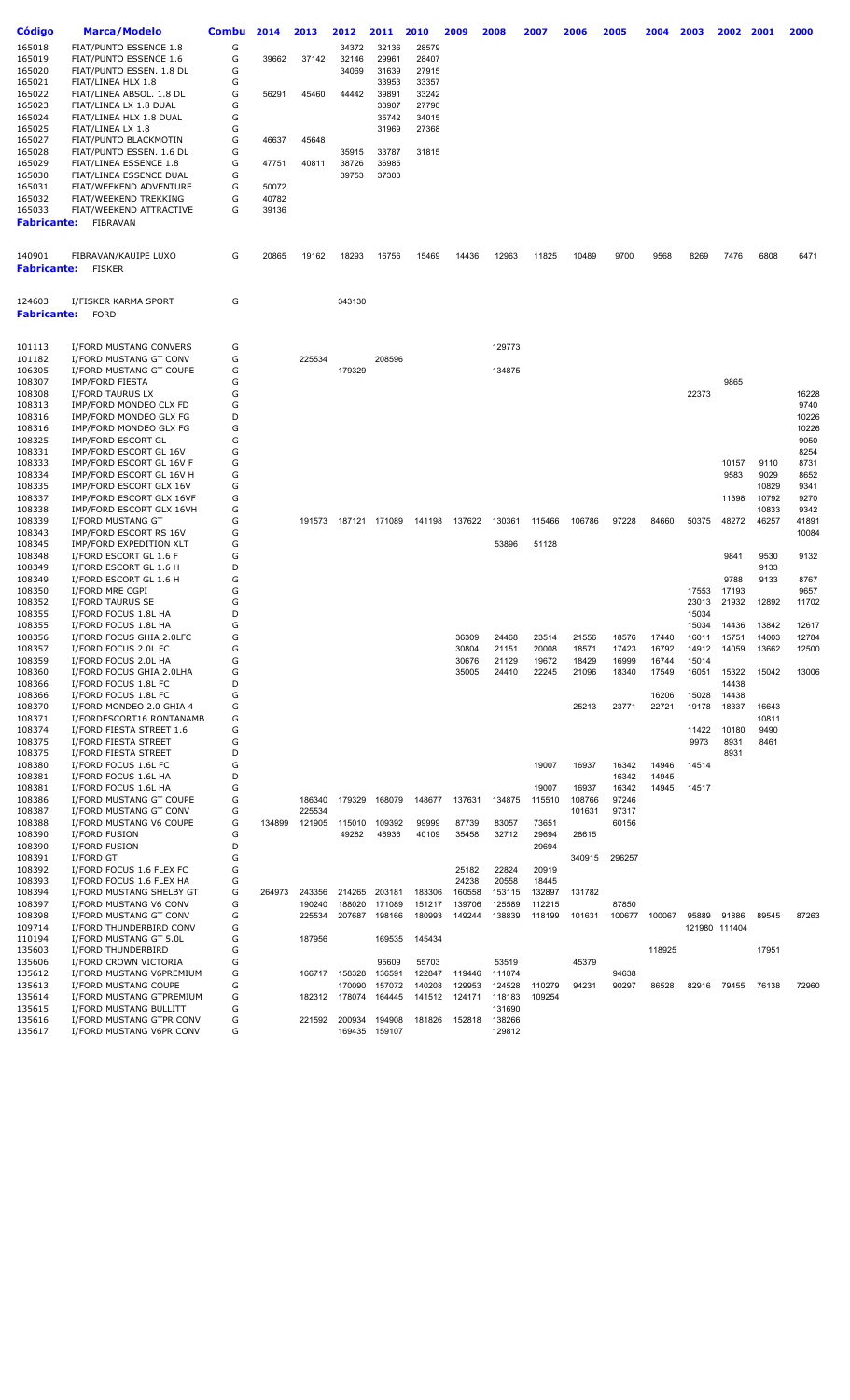| <b>Código</b>    | Marca/Modelo                              | <b>Combu</b> | 2014           | 2013   | 2012   | 2011           | 2010   | 2009   | 2008   | 2007   | 2006  | 2005  | 2004  | 2003  | 2002  | 2001  | 2000  |
|------------------|-------------------------------------------|--------------|----------------|--------|--------|----------------|--------|--------|--------|--------|-------|-------|-------|-------|-------|-------|-------|
| 135618           | I/FORD MUSTANG V6                         | G            | 194984         | 190240 | 188020 | 171089         | 151217 | 139707 | 125589 |        |       |       |       |       |       |       |       |
| 135619           | I/FORD MUSTANG CONV                       | G            |                | 195712 |        | 161751         | 155019 | 133366 |        | 130360 |       |       |       |       |       |       |       |
| 135622           | I/FORD MUSTANG GT SALEEN                  | G            |                |        |        |                |        |        | 131697 |        |       |       |       |       |       |       |       |
| 135623           | I/FORD FUSION V6                          | G            |                |        | 61163  | 57901          | 47240  | 44723  | 37073  |        |       |       |       |       |       |       |       |
| 135625           | I/FORD FOCUS GHIA 2.0LHC                  | G            |                |        |        |                |        |        | 23855  |        |       |       |       |       |       |       |       |
| 135626           | I/FORD FOCUS SEDAN SE                     | G            |                |        |        |                |        |        | 21029  |        |       |       |       |       | 13770 | 13359 |       |
| 135627           | I/FORD TAURUS X SEL                       | G            |                |        |        |                |        |        | 60156  |        |       |       |       |       |       |       |       |
| 135629           | I/FORD FOCUS HC FLEX                      | G            |                | 44251  | 37431  | 34211          | 32889  | 24290  |        |        |       |       |       |       |       |       |       |
| 135630           | I/FORD FOCUS TI 2LHCFLEX                  | G            |                | 52615  | 46617  | 44033          | 40362  | 34182  |        |        |       |       |       |       |       |       |       |
| 135631           | I/FORD FOCUS 2L FC FLEX                   | G            |                | 45423  | 39625  | 36774          | 33993  | 30391  |        |        |       |       |       |       |       |       |       |
| 135632           | I/FORD FOCUS FC FLEX                      | G            |                | 43746  | 39174  | 36245          | 32957  | 25063  |        |        |       |       |       |       |       |       |       |
| 135633           | I/FORD FOCUS 2L HC FLEX                   | G            |                | 43138  | 38628  | 36352          | 34016  | 32212  |        |        |       |       |       |       |       |       |       |
| 135634           | I/FORD FOCUS TI 2LFCFLEX                  | G            |                | 51517  | 46536  | 44733          | 43576  |        |        |        |       |       |       |       |       |       |       |
| 135635           | I/FORD FOCUS SW SE                        | G            |                |        |        |                |        |        |        |        |       |       |       |       | 15315 |       |       |
| 135636           | I/FORD FOCUS SEDAN                        | G            |                |        |        |                | 35570  | 25990  |        |        |       | 16203 |       |       |       |       |       |
| 135637           | I/FORD MUSTANG GT 500                     | G            |                | 201877 |        | 158917 152283  | 145926 | 139835 | 131661 |        |       |       |       |       |       |       |       |
| 135638           | I/FORD FOCUS ZX4                          | G            |                |        |        |                |        |        |        |        | 19572 | 18438 |       |       |       |       |       |
| 135640           | I/FORD FOCUS GH 2LFCFLEX                  | G            |                |        |        |                | 37012  | 35002  |        |        |       |       |       |       |       |       |       |
| 135641           | I/FORD FOCUS GH 2LHCFLEX                  | G            |                |        |        |                | 35834  | 33803  |        |        |       |       |       |       |       |       |       |
| 135642           | I/FORD MUSTANG S GT500 C                  | G            |                |        | 201126 |                | 161570 | 149594 |        |        |       |       |       |       |       |       |       |
| 135643           | I/FORD TAURUS SES                         | G            |                |        |        |                |        |        |        |        |       |       |       | 21505 |       |       |       |
| 135644           | I/FORD MUSTANG V6 CONV P                  | G            |                |        |        |                | 151686 | 141831 |        |        |       |       |       |       |       |       |       |
| 135646           | I/FORD FIESTA SE                          | G            |                | 39553  | 37038  | 35331          | 32941  |        |        |        |       |       |       |       |       |       |       |
| 135647           | I/FORD FUSION HYBRID                      | G            | 100750         | 92531  | 87112  | 83355          | 75375  |        |        |        |       |       |       |       |       |       |       |
| 135648           | I/FORD MUSTANG V6 3.7L                    | G            |                |        |        | 134600         | 120132 |        |        |        |       |       |       |       |       |       |       |
| 135649           | I/FORD MUSTANG SHELBY KR                  | G            |                |        |        |                |        | 178452 |        |        |       |       |       |       |       |       |       |
| 135650           | I/FORD FOCUS SE                           | G            |                |        | 40691  |                | 33987  |        |        |        |       |       |       |       |       |       |       |
| 135651           | I/FORD MUSTANG DAYTO.500                  | G            |                |        |        |                | 152632 |        |        |        |       |       |       |       |       |       |       |
| 135652           | I/FORD MUSTANG GT CONV P                  | G            |                | 222095 |        |                | 178789 |        |        |        |       |       |       |       |       |       |       |
| 135653           | I/FORD FUSION SEL FWD                     | G            |                |        |        |                | 48410  |        |        |        |       |       |       |       |       |       |       |
| 135654<br>135655 | I/FORD FUSION V6 FWD<br>I/FORD FIESTA SES | G<br>G       |                |        | 66710  | 64030<br>36929 |        |        |        |        |       |       |       |       |       |       |       |
| 135656           | I/FORD FOCUS RS                           | G            |                |        |        |                |        |        |        |        |       |       |       |       |       |       |       |
| 135657           | I/FORD GRAND MARQUIS LS                   | G            |                |        |        | 111039         | 50274  |        |        |        |       |       |       |       |       |       |       |
| 135658           | I/FORD FUSION 1.6                         | G            |                |        |        |                |        |        |        | 26443  |       |       |       | 22387 |       |       |       |
| 135659           | I/FORD TAURUS LIMITED                     | G            |                |        |        |                | 87350  |        |        |        |       |       |       |       |       |       |       |
| 135661           | I/FORD MUSTANG GT CS                      | G            |                |        |        | 174998         |        |        |        |        |       |       |       |       |       |       |       |
| 135662           | I/FORD MUSTANG BOSS 302                   | G            |                | 175950 | 173305 | 160807         |        |        |        |        |       |       |       |       |       |       |       |
| 135663           | I/FORD MUSTANG SHELBY C                   | G            |                |        |        | 231282 220269  |        |        |        |        |       |       |       |       |       |       |       |
| 135664           | I/FORD FOCUS ZX5                          | G            |                |        |        |                |        |        |        | 23323  |       |       |       |       |       |       |       |
| 135665           | I/FORD FOCUS ZTS                          | G            |                |        |        |                |        |        |        |        |       |       |       |       | 16973 |       |       |
| 135666           | I/FORD FUSION SEL                         | G            |                |        | 60184  |                |        |        |        |        |       |       |       |       |       |       |       |
| 135668           | I/FORD FUSION FLEX                        | G            | 86795          | 83176  | 81574  |                |        |        |        |        |       |       |       |       |       |       |       |
| 135669           | I/FORD FUSION FWD GTDI                    | G            | 97461          | 94068  | 91101  |                |        |        |        |        |       |       |       |       |       |       |       |
| 135670           | I/FORD FUSION AWD GTDI                    | G            | 106886         | 98325  | 95223  |                |        |        |        |        |       |       |       |       |       |       |       |
| 135671           | I/FORD MUSTANG V8 COUPE                   | G            |                |        | 177125 |                |        |        |        |        |       |       |       |       |       |       |       |
| 135672           | I/FORD FUSION SE FWD                      | G            |                |        | 67986  |                |        | 47271  |        |        |       |       |       |       |       |       |       |
| 135673           | I/FORD FOCUS S AT 1.6 H                   | G            | 58549          | 45718  |        |                |        |        |        |        |       |       |       |       |       |       |       |
| 135674           | I/FORD FOCUS TI AT 2.0 H                  | G            | 73555          | 56108  |        |                |        |        |        |        |       |       |       |       |       |       |       |
| 135675           | I/FORD FOCUS S AT 2.0 S                   | G            | 61984          | 49954  |        |                |        |        |        |        |       |       |       |       |       |       |       |
| 135676           | I/FORD FOCUS TI AT 2.0 S                  | G            | 74187          | 56785  |        |                |        |        |        |        |       |       |       |       |       |       |       |
| 135677           | I/FORD FOCUS S 1.6 S                      | G            | 48987          | 44990  |        |                |        |        |        |        |       |       |       |       |       |       |       |
| 135678           | I/FORD FOCUS SE AT 2.0 H                  | G            | 64835          | 44471  |        |                |        |        |        |        |       |       |       |       |       |       |       |
| 135679           | I/FORD FOCUS S 1.6 H                      | G            | 52166          | 42846  |        |                |        |        |        |        |       |       |       |       |       |       |       |
| 135680           | I/FORD FOCUS SE 1.6 H                     | G            | 55433          | 45102  |        |                |        |        |        |        |       |       |       |       |       |       |       |
| 135681           | I/FORD FOCUS SE AT 1.6 H                  | G            | 60461          | 44726  |        |                |        |        |        |        |       |       |       |       |       |       |       |
| 135682           | I/FORD FOCUS S AT 1.6 S                   | G            | 56699          | 48420  |        |                |        |        |        |        |       |       |       |       |       |       |       |
| 135683           | I/FORD FOCUS SE 1.6 S                     | G            | 47905          | 43997  |        |                |        |        |        |        |       |       |       |       |       |       |       |
| 135684           | I/FORD FOCUS SE AT 2.0 S                  | G            | 66623          | 46169  |        |                |        |        |        |        |       |       |       |       |       |       |       |
| 135685           | I/FORD MUSTANG                            | G            |                | 164911 |        |                |        |        |        |        |       |       |       |       |       |       |       |
| 135686           | I/FORD MUSTANG SHELBY                     | G            |                | 237361 |        |                |        |        |        |        |       |       |       |       |       |       |       |
| 135687           | I/FORD FUSION AWD GTDI B                  | G            | 111374         |        |        |                |        |        |        |        |       |       |       |       |       |       |       |
| 135688           | I/FORD FUSION FWD GTDI B                  | G            | 96460          |        |        |                |        |        |        |        |       |       |       |       |       |       |       |
| 135689           | I/FORD FUSION FLEX B                      | G            | 89164          |        |        |                |        |        |        |        |       |       |       |       |       |       |       |
| 135690           | I/FORD FUSION HYBRID B                    | G            | 113662         |        |        |                |        |        |        |        |       |       |       |       |       |       |       |
| 147800           | FORD/KA 1.6 SULAM KABRIO                  | G            |                |        |        |                |        |        |        |        |       |       |       |       |       | 17930 |       |
| 147801           | FORD/KA SULAM KABRIOLET                   | G            |                |        |        |                |        |        |        |        |       |       | 18371 |       |       |       |       |
| 153301           | FORD/KA                                   | G            |                |        |        |                |        |        |        | 11931  | 11852 | 11350 | 10871 | 10716 | 9328  | 8925  | 8539  |
| 153303           | FORD/KA BLACK                             | G            |                |        |        |                |        |        |        |        |       |       |       |       |       | 11608 |       |
| 153304           | FORD/KA BLACK 1.6                         | G            |                |        |        |                |        |        |        |        |       |       |       |       |       | 11144 |       |
| 153305           | FORD/KA 1.6                               | G            |                |        |        |                |        |        |        | 15929  | 14868 | 13005 | 12122 | 11493 | 10697 |       |       |
| 153306           | FORD/KA XR 1.6                            | D            |                |        |        |                |        |        |        |        |       |       |       |       |       | 10648 |       |
| 153306           | FORD/KA XR 1.6                            | G            |                |        |        |                | 21090  |        |        | 16489  | 16269 | 14263 | 13288 | 12436 | 11189 | 10648 | 9462  |
| 153308           | FORD/KA 1.6 FLEX                          | G            |                | 23909  |        | 21631          | 19118  | 17424  | 16478  | 15929  |       |       |       |       |       |       |       |
| 153309           | FORD/KA FLEX                              | G            |                | 22394  | 20015  | 18308          | 17162  | 16070  | 16041  | 13667  |       |       |       |       |       |       |       |
| 153310           | FORD/KA SPORT 1.6 FLEX                    | G<br>G       |                |        | 24986  | 24124          |        |        |        |        |       |       |       |       |       |       |       |
| 153312<br>153313 | FORD/KA SE 1.0 HA<br>FORD/KA SEL 1.0 HA   | G            | 32352<br>34052 |        |        |                |        |        |        |        |       |       |       |       |       |       |       |
| 153315           |                                           | G            |                |        |        |                |        |        |        |        |       |       |       |       |       |       |       |
| 153317           | FORD/KA SE 1.0 SD<br>FORD/KA SE 1.5 HA    | G            | 32835<br>36338 |        |        |                |        |        |        |        |       |       |       |       |       |       |       |
| 153318           | FORD/KA SEL 1.5 HA                        | G            | 37882          |        |        |                |        |        |        |        |       |       |       |       |       |       |       |
| 153319           | FORD/KA SE 1.5 SD                         | G            | 37032          |        |        |                |        |        |        |        |       |       |       |       |       |       |       |
| 153320           | FORD/KA SEL 1.5 SD                        | G            | 41879          |        |        |                |        |        |        |        |       |       |       |       |       |       |       |
| 159902           | FORD/FIESTA CLX 16V                       | G            |                |        |        |                |        |        |        |        |       |       |       |       |       | 10730 | 10566 |
|                  |                                           |              |                |        |        |                |        |        |        |        |       |       |       |       |       |       |       |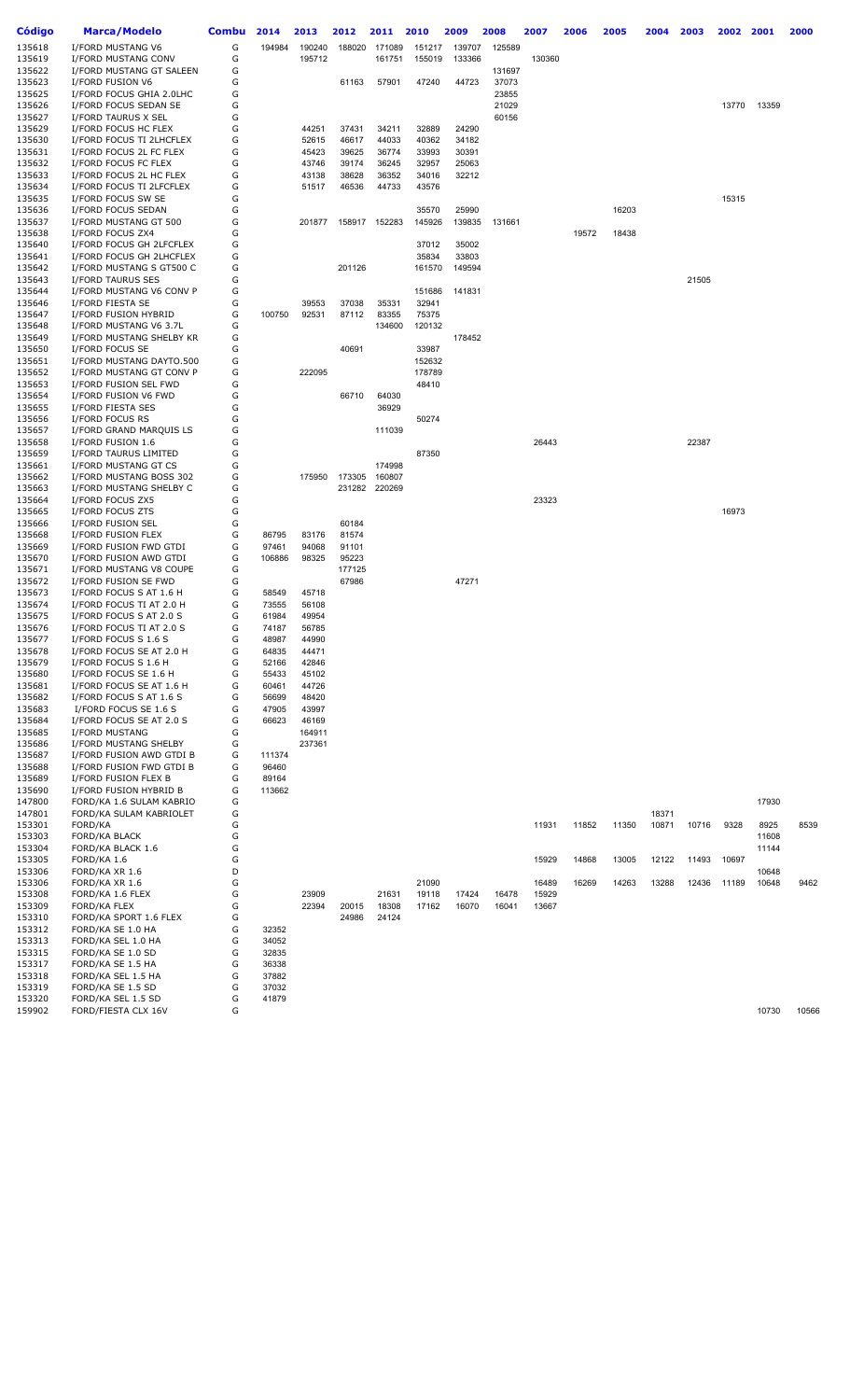| Código             | <b>Marca/Modelo</b>                               | <b>Combu</b> | 2014   | 2013   | 2012            | 2011                   | 2010           | 2009            | 2008           | 2007  | 2006   | 2005           | 2004           | 2003  | 2002  | 2001          | 2000  |
|--------------------|---------------------------------------------------|--------------|--------|--------|-----------------|------------------------|----------------|-----------------|----------------|-------|--------|----------------|----------------|-------|-------|---------------|-------|
| 159903             | FORD/FIESTA                                       | D            |        |        |                 |                        |                |                 |                |       | 15018  |                |                | 12824 |       |               |       |
| 159903             | FORD/FIESTA                                       | G            |        |        |                 |                        | 18885          | 17852           |                |       | 15018  | 14027          | 13601          | 13002 | 8767  | 8350          | 7963  |
| 159904             | IMP/FORD MONDEO V6 F                              | G            |        |        |                 |                        |                |                 |                |       |        |                |                |       |       |               | 14300 |
| 159907             | FORD/KA GL IMAGE                                  | G            |        |        |                 |                        |                |                 |                |       | 12857  |                |                |       | 10725 | 9837          | 9135  |
| 159908             | FORD/KA GL                                        | G            |        |        |                 |                        |                |                 |                | 12261 | 11873  | 11035          | 10689          | 10549 | 10076 | 9600          | 8819  |
| 159909<br>159909   | FORD/FIESTA GL                                    | G<br>D       |        |        |                 |                        |                |                 |                |       |        |                |                |       | 8909  | 8294          | 7647  |
| 159910             | FORD/FIESTA GL<br>FORD/FIESTA GL CLASS            | G            |        |        |                 |                        |                |                 |                |       |        |                |                | 11199 |       | 8294<br>10446 | 8140  |
| 159911             | FORD/FIESTA GLX                                   | G            |        |        |                 |                        |                |                 |                |       | 17384  |                |                |       |       | 11518         | 10233 |
| 159912             | FORD/FIESTA STREET                                | G            |        |        |                 |                        |                |                 |                |       | 11993  | 11737          | 10937          | 10250 | 9172  | 8696          | 7463  |
| 159913             | FORD/FIESTA STREET 1.6                            | G            |        |        |                 |                        |                |                 |                |       |        |                | 13323          | 11423 | 10182 | 9440          |       |
| 159914             | FORD/FIESTA 1.6                                   | G            |        |        |                 |                        |                |                 |                |       |        |                | 14213          | 13415 | 12390 |               |       |
| 159915             | FORD/FIESTA EDGE                                  | G            |        |        |                 |                        |                |                 |                |       |        |                | 13427          | 12457 | 11224 |               |       |
| 159916             | FORD/FIESTA SUPERCHARGER                          | G            |        |        |                 |                        |                |                 |                |       | 14694  | 14001          | 13786          | 12076 | 11552 |               |       |
| 159917             | FORD/FIESTA 1.6 FLEX                              | G            |        | 28255  | 26741           | 25352                  |                |                 |                |       | 16424  | 16059          | 14454          |       |       |               |       |
| 159918             | FORD/FIESTA SEDAN 1.6                             | G            |        |        |                 | 25618                  |                |                 |                |       |        |                |                |       |       |               |       |
| 159919<br>159919   | FORD/FIESTA SEDAN SC<br>FORD/FIESTA SEDAN SC      | D<br>G       |        |        |                 |                        |                |                 |                |       | 15896  | 15276<br>15276 | 14057<br>14057 |       |       |               |       |
| 159920             | FORD/FIESTA SEDAN                                 | G            |        |        |                 | 18843                  |                |                 |                |       | 16757  | 15083          | 11742          |       |       |               |       |
| 159920             | FORD/FIESTA SEDAN                                 | D            |        |        |                 |                        |                |                 |                |       | 16757  | 15083          |                |       |       |               |       |
| 159921             | FORD/FIESTA SEDAN1.6FLEX                          | G            | 31193  | 28648  | 27851           | 26295                  | 23141          | 21856           | 20113          | 17499 | 16902  | 16754          | 15105          |       |       |               |       |
| 159922             | FORD/FIESTA 1.6 FLEX                              | G            | 29286  | 26897  | 25538           | 24544                  | 22096          | 20816           | 19159          | 17292 | 16766  | 16377          | 14815          |       |       |               |       |
| 159923             | <b>FORD/FIESTA FLEX</b>                           | G            | 26143  | 24009  | 22541           | 21831                  | 19855          | 18900           | 17204          | 14927 | 13820  |                |                |       |       |               | 10191 |
| 159924             | FORD/FIESTA SEDAN FLEX                            | G            | 27981  | 26396  | 24609           | 23403                  | 19927          | 19060           | 17461          | 16975 | 16757  |                |                |       |       |               |       |
| 159925             | FORD/FIESTA 1.0F TRAIL 5                          | G            |        |        |                 |                        |                |                 | 19326          | 17615 |        |                |                |       |       |               |       |
| 159926             | FORD/FIESTA 1.6F TRAIL 5                          | G            |        |        |                 |                        |                |                 | 19471          | 18085 |        |                |                |       |       |               |       |
| 159927<br>159928   | FORD/FIESTA TRAIL<br>FORD/FIESTA TRAIL 1.6F       | G<br>G       |        |        |                 |                        | 21329<br>22873 | 20650<br>22304  | 19344<br>19475 |       |        |                |                |       |       |               |       |
| 159930             | I/FORD FIESTA SE HA                               | G            |        | 38333  | 36965           | 34506                  |                |                 |                |       |        |                |                |       |       |               |       |
| 159931             | I/FORD FIESTA S                                   | G            |        |        | 24479           |                        |                |                 |                |       |        |                |                |       |       |               |       |
| 159932             | FORD/FIESTA HA 1.6L TI                            | G            | 47731  | 45449  | 42460           |                        |                |                 |                |       |        |                |                |       |       |               |       |
| 159933             | FORD/FIESTA HA 1.6L SE                            | G            | 42400  | 39801  |                 |                        |                |                 |                |       |        |                |                |       |       |               |       |
| 159934             | I/FORD FIESTA SD 1.6LTI                           | G            | 47309  | 44214  |                 |                        |                |                 |                |       |        |                |                |       |       |               |       |
| 159935             | I/FORD FIESTA SD 1.6LSE                           | G            | 45565  | 41983  |                 |                        |                |                 |                |       |        |                |                |       |       |               |       |
| 159937             | I/FORD FIESTA SD 1.6LSEA                          | G            | 50769  | 46622  |                 |                        |                |                 |                |       |        |                |                |       |       |               |       |
| 159938             | I/FORD FIESTA SD 1.6LTIA                          | G            | 52911  | 50484  |                 |                        |                |                 |                |       |        |                |                |       |       |               |       |
| 159939             | FORD/FIESTA HA 1.6L SE A                          | G            | 45057  | 43637  |                 |                        |                |                 |                |       |        |                |                |       |       |               |       |
| 159940             | FORD/FIESTA HA 1.5L SE                            | G            | 38150  | 34914  |                 |                        |                |                 |                |       |        |                |                |       |       |               |       |
| 159941             | FORD/FIESTA HA 1.5L S                             | G            | 37287  | 34914  |                 |                        |                |                 |                |       |        |                |                |       |       |               |       |
| 159942<br>159944   | FORD/FIESTA HA 1.6L TI A<br>I/FORD FIESTA 1.3     | G<br>G       | 48939  | 48179  | 46255           |                        |                |                 |                |       |        | 14597          |                |       |       |               |       |
| <b>Fabricante:</b> | <b>GEELY</b>                                      |              |        |        |                 |                        |                |                 |                |       |        |                |                |       |       |               |       |
|                    |                                                   |              |        |        |                 |                        |                |                 |                |       |        |                |                |       |       |               |       |
|                    |                                                   |              |        |        |                 |                        |                |                 |                |       |        |                |                |       |       |               |       |
| 162303             | I/GEELY LC GS                                     | G            |        |        |                 | 16033                  |                |                 |                |       |        |                |                |       |       |               |       |
| 162306             | I/GEELY GX2 GL                                    | G            |        |        |                 | 24105                  |                |                 |                |       |        |                |                |       |       |               |       |
| 162310             | I/GEELY EC-7 1.8 GS                               | G            | 43754  | 40321  |                 |                        |                |                 |                |       |        |                |                |       |       |               |       |
| 162313             | I/GEELY GX2 1.5                                   | G            |        | 23984  |                 |                        |                |                 |                |       |        |                |                |       |       |               |       |
| 162314<br>162320   | I/GEELY GC2 1.0<br>I/GEELY GC2 GL                 | G<br>G       | 27252  | 20007  |                 |                        |                |                 |                |       |        |                |                |       |       |               |       |
| <b>Fabricante:</b> | <b>GM - CHEVROLET</b>                             |              |        |        |                 |                        |                |                 |                |       |        |                |                |       |       |               |       |
|                    |                                                   |              |        |        |                 |                        |                |                 |                |       |        |                |                |       |       |               |       |
|                    |                                                   |              |        |        |                 |                        |                |                 |                |       |        |                |                |       |       |               |       |
| 100028             | I/CHEVROLET CORVETTE                              | G            |        |        |                 |                        |                |                 |                |       | 151734 | 135274         |                |       |       |               |       |
| 101139             | I/CHEVROLET CAMARO SS                             | G            |        |        |                 | 154092                 |                |                 |                |       |        |                |                |       |       |               |       |
| 104268             | I/CHEV SONIC LTZ NB AT                            | G            |        | 44594  |                 |                        |                |                 |                |       |        |                |                |       |       |               |       |
| 104601<br>104602   | I/CHEVROLET CAMARO<br>I/CHEVROLET CAMARO V6       | G<br>G       |        | 143114 |                 | 136743<br>99011        |                | 131363<br>94752 |                |       |        |                |                |       |       |               |       |
| 104603             | I/CHEVROLET CAMARO SS                             | G            |        |        |                 | 154092                 | 134426         | 132448          |                |       |        |                |                |       |       |               |       |
| 104604             | I/CHEVROLET CAMARO 1SS                            | G            |        | 156159 | 145353          | 137847                 | 129608         | 124398          |                |       |        |                |                |       |       |               |       |
| 104605             | I/CHEVROLET CAMARO 2SS                            | G            | 180466 | 167545 | 160920          | 143240                 | 139228         | 136654          |                |       |        |                |                |       |       |               |       |
| 104606             | I/CHEVROLET CAMARO 2LT                            | G            |        | 134961 | 125622          | 121314                 | 112899         | 109681          |                |       |        |                |                |       |       |               |       |
| 104607             | I/CHEVROLET CAMARO 1LT                            | G            |        | 131491 | 122393          | 118476                 | 111888         | 107597          |                |       |        |                |                |       |       |               |       |
| 104608             | I/CHEVROLET CAMARO LT                             | G            |        |        |                 | 114651 110306          | 106220         | 99782           |                |       |        |                |                |       |       |               |       |
| 104609             | I/CHEVROLET CAMARO 2SSRS                          | G            |        |        |                 | 142096                 |                | 136104          |                |       |        |                |                |       |       |               |       |
| 104610             | I/CHEVROLET MALIBU LTZ                            | G            |        | 62763  | 58525           | 55877                  | 49951          | 47628           |                |       |        |                |                |       |       |               |       |
| 104611             | I/CHEVROLET CAMARO LS                             | G            |        |        |                 | 109898                 | 104907         | 98649           |                |       |        |                |                |       |       |               |       |
| 104612             | I/CHEVROLET CAMARO RS                             | G            |        | 161045 |                 | 137795                 |                | 132254          |                |       |        |                |                |       |       |               |       |
| 104615             | CHEVROLET/CRUZE LTZ NB                            | G            | 72139  | 64358  | 59394           | 57664                  |                |                 |                |       |        |                |                |       |       |               |       |
| 104616<br>104619   | CHEVROLET/CRUZE LT NB<br>I/CHEVROLET CAMARO V8 CO | G<br>G       | 58676  | 54022  | 51818           | 50927<br>158348 143151 |                |                 |                |       |        |                |                |       |       |               |       |
| 104620             | I/CHEVROLET CAMARO V6 CO                          | G            |        | 145380 |                 | 124702                 | 115359         |                 |                |       |        |                |                |       |       |               |       |
| 104621             | I/CHEVROLET VOLT                                  | G            |        |        |                 | 76240                  |                |                 |                |       |        |                |                |       |       |               |       |
| 104622             | I/CHEVROLET CAMARO CONV                           | G            |        |        | 148664          | 139140                 |                |                 |                |       |        |                |                |       |       |               |       |
| 104623             | I/CHEVROLET CAMARO C 1LT                          | G            |        | 142333 | 132482          | 124702                 |                |                 |                |       |        |                |                |       |       |               |       |
| 104624             | I/CHEVROLET CAMARO COUPE                          | G            |        |        |                 | 119307                 |                |                 |                |       |        |                |                |       |       |               |       |
| 104625             | I/CHEVROLET CAMARO C 2LT                          | G            |        |        | 142484          | 128810                 |                |                 |                |       |        |                |                |       |       |               |       |
| 104626             | I/CHEVROLET CAMARO 2SS C                          | G            |        | 181680 | 169110          | 152879                 | 146246         |                 |                |       |        |                |                |       |       |               |       |
| 104627             | I/CHEVROLET CAMARO 2LS                            | G            | 120566 | 102362 | 96081           | 90951                  |                |                 |                |       |        |                |                |       |       |               |       |
| 104628             | I/CHEV SONIC LTZ NB AT                            | G            | 52314  | 44594  | 42273           | 39396                  |                |                 |                |       |        |                |                |       |       |               |       |
| 104629             | I/CHEV SONIC LTZ HB AT                            | G            | 49973  | 43746  | 39869           | 39619                  |                |                 |                |       |        |                |                |       |       |               |       |
| 104630             | I/CHEV SONIC LT NB MT                             | G            |        |        | 38810           | 37267                  |                |                 |                |       |        |                |                |       |       |               |       |
| 104631<br>104633   | I/CHEV SONIC LT HB MT<br>I/CHEVROLET CAMARO SS CO | G<br>G       | 42641  | 40086  | 38810<br>167493 | 36960<br>151419        |                |                 |                |       |        |                |                |       |       |               |       |
| 104634             | I/CHEV SONIC LTZ HB MT                            | G            |        |        | 39091           | 37232                  |                |                 |                |       |        |                |                |       |       |               |       |
| 104636             | I/CHEVROLET CAMARO 1LS                            | G            |        | 100648 | 95160           | 88881                  |                |                 |                |       |        |                |                |       |       |               |       |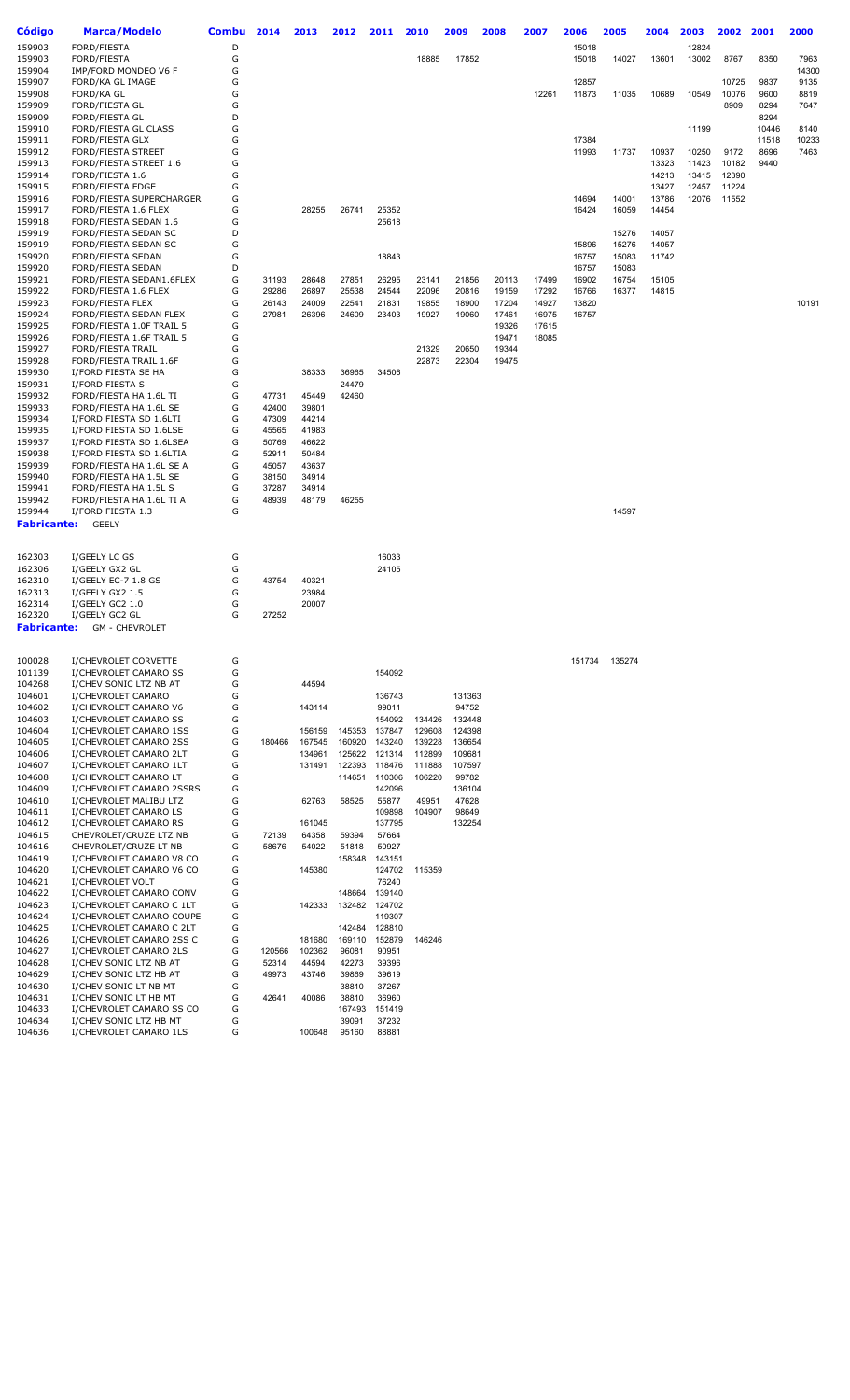| <b>Código</b>    | <b>Marca/Modelo</b>                                      | <b>Combu</b> | 2014   | 2013   | 2012   | 2011   | 2010   | 2009   | 2008   | 2007   | 2006           | 2005   | 2004   | 2003   | 2002   | 2001           | 2000  |
|------------------|----------------------------------------------------------|--------------|--------|--------|--------|--------|--------|--------|--------|--------|----------------|--------|--------|--------|--------|----------------|-------|
| 104637           | I/CHEV SONIC LTZ NB MT                                   | G            |        |        | 39091  | 37034  |        |        |        |        |                |        |        |        |        |                |       |
| 104638           | I/CHEV SONIC LT NB AT                                    | G            |        | 41679  | 40365  |        |        |        |        |        |                |        |        |        |        |                |       |
| 104639           | I/CHEV SONIC LT HB AT                                    | G            | 45588  | 41366  | 40170  |        |        |        |        |        |                |        |        |        |        |                |       |
| 104640           | CHEVROLET/CRUZE LT HB                                    | G            | 59353  | 55771  | 51806  | 50636  |        |        |        |        |                |        |        |        |        |                |       |
| 104641           | CHEVROLET/CRUZE LTZ HB                                   | G            | 65737  | 60221  | 59088  | 57864  |        |        |        |        |                |        |        |        |        |                |       |
| 104642           | I/CHEVROLET CAMARO 2LTRS                                 | G            |        |        |        | 137578 |        |        |        |        |                |        |        |        |        |                |       |
| 104643           | I/CHEVROLET CAMARO 45TH                                  | G            |        |        |        | 166756 |        |        |        |        |                |        |        |        |        |                |       |
| 104644           | CHEV/SPIN 1.8L MT LTZ                                    | G            | 49426  | 45550  | 44032  |        |        |        |        |        |                |        |        |        |        |                |       |
| 104645           | CHEV/SPIN 1.8L MT LT                                     | G            | 42661  | 39928  | 38527  |        |        |        |        |        |                |        |        |        |        |                |       |
| 104646           | CHEV/SPIN 1.8L MT                                        | G            |        | 35999  | 34864  |        |        |        |        |        |                |        |        |        |        |                |       |
|                  |                                                          |              |        |        |        |        |        |        |        |        |                |        |        |        |        |                |       |
| 104647           | CHEV/SPIN 1.8L AT LTZ<br>CHEV/SPIN 1.8L AT LT            | G            | 52022  | 47828  | 45807  |        |        |        |        |        |                |        |        |        |        |                |       |
| 104648           |                                                          | G            | 47028  | 43589  | 42025  |        |        |        |        |        |                |        |        |        |        |                |       |
| 104649           | I/CHEVROLET CAMARO ZL1                                   | G            |        | 234801 | 219086 |        |        |        |        |        |                |        |        |        |        |                |       |
| 104650           | I/CHEVROLET CRUZE LT                                     | G            |        |        |        | 53546  |        |        |        |        |                |        |        |        |        |                |       |
| 104651           | I/CHEVROLET CAMARO ZL1 C                                 | G            |        |        | 238818 |        |        |        |        |        |                |        |        |        |        |                |       |
| 104652           | I/CHEVROLET SONIC RS                                     | G            |        | 47243  |        |        |        |        |        |        |                |        |        |        |        |                |       |
| 104653           | I/CHEV SONIC 16MH LTZ EF                                 | G            |        | 48377  |        |        |        |        |        |        |                |        |        |        |        |                |       |
| 104654           | CHEV/SPIN 1.8L AT LT ADV                                 | G            | 49911  | 47165  |        |        |        |        |        |        |                |        |        |        |        |                |       |
| 104655           | CHEV/SPIN 1.8L MT LT ADV                                 | G            | 47347  | 44695  |        |        |        |        |        |        |                |        |        |        |        |                |       |
| 104656           | CHEVROLET CORVETTE Z51                                   | G            | 258084 | 237027 |        |        |        |        |        |        |                |        |        |        |        |                |       |
| 104657           | I/CHEV CAMARO 2SS CONV                                   | G            | 207231 |        |        |        |        |        |        |        |                |        |        |        |        |                |       |
| 105199           | GM/VERANEIO                                              | G            |        |        |        |        |        |        |        |        |                |        |        |        |        |                | 32610 |
| 106717           | I/CHEVROLET CADILLAC CTS                                 | G            |        |        |        |        |        |        | 82761  |        |                |        |        |        |        |                |       |
| 107100           | I/CHEVROLET CORVETTE                                     | G            |        |        |        | 195574 | 185790 | 180141 | 169755 | 159500 | 151734         | 135274 | 124123 | 114462 | 109683 | 103439         | 98751 |
| 107104           | IMP/CHEVROLET CORSICA LT                                 | G            |        |        |        |        |        |        |        |        |                |        |        |        | 32370  |                |       |
| 107111           | I/CHEVROLET SSR                                          | G            |        |        |        |        |        |        |        |        |                | 67522  | 64437  |        |        |                |       |
| 107112           | I/CHEVROLET CORVET COUPE                                 | G            |        |        |        |        |        |        | 159091 | 150377 | 143651         |        |        |        |        |                |       |
| 107113           | I/CHEVROLET CORVETTE Z06                                 | G            |        |        |        | 186799 | 181459 | 176766 | 167540 | 158385 | 151343         |        |        |        |        |                |       |
| 107115           | I/CHEVROLET CORVETTE COP                                 | G            |        |        |        | 200669 | 192615 | 187736 | 177766 | 172229 |                |        |        |        |        |                |       |
| 107116           | I/CHEVROLET CORVETTE CON                                 | G            |        |        |        | 219537 |        |        | 194655 | 174494 |                |        |        |        |        |                |       |
| 107117           | I/CHEVROLET CORVETTE LT2                                 | G            |        |        |        |        |        |        | 184531 | 174501 |                |        |        |        |        |                |       |
| 107119           | I/CHEVROLET CORVETTE C6                                  | G            |        |        |        |        |        | 169731 | 160792 |        |                |        |        |        |        |                |       |
| 107120           | I/CHEVROLET CORVETTE ZR1                                 | G            |        |        | 236446 | 216123 | 170988 | 166593 | 157781 |        |                |        |        |        |        |                |       |
| 107121           | I/GM IMPALA SE                                           | G            |        |        |        |        |        |        | 61363  | 55569  |                |        |        |        |        |                |       |
| 107122           | I/CHEVROLET AGILE LTZ                                    | G            |        | 33098  | 29719  | 27861  | 25341  | 24081  |        |        |                |        |        |        |        |                |       |
| 107124           | I/CHEVROLET AGILE LT                                     | G            |        | 32553  | 29183  | 26120  | 24070  | 23330  |        |        |                |        |        |        |        |                |       |
| 107125           | I/CHEVROLET CORVETTE LT                                  | G            |        |        |        |        | 191976 | 184583 |        |        |                |        |        |        |        |                |       |
| 107126           | I/CHEVROLET IMPALA LS                                    | G            |        |        |        |        |        | 86468  |        |        |                |        |        |        |        |                |       |
| 107128           | I/CHEVROLET CORVETTE GSC                                 | G            |        |        | 220538 | 212036 | 184127 | 178402 |        |        |                |        |        |        |        |                |       |
| 107129           | I/CHEVROLET CORVETTE 1LT                                 | G            |        | 245666 |        | 230072 | 223257 | 183773 |        |        |                |        |        |        |        |                |       |
| 107131           | I/CHEVROLET CORVETTE GS                                  | G            |        |        | 198655 | 194220 | 186139 | 180451 |        |        |                |        |        |        |        |                |       |
| 107132           | I/CHEVROLET COBALT LT                                    | G            |        |        |        |        |        | 29648  | 28164  |        |                |        |        |        |        |                |       |
| 107133           | I/CHEVROLET CORVETTE 3LT                                 | G            | 244348 |        |        | 204456 |        |        |        |        |                |        |        |        |        |                |       |
| 107134           | I/CHEVROLET IMPALA                                       | G            |        | 62390  | 58178  |        | 54503  |        |        |        |                | 43459  |        |        |        |                |       |
| 107135           | CHEVROLET/COBALT 1.4 LS                                  | G            | 35269  | 31953  | 30223  | 28196  |        |        |        |        |                |        |        |        |        |                |       |
| 107136           | CHEVROLET/COBALT 1.4 LT                                  | G            | 37878  | 34596  | 34025  | 31955  |        |        |        |        |                |        |        |        |        |                |       |
| 107137           | CHEVROLET/COBALT 1.4 LTZ                                 | G            | 39653  | 37670  | 35129  | 33028  |        |        |        |        |                |        |        |        |        |                |       |
| 107138           | I/CHEVROLET CORVETTE GS                                  | G            |        |        | 202122 | 195745 |        |        |        |        |                |        |        |        |        |                |       |
| 107139           | CHEVROLET/COBALT 1.8 LT                                  | G            | 39879  | 38353  | 37119  |        |        |        |        |        |                |        |        |        |        |                |       |
| 107140           | CHEVROLET/COBALT 1.8 LTZ                                 | G            | 43893  | 41230  | 39842  |        |        |        |        |        |                |        |        |        |        |                |       |
| 107141           | I/CHEV AGILE 1.4MT LTZ                                   | G            | 37446  | 33098  |        |        |        |        |        |        |                |        |        |        |        |                |       |
| 107143           | I/CHEV AGILE 1.4MA LTZ                                   | G            |        | 38638  |        |        |        |        |        |        |                |        |        |        |        |                |       |
| 107144           | I/CHEV AGILE 14MA LTZ EF                                 | G            | 40965  | 38995  |        |        |        |        |        |        |                |        |        |        |        |                |       |
| 107145           | I/CHEV AGILE 14MT LTZ EF                                 | G            | 38665  | 37544  |        |        |        |        |        |        |                |        |        |        |        |                |       |
| 107146           | CHEV/COBALT 1.4M LTZ ADV                                 | G            |        | 39882  |        |        |        |        |        |        |                |        |        |        |        |                |       |
| 107147           | CHEV/COBALT 1.8A LTZ ADV                                 | G            |        | 41172  |        |        |        |        |        |        |                |        |        |        |        |                |       |
| 107148           | I/CHEVROLET CORVETTE 2LT                                 | G            | 238591 |        |        |        |        |        |        |        |                |        |        |        |        |                |       |
| 110301           | I/OPEL ASTRA 1.8 16V EA                                  | G            |        |        |        |        |        |        |        |        |                |        |        |        |        | 13055          |       |
| 123300           | I/CHEVROLET CORVETTE COP                                 | G            | 224106 |        |        | 200669 | 192615 | 187736 | 177766 |        |                |        |        |        |        |                |       |
| 123301           | I/CHEVROLET CORVETTE CON                                 | G            |        |        | 284738 |        |        | 200327 | 194655 |        |                |        |        |        |        |                |       |
| 123302           | I/CHEVROLET CORVETTE STI                                 | G            | 281896 |        |        |        |        |        |        |        |                |        |        |        |        |                |       |
| 123303           | I/CHEVROLET CORVETTE C7                                  | G            | 257461 |        |        |        |        |        |        |        |                |        |        |        |        |                |       |
| 123304           | I/CHEVROLET CORVETTE S                                   | G            | 266893 |        |        |        |        |        |        |        |                |        |        |        |        |                |       |
| 148801           | <b>GM/VECTRA CD</b>                                      | D            |        |        |        |        |        |        |        |        |                |        |        |        | 18233  |                | 15535 |
| 148801           | <b>GM/VECTRA CD</b>                                      | G            |        |        |        |        |        |        |        |        |                |        |        |        | 18233  | 16032          | 15535 |
| 148802           | <b>GM/VECTRA GLS</b>                                     | D            |        |        |        |        |        |        |        |        |                |        |        |        | 15956  |                | 15179 |
| 148802           | <b>GM/VECTRA GLS</b>                                     | G            |        |        |        |        |        |        |        |        |                |        |        |        | 15956  | 15765          | 15179 |
| 148804           | <b>GM/VECTRA GL</b>                                      | G<br>G       |        |        |        |        |        |        |        |        |                |        |        |        | 15903  | 15514          | 14042 |
| 148805           | <b>GM/VECTRA MILENIUM</b>                                |              |        |        |        |        |        |        |        |        |                |        |        |        |        | 15905          | 15141 |
| 148805           | <b>GM/VECTRA MILENIUM</b>                                | D            |        |        |        |        |        |        |        |        |                |        |        |        |        | 15905          | 15141 |
| 148806           | <b>GM/VECTRA CHALLENGE</b>                               | G<br>D       |        |        |        |        |        |        |        |        |                |        |        |        | 18236  | 15904<br>15904 | 14584 |
| 148806           | <b>GM/VECTRA CHALLENGE</b>                               |              |        |        |        |        |        |        |        |        |                |        |        |        |        |                |       |
| 148807           | <b>GM/VECTRA EXPRESSION</b>                              | G            |        |        |        |        |        |        |        |        |                | 19831  | 18767  | 17913  | 16088  | 15424          |       |
| 148807           | <b>GM/VECTRA EXPRESSION</b>                              | D            |        |        |        |        |        |        |        |        |                | 19831  |        |        |        |                |       |
| 148808           | <b>GM/VECTRA SEDAN</b>                                   | G            |        |        |        |        |        |        |        |        |                |        | 19210  | 18258  | 15975  |                |       |
| 148809           | GM/VECTRA SEDAN CD                                       | D            |        |        |        |        |        |        |        |        |                |        |        | 19742  |        |                |       |
| 148809           | GM/VECTRA SEDAN CD                                       | G            |        |        |        |        |        |        |        |        |                |        | 21282  | 19742  | 18588  |                |       |
| 148810           | <b>GM/VECTRA ELEGANCE</b>                                | G            |        |        |        |        |        |        |        |        | 23059          | 21925  | 20114  |        |        |                |       |
| 148811           | <b>GM/VECTRA ELITE</b>                                   | G            |        |        |        |        |        |        |        | 25915  |                | 23565  | 21592  |        |        |                |       |
| 148812           | <b>GM/VECTRA COMFORT</b>                                 | G<br>G       |        |        |        |        |        |        |        |        |                | 19800  | 18004  |        |        |                |       |
| 148813           | <b>GM/VECTRA COLLECTION</b>                              | G            |        |        |        |        |        |        |        |        |                | 19997  |        |        |        |                |       |
| 148814<br>148815 | <b>GM/VECTRA SEDAN ELITE</b><br>GM/VECTRA SEDAN ELEGANCE | D            |        |        |        | 42900  | 37879  | 33424  | 30195  | 27514  | 25358<br>24677 | 22485  |        |        |        |                |       |
| 148815           | GM/VECTRA SEDAN ELEGANCE                                 | G            |        |        |        | 35577  | 34001  | 29956  | 28021  | 26118  | 24676          | 22529  |        |        |        |                |       |
|                  |                                                          |              |        |        |        |        |        |        |        |        |                |        |        |        |        |                |       |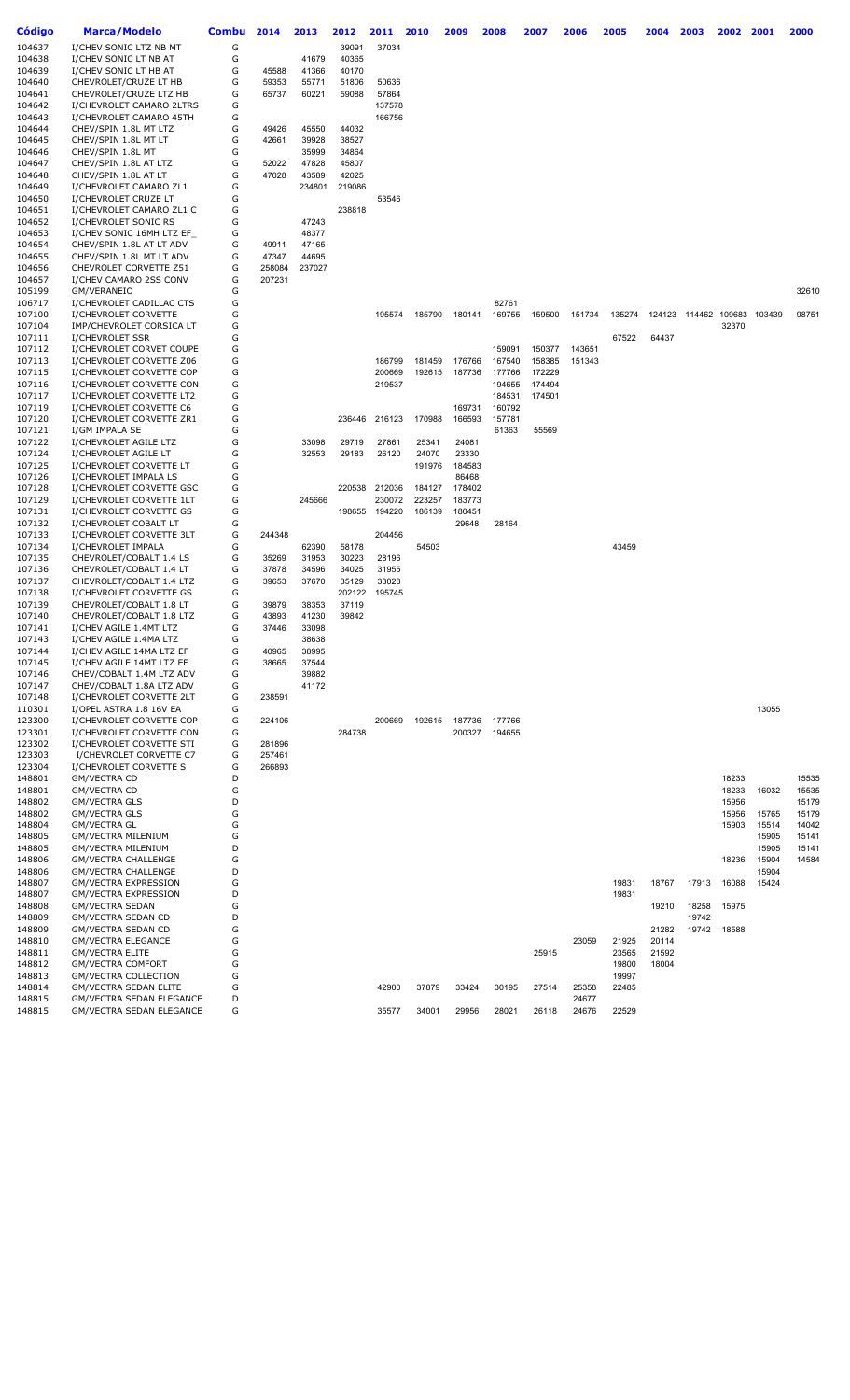| Código           | Marca/Modelo                                                | Combu  | 2014  | 2013  | 2012           | 2011           | 2010           | 2009           | 2008           | 2007           | 2006           | 2005           | 2004           | 2003           | 2002           | 2001           | 2000           |
|------------------|-------------------------------------------------------------|--------|-------|-------|----------------|----------------|----------------|----------------|----------------|----------------|----------------|----------------|----------------|----------------|----------------|----------------|----------------|
| 148816           | GM/VECTRA SEDAN COMFORT                                     | G      |       |       |                |                |                |                |                |                | 21956          | 19395          |                |                |                |                |                |
| 148817           | GM/VECTRA SD EXPRESSION                                     | G      |       |       |                | 32642          | 30498          | 27061          | 25293          | 23933          | 21989          |                |                |                |                |                |                |
| 148818<br>148819 | GM/VECTRA HATCH 4P GT-X<br>GM/VECTRA HATCH 4P GT            | G<br>G |       |       |                | 36755<br>33581 | 34050<br>31273 | 30287<br>29220 | 29018<br>26536 | 26905<br>24926 |                |                |                |                |                |                |                |
| 148821           | GM/VECTRA SD COLLECTION                                     | G      |       |       |                | 43368          |                |                |                |                |                |                |                |                |                |                |                |
| 149000           | I/GM MRE CGPI                                               | G      |       |       |                |                |                |                |                |                |                |                | 17181          |                |                |                |                |
| 149008           | IMP/GM CORSA GLS WD                                         | G      |       |       |                |                |                |                |                |                |                |                |                |                |                |                | 11404          |
| 149009<br>149010 | IMP/GM CORSA GLS<br>IMP/GM OMEGA CD                         | G<br>G |       |       |                | 75395          | 73738          | 53946          | 51694          | 49836          | 35060          | 30943          | 28444          | 26640          | 20878          | 17337          | 12580<br>16614 |
| 149012           | I/GM TRACKER 2.0                                            | G      |       |       |                |                |                |                |                | 28708          |                |                | 25579          | 24283          |                | 22551          | 21621          |
| 149013           | I/GM CORSA CLASSIC                                          | G      |       |       |                |                |                |                | 17834          |                |                | 13580          | 13029          | 12199          | 11726          |                |                |
| 149013           | I/GM CORSA CLASSIC                                          | D      |       |       |                |                |                |                |                |                |                |                |                |                | 11726          |                |                |
| 149014           | I/GM CORSA MILENIUM                                         | G      |       |       |                |                |                |                |                |                |                |                |                |                | 11727          |                |                |
| 149015<br>149017 | I/GM CORSA SEDAN<br>I/GM CLASSIC LIFE                       | G<br>G |       |       |                |                |                | 16889          | 15743          | 15018          | 13819          | 12776          | 12250          |                |                | 11918          |                |
| 149018           | I/GM CLASSIC SUPER                                          | G      |       |       |                |                |                |                | 17580          | 16243          |                |                |                |                |                |                |                |
| 149019           | I/GM CLASSIC SPIRIT                                         | G      |       |       |                |                |                | 17546          | 16962          | 15310          | 14824          | 14206          | 12765          |                |                |                |                |
| 149027           | I/GM SKY                                                    | G      |       |       |                |                |                |                | 60432          | 58925          |                |                |                |                |                |                |                |
| 149028<br>149030 | I/CHEVROLET CLASSIC<br>I/CHEVROLET CLASSIC LS               | G<br>G | 25869 | 23868 | 21980          |                |                | 18481          |                |                | 15324          |                |                |                |                |                |                |
| 149033           | I/CHEV CLASSIC 1.0LS ADV                                    | G      | 28419 | 26189 |                |                |                |                |                |                |                |                |                |                |                |                |                |
| 149501           | GM/CORSA GL                                                 | G      |       |       |                |                |                |                |                |                |                |                |                |                |                |                | 10733          |
| 149502           | GM/CORSA WIND                                               | G      |       |       |                |                |                |                |                |                |                |                |                |                | 10559          | 9806           | 9281           |
| 149502<br>149504 | GM/CORSA WIND<br>GM/CORSA GLS                               | D<br>G |       |       |                |                |                |                |                |                |                |                |                |                |                | 9806<br>13865  | 9281<br>12581  |
| 149505           | GM/CORSA GL 1.6                                             | G      |       |       |                |                |                |                |                |                |                |                |                |                |                | 12315          | 10730          |
| 149506           | <b>GM/CORSA SUPER</b>                                       | D      |       |       |                |                |                |                |                |                |                |                |                |                |                |                | 10009          |
| 149506           | <b>GM/CORSA SUPER</b>                                       | G      |       |       |                |                |                |                |                |                |                |                |                |                | 11913          | 10970          | 10778          |
| 149507<br>149511 | GM/CORSA GL W<br>IMP/GM CORSA GL                            | G<br>G |       |       |                |                |                |                |                |                |                |                | 18615          |                |                |                | 10743          |
| 149513           | I/GM CORSA SUPER W                                          | G      |       |       |                |                |                |                |                |                |                |                |                |                |                | 9944           | 9734           |
| 149514           | I/GM CORSA SUPER                                            | G      |       |       |                |                |                |                |                |                |                |                |                |                | 11585          | 10997          | 10185          |
| 149515           | <b>GM/CORSA MILENIUM</b>                                    | G      |       |       |                |                |                |                |                |                |                |                |                |                | 11770          | 11542          | 10244          |
| 149515           | <b>GM/CORSA MILENIUM</b>                                    | D      |       |       |                |                |                |                |                |                |                |                |                |                | 11770          | 11542          |                |
| 149516<br>149516 | GM/CELTA<br>GM/CELTA                                        | D<br>G |       |       |                |                |                |                | 14827          |                |                |                | 11978          | 11138          | 10918<br>10918 | 10456<br>10456 | 9459           |
| 149517           | <b>GM/CORSA HATCH</b>                                       | G      |       |       |                |                |                |                |                |                |                |                | 15300          | 14802          | 11099          | 10346          |                |
| 149517           | <b>GM/CORSA HATCH</b>                                       | D      |       |       |                |                |                |                |                |                |                |                |                | 14802          |                |                |                |
| 149518           | GM/CORSA SEDAN                                              | D      |       |       |                |                |                |                |                |                |                |                |                | 12803          | 12120          |                |                |
| 149518<br>149519 | GM/CORSA SEDAN<br>GM/MERIVA                                 | G<br>G |       |       |                |                |                |                |                |                |                | 14208          | 13483<br>17663 | 12803<br>16944 | 12120<br>15790 | 11572          | 10166          |
| 149519           | GM/MERIVA                                                   | D      |       |       |                |                |                |                |                |                |                |                |                | 16944          |                |                |                |
| 149520           | GM/CORSA CLASSIC                                            | G      |       |       |                |                |                | 17347          |                |                |                | 13576          | 13027          | 12203          | 11728          |                |                |
| 149520           | GM/CORSA CLASSIC                                            | D      |       |       |                |                |                |                |                |                |                |                |                | 12203          |                |                |                |
| 149521<br>149522 | <b>GM/CELTA 3 PORTAS SUPER</b><br>GM/CELTA 5 PORTAS SUPER   | G<br>G |       |       |                |                |                |                |                |                |                |                | 11495<br>12173 | 11101<br>11681 | 10609<br>10945 |                |                |
| 149523           | GM/CELTA 3 PORTAS                                           | G      |       |       |                |                |                |                |                |                |                |                | 11979          | 11139          | 10915          |                |                |
| 149523           | GM/CELTA 3 PORTAS                                           | D      |       |       |                |                |                |                |                |                |                |                |                | 11139          |                |                |                |
| 149524           | <b>GM/CELTA 5 PORTAS</b>                                    | D      |       |       |                |                |                |                |                |                |                |                |                | 11648          |                |                |                |
| 149524<br>149525 | <b>GM/CELTA 5 PORTAS</b><br>GM/MERIVA CD                    | G<br>G |       |       |                |                |                |                |                |                |                |                | 12286<br>18737 | 11648<br>17413 | 10819<br>16167 |                |                |
| 149526           | GM/CELTA 3P ENERGY                                          | G      |       |       |                |                |                |                |                |                |                |                | 13272          | 12055          |                |                |                |
| 149527           | <b>GM/CELTA 5P ENERGY</b>                                   | G      |       |       |                |                |                |                |                |                |                |                | 12936          | 12142          |                |                |                |
| 149528           | GM/CELTA 3P ENERGY SUPER<br><b>GM/CELTA 5P ENERGY SUPER</b> | G      |       |       |                |                |                |                |                |                |                |                |                | 11479          |                |                |                |
| 149529<br>149530 | GM/CORSA SEDAN PREMIUM                                      | G<br>G |       |       |                | 24352          | 22250          | 21237          | 19390          | 18121          | 16471          | 15566          | 14418          | 12382          |                |                |                |
| 149531           | GM/CORSA SEDAN JOY                                          | G      |       |       |                |                |                |                |                | 15822          | 15126          | 13918          | 13001          |                |                |                |                |
| 149532           | <b>GM/CORSA HATCH PREMIUM</b>                               | G      |       |       |                |                |                | 21336          | 20077          | 18969          | 17350          | 15970          | 15091          |                |                |                |                |
| 149533<br>149533 | GM/CELTA 2P LIFE<br>GM/CELTA 2P LIFE                        | D<br>G |       |       |                | 17698          | 16096          | 15097          | 14158          | 13387          | 12849<br>12849 | 11755<br>11755 | 10507          |                |                |                |                |
| 149534           | GM/CELTA 4P LIFE                                            | D      |       |       |                |                |                |                |                |                | 15096          |                |                |                |                |                |                |
| 149534           | GM/CELTA 4P LIFE                                            | G      |       |       |                | 18934          | 17347          | 16186          | 15388          | 14540          | 13487          | 12754          | 11730          |                |                |                |                |
| 149535           | GM/CELTA 4P SPIRIT                                          | D      |       |       |                |                |                |                |                |                |                | 12077          |                |                |                |                |                |
| 149535           | GM/CELTA 4P SPIRIT                                          | G      |       |       |                | 20442          | 18468          | 16573          | 16036          | 15311          | 14050          | 12077          | 11354          |                |                |                |                |
| 149536<br>149537 | <b>GM/CELTA 2P SPIRIT</b><br>GM/CELTA 4P SUPER              | G<br>G |       |       |                | 18035          | 15309          | 14764<br>18066 | 14549<br>16777 | 13494<br>15828 | 12872<br>14210 | 11630<br>13330 | 10532<br>12286 |                |                |                |                |
| 149538           | <b>GM/CELTA 2P SUPER</b>                                    | G      |       |       |                |                |                |                | 14653          | 13877          | 12522          | 12009          | 11461          |                |                |                |                |
| 149538           | GM/CELTA 2P SUPER                                           | D      |       |       |                |                |                |                |                |                |                |                | 11461          |                |                |                |                |
| 149539           | GM/CORSA SEDAN MAXX                                         | G      |       |       |                | 23566          | 20192          | 19140          | 17898          | 15979          | 15150          | 14920          | 14066          |                |                |                |                |
| 149539<br>149540 | <b>GM/CORSA SEDAN MAXX</b><br><b>GM/CLASSIC LIFE</b>        | D<br>G |       |       |                |                |                | 16881          | 15745          | 15024          | 13820          | 14920<br>12776 | 12373          |                |                |                |                |
| 149541           | <b>GM/CLASSIC SUPER</b>                                     | G      |       |       |                |                |                | 17897          | 16778          | 15496          | 14351          | 12872          | 12269          |                |                |                |                |
| 149542           | <b>GM/CLASSIC SPIRIT</b>                                    | G      |       |       |                |                | 19794          | 17544          | 16966          | 15308          | 14873          | 14213          | 12808          |                |                |                |                |
| 149542           | <b>GM/CLASSIC SPIRIT</b>                                    | D      |       |       |                |                |                |                |                |                |                | 14213          |                |                |                |                |                |
| 149543<br>149544 | GM/MERIVA JOY<br><b>GM/CORSA HATCH MAXX</b>                 | G<br>G |       |       | 29681<br>22124 | 27409<br>21073 | 25250<br>19472 | 24638<br>18651 | 20774<br>18153 | 19876<br>16732 | 18681<br>16357 | 17738<br>14995 | 16420<br>14156 | 13528          | 15146          |                |                |
| 149545           | <b>GM/MERIVA MAXX</b>                                       | G      |       |       | 32007          | 30795          | 27697          | 26171          | 24654          | 22277          | 20984          | 20192          | 17819          | 16698          |                |                |                |
| 149546           | GM/MERIVA PREMIUM                                           | G      |       |       | 33588          | 29628          | 26951          | 25997          | 24468          | 23054          | 21643          | 20226          | 18360          |                |                |                |                |
| 149547           | <b>GM/CORSA HATCH JOY</b>                                   | G      |       |       |                |                |                | 17587          | 16980          | 15305          | 13986          | 13242          | 12344          | 11929          |                |                |                |
| 149548<br>149549 | <b>GM/MERIVA SS</b><br><b>GM/CORSA HATCH SS</b>             | G<br>G |       |       |                |                | 28716          | 26924          | 24295<br>21393 | 22527<br>20545 | 20997<br>19443 | 19387<br>17219 |                |                |                |                |                |
| 149552           | GM/PRISMA JOY                                               | G      |       |       |                | 20908          | 18254          | 17138          | 16275          | 15532          | 15028          |                |                |                |                |                |                |
| 149553           | <b>GM/PRISMA MAXX</b>                                       | G      |       |       |                | 22829          | 20380          | 18505          | 17874          | 17200          | 15769          |                |                |                |                |                |                |
| 149554           | <b>GM/MERIVA EXPRESSION</b>                                 | G      |       |       | 31542          | 28617          | 26679          | 25151          | 24469          |                |                |                |                |                |                |                |                |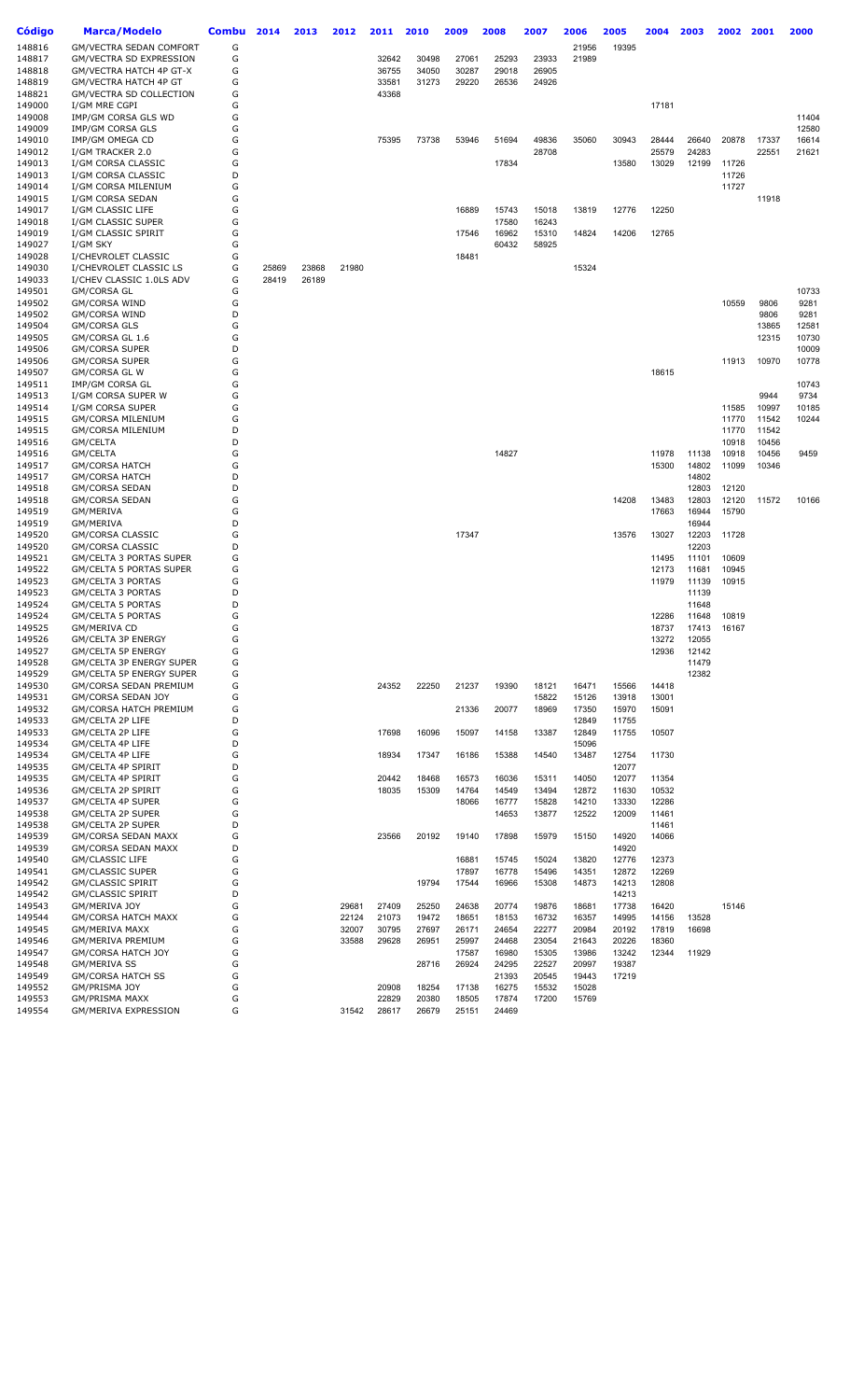| <b>Código</b>            | <b>Marca/Modelo</b>                                  | <b>Combu</b> | 2014           | 2013           | 2012           | 2011           | 2010           | 2009           | 2008           | 2007           | 2006           | 2005           | 2004           | 2003  | 2002           | 2001  | 2000  |
|--------------------------|------------------------------------------------------|--------------|----------------|----------------|----------------|----------------|----------------|----------------|----------------|----------------|----------------|----------------|----------------|-------|----------------|-------|-------|
| 149556                   | CHEVROLET/CLASSIC                                    | G            |                |                |                |                | 18951          | 17774          |                |                |                |                |                |       |                |       |       |
| 149558                   | CHEVROLET/CLASSIC LS                                 | G            | 25869          | 22440          | 20059          | 18638          | 17911          | 16951          |                |                |                |                |                |       |                |       |       |
| 149560                   | CHEVROLET/CELTA 1.0L LT                              | G            | 26241          | 24522          | 22543          | 20828          | 19381          |                |                |                |                |                |                |       |                |       |       |
| 149561                   | CHEVROLET/CELTA 1.0L LS                              | G            |                | 19746          | 18516          | 17640          | 16366          |                |                |                |                |                |                |       |                |       |       |
| 149564                   | CHEVROLET/PRISMA 1.0L LS                             | G            |                |                |                | 21030          | 18778          |                |                |                |                |                |                |       |                |       |       |
| 149567                   | CHEVROLET/PRISMA 1.4L LT                             | G            |                |                | 24257          | 22781          | 21722          |                |                |                |                |                |                |       |                |       |       |
| 149568                   | GM/MERIVA SITNEI MED                                 | G            |                |                | 26315          |                | 25729          |                |                |                |                |                |                |       |                |       |       |
| 149569                   | GM/MERIVA COLLECTION                                 | G            |                |                | 29023          |                |                |                |                |                |                |                |                |       |                |       |       |
| 149570                   | CHEVROLET/ONIX 1.0MT LS                              | G            | 28247          | 25095          | 24313          |                |                |                |                |                |                |                |                |       |                |       |       |
| 149572                   | CHEVROLET/ONIX 1.0MT LT                              | G            | 32818          | 29058          | 27397          |                |                |                |                |                |                |                |                |       |                |       |       |
| 149573<br>149574         | CHEVROLET/ONIX 1.4MT LT<br>CHEVROLET/ONIX 1.4MT LTZ  | G<br>G       | 36015<br>40220 | 32427<br>35772 | 31420<br>34127 |                |                |                |                |                |                |                |                |       |                |       |       |
| 149576                   | CHEV/PRISMA 1.0MT LS                                 | G            |                |                | 23861          |                |                |                |                |                |                |                |                |       |                |       |       |
| 149577                   | CHEV/PRISMA 1.0MT LT                                 | G            | 34546          | 32818          | 31156          |                |                |                |                |                |                |                |                |       |                |       |       |
| 149579                   | CHEV/PRISMA 1.4MT LS                                 | G            |                |                | 23654          |                |                |                |                |                |                |                |                |       |                |       |       |
| 149580                   | CHEV/PRISMA 1.4MT LT                                 | G            | 38264          | 34714          | 33638          |                |                |                |                |                |                |                |                |       |                |       |       |
| 149581                   | CHEV/PRISMA 1.4MT LTZ                                | G            | 46715          | 41201          | 39553          |                |                |                |                |                |                |                |                |       |                |       |       |
| 149582                   | CHEVROLET/ONIX 1.4AT LTZ                             | G            | 44256          | 42104          |                |                |                |                |                |                |                |                |                |       |                |       |       |
| 149583                   | CHEVROLET/ONIX 1.4AT LT                              | G            | 40579          | 38693          |                |                |                |                |                |                |                |                |                |       |                |       |       |
| 149584                   | CHEV/PRISMA 1.4AT LT                                 | G            | 42760          | 40844          |                |                |                |                |                |                |                |                |                |       |                |       |       |
| 149585                   | CHEV/PRISMA 1.4AT LTZ                                | G            | 46715          | 44405          |                |                |                |                |                |                |                |                |                |       |                |       |       |
| 149586                   | CHEV/CELTA 1.0L LT ADVAN                             | G            | 28372          | 26228          |                |                |                |                |                |                |                |                |                |       |                |       |       |
| 149587<br>149588         | CHEVROLET/ONIX 10M LOLLA<br>CHEV/PRISMA 1.0MT ADV    | G<br>G       | 35439<br>37902 |                |                |                |                |                |                |                |                |                |                |       |                |       |       |
| 154501                   | <b>GM/ASTRA GL</b>                                   | D            |                |                |                |                |                |                |                |                |                |                |                |       |                | 13073 | 12926 |
| 154501                   | <b>GM/ASTRA GL</b>                                   | G            |                |                |                |                |                |                |                |                |                |                |                |       | 16103          | 13073 | 12926 |
| 154502                   | <b>GM/ASTRA GLS</b>                                  | G            |                |                |                |                |                |                |                |                |                |                |                |       |                | 15336 | 14320 |
| 154502                   | <b>GM/ASTRA GLS</b>                                  | D            |                |                |                |                |                |                |                |                |                |                |                |       |                |       | 14320 |
| 154503                   | GM/ASTRA MILENIUM                                    | G            |                |                |                |                |                |                |                |                |                |                |                |       | 15688          | 13481 | 13145 |
| 154504                   | GM/ASTRA 500                                         | G            |                |                |                |                |                |                |                |                |                |                |                |       |                |       | 14888 |
| 154505                   | <b>GM/ASTRA SPORT</b>                                | G            |                |                |                |                |                |                |                |                |                |                |                |       | 15498          | 14568 | 14317 |
| 154506                   | GM/ZAFIRA 2.0                                        | D            |                |                |                |                |                |                |                |                |                |                |                |       |                | 17562 |       |
| 154506                   | GM/ZAFIRA 2.0                                        | G            |                |                |                |                |                |                |                |                |                |                | 21531          | 20383 | 18269          | 17562 | 16135 |
| 154507                   | GM/ZAFIRA 2.0 16V                                    | G            |                |                |                |                |                |                |                |                |                |                | 21086          | 20365 | 18525          | 17784 | 16153 |
| 154507                   | GM/ZAFIRA 2.0 16V                                    | D            |                |                |                |                |                |                |                |                |                |                |                |       |                | 17784 |       |
| 154508                   | <b>GM/ASTRA ADVANTAGE</b>                            | G            |                |                |                |                |                |                |                |                |                |                |                |       |                | 14495 |       |
| 154509                   | GM/ZAFIRA CD                                         | G            |                |                |                |                |                |                |                |                |                |                | 20902          | 20054 | 18191          | 17472 |       |
| 154509                   | GM/ZAFIRA CD                                         | D            |                |                |                |                |                |                |                |                |                |                |                | 20054 |                |       |       |
| 154510<br>154510         | <b>GM/ASTRA HATCH CD</b><br><b>GM/ASTRA HATCH CD</b> | G<br>D       |                |                |                |                |                |                |                | 20176          |                |                |                | 15478 | 14577<br>14577 | 13818 |       |
| 154511                   | <b>GM/ASTRA SEDAN</b>                                | G            |                |                |                |                |                |                |                |                |                |                | 17357          | 16708 | 15724          | 13734 |       |
| 154512                   | <b>GM/ASTRA HATCH</b>                                | G            |                |                |                |                |                |                |                |                |                |                |                | 16612 | 15431          | 14118 | 13498 |
| 154513                   | GM/ASTRA SEDAN CD                                    | D            |                |                |                |                |                |                |                |                |                |                | 17566          | 17023 |                |       |       |
| 154513                   | GM/ASTRA SEDAN CD                                    | G            |                |                |                |                |                |                |                |                |                |                | 17566          | 17023 | 15984          | 14260 |       |
| 154514                   | <b>GM/ASTRA EXPRESSION</b>                           | G            |                |                |                |                |                |                |                |                |                |                |                |       | 15914          | 14201 |       |
| 154515                   | <b>GM/ASTRA SUNNY</b>                                | G            |                |                |                |                |                |                |                |                |                |                |                |       | 15211          | 14482 |       |
| 154516                   | GM/ASTRA HATCH 5P GSI                                | G            |                |                |                |                |                |                |                |                |                | 20680          | 20317          | 19793 | 17456          |       |       |
| 154517                   | GM/ASTRA HATCH 3P                                    | G            |                |                |                |                |                |                |                |                |                |                | 17140          | 15521 | 15458          |       |       |
| 154518                   | GM/ASTRA HATCH 3P CD                                 | G            |                |                |                |                |                |                |                |                |                |                | 17389          | 15754 | 15686          |       |       |
| 154519                   | <b>GM/ASTRA HATCH 5P</b>                             | G            |                |                |                |                |                |                |                |                |                |                | 18181          | 16599 | 15338          |       |       |
| 154520                   | GM/ASTRA HATCH 5P CD                                 | D<br>G       |                |                |                |                |                |                |                |                |                |                |                | 16599 |                |       |       |
| 154520<br>154521         | GM/ASTRA HATCH 5P CD<br><b>GM/ZAFIRA ELITE</b>       | G            |                |                |                |                |                |                | 32763          |                |                |                | 18186<br>22325 | 16599 | 15499          |       |       |
| 154522                   | GM/ZAFIRA ELEGANCE                                   | G            |                |                | 48450<br>44960 | 44124<br>42820 | 37831<br>37489 | 36111<br>32609 | 28874          | 28987<br>26443 | 26645<br>23544 | 23546<br>22659 | 20489          | 21251 |                |       |       |
| 154523                   | <b>GM/ZAFIRA COMFORT</b>                             | G            |                |                | 38470          | 35717          | 32099          | 29752          | 27324          | 24771          | 23383          | 22156          | 20184          |       |                |       |       |
| 154524                   | GM/ASTRA HB 2P ELEGANCE                              | G            |                |                |                |                |                |                |                |                |                |                | 17546          |       |                |       |       |
| 154526                   | <b>GM/ASTRA SEDAN ELITE</b>                          | G            |                |                |                |                |                |                |                |                |                | 20111          | 19235          | 18088 |                |       |       |
| 154527                   | GM/ASTRA SEDAN ELEGANCE                              | G            |                |                |                |                |                | 26898          | 22847          | 21307          | 21274          | 19712          | 16702          |       |                |       |       |
| 154528                   | GM/ASTRA HB 4P ELEGANCE                              | G            |                |                |                |                |                | 26912          | 23165          | 22617          | 21310          | 19259          | 17927          |       |                |       |       |
| 154529                   | GM/ASTRA HB 4P ELITE                                 | G            |                |                |                |                |                |                |                | 23907          | 23693          | 21280          | 19627          |       |                |       |       |
| 154530                   | GM/ASTRA HB 2P COMFORT                               | G            |                |                |                |                |                |                |                |                |                |                | 16603          | 15230 |                |       |       |
| 154531                   | GM/ASTRA HB 4P COMFORT                               | G            |                |                |                |                |                |                |                | 22804          | 21180          | 19242          | 17825          |       |                |       |       |
| 154532                   | <b>GM/ASTRA SEDAN CONFORT</b>                        | G            |                |                |                |                |                |                |                | 20586          | 20120          | 19110          | 16968          |       |                |       |       |
| 154532                   | <b>GM/ASTRA SEDAN CONFORT</b>                        | D            |                |                |                |                |                |                |                |                |                | 19110          |                |       |                |       |       |
| 154533                   | GM/ASTRA HB 2P ADVANTAGE                             | G            |                |                |                |                |                |                |                | 20446          | 18273          | 17340          | 15628          |       |                |       |       |
| 154534                   | GM/ASTRA HB 4P SS                                    | G            |                |                |                |                |                |                | 29054          | 28588          | 24768          | 23151          |                |       |                |       |       |
| 154535<br>154536         | GM/ASTRA SEDAN ADVANTAGE<br>GM/ASTRA HB 4P ADVANTAGE | G<br>G       |                |                |                | 28678<br>29137 | 27899<br>28075 | 23382<br>25063 | 21973<br>22916 | 20659<br>20785 | 18867<br>19707 |                |                |       |                |       |       |
| 154537                   | GM/ZAFIRA EXPRESSION                                 | G            |                |                | 38476          | 35796          | 33424          | 30081          | 27721          | 25581          | 24041          |                |                |       |                |       |       |
| 154538                   | GM/ZAFIRA COLLECTION                                 | G            |                |                | 57615          |                |                |                |                |                |                |                |                |       |                |       |       |
| 155300                   | I/GM PRIZM                                           | G            |                |                |                |                |                |                |                |                |                |                |                |       |                |       | 9897  |
| <b>Fabricante:</b>       | <b>GREAT WALL</b>                                    |              |                |                |                |                |                |                |                |                |                |                |                |       |                |       |       |
|                          |                                                      |              |                |                |                |                |                |                |                |                |                |                |                |       |                |       |       |
| 139600                   | I/GREAT WALL COOLBEAR SR                             | G            |                |                |                |                | 34094          |                |                |                |                |                |                |       |                |       |       |
| <b>Fabricante:</b>       | GURGEL                                               |              |                |                |                |                |                |                |                |                |                |                |                |       |                |       |       |
| 105299                   | <b>GURGEL</b>                                        | G            |                |                |                |                |                |                |                |                |                |                |                |       |                |       | 9328  |
| <b>Fabricante:</b> HAFEI |                                                      |              |                |                |                |                |                |                |                |                |                |                |                |       |                |       |       |
|                          |                                                      |              |                |                |                |                |                |                |                |                |                |                |                |       |                |       |       |
| 137100                   | I/HAFEI HFJ7152E4 SL                                 | G            |                |                |                |                | 13693          |                |                |                |                |                |                |       |                |       |       |
| <b>Fabricante:</b>       | HAIMA                                                |              |                |                |                |                |                |                |                |                |                |                |                |       |                |       |       |
|                          |                                                      |              |                |                |                |                |                |                |                |                |                |                |                |       |                |       |       |
| 132001                   | I/HAIMA 3 MT                                         | G            |                |                |                |                | 28778          |                |                |                |                |                |                |       |                |       |       |
|                          |                                                      |              |                |                |                |                |                |                |                |                |                |                |                |       |                |       |       |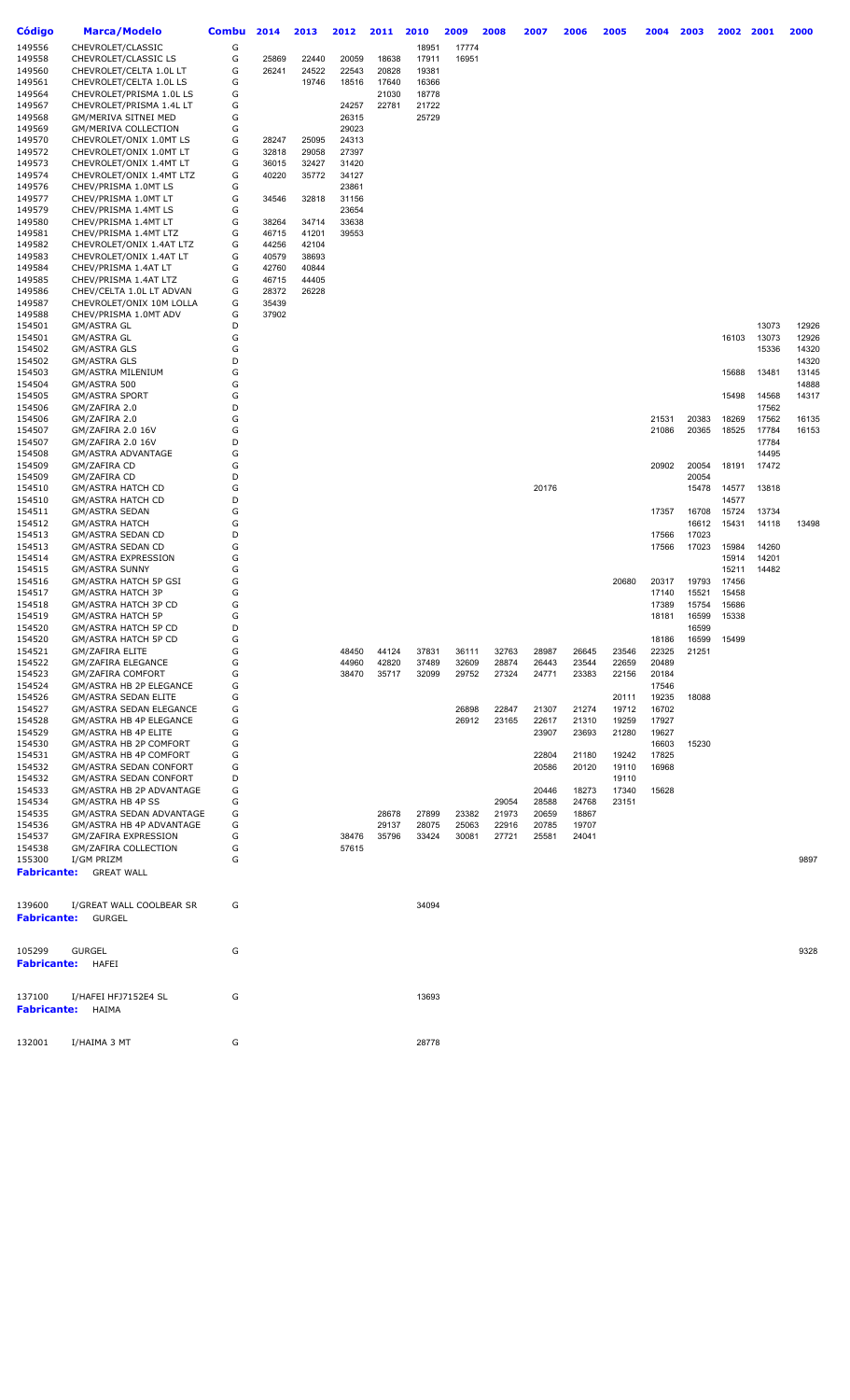| <b>Código</b>      | <b>Marca/Modelo</b>                          | Combu  | 2014           | 2013   | 2012           | 2011           | 2010           | 2009           | 2008           | 2007           | 2006           | 2005           | 2004           | 2003  | 2002           | 2001           | 2000           |
|--------------------|----------------------------------------------|--------|----------------|--------|----------------|----------------|----------------|----------------|----------------|----------------|----------------|----------------|----------------|-------|----------------|----------------|----------------|
| <b>Fabricante:</b> | <b>HONDA</b>                                 |        |                |        |                |                |                |                |                |                |                |                |                |       |                |                |                |
|                    |                                              |        |                |        |                |                |                |                |                |                |                |                |                |       |                |                |                |
| 108601             | IMP/HONDA ACCORD LX                          | G      |                |        |                |                |                | 48121          | 43980          | 31616          | 26034          | 25175          | 23728          | 22738 | 21789          | 20880          | 20009          |
| 108601             | IMP/HONDA ACCORD LX                          | D      |                |        |                |                |                |                |                |                | 26034          |                |                |       |                |                |                |
| 108602             | I/HONDA ACCORD EX                            | G      | 105683         | 90042  | 77396          | 66211          | 61629          | 49959          | 48384          | 46241          | 40544          | 38852          | 24179          | 22220 | 20954          | 16230          | 14525          |
| 108605             | IMP/HONDA CIVIC LX                           | G      |                | 58759  |                |                | 22538          |                | 17957          |                | 16511          |                |                |       | 13657          |                |                |
| 108606             | IMP/HONDA CIVIC EX                           | G      |                | 69584  |                | 49518          |                |                |                | 34456          |                | 22810          |                | 17463 | 17062          | 15420          |                |
| 108619             | I/HONDA ACCORD EXR                           | D<br>G |                |        |                |                |                |                |                |                |                |                |                |       |                |                | 17337<br>17337 |
| 108619<br>108621   | I/HONDA ACCORD EXR<br>IMP/HONDA CR-V RVI     | G      |                |        |                |                |                |                |                |                |                |                |                |       | 26005          | 19591<br>17673 | 16827          |
| 108622             | I/HONDA MRE CGPI                             | G      |                |        |                |                |                |                |                |                |                | 24998          | 23906          |       |                |                |                |
| 108623             | I/HONDA JAZZ S                               | G      |                |        |                |                |                |                |                |                |                |                | 15961          |       | 14373          |                |                |
| 108625             | I/HONDA INSIGHT                              | G      |                |        |                |                | 82847          |                |                |                |                |                |                |       |                | 17490          |                |
| 108626             | I/HONDA FIT LS                               | G      |                |        |                |                |                |                |                |                |                |                |                |       | 18341          |                |                |
| 108627             | I/HONDA ACCORD V6                            | G      |                |        |                |                |                |                |                | 36723          | 34346          | 27028          | 26093          |       |                |                |                |
| 108628<br>108629   | I/HONDA CIVIC GX NGV<br>I/HONDA ACCORD EX V6 | G<br>G | 130022         | 122852 | 100310         | 84644          | 71150          | 55781          | 52445          | 35487          | 36704<br>31764 |                |                |       |                |                |                |
| 108630             | I/HONDA ACCORD EX-L                          | G      |                |        |                |                | 41660          | 41248          | 39232          | 35194          |                |                |                | 19005 |                |                |                |
| 108631             | I/HONDA CIVIC SI COUPE                       | G      |                |        |                |                |                |                | 46409          |                |                |                |                |       |                |                |                |
| 108632             | I/HONDA ACCORD EX 3.0 V6                     | G      |                |        |                |                |                |                |                |                |                |                |                |       | 20619          |                |                |
| 108633             | I/HONDA ACCORD 2 DE EXL                      | G      |                |        |                |                |                |                | 52344          |                |                |                |                |       |                |                |                |
| 108634             | I/HONDA CIVIC EX-L                           | G      |                |        |                |                | 54720          |                | 43141          |                |                |                |                |       |                |                |                |
| 108635             | I/HONDA FIT 1.5                              | G      |                |        |                |                |                |                | 23955          | 21654          |                |                |                |       |                |                |                |
| 108637<br>108638   | I/HONDA FIT<br>I/HONDA CITY LX FLEX          | G<br>G | 44560          | 40925  | 38517          | 32737          | 31549          |                |                |                |                |                |                |       |                |                |                |
| 108640             | I/HONDA CITY EX FLEX                         | G      | 49008          | 45643  | 40621          |                |                |                |                |                |                |                |                |       |                |                |                |
| 108642             | I/HONDA ACCORD SE                            | G      |                |        |                |                |                |                |                |                |                | 28897          |                |       |                |                |                |
| 108643             | I/HONDA ACCORD SPORT                         | G      |                |        | 121980         |                |                |                |                |                |                |                |                |       |                |                |                |
| 108644             | I/CIVIC HYBRID                               | G      |                |        |                |                |                |                |                |                | 38501          |                |                |       |                |                |                |
| 108645             | I/HONDA CIVIC COUPE SI                       | G      | 102077         |        |                |                |                |                |                |                |                |                |                |       |                |                |                |
| 147707             | I/HONDA ACURA TSX                            | G      |                |        |                |                | 77600          |                |                |                |                |                |                |       |                |                |                |
| 149100             | HONDA/NXR150 BROS ES                         | G      |                |        |                | 6531           |                |                |                |                |                |                |                |       |                |                |                |
| 153701<br>153702   | HONDA/CIVIC EX<br>HONDA/CIVIC LX             | G<br>D |                |        |                |                |                |                |                |                | 26565<br>20651 | 24517          | 22827          | 18971 | 17702<br>15789 | 16459<br>15012 | 13934          |
| 153702             | HONDA/CIVIC LX                               | G      |                |        |                |                |                |                |                | 26338          | 20651          | 19135          | 18645          | 16866 | 15789          | 15012          | 12637          |
| 153703             | HONDA/CIVIC LXB                              | G      |                |        |                |                |                |                |                |                |                |                |                |       |                |                | 12802          |
| 153704             | HONDA/FIT LXL                                | G      |                |        |                |                |                |                | 24493          | 22446          | 20892          | 19096          | 17839          | 16921 |                |                |                |
| 153705             | HONDA/FIT LX                                 | G      |                |        |                |                |                |                | 23653          | 21245          | 18886          | 17374          | 16948          | 15879 |                |                |                |
| 153706             | HONDA/FIT LXB                                | G      |                |        |                |                |                |                |                |                | 19351          |                |                |       |                |                |                |
| 153707             | HONDA/CIVIC LXL                              | D<br>G |                |        |                |                |                |                |                |                |                | 21131          |                |       |                |                |                |
| 153707<br>153708   | HONDA/CIVIC LXL<br>HONDA/FIT EX              | G      |                |        | 49873          | 44650          | 38895          | 34923          | 30730<br>25409 | 22838<br>22968 | 21885<br>20993 | 21131<br>19295 | 20730<br>18643 | 17543 |                |                |                |
| 153709             | HONDA/CIVIC EXS                              | G      |                |        | 53330          | 50797          | 40254          | 38573          | 36964          | 36777          | 33814          |                |                |       |                |                |                |
| 153710             | HONDA/CIVIC LXS                              | D      |                |        |                |                |                |                |                | 30656          |                |                |                |       |                |                |                |
| 153710             | HONDA/CIVIC LXS                              | G      | 57151          | 45501  | 43495          | 41653          | 37421          | 35859          | 32908          | 30656          | 28574          |                |                |       |                |                |                |
| 153712             | HONDA/CIVIC LXS FLEX                         | G      |                |        |                |                | 38295          | 35859          | 32908          | 30656          | 29305          |                |                |       |                |                |                |
| 153712             | HONDA/CIVIC LXS FLEX                         | D      |                |        |                |                |                |                | 34722          |                |                |                |                |       |                |                |                |
| 153713             | HONDA/CIVIC EXS FLEX                         | G      |                |        |                | 51817          | 45135          | 42176          | 38318          | 36777          | 33814          |                |                |       |                |                |                |
| 153714<br>153715   | HONDA/FIT LXL FLEX<br>HONDA/FIT LX FLEX      | G<br>G |                |        | 39352          |                | 32738<br>31700 | 31768          | 24493<br>23793 | 22446<br>21374 | 20892<br>19004 |                |                |       |                |                |                |
| 153716             | HONDA/CIVIC SI                               | G      |                |        |                | 70773          | 59037          | 54150          | 41921          | 41730          | 38427          |                |                |       |                |                |                |
| 153717             | HONDA/FIT 1.5 S                              | G      |                |        |                |                |                |                | 25269          | 22847          |                |                |                |       |                |                |                |
| 153718             | HONDA/GHX-S 2.0 DJHD                         | G      |                |        |                |                |                |                |                |                |                |                | 16060          |       |                |                |                |
| 153719             | HONDA/FIT EXL FLEX                           | G      |                | 48427  | 47536          | 42148          | 36419          | 33953          | 33101          |                |                |                |                |       |                |                |                |
| 153720             | HONDA/FIT LX FLEX                            | G      | 46943          | 40267  | 37914          | 35240          | 32215          | 30873          | 23788          | 21364          |                |                |                |       |                |                |                |
| 153721<br>153722   | HONDA/FIT EX FLEX<br>HONDA/FIT LXL FLEX      | G<br>G | 51833          | 45837  | 42782<br>40266 | 39015<br>37324 | 34990<br>33182 | 33316<br>31768 | 25409<br>24493 | 22446          |                |                |                |       |                |                |                |
| 153723             | HONDA/CITY LX FLEX                           | G      | 46422          | 42634  | 39459          | 37246          | 33501          | 31178          |                |                |                |                |                |       |                |                |                |
| 153724             | HONDA/CITY EX FLEX                           | G      | 49008          | 45010  | 39825          | 37878          | 33980          | 31136          |                |                |                |                |                |       |                |                |                |
| 153725             | HONDA/CITY EXL FLEX                          | G      |                |        | 43238          | 42735          | 36637          | 34328          |                |                |                |                |                |       |                |                |                |
| 153727             | HONDA/CIVIC LXL FLEX                         | G      |                |        |                | 44311          | 40063          | 38384          | 36453          |                |                |                |                |       |                |                |                |
| 153728             | HONDA/CITY DX FLEX                           | G      | 44168          | 41309  | 38982          | 37873          | 34994          |                |                |                |                |                |                |       |                |                |                |
| 153729             | HONDA/FIT DX FLEX                            | G<br>G |                | 37823  | 37323          | 34349          | 34082          |                |                |                |                |                |                |       |                |                |                |
| 153730<br>153733   | I/HONDA CR-Z TOP<br>I/HONDA FIT EXL          | G      |                |        |                | 41738          | 69956          |                |                |                |                |                |                |       |                |                |                |
| 153734             | HONDA/FIT TWIST                              | G      | 52677          | 51573  | 50689          |                |                |                |                |                |                |                |                |       |                |                |                |
| 153736             | HONDA/CIVIC EXR                              | G      | 73888          | 71342  |                |                |                |                |                |                |                |                |                |       |                |                |                |
| 153737             | HONDA/CIVIC LXR                              | G      | 64324          | 61923  |                |                |                |                |                |                |                |                |                |       |                |                |                |
| 153738             | HONDA/CITY SPORT                             | G      | 49913          | 47350  |                |                |                |                |                |                |                |                |                |       |                |                |                |
| 153739             | HONDA/FIT CX FLEX                            | G      | 44452          | 41005  |                |                |                |                |                |                |                |                |                |       |                |                |                |
| 153740<br>153741   | I/HONDA CIVIC SI<br>HONDA/FIT DX CVT         | G<br>G | 48925          |        |                |                |                |                | 41922          |                |                |                |                |       |                |                |                |
| 153742             | HONDA/FIT DX MT                              | G      | 44849          |        |                |                |                |                |                |                |                |                |                |       |                |                |                |
| 153743             | HONDA/FIT LX CVT                             | G      | 53574          |        |                |                |                |                |                |                |                |                |                |       |                |                |                |
| 153744             | HONDA/FIT LX MT                              | G      | 48716          |        |                |                |                |                |                |                |                |                |                |       |                |                |                |
| 153745             | HONDA/FIT EX CVT                             | G      | 54672          |        |                |                |                |                |                |                |                |                |                |       |                |                |                |
| 153747             | HONDA/FIT EXL CVT                            | G      | 59775          |        |                |                |                |                |                |                |                |                |                |       |                |                |                |
| 153749             | HONDA/CIVIC LXS AT                           | G      | 59950          |        |                |                |                |                |                |                |                |                |                |       |                |                |                |
| 153750<br>153752   | HONDA/CIVIC LXS MT<br>HONDA/CITY DX MT       | G<br>G | 57151<br>43849 |        |                |                |                |                |                |                |                |                |                |       |                |                |                |
| 153753             | HONDA/CITY LX CVT                            | G      | 53312          |        |                |                |                |                |                |                |                |                |                |       |                |                |                |
| 153755             | HONDA/CITY EX CVT                            | G      | 56656          |        |                |                |                |                |                |                |                |                |                |       |                |                |                |
| 153757             | HONDA/CITY EXL CVT                           | G      | 59955          |        |                |                |                |                |                |                |                |                |                |       |                |                |                |
|                    |                                              |        |                |        |                |                |                |                |                |                |                |                |                |       |                |                |                |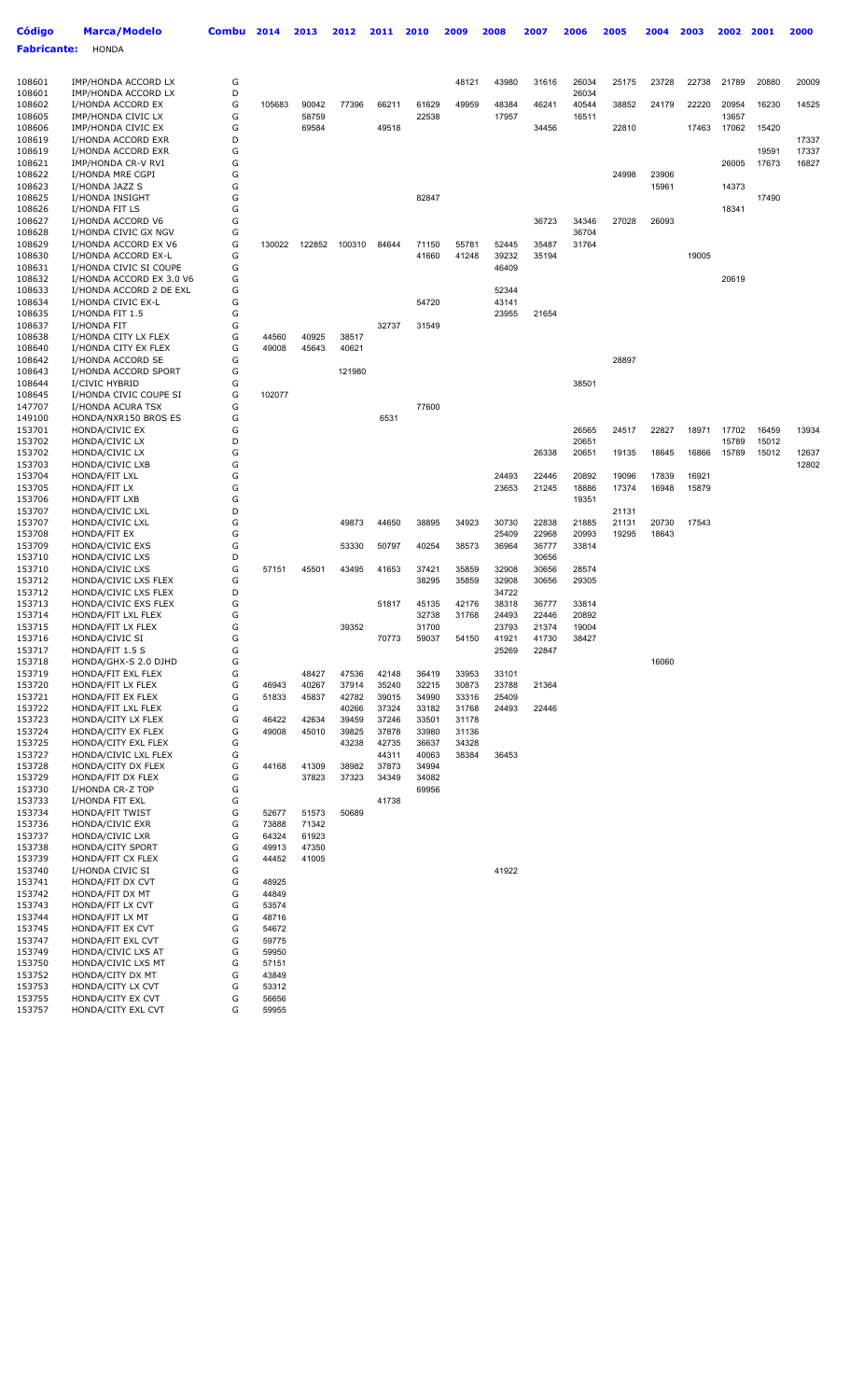| <b>Código</b>                | <b>Marca/Modelo</b>                                  | Combu  | 2014   | 2013           | 2012            | 2011          | 2010   | 2009   | 2008           | 2007  | 2006  | 2005  | 2004  | 2003  | 2002          | 2001           | 2000           |
|------------------------------|------------------------------------------------------|--------|--------|----------------|-----------------|---------------|--------|--------|----------------|-------|-------|-------|-------|-------|---------------|----------------|----------------|
| <b>Fabricante:</b>           | HONGXING                                             |        |        |                |                 |               |        |        |                |       |       |       |       |       |               |                |                |
|                              |                                                      |        |        |                |                 |               |        |        |                |       |       |       |       |       |               |                |                |
| 162300                       | I/HONGXING NOBLE N2 1.1                              | G      |        |                |                 |               |        |        | 28301          |       |       |       |       |       |               |                |                |
| 162301                       | I/HONGXING NOBLE N1 1.0                              | G      |        |                |                 |               |        |        | 21443          |       |       |       |       |       |               |                |                |
| 162302<br>162304             | I/HONGXING NOBLE 1.1L<br>I/HONGXING NOBLE SLX        | G<br>G |        |                |                 | 29760         | 16381  |        |                |       |       |       |       |       |               |                |                |
| 162305                       | I/HONGXING NOBLE LX                                  | G      |        |                |                 | 28005         |        |        |                |       |       |       |       |       |               |                |                |
| 162307                       | I/HONGXING NOBLE CROSS                               | G      |        |                |                 | 31117         |        |        |                |       |       |       |       |       |               |                |                |
| 162308<br><b>Fabricante:</b> | I/HONGXING NOBLE POPPY<br><b>HYUNDAI</b>             | G      |        |                |                 | 30559         |        |        |                |       |       |       |       |       |               |                |                |
|                              |                                                      |        |        |                |                 |               |        |        |                |       |       |       |       |       |               |                |                |
|                              |                                                      |        |        |                |                 |               |        |        |                |       |       |       |       |       |               |                |                |
| 146700<br>146707             | I/HYUNDAI MRE CGPI<br>IMP/HYUNDAI ELANTRA GLS        | G<br>G |        |                |                 |               |        |        |                | 17384 |       | 15749 |       |       |               | 13394          | 8888           |
| 146708                       | IMP/HYUNDAI SONATA GL                                | G      |        |                |                 |               |        |        |                |       |       | 26520 |       |       |               |                |                |
| 146709                       | I/HYUNDAI SONATA GLS                                 | G      |        | 78244          | 75455           | 68901         | 58815  | 38904  | 37281          | 33470 | 32073 | 29214 | 25952 | 19719 | 18896         | 13681          | 12022          |
| 146720<br>146723             | IMP/HYUNDAI COUPE FX<br>IMP/HYUNDAI ACCENT GS        | G<br>G |        | 61753          |                 |               |        |        |                |       |       |       |       |       | 22286         | 21369          | 19520          |
| 146724                       | IMP/HYUNDAI ACCENT GLS                               | G      |        |                |                 |               |        |        |                |       | 20947 |       |       |       |               |                |                |
| 146725                       | I/HYUNDAI ATOS GL                                    | G      |        |                |                 |               |        |        |                |       |       |       |       |       | 13158         |                |                |
| 146726                       | IMP/HYUNDAI ATOS GLS                                 | G<br>G |        |                |                 |               |        |        |                |       |       |       |       |       |               |                | 9732           |
| 146727<br>146728             | I/HYUNDAI ACCENT GLS5DR<br>I/HYUNDAI ACCENT GLS4DR   | G      |        |                |                 |               |        |        | 23279          |       |       |       |       |       | 9950<br>10102 | 9357           | 9163           |
| 146731                       | I/HYUNDAI ATOS PRIMEGLS                              | G      |        |                |                 |               |        |        |                |       |       |       |       | 14764 | 12439         | 9845           | 9546           |
| 146732                       | I/HYUNDAI ATOS PRIMEGL                               | G      |        |                |                 |               |        |        |                |       |       |       |       |       | 10085         | 9374           | 8562           |
| 146734<br>146735             | I/HYUNDAI SONATA GLS V6<br>I/HYUNDAI CENTENNIAL VL4  | G<br>G |        |                |                 |               |        |        |                |       |       |       |       | 18575 | 15849         | 13644          | 12113<br>16040 |
| 146736                       | I/HYUNDAI CENTENNIAL JS3                             | G      |        |                |                 |               |        |        |                |       |       |       |       |       |               |                | 16037          |
| 146737                       | I/HYUNDAI CENTENNIAL VS4                             | G      |        |                |                 |               |        |        |                |       |       | 23348 |       |       |               |                | 17429          |
| 146738<br>146742             | I/HYUNDAI TRAJET GLS V6<br>I/HYUNDAI ELANTRA GLS2LS  | G<br>G |        |                |                 |               |        |        |                |       |       |       |       | 13344 | 12143         | 17057<br>11284 | 15075<br>10737 |
| 146747                       | I/HYUNDAI MATRIX GLS 18L                             | G      |        |                |                 |               |        |        |                |       |       | 16239 |       | 14067 |               | 12728          |                |
| 146749                       | I/HYUNDAI MATRIX GLS 16L                             | G      |        |                |                 |               |        |        |                |       |       | 15514 |       |       |               | 11991          |                |
| 146754<br>146755             | I/HYUNDAI TIBURON FX6A4                              | G<br>G |        |                |                 |               |        |        |                |       |       | 19093 |       | 32257 | 29280         |                |                |
| 146756                       | I/HYUNDAI GETZ GLS 1.6<br>I/HYUNDAI ACCENT GLS 1.6   | G      |        |                |                 |               |        |        |                |       |       | 18588 |       |       |               |                |                |
| 146758                       | I/HYUNDAI CENTENIAL45TOP                             | G      |        |                |                 |               | 47100  |        |                |       |       | 34668 |       |       |               |                |                |
| 146759                       | I/HYUNDAI ELANTRA HD                                 | G      |        |                | 47139           | 45071         |        |        |                | 33874 |       |       |       |       |               |                |                |
| 146760<br>146760             | I/HYUNDAI AZERA 3.3 V6<br>I/HYUNDAI AZERA 3.3 V6     | D<br>G |        |                |                 | 54186         | 45440  | 41168  | 64668<br>38839 | 37256 |       | 34933 |       |       |               |                |                |
| 146761                       | I/HYUNDAI I30 WAGON                                  | G      |        |                |                 | 36725         | 32573  |        | 29121          |       |       |       |       |       |               |                |                |
| 146762                       | I/HYUNDAI GENESIS                                    | G      |        | 162944         | 151654          | 142816        | 111399 | 102800 | 92559          | 87002 |       |       |       |       |               |                |                |
| 146763<br>146764             | I/HYUNDAI I30 2.0<br>I/HYUNDAI GETZ 1.1              | G<br>G |        |                | 41891           | 36899         | 36002  | 33918  | 29246          |       |       |       | 15166 |       |               |                |                |
| 146765                       | I/HYUNDAI AVANTE XD SPRT                             | G      |        |                |                 |               |        |        |                |       |       |       |       |       | 12929         |                |                |
| 146766                       | I/HYUNDAI GENESIS 2.0 T                              | G      |        |                |                 |               | 91036  | 84078  |                |       |       |       |       |       |               |                |                |
| 146767<br>146768             | I/HYUNDAI GENESIS C3.8V6<br>I/HYUNDAI SONATA         | G<br>G |        |                | 134471          |               | 103057 |        |                |       | 37017 |       |       |       |               |                |                |
| 146769                       | I/HYUNDAI SONATA 2.0T                                | G      |        |                |                 | 52670         | 49838  |        |                |       |       |       |       |       |               |                |                |
| 146771                       | I/HYUNDAI VELOSTER                                   | G      |        |                | 57757           | 56025         |        |        |                |       |       |       |       |       |               |                |                |
| 146772<br>146773             | I/HYUNDAI ELANTRA GLS<br>I/HYUNDAI SONATA 2.0        | G<br>G |        |                | 57696           | 54950         | 49838  |        |                |       | 17215 |       |       | 14831 |               |                |                |
| 146774                       | I/HYUNDAI AZERA 3.0 V6                               | G      | 106490 | 96413          | 91030           | 87073         |        |        |                |       |       |       |       |       |               |                |                |
| 146775                       | I/HYUNDAI ACCENT 1.4                                 | G      |        |                |                 | 30701         |        |        |                |       |       |       |       |       |               |                |                |
| 146776<br>146780             | I/HYUNDAI EQUUS 4.6<br>I/HYUNDAI ELANTRA 1.8         | G<br>G |        |                | 262117<br>57457 |               |        |        |                |       |       |       |       |       |               |                |                |
| 146781                       | I/HYUNDAI EQUUS VS460                                | G      |        |                |                 | 262117 244605 | 225419 |        |                |       |       |       |       |       |               |                |                |
| 146783                       | HYUNDAI/HB20 1.6M 1.6M                               | G      |        | 35842          | 34676           |               |        |        |                |       |       |       |       |       |               |                |                |
| 146785<br>146786             | HYUNDAI/HB20 1.6A COMF<br>HYUNDAI/HB20 1.0M 1.0 M    | G<br>G | 40337  | 38485<br>30678 |                 |               |        |        |                |       |       |       |       |       |               |                |                |
| 146788                       | HYUNDAI/HB20 1.6A 1.6 A                              | G      |        | 38485          | 29207<br>36969  |               |        |        |                |       |       |       |       |       |               |                |                |
| 146789                       | HYUNDAI/HB20 1.6M PREM                               | G      | 43262  | 40018          | 38427           |               |        |        |                |       |       |       |       |       |               |                |                |
| 146790                       | HYUNDAI/HB20 1.6A PREM                               | G      | 45946  | 42687          | 40462           |               |        |        |                |       |       |       |       |       |               |                |                |
| 146791<br>146792             | HYUNDAI/HB20 1.0M UNIQUE<br>HYUNDAI/HB20 1.6M COMF   | G<br>G | 40479  | 29479<br>33546 |                 |               |        |        |                |       |       |       |       |       |               |                |                |
| 146793                       | HYUNDAI/HB20 1.0M COMFOR                             | G      | 31722  | 29329          |                 |               |        |        |                |       |       |       |       |       |               |                |                |
| 146796                       | I/HYUNDAI ELANTRA                                    | G      | 63363  | 58193          | 55259           |               | 49661  |        |                |       |       |       |       |       |               |                |                |
| 146798<br>155700             | HYUNDAI/HB20X 1.6A 1.6 A<br>HYUNDAI/HB20X 1.6M PREMI | G<br>G |        | 44912          | 42891<br>40405  |               |        |        |                |       |       |       |       |       |               |                |                |
| 155701                       | HYUNDAI/HB20X 1.6M STYLE                             | G      | 42791  | 42497          |                 |               |        |        |                |       |       |       |       |       |               |                |                |
| 155702                       | HYUNDAI/HB20X 1.6A PREMI                             | G      | 49469  | 47437          |                 |               |        |        |                |       |       |       |       |       |               |                |                |
| 155704<br>155706             | HYUNDAI/HB20X 1.6A STYLE<br>HYUNDAI/HB20X 1.6M 1.6 M | G<br>G | 47209  | 45289<br>40779 | 39070           |               |        |        |                |       |       |       |       |       |               |                |                |
| 155707                       | I/HYUNDAI I30                                        | G      | 67136  | 63152          | 58690           |               |        |        |                |       |       |       |       |       |               |                |                |
| 155709                       | HYUNDAI/HB20S 1.0M 1.0M                              | G      |        | 34472          |                 |               |        |        |                |       |       |       |       |       |               |                |                |
| 155711<br>155713             | HYUNDAI/HB20S 1.0M COMF<br>HYUNDAI/HB20S 1.6A 1.6A   | G<br>G | 36337  | 34472<br>43455 |                 |               |        |        |                |       |       |       |       |       |               |                |                |
| 155714                       | HYUNDAI/HB20S 1.6M 1.6M                              | G      |        | 38988          |                 |               |        |        |                |       |       |       |       |       |               |                |                |
| 155715                       | HYUNDAI/HB20S 1.6M PREM                              | G      | 44724  | 43444          |                 |               |        |        |                |       |       |       |       |       |               |                |                |
| 155716                       | HYUNDAI/HB20S 1.6M COMF                              | G      | 42583  | 38185          |                 |               |        |        |                |       |       |       |       |       |               |                |                |
| 155718<br>155719             | HYUNDAI/HB20S 1.6A COMF<br>HYUNDAI/HB20S 1.0M UNIQ   | G<br>G | 46261  | 43646<br>34921 |                 |               |        |        |                |       |       |       |       |       |               |                |                |
| 155721                       | HYUNDAI/HB20S 1.6A PREM                              | G      | 48980  | 48749          |                 |               |        |        |                |       |       |       |       |       |               |                |                |
| 155722                       | I/HYUNDAI I30 1.8                                    | G      | 71105  | 65305          |                 |               |        |        |                |       |       |       |       |       |               |                |                |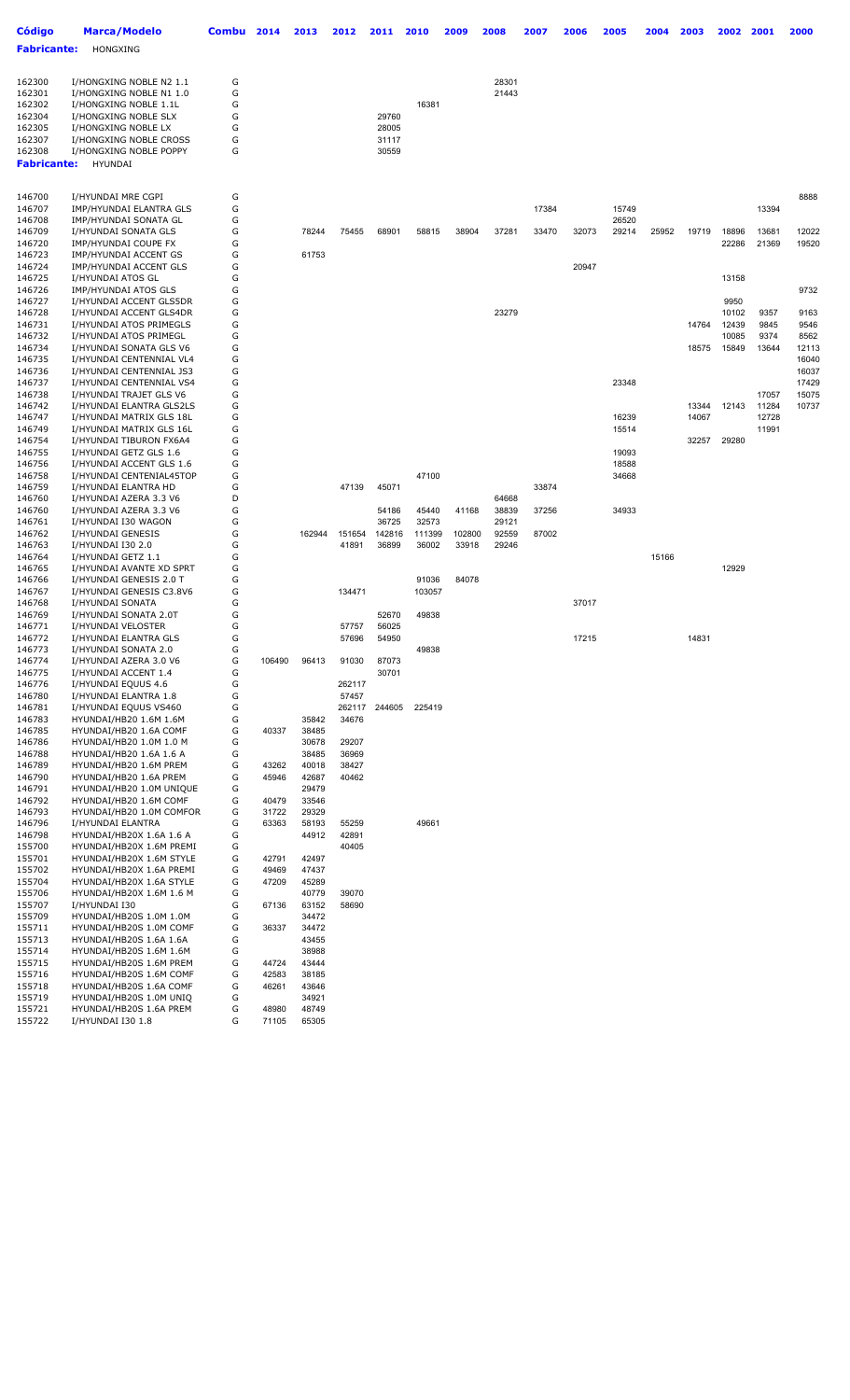| Código             | <b>Marca/Modelo</b>                                | Combu  | 2014   | 2013           | 2012           | 2011             | 2010             | 2009            | 2008            | 2007            | 2006            | 2005   | 2004   | 2003                               | 2002  | 2001   | 2000   |
|--------------------|----------------------------------------------------|--------|--------|----------------|----------------|------------------|------------------|-----------------|-----------------|-----------------|-----------------|--------|--------|------------------------------------|-------|--------|--------|
|                    | <b>Fabricante:</b> INFINITI                        |        |        |                |                |                  |                  |                 |                 |                 |                 |        |        |                                    |       |        |        |
|                    |                                                    |        |        |                |                |                  |                  |                 |                 |                 |                 |        |        |                                    |       |        |        |
|                    |                                                    |        |        |                |                |                  |                  |                 |                 |                 |                 |        |        |                                    |       |        |        |
| 141273             | I/INFINITI G37 C JOURNEY                           | G<br>G |        |                |                | 142437           | 135657           |                 |                 |                 |                 |        |        |                                    |       |        |        |
| 141277<br>146800   | I/INFINITI G 37 CONV<br>I/INFINITI Q50 S HYBRID    | G      |        | 114344         |                | 185007           |                  |                 |                 |                 |                 |        |        |                                    |       |        |        |
| <b>Fabricante:</b> | JAC                                                |        |        |                |                |                  |                  |                 |                 |                 |                 |        |        |                                    |       |        |        |
|                    |                                                    |        |        |                |                |                  |                  |                 |                 |                 |                 |        |        |                                    |       |        |        |
|                    |                                                    |        |        |                |                |                  |                  |                 |                 |                 |                 |        |        |                                    |       |        |        |
| 141300             | I/JAC A13 HATCH                                    | G      |        |                |                |                  | 21979            |                 |                 |                 |                 |        |        |                                    |       |        |        |
| 141302             | I/JAC J3                                           | G      | 32672  | 28234          | 24515          | 23613            | 22122            |                 |                 |                 |                 |        |        |                                    |       |        |        |
| 141302             | I/JAC J3                                           | D      |        | 30134          |                |                  |                  |                 |                 |                 |                 |        |        |                                    |       |        |        |
| 141305             | I/JAC J3 TURIN                                     | G      | 33138  | 28154          | 25366          | 24611            | 23845            |                 |                 |                 |                 |        |        |                                    |       |        |        |
| 141305             | I/JAC J3 TURIN                                     | D      |        |                |                | 24981            |                  |                 |                 |                 |                 |        |        |                                    |       |        |        |
| 141306             | I/JAC J6 2.0                                       | G      |        |                |                |                  | 36053            |                 |                 |                 |                 |        |        |                                    |       |        |        |
| 141308             | I/JAC J6 2.0                                       | G      |        |                |                |                  | 36053            |                 |                 |                 |                 |        |        |                                    |       |        |        |
| 141310<br>141314   | I/JAC J6 2.0 DIAMOND 7S<br>I/JAC J6 2.0 5S         | G<br>G |        | 43451<br>39680 | 36304<br>34897 | 34789<br>33440   | 33745<br>30651   |                 |                 |                 |                 |        |        |                                    |       |        |        |
| 141315             | I/JAC J3 SEDAN 1.4                                 | G      |        |                |                |                  | 24744            |                 |                 |                 |                 |        |        |                                    |       |        |        |
| 141316             | I/JAC J5 1.5                                       | G      |        |                |                |                  | 32967            |                 |                 |                 |                 |        |        |                                    |       |        |        |
| 141317             | I/JAC J6 2.0 5S                                    | G      |        |                |                | 33440            |                  |                 |                 |                 |                 |        |        |                                    |       |        |        |
| 141318             | I/JAC J5                                           | G      | 45718  | 40023          | 33069          | 32266            |                  |                 |                 |                 |                 |        |        |                                    |       |        |        |
| 141321             | I/JAC B15 1.5                                      | G      |        |                |                | 34266            | 33184            |                 |                 |                 |                 |        |        |                                    |       |        |        |
| 141323             | I/JAC J3 1.5                                       | G      |        |                |                | 23845            |                  |                 |                 |                 |                 |        |        |                                    |       |        |        |
| 141324             | I/JAC A13 1.3                                      | G      |        |                |                | 24841            |                  |                 |                 |                 |                 |        |        |                                    |       |        |        |
| 141326             | I/JAC J3 FLEX SPORT                                | G      |        | 32296          | 28750          |                  | 26260            |                 |                 |                 |                 |        |        |                                    |       |        |        |
| 141327             | I/JAC J3 FLEX                                      | G      |        |                | 31072          |                  |                  |                 |                 |                 |                 |        |        |                                    |       |        |        |
| 141328             | I/JAC J2 1.4                                       | G      | 29771  | 25706          | 24839          | 24143            |                  |                 |                 |                 |                 |        |        |                                    |       |        |        |
| 141330             | I/JAC J2                                           | G      |        | 27150          |                |                  |                  |                 |                 |                 |                 |        |        |                                    |       |        |        |
| 141334             | I/JAC J3 S 1.5 JETFLEX                             | G      | 35801  | 32955          |                |                  |                  |                 |                 |                 |                 |        |        |                                    |       |        |        |
| 141335             | I/JAC J3 S 1.5 JETFLEX T                           | G      | 36428  | 33570          | 30937          |                  |                  |                 |                 |                 |                 |        |        |                                    |       |        |        |
| <b>Fabricante:</b> | JAGUAR                                             |        |        |                |                |                  |                  |                 |                 |                 |                 |        |        |                                    |       |        |        |
|                    |                                                    |        |        |                |                |                  |                  |                 |                 |                 |                 |        |        |                                    |       |        |        |
| 106390             | I/JAGUAR XF PREMIUM                                | G      |        |                |                |                  |                  | 130986          |                 |                 |                 |        |        |                                    |       |        |        |
| 108907             | IMP/JAGUAR XK8 COUPE                               | G      |        |                |                |                  |                  |                 |                 |                 |                 |        |        |                                    |       | 94845  |        |
| 108908             | IMP/JAGUAR XK8 CV                                  | G      |        |                |                |                  |                  |                 |                 |                 |                 |        |        |                                    |       | 119562 | 114091 |
| 108911             | IMP/JAGUAR V8 DAIM EIGHT                           | G      |        |                |                |                  |                  |                 |                 |                 |                 |        |        |                                    |       |        | 78431  |
| 108915             | I/JAGUAR S-TYPE V6 SE                              | G      |        |                |                |                  |                  |                 |                 | 87711           | 80764           | 74145  | 66481  | 55827                              | 51721 | 46327  | 40496  |
| 108916             | I/JAGUAR S-TYPE V8                                 | G      |        |                |                |                  |                  |                 |                 |                 |                 |        |        |                                    |       |        | 45681  |
| 108918             | I/JAGUAR X-TYPE 2.5 SE                             | G      |        |                |                |                  |                  |                 |                 |                 |                 |        |        |                                    | 47633 | 41553  |        |
| 108919             | I/JAGUAR X-TYPE 3.0 SE                             | G      |        |                |                |                  |                  |                 |                 |                 |                 |        | 60967  | 56946                              | 52215 | 49985  |        |
| 108923             | I/JAGUAR S-TYPE V8 R                               | G      |        |                |                |                  |                  |                 |                 | 147274          | 132719          | 110045 | 108192 |                                    |       |        |        |
| 108924             | I/JAGUAR S-TYPE V8 SE                              | G      |        |                |                |                  |                  |                 |                 | 125552          | 114269          | 101762 | 87337  | 67899                              | 65065 | 63316  | 59641  |
| 108925             | I/JAGUAR X-TYPE 3.0                                | G      |        |                |                |                  |                  |                 | 88148           | 77078           | 71627           | 64112  | 61683  | 57570                              |       |        |        |
| 108926             | I/JAGUAR S TYPE R                                  | G      |        |                |                |                  |                  |                 |                 |                 |                 |        | 91054  | 76782                              | 70661 |        |        |
| 108927<br>108929   | I/JAGUAR XKR COUPE<br>I/JAGUAR X-TYPE 2.5          | G<br>G |        | 305781         |                | 290358 273544    | 269451           | 252620<br>78265 | 227900<br>73321 | 199597<br>66574 | 186747<br>60254 |        | 150364 |                                    |       |        |        |
| 108930             | I/JAGUAR XJ8 4.2                                   | G      |        |                |                |                  |                  |                 |                 |                 |                 |        | 95635  | 92657                              |       |        |        |
| 108931             | I/JAGUAR XJR 4.2                                   | G      |        |                |                |                  |                  |                 |                 | 142809          | 138053          |        |        | 121198 112518                      |       |        |        |
| 108932             | I/JAGUAR SUPER V8 4.2                              | G      |        |                |                |                  |                  |                 | 199656          |                 |                 |        |        | 148580 132644                      |       |        |        |
| 108934             | I/JAGUAR XJ8 4.0                                   | G      |        |                |                |                  |                  |                 |                 |                 |                 |        |        |                                    |       |        | 69755  |
| 108936             | I/JAGUAR X-TYPE 3.0 SW                             | G      |        |                |                |                  |                  |                 | 87173           | 78371           | 73767           | 62711  | 60862  |                                    |       |        |        |
| 108940             | I/JAGUAR XK COUPE                                  | G      |        |                |                |                  |                  |                 |                 |                 | 193084          |        |        |                                    |       |        |        |
| 108941             | I/JAGUAR XK CONVERSIVEL                            | G      |        |                |                |                  |                  |                 |                 | 199146          | 191970          |        |        | 187080 182314 177669 173142 168731 |       |        | 164432 |
| 108942             | I/JAGUAR S-TYPE V8 SPORT                           | G      |        |                |                |                  |                  |                 |                 |                 | 114812          |        |        |                                    |       |        |        |
| 108943             | I/JAGUAR S-TYPE V6 SPORT                           | G      |        |                |                |                  |                  |                 |                 |                 | 58480           |        |        |                                    |       |        |        |
| 108945             | I/JAGUAR XF V8 H LUXURY                            | G      |        |                |                |                  |                  |                 | 133841          |                 |                 |        |        |                                    |       |        |        |
| 108946             | I/JAGUAR XF V8 SPORT                               | G      |        |                |                |                  |                  |                 | 182541          |                 |                 |        |        |                                    |       |        |        |
| 108947<br>108948   | I/JAGUAR XF V6 H LUXURY<br>I/JAGUAR XF V8 H LUXURY | G<br>G |        |                |                | 189176 175987    | 157035<br>203249 | 131998          | 130584          |                 |                 |        |        |                                    |       |        |        |
| 108949             | I/JAGUAR XF V8 P LUXURY                            | G      |        |                | 237720         | 202871           | 182216           | 169173          | 159867          |                 |                 |        |        |                                    |       |        |        |
| 108950             | I/JAGUAR XF SUPERCHARGED                           | G      |        |                |                |                  |                  | 157732          | 147812          |                 |                 |        |        |                                    |       |        |        |
| 108951             | I/JAGUAR XJ6 V6                                    | G      |        |                |                |                  |                  |                 |                 |                 | 56741           | 50371  | 47497  |                                    |       |        |        |
| 108952             | I/JAGUAR XFR V8SC                                  | G      |        |                | 283569         | 258954           | 224619           | 213390          |                 |                 |                 |        |        |                                    |       |        |        |
| 108955             | I/JAGUAR XF R                                      | G      |        |                | 346518         |                  | 220056           | 198543          |                 |                 |                 |        |        |                                    |       |        |        |
| 108956             | I/JAGUAR XK                                        | G      |        |                |                |                  |                  | 256797          |                 |                 |                 |        |        |                                    |       |        |        |
| 108957             | I/JAGUAR XJ SC PORTFOLIO                           | G      |        |                |                |                  |                  | 213739          |                 |                 |                 |        |        |                                    |       |        |        |
| 108958             | I/JAGUAR XF                                        | G      |        |                | 198503         |                  | 150118           | 126185          |                 |                 |                 |        |        |                                    |       |        |        |
| 108959             | I/JAGUAR XJ                                        | G      |        |                |                |                  | 318812           |                 |                 |                 |                 |        |        |                                    |       |        |        |
| 108960             | I/JAGUAR XJ SCSUPERSPORT                           | G      | 499584 | 475792         |                | 437315 397007    | 328829           |                 |                 |                 |                 |        |        |                                    |       |        |        |
| 108961             | I/JAGUAR XF 5.0 LITER                              | G      |        |                |                |                  | 204484           |                 |                 |                 |                 |        |        |                                    |       |        |        |
| 108962             | I/JAGUAR XF V8 LUXURY                              | G      |        |                |                |                  | 203788           |                 |                 |                 |                 |        |        |                                    |       |        |        |
| 108963             | I/JAGUAR XJ SUPERCHARGED                           | G      |        | 479054         | 439268         |                  | 311536           |                 |                 |                 |                 |        |        |                                    |       |        |        |
| 108964<br>108965   | I/JAGUAR XKRS COUPE                                | G<br>G |        | 418569         |                | 388626<br>397963 |                  |                 |                 |                 |                 |        |        |                                    |       |        |        |
| 108967             | I/JAGUAR XJL SUPERCHARGE<br>I/JAGUAR XFR 5.0 V8 SC | G      |        | 386846         | 366798         |                  |                  |                 |                 |                 |                 |        |        |                                    |       |        |        |
| 108968             | I/JAGUAR XF 2.0 LUXURY                             | G      | 224909 | 192524         | 183767         |                  |                  |                 |                 |                 |                 |        |        |                                    |       |        |        |
| 108969             | I/JAGUAR XF 2.0 PLUXURY                            | G      | 213255 | 197330         | 191104         |                  |                  |                 |                 |                 |                 |        |        |                                    |       |        |        |
| 108970             | I/JAGUAR XF 3.0V6 SCPLUX                           | G      |        |                | 218524         |                  |                  |                 |                 |                 |                 |        |        |                                    |       |        |        |
| 108971             | I/JAGUAR XJ 2.0 P LUXURY                           | G      |        | 209211         |                |                  |                  |                 |                 |                 |                 |        |        |                                    |       |        |        |
| 108972             | I/JAGUAR XF 3.0V6 SCPORT                           | G      | 268533 | 252941         | 233100         |                  |                  |                 |                 |                 |                 |        |        |                                    |       |        |        |
| 108973             | I/JAGUAR F-TYPE S CABRIO                           | G      | 412471 | 408042         |                |                  |                  |                 |                 |                 |                 |        |        |                                    |       |        |        |
| 108974             | I/JAGUAR F-TYPE V8CABRIO                           | G      | 483188 | 479418         |                |                  |                  |                 |                 |                 |                 |        |        |                                    |       |        |        |
| 108975             | I/JAGUAR F-TYPE CABRIO                             | G      |        | 352684         |                |                  |                  |                 |                 |                 |                 |        |        |                                    |       |        |        |
| 108977             | I/JAGUAR XJL PORTIFOLIO                            | G      |        | 448835         |                |                  |                  |                 |                 |                 |                 |        |        |                                    |       |        |        |
|                    |                                                    |        |        |                |                |                  |                  |                 |                 |                 |                 |        |        |                                    |       |        |        |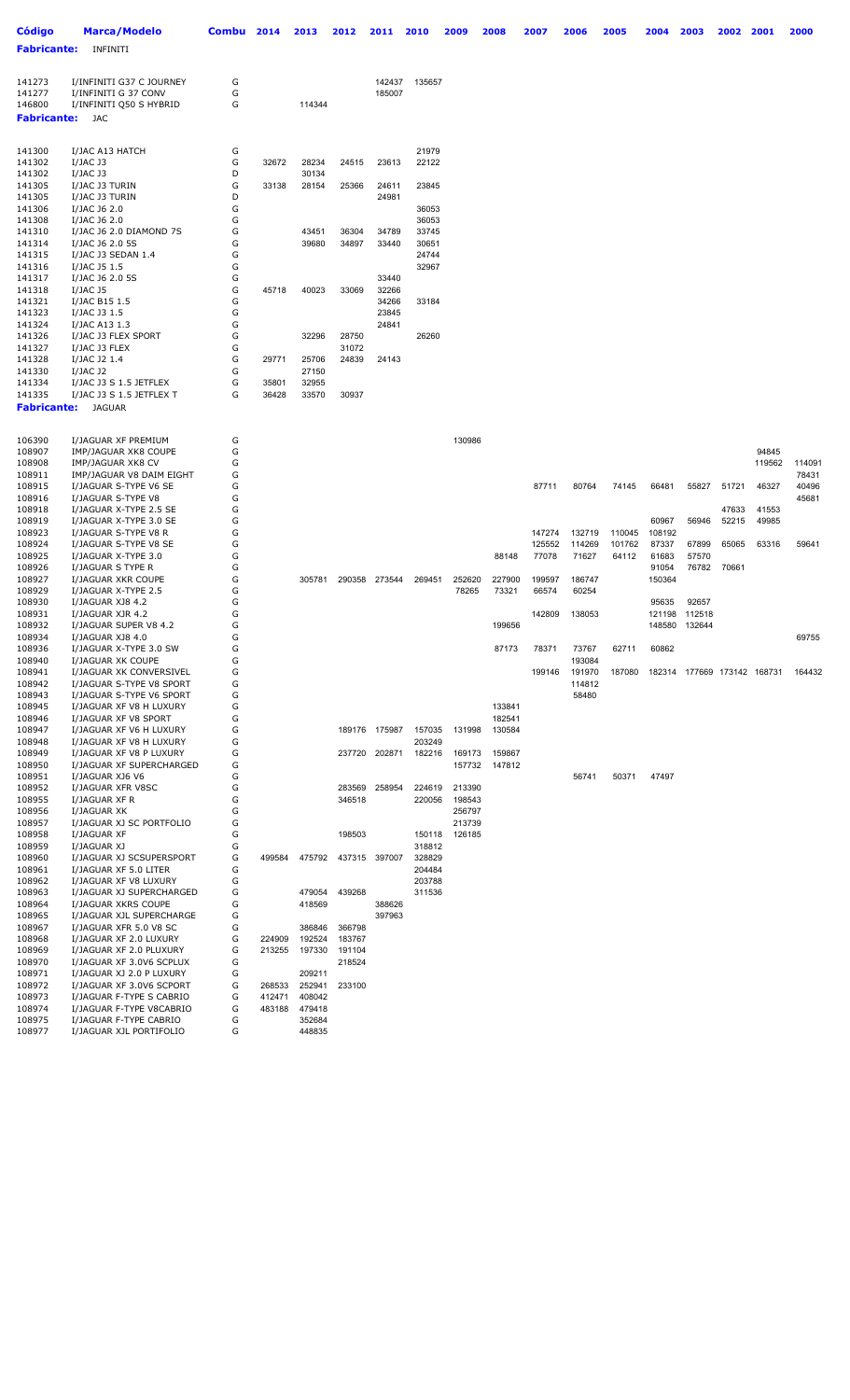| Código<br>108978<br>108979<br>108980                                                                                                       | <b>Marca/Modelo</b><br>I/JAGUAR XFRS 5.0 V8 SC<br>I/JAGUAR F-TYPE SCOUPE<br>I/JAGUAR F-TYPE COUPE                                                                                                                                                                                                                                               | <b>Combu</b><br>G<br>G<br>G                              | 2014<br>483187<br>404882<br>346094 | 2013                                                | 2012                              | 2011                                      | 2010                    | 2009                    | 2008                                      | 2007                                      | 2006                                      | 2005                             | 2004           | 2003  | 2002           | 2001                                      | 2000                                                                                                     |
|--------------------------------------------------------------------------------------------------------------------------------------------|-------------------------------------------------------------------------------------------------------------------------------------------------------------------------------------------------------------------------------------------------------------------------------------------------------------------------------------------------|----------------------------------------------------------|------------------------------------|-----------------------------------------------------|-----------------------------------|-------------------------------------------|-------------------------|-------------------------|-------------------------------------------|-------------------------------------------|-------------------------------------------|----------------------------------|----------------|-------|----------------|-------------------------------------------|----------------------------------------------------------------------------------------------------------|
| 155981<br><b>Fabricante:</b>                                                                                                               | I/JAGUAR F-TYPE RCOUPE<br><b>JEEP</b>                                                                                                                                                                                                                                                                                                           | G                                                        | 531013                             |                                                     |                                   |                                           |                         |                         |                                           |                                           |                                           |                                  |                |       |                |                                           |                                                                                                          |
| 109001<br>109001<br>109002<br>109002<br>109003<br>109003<br>109004<br>109006<br>109007<br>109008<br>109009<br>109009<br><b>Fabricante:</b> | I/JEEP GCHEROKEE LIMITED<br>I/JEEP GCHEROKEE LIMITED<br>IMP/JEEP GCHEROKEE LARED<br>IMP/JEEP GCHEROKEE LARED<br>I/JEEP CHEROKEE SPORT<br>I/JEEP CHEROKEE SPORT<br>IMP/JEEP WRANGLER SPORT<br>IMP/JEEP GCHEROKEE LIMLX<br>IMP/JEEP CHEROKEE RUBICO<br>ALTERADO P/202800 -01/01<br>I/JEEP GCHEROKEE LAREDTD<br>I/JEEP GCHEROKEE LAREDTD<br>JINBEI | D<br>G<br>D<br>G<br>G<br>D<br>G<br>G<br>G<br>D<br>D<br>G |                                    |                                                     |                                   |                                           |                         |                         |                                           |                                           |                                           | 50169                            | 40256          | 37699 |                | 25948<br>33998<br>41985                   | 24976<br>28100<br>39839<br>25796<br>20078<br>28352<br>36758<br>26472<br>23081<br>27045<br>40915<br>29648 |
| 141901<br>141902<br>141903<br><b>Fabricante:</b>                                                                                           | I/JINBEI FSV GLS<br>I/JINBEI FRV CROSS<br>I/JINBEI CROSS WAGON<br><b>JPX</b>                                                                                                                                                                                                                                                                    | G<br>G<br>G                                              |                                    |                                                     |                                   |                                           | 39527<br>37971<br>38157 |                         |                                           |                                           |                                           |                                  |                |       |                |                                           |                                                                                                          |
| 150001<br>150001<br>150002<br><b>Fabricante:</b>                                                                                           | JPX/MONTEZ CD<br>JPX/MONTEZ CD<br>JPX/MONTEZ STD<br><b>KALTEC</b>                                                                                                                                                                                                                                                                               | D<br>G<br>G                                              |                                    |                                                     |                                   |                                           |                         |                         |                                           |                                           |                                           |                                  |                |       |                | 17865<br>21383                            | 13269                                                                                                    |
| 161501<br><b>Fabricante:</b>                                                                                                               | KALTEC/MAGNATA VITARA<br><b>KHALTEC</b>                                                                                                                                                                                                                                                                                                         | G                                                        |                                    | 19147                                               | 18279                             | 16742                                     | 14883                   | 13859                   | 12443                                     |                                           |                                           |                                  |                |       |                |                                           |                                                                                                          |
| 161500<br>161500<br><b>Fabricante:</b>                                                                                                     | KHALTEC/MAGNATA L<br>KHALTEC/MAGNATA L<br><b>KIA MOTORS</b>                                                                                                                                                                                                                                                                                     | D<br>G                                                   | 28375                              |                                                     | 24128                             | 23262                                     | 22613                   | 21279                   | 19915                                     |                                           |                                           |                                  | 15061<br>15061 |       |                |                                           |                                                                                                          |
| 145300<br>145304<br>145305<br>145308<br>145309<br>145314<br>145316<br>145319<br>145324<br>145331                                           | I/KIA PICANTO EX41.0ATFF<br>I/KIA PICANTO EX41.0MTFF<br>I/KIA PICANTO LX41.0ATFF<br>I/KIA OPTIMA 2.4 HEV<br>I/KIA RIO EX 1.4 MTHB<br>I/KIA SPECTRA EX<br>I/KIA CERATO FF SX3 ATNB<br>I/KIA CERATO FF SX3 MTNB<br>I/KIA QUORIS TOP<br>I/KIA CERATO KOUP SX4                                                                                      | G<br>G<br>G<br>G<br>G<br>G<br>G<br>G<br>G<br>G           | 39037<br>62644                     | 32803<br>29385<br>58685<br>56377<br>272859<br>75443 | 30940<br>27167<br>52276<br>251457 | 26660<br>23392<br>29727<br>79920<br>35440 | 26725                   |                         |                                           | 22382                                     |                                           |                                  |                |       |                |                                           |                                                                                                          |
| 145335<br>149302<br>149305<br>149314<br>149314<br>149318<br>149322<br>149326<br>149327<br>149328<br>149329                                 | I/KIA OPTIMA EX2 2.0 AT<br>IMP/KIA SPORTAGE<br>IMP/KIA SPORTAGE MRDI<br>IMP/KIA SPORTAGE GRAND<br>IMP/KIA SPORTAGE GRAND<br>IMP/KIA CARNIVAL GS<br>I/KIA CARENS LS 7P<br>I/KIA RIO LS 1.5 4DR<br>I/KIA MAGENTIS SE 2.5 V6<br>I/KIA SEPHIA II LS 1.6<br>I/KIA SCHUMA LS 1.8                                                                      | G<br>D<br>G<br>G<br>D<br>G<br>G<br>G<br>G<br>G<br>G      | 89686                              |                                                     |                                   |                                           |                         |                         |                                           | 21769                                     |                                           | 35358                            | 29027<br>12444 | 27977 | 18520<br>15141 | 15419<br>15863<br>19758<br>17748<br>13575 | 21194<br>15291<br>15637<br>18874<br>16647<br>9820<br>10065<br>8577                                       |
| 149330<br>149331<br>149331<br>149332<br>149333<br>149334<br>149335<br>149336                                                               | I/KIA OPIRUS GL 3.5L<br>I/KIA SPORTAGE LX 2.0 G2<br>I/KIA SPORTAGE LX 2.0 G2<br>I/KIA SPORTAGE EX 2.0 G2<br>I/KIA MAGENTIS GLS 2.0G1<br>I/KIA CERATO GLS 2.0 N1<br>I/KIA CERATO GLS 1.6N1<br>I/KIA CERATO EX 2.0N1                                                                                                                              | G<br>D<br>G<br>G<br>G<br>G<br>G<br>G                     |                                    |                                                     |                                   | 37476                                     |                         | 38755                   | 38894<br>38499<br>37047                   | 35841<br>35258                            | 35085<br>32638<br>20000<br>19706<br>20002 | 29793<br>30269<br>18223<br>17802 | 14370          |       |                |                                           |                                                                                                          |
| 149337<br>149338<br>149339<br>149340<br>149341<br>149342<br>149343                                                                         | I/KIA CERATO EX 1.6N1<br>I/KIA MAGENTIS EX 2.0<br>I/KIA MAGENTIS EX 2.7<br>I/KIA PICANTO EX 1.1L<br>I/KIA CERATO EX 1.6N3<br>I/KIA OPIRUS GL 3.8L<br>I/KIA MAGENTIS LX 2.0                                                                                                                                                                      | G<br>G<br>G<br>G<br>G<br>G<br>G<br>G                     |                                    |                                                     |                                   |                                           |                         | 24950                   | 28843<br>28850<br>17501<br>24860<br>44190 | 25347<br>16680<br>21105<br>40704<br>24186 | 19707<br>24360<br>24359<br>15899          | 22892<br>14188                   |                |       |                |                                           |                                                                                                          |
| 149344<br>149345<br>149346<br>149347<br>149348                                                                                             | I/KIA PICANTO EX 1.0L<br>I/KIA PICANTO EX2 1.0L<br>I/KIA MAGENTIS EX2 2.0L<br>I/KIA RIO EX 1.4L HB<br>I/KIA RIO EX 1.4L NB                                                                                                                                                                                                                      | G<br>G<br>G<br>G                                         |                                    |                                                     |                                   |                                           | 37853                   | 18961<br>32546          | 16896<br>17640<br>29603<br>23278<br>20658 | 16089<br>16802                            |                                           |                                  |                |       |                |                                           |                                                                                                          |
| 149349<br>149350<br>149350<br>149351                                                                                                       | I/KIA OPTIMA<br>I/KIA CERATO EX2 1.6L<br>I/KIA CERATO EX2 1.6L<br>I/KIA PICANTO EX3 1.0L                                                                                                                                                                                                                                                        | G<br>D<br>G<br>G                                         |                                    |                                                     |                                   | 23438                                     | 28242<br>21977          | 27951<br>25422<br>21129 | 24073                                     |                                           |                                           |                                  |                | 29968 |                |                                           |                                                                                                          |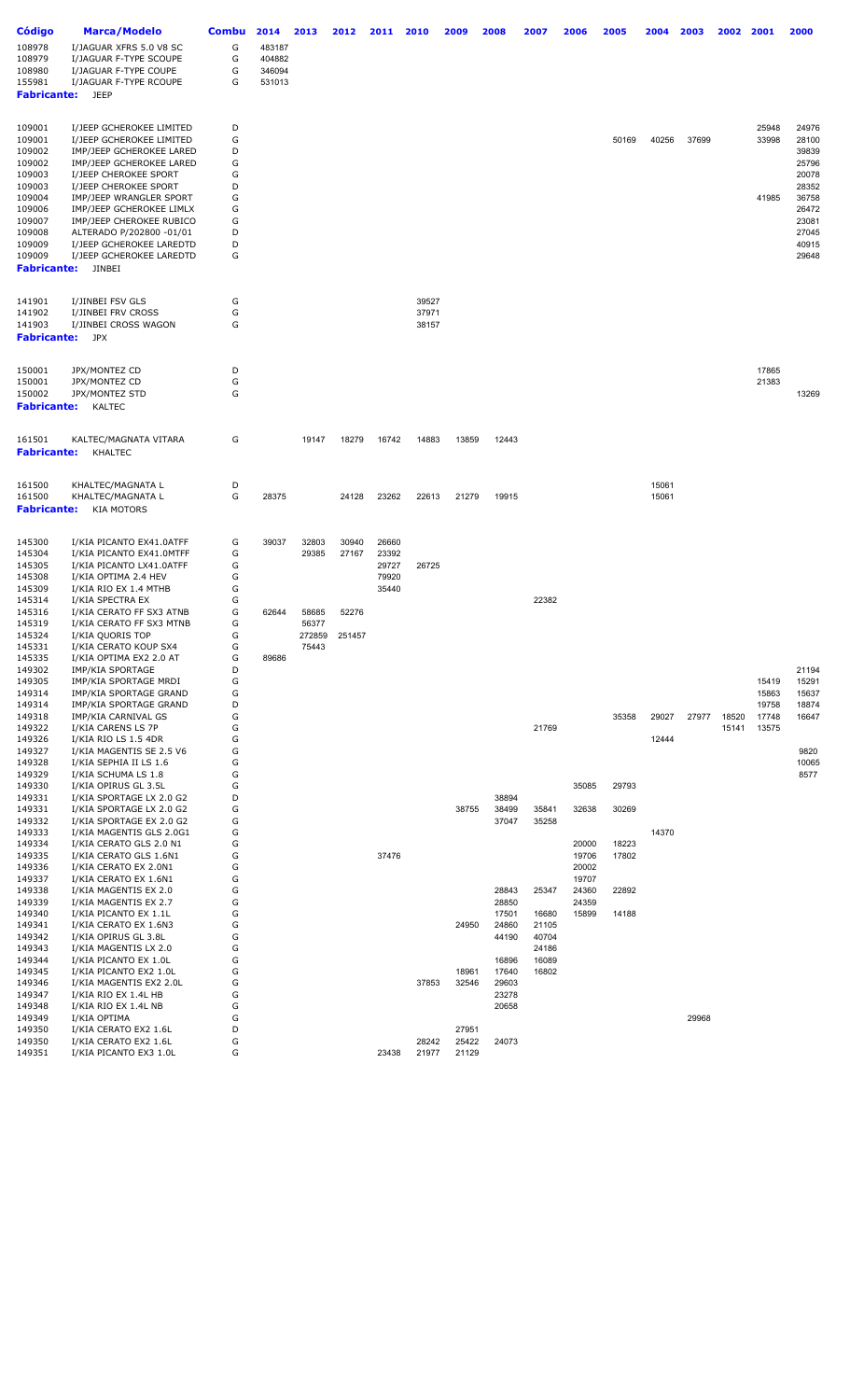| Código           | Marca/Modelo                                         | <b>Combu</b> | 2014   | 2013                    | 2012                    | 2011            | 2010                    | 2009              | 2008   | 2007   | 2006            | 2005            | 2004            | 2003   | 2002  | 2001  | 2000  |
|------------------|------------------------------------------------------|--------------|--------|-------------------------|-------------------------|-----------------|-------------------------|-------------------|--------|--------|-----------------|-----------------|-----------------|--------|-------|-------|-------|
| 149352           | I/KIA SPORTAGE EX2 2.0G2                             | G            |        |                         |                         |                 | 42425                   | 39007             |        |        |                 |                 |                 |        |       |       |       |
| 149353           | I/KIA SPORTAGE LX2 2.0G2                             | G            |        |                         |                         |                 | 39904                   | 37975             |        |        |                 |                 |                 |        |       |       |       |
| 149354           | I/KIA G CARNIVAL EX2 3.8                             | G            |        |                         |                         |                 | 77629                   | 66396             |        |        |                 |                 |                 |        |       |       |       |
| 149355<br>149356 | I/KIA CERATO SX2 1.6L<br>I/KIA RONDO EX              | G<br>G       |        |                         |                         |                 | 27353                   | 24616             | 36896  |        |                 |                 |                 |        |       |       |       |
| 149368           | I/KIA CERATO KOUP SX2                                | G            |        |                         |                         |                 | 29057                   | 25106             |        |        |                 |                 |                 |        |       |       |       |
| 149371           | I/KIA CERATO EX3 1.6MTNB                             | G            |        |                         | 42695                   | 37476           | 35318                   |                   |        |        |                 |                 |                 |        |       |       |       |
| 149372           | I/KIA CERATO EX3 1.6ATNB                             | G            |        |                         |                         | 44860           | 42294                   |                   |        |        |                 |                 |                 |        |       |       |       |
| 149373           | I/KIA CADENZA EX3.5LV6                               | G            | 117772 | 104338                  | 86618                   | 82773           | 80674                   | 79127             |        |        |                 |                 |                 |        |       |       |       |
| 149374           | I/KIA CERATO SX3 1.6ATNB                             | G            |        |                         | 45359                   | 41327           | 37759                   |                   |        |        |                 |                 |                 |        |       |       |       |
| 149375           | I/KIA CERATO SX3 1.6MTNB                             | G            |        | 46128                   | 42397                   | 37335           | 35031                   |                   |        |        |                 |                 |                 |        |       |       |       |
| 149375           | I/KIA CERATO SX3 1.6MTNB                             | D            |        |                         |                         |                 | 35318                   |                   |        |        |                 |                 |                 |        |       |       |       |
| 149378           | I/KIA CERATO EX3 1.6ATHB                             | G            |        |                         |                         |                 | 44255                   |                   |        |        |                 |                 |                 |        |       |       |       |
| 149379           | I/KIA CERATO EX3 1.6MTHB                             | G            |        |                         |                         |                 | 43000                   |                   |        |        |                 |                 |                 |        |       |       |       |
| 149384<br>149385 | I/KIA OPTIMA EX 2.4 AT<br>I/KIA OPTIMA EX 2.0 AT     | G<br>G       |        | 83098<br>78022          | 80769                   |                 | 78369<br>77365          |                   |        |        |                 |                 |                 |        |       |       |       |
| 149388           | I/KIA CERATO KOUP SX3                                | G            |        |                         | 63302                   | 61470           | 59725                   |                   |        |        |                 |                 |                 |        |       |       |       |
| 149391           | I/KIA CERATO SX3 2.0ATHB                             | G            |        |                         |                         |                 | 53935                   |                   |        |        |                 |                 |                 |        |       |       |       |
| 149396           | I/KIA CERATO EX3 2.0MTNB                             | G            |        |                         |                         |                 | 53935                   |                   |        |        |                 |                 |                 |        |       |       |       |
| 149397           | I/KIA PICANTO LX41.0MTFF                             | G            |        |                         |                         | 26695           | 24756                   |                   |        |        |                 |                 |                 |        |       |       |       |
| 149398           | I/KIA CERATO SX3 2.0ATNB                             | G            |        |                         |                         |                 | 53935                   |                   |        |        |                 |                 |                 |        |       |       |       |
| Fabricante:      | LAMBORGHINI                                          |              |        |                         |                         |                 |                         |                   |        |        |                 |                 |                 |        |       |       |       |
|                  |                                                      |              |        |                         |                         |                 |                         |                   |        |        |                 |                 |                 |        |       |       |       |
| 152101           | I/LAMBORGHINI GALLARDO                               | G            |        |                         |                         | 1047958         | 855217                  | 851572            |        | 682683 | 643149          | 561315          | 425894          |        |       |       |       |
| 152103           | I/LAMBORGHINI MURCIELAGO                             | G            |        |                         |                         |                 |                         | 938011            | 857980 | 771976 |                 | 659734          |                 |        |       |       |       |
| 152109           | I/LAMBORGHINI GALLARDO S                             | G            |        |                         | 1064463                 |                 | 729193                  |                   | 590075 | 563134 |                 |                 |                 |        |       |       |       |
| 152110           | I/LAMBORGHINI G SPYDER                               | G            |        |                         |                         |                 | 1151303 1053997 1053109 |                   | 939763 | 845269 |                 |                 |                 |        |       |       |       |
| 152111           | I/LAMBORGHINI GALLARDO L                             | G            |        |                         |                         |                 |                         | 719580            |        |        |                 |                 |                 |        |       |       |       |
| 152112           | I/LAMBORGHINI GALLARDOC2                             | G            |        |                         |                         | 1076749         | 968082                  | 918173            |        |        |                 |                 |                 |        |       |       |       |
| 152113           | I/LAMBORGHINI GALLARDOC4                             | G            |        |                         | 1064463                 |                 | 882455                  | 836083            |        |        |                 |                 |                 |        |       |       |       |
| 152114           | I/LAMBORGHINI GALLARDOSP                             | G            |        |                         |                         |                 | 1182988 1091301 1089819 | 1025777           |        |        |                 |                 |                 |        |       |       |       |
| 152115           | I/LAMBORGHINI GALLARDOCS                             | G            |        |                         | 1447504                 |                 | 1092883                 |                   |        |        |                 |                 |                 |        |       |       |       |
| 152116<br>152117 | I/LAMBORGHINI G LP5502VB<br>I/LAMBORGHINI M LP6704SV | G<br>G       |        |                         |                         | 835974          |                         | 777900<br>1027412 |        |        |                 |                 |                 |        |       |       |       |
| 152119           | I/LAMBORGHINI G SUPERLEG                             | G            |        |                         |                         | 860106          | 845147                  |                   | 697534 |        |                 |                 |                 |        |       |       |       |
| 152120           | I/LAMBORGHINI G LP560 4                              | G            |        |                         | 1100054                 |                 | 834638                  |                   |        |        |                 |                 |                 |        |       |       |       |
| 152121           | I/LAMBORGHINI GALLARDOSS                             | G            |        | 1189848                 |                         | 1096308 1010786 |                         |                   |        |        |                 |                 |                 |        |       |       |       |
| 152122           | I/LAMBORGHINI G LP570 4                              | G            |        | 1506310                 |                         |                 | 1185176 1124389         |                   |        |        |                 |                 |                 |        |       |       |       |
| 152123           | I/LAMBORGHINI AVENTADOR                              | G            |        |                         | 1908989 1851488 1707055 |                 |                         |                   |        |        |                 |                 |                 |        |       |       |       |
| 152124           | I/LAMBORGHINI G BICOLORE                             | G            |        |                         |                         | 980888          |                         |                   |        |        |                 |                 |                 |        |       |       |       |
| 152125           | I/LAMBORGHINI GALLA STS                              | G            |        |                         |                         | 1054873         |                         |                   |        |        |                 |                 |                 |        |       |       |       |
| 152126           | I/LAMBORGHINI AVENT ROAD                             | G            |        | 3130058                 |                         |                 |                         |                   |        |        |                 |                 |                 |        |       |       |       |
| 152127           | LAMBORGHINI G LP 550-2<br><b>LAND ROVER</b>          | G            |        | 1147059                 |                         |                 |                         |                   |        |        |                 |                 |                 |        |       |       |       |
| Fabricante:      |                                                      |              |        |                         |                         |                 |                         |                   |        |        |                 |                 |                 |        |       |       |       |
|                  |                                                      |              |        |                         |                         |                 |                         |                   |        |        |                 |                 |                 |        |       |       |       |
| 109300           | I/LAND ROVER MRE CGPI                                | G            |        |                         |                         |                 |                         |                   |        |        |                 |                 |                 |        | 34628 |       |       |
| 109309           | IMP/LR RANGE ROVER 46HSE                             | G            |        |                         |                         |                 |                         |                   |        |        |                 |                 |                 |        |       | 45807 | 42422 |
| 114101<br>152801 | I/ROVER MINI COOPER<br>IMP/RANGE ROVER 4.6 HSE       | G<br>G       |        |                         |                         |                 |                         |                   |        |        |                 |                 |                 |        | 50472 |       | 23337 |
| 218393           | I/LR EVOQUE PRESTIGE 2.2                             | D            | 209111 |                         |                         |                 |                         |                   |        |        |                 |                 |                 |        |       |       |       |
|                  | <b>Fabricante:</b> LEXUS                             |              |        |                         |                         |                 |                         |                   |        |        |                 |                 |                 |        |       |       |       |
|                  |                                                      |              |        |                         |                         |                 |                         |                   |        |        |                 |                 |                 |        |       |       |       |
| 111822           | IMP/TOYOTA LEXUS GS300                               | G            |        |                         |                         |                 |                         |                   |        |        |                 |                 |                 |        |       |       | 34497 |
| 111827           | IMP/TOYOTA LEXUS ES 300                              | G            |        |                         |                         |                 |                         |                   |        |        |                 |                 |                 |        | 38183 |       | 23796 |
| 148902           | I/LEXUS ES300                                        | G            |        |                         |                         |                 |                         |                   |        |        |                 |                 |                 | 40910  | 36866 | 30082 | 24030 |
| 148905           | I/LEXUS GS 400                                       | G            |        |                         |                         |                 |                         |                   |        |        |                 |                 |                 |        |       |       | 52818 |
| 148908           | I/LEXUS LS430                                        | G            |        |                         |                         |                 |                         |                   |        |        | 90978           |                 | 84142           | 74274  | 62213 | 51211 | 48585 |
| 148909           | I/LEXUS GS 430                                       | G            |        |                         |                         |                 |                         |                   |        |        | 86925           |                 |                 |        |       |       | 43638 |
| 148910           | I/LEXUS IS 300                                       | G            |        |                         |                         | 128579 122273   |                         |                   |        |        |                 |                 |                 |        |       | 34561 |       |
| 148911           | I/LEXUS SC 430<br>I/LEXUS ES330                      | G<br>G       |        |                         |                         |                 |                         |                   | 138740 | 133778 |                 |                 |                 | 112636 |       |       |       |
| 148912<br>148913 | I/LEXUS LS430                                        | G            |        |                         |                         |                 |                         |                   |        |        | 50048<br>114665 | 47824<br>108901 | 43596<br>102860 | 37406  |       |       |       |
| 148914           | I/LEXUS RX 330                                       | G            |        |                         |                         |                 |                         |                   |        |        | 71152           | 68173           | 62364           |        |       |       | 51547 |
| 148915           | I/LEXUS GS 300                                       | G            |        |                         |                         |                 |                         |                   |        |        | 136470          |                 |                 |        |       |       |       |
| 148916           | I/LEXUS ES350                                        | G            | 206843 | 186312                  | 161461 154642           |                 | 134709                  | 122913            | 102637 | 86770  | 74156           |                 |                 |        |       |       |       |
| 148917           | I/LEXUS RX 350                                       | G            |        |                         |                         | 166696          | 141963                  | 129569            | 108161 | 91414  | 78149           |                 |                 |        |       |       |       |
| 148918           | I/LEXUS LS460                                        | G            |        |                         | 364590                  | 295334          |                         | 244233            | 202102 | 188669 | 172844          |                 |                 |        |       |       |       |
| 148919           | I/LEXUS IS 350                                       | G            |        |                         |                         |                 |                         |                   | 98417  | 83218  |                 |                 |                 |        |       |       |       |
| 148920           | I/LEXUS GS 450H                                      | G            |        |                         |                         | 199706          |                         |                   | 152953 | 136339 |                 |                 |                 |        |       |       |       |
| 148921           | I/LEXUS GS 460                                       | G            |        |                         |                         |                 |                         |                   |        | 142248 |                 |                 |                 |        |       |       |       |
| 148922           | I/LEXUS LS600HL                                      | G            |        |                         |                         |                 |                         |                   | 310811 |        |                 |                 |                 |        |       |       |       |
| 148924<br>148926 | I/LEXUS IS250 4-DR SEDAN<br>I/LEXUS IS250 CONV       | G<br>G       |        |                         |                         |                 | 153418                  |                   | 86766  |        |                 |                 |                 |        |       |       |       |
| 148927           | I/LEXUS LS 460L                                      | G            |        | 270069                  |                         | 254704 243768   |                         |                   |        |        |                 |                 |                 |        |       |       |       |
| 148928           | I/LEXUS HS 250H PREMIUM                              | G            |        |                         |                         |                 | 109118                  |                   |        |        |                 |                 |                 |        |       |       |       |
| 148929           | I/LEXUS IS 350 C                                     | G            |        |                         |                         | 120406          |                         |                   |        |        |                 |                 |                 |        |       |       |       |
| 148930           | I/LEXUS GS 350 RWD                                   | G            |        |                         | 170767                  |                 |                         |                   |        |        |                 |                 |                 |        |       |       |       |
| 148931           | I/LEXUS CT200H                                       | G            | 140636 | 129163                  | 123656                  |                 |                         |                   |        |        |                 |                 |                 |        |       |       |       |
| 148932           | I/LEXUS GS 350                                       | G            |        |                         | 187480                  |                 |                         |                   |        |        |                 |                 |                 |        |       |       |       |
| 148933           | I/LEXUS GS 350F RWD                                  | G            |        |                         | 226198                  |                 |                         |                   |        |        |                 |                 |                 |        |       |       |       |
| 148934           | I/LEXUS CT200H F SPORT                               | G            |        |                         | 141474                  |                 |                         |                   |        |        |                 |                 |                 |        |       |       |       |
| 148935<br>148936 | I/LEXUS IS250<br>I/LEXUS IS250 F SPORT               | G<br>G       | 164062 | 160487<br>170544 160580 |                         |                 |                         |                   |        |        |                 |                 |                 |        |       |       |       |
|                  |                                                      |              |        |                         |                         |                 |                         |                   |        |        |                 |                 |                 |        |       |       |       |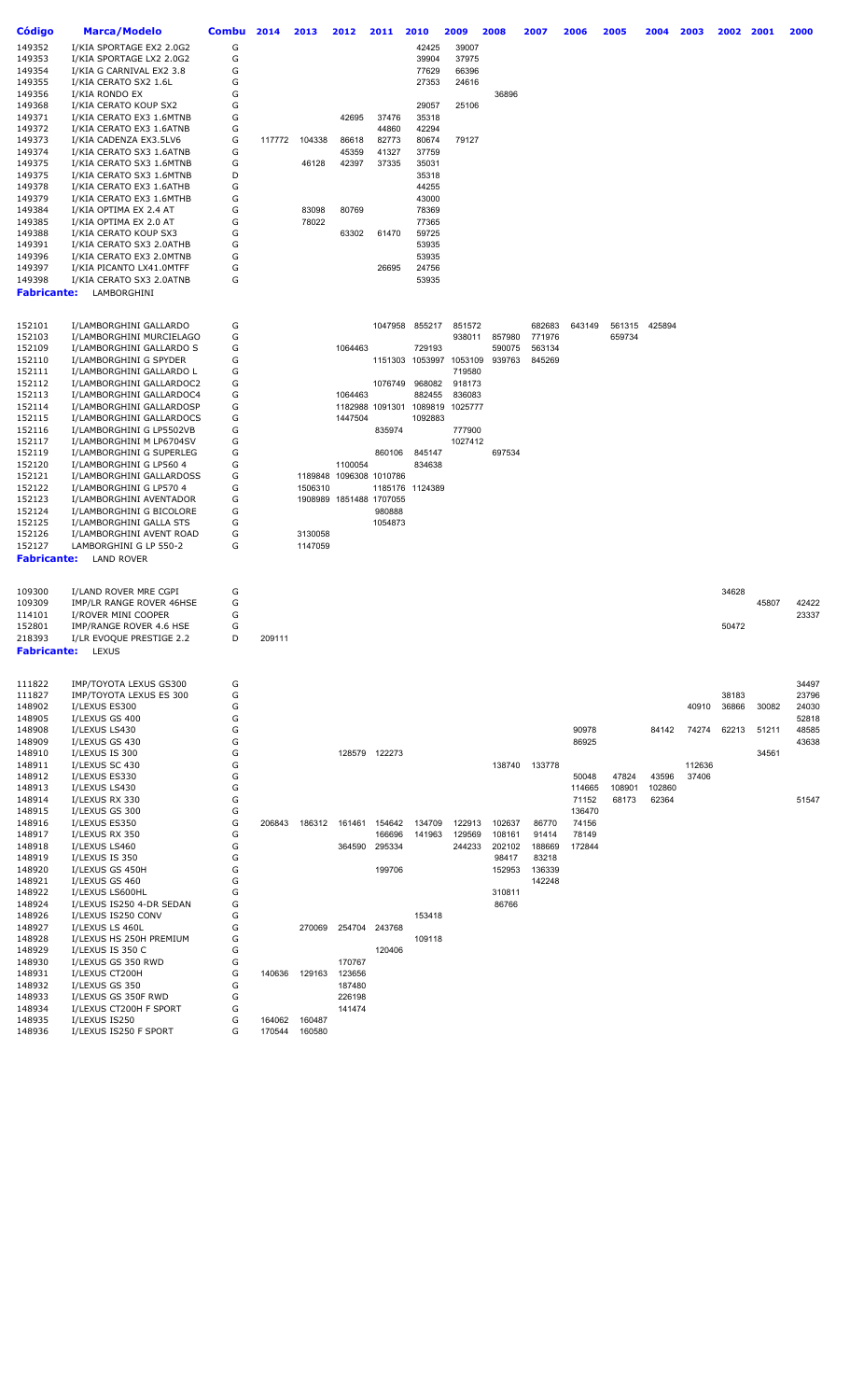| <b>Código</b><br>148999<br><b>Fabricante:</b>                        | <b>Marca/Modelo</b><br>IMP/LEXUS<br>LIFAN                                                                        | <b>Combu</b><br>G     | 2014   | 2013   | 2012           | 2011                   | 2010                       | 2009                       | 2008                                 | 2007                                | 2006                                | 2005                                | 2004                              | 2003                    | 2002                     | 2001                              | 2000<br>25035           |
|----------------------------------------------------------------------|------------------------------------------------------------------------------------------------------------------|-----------------------|--------|--------|----------------|------------------------|----------------------------|----------------------------|--------------------------------------|-------------------------------------|-------------------------------------|-------------------------------------|-----------------------------------|-------------------------|--------------------------|-----------------------------------|-------------------------|
| 027734<br>135700<br>135701<br>135702<br>135706<br><b>Fabricante:</b> | I/LIFAN LF150ZH2 A<br>I/LIFAN 620 LF7162 C<br>I/LIFAN 320 LF7132<br>I/LIFAN LF 530<br>I/LIFAN 530 1.5<br>LINCOLN | G<br>G<br>G<br>G<br>G | 32376  |        | 23116<br>26702 | 6387<br>27074<br>20947 | 24331<br>18356             | 22783<br>17596             | 17147                                | 16710                               | 16283                               | 15868                               | 15463                             | 15069                   | 14684                    | 14309                             | 13944                   |
| 100023<br>109501<br>109502                                           | I/LINCOLN SEDAN 4P<br>I/LINCOLN TOWN CAR<br>IMP/LINCOLN NAVIGATOR4X4                                             | G<br>G<br>G           |        |        |                |                        |                            | 153552                     | 131797                               |                                     | 124198                              | 145348                              | 113678<br>129788                  | 124370                  | 98804<br>97431           | 91163<br>93364                    | 81822<br>89466          |
| 109503<br>109504<br>109505                                           | I/LINCOLN LS V8<br>I/LINCOLN LS V6<br>I/LINCOLN LS                                                               | G<br>G<br>G           |        |        |                |                        |                            |                            |                                      |                                     |                                     |                                     |                                   |                         |                          |                                   | 35549<br>30850<br>23116 |
| 109506<br>109507<br>109509<br>109510<br><b>Fabricante:</b>           | I/LINCOLN MKZ 3.5L V6<br>I/LINCOLN MKS<br>I/LINCOLN TOWN CAR SIG L<br>I/LINCOLN STRETCH LIMO<br>LM               | G<br>G<br>G<br>G      |        |        |                | 230483                 | 219680<br>277884           | 201059                     | 103675<br>106310                     |                                     |                                     |                                     |                                   |                         |                          |                                   |                         |
| 107000<br><b>Fabricante:</b>                                         | LM/BUGGY ADVENTURE<br>LOBINI                                                                                     | G                     |        |        |                |                        |                            | 18022                      |                                      |                                     |                                     |                                     |                                   |                         |                          |                                   |                         |
| 161100<br><b>Fabricante:</b>                                         | LOBINI/H1<br>LOTUS                                                                                               | G                     |        | 124686 |                | 119612 114619          | 109734                     | 91715                      | 87887                                | 84218                               | 75642                               | 69907                               |                                   |                         |                          |                                   |                         |
| 152201<br>152202                                                     | I/LOTUS TYPE 72D<br>I/LOTUS EXIGE S                                                                              | G<br>G                |        |        |                |                        | 234799                     | 202736                     | 194272                               | 168054<br>180062                    |                                     |                                     |                                   |                         |                          |                                   |                         |
| 152203<br>152204<br>152205                                           | I/LOTUS ELISE CALIFORNIA<br>I/LOTUS ELISE<br>I/LOTUS ELISE SC                                                    | G<br>G<br>G           |        |        |                |                        |                            |                            | 204488<br>175080                     | 162063                              |                                     |                                     |                                   |                         |                          |                                   |                         |
| <b>Fabricante:</b>                                                   | M.BENZ                                                                                                           |                       |        |        |                |                        |                            |                            |                                      |                                     |                                     |                                     |                                   |                         |                          |                                   |                         |
| 109606<br>109607<br>109608                                           | I/M.BENZ S320<br>I/M.BENZ S320L<br>I/M.BENZ C320                                                                 | G<br>G<br>G           |        |        |                |                        |                            |                            |                                      |                                     |                                     | 61565                               | 50856                             | 87794<br>47592          | 45630                    | 71960<br>74743<br>38428           | 58371<br>58391<br>35775 |
| 109609<br>109610<br>109611                                           | I/M.BENZ C200 KOMPRESSOR<br>I/M.BENZ C240<br>I/M.BENZ SLK 32 AMG                                                 | G<br>G<br>G           |        |        |                |                        |                            | 86094                      | 76193                                | 55095                               | 50891                               | 46255                               | 42422                             | 40651                   | 38954<br>43241           | 34200<br>37978<br>84400           | 32529<br>25409          |
| 109612<br>109613<br>109614<br>109615                                 | I/M.BENZ C32K AMG<br>I/M.BENZ S55 AMG<br>I/M.BENZ C32 TOURING AMG<br>I/M.BENZ C180 COUPE                         | G<br>G<br>G<br>G      |        |        |                |                        |                            |                            |                                      |                                     |                                     |                                     | 140765                            | 133167                  | 77251<br>127298<br>77266 | 65185<br>111290<br>74198<br>35574 | 91846                   |
| 109616<br>109618<br>109620                                           | I/M.BENZ C200 K COUPE<br>I/M.BENZ C200K TOURING<br>I/M.BENZ CLK 500                                              | G<br>G<br>G           |        |        |                |                        |                            |                            |                                      |                                     | 116477                              |                                     | 97160                             | 82247                   | 41283<br>33986<br>76136  | 38556<br>32226                    |                         |
| 109621<br>109622<br>109623<br>109624                                 | I/M.BENZ E500<br>I/M.BENZ CLK 320<br>I/M.BENZ C180K COUPE<br>I/M.BENZ C180K                                      | G<br>G<br>G<br>G      |        |        |                |                        |                            |                            | 134734                               | 116624                              | 94214<br>43183                      | 77819<br>74564<br>40602<br>40054    | 72900<br>67914<br>39570           | 65569<br>59916<br>37322 | 62853<br>48353<br>33329  | 40678                             | 39280                   |
| 109626<br>109628<br>109629                                           | I/M.BENZ S600<br>I/M.BENZ S 350<br>I/M.BENZ SL 350                                                               | G<br>G<br>G           | 423225 | 372681 | 362504         | 466306                 | 390791                     |                            | 308224                               | 278602                              | 256643                              | 135461<br>127245                    | 196630<br>119706                  |                         | 184666 171029            |                                   |                         |
| 109630<br>109633<br>109636<br>109637                                 | I/M.BENZ E200<br>I/M.BENZ CLK 500 CA<br>I/M.BENZ E 500 T<br>I/M.BENZ C230K                                       | G<br>G<br>G<br>G      |        |        |                |                        |                            | 74949                      | 65926                                |                                     | 37406                               | 121631<br>43726                     | 30815<br>108155<br>94518<br>40643 | 91562<br>84050<br>40566 | 28405                    | 27122                             |                         |
| 109638<br>109640<br>109641                                           | I/M.BENZ C230K TOURING<br>I/M.BENZ CL 65 AMG<br>I/M.BENZ S 65 AMG                                                | G<br>G<br>G           |        |        |                |                        | 395878                     | 383794<br>289024           | 363493<br>264189                     | 351533<br>259096                    | 252587                              | 47962                               | 45633<br>212809                   | 43930                   |                          |                                   |                         |
| 109643<br>109644<br>109645<br>109646                                 | I/M.BENZ SLK 200 K<br>I/M.BENZ CLS 350<br>I/M.BENZ SLK 350<br>I/M.BENZ CLS 500                                   | G<br>G<br>G<br>G      |        |        |                | 194868                 | 126939<br>188077<br>176811 | 110937<br>153734<br>146867 | 103406<br>135433<br>143802<br>166380 | 95816<br>116809<br>129976<br>136601 | 88789<br>106315<br>115985<br>118718 | 85404<br>103843<br>104084<br>112370 | 82671<br>107825                   |                         |                          |                                   |                         |
| 109647<br>109649<br>109650                                           | I/M.BENZ SLK 55 K AMG<br>I/M.BENZ E 350<br>I/M.BENZ CLS 55 AMG                                                   | G<br>G<br>G           |        | 210858 |                | 200818 191256          | 199186<br>152033           | 179187<br>137621           | 168029<br>116860                     | 155972<br>103482                    | 155297<br>96831                     | 145939<br>86260<br>158340           | 136600<br>83890                   |                         |                          |                                   |                         |
| 109651<br>109652<br>109653<br>109654                                 | I/M.BENZ SLK 350 CONVERS<br>I/M.BENZ C 230<br>I/M.BENZ E 240 ELEGANCE<br>I/M.BENZ CLK 350                        | G<br>G<br>G<br>G      |        |        |                |                        |                            |                            | 141953<br>104059                     | 89854                               | 54182<br>80752                      | 97615<br>43533<br>79480             | 46816                             |                         | 43574                    | 39497                             |                         |
| 109655<br>109656<br>109657                                           | I/M.BENZ CLK 350 CA<br>I/M.BENZ B 200 T<br>I/M.BENZ S 500                                                        | G<br>G<br>G           |        |        |                |                        | 69702<br>324532            | 55654<br>258441            | 48933<br>227768                      | 118588<br>44684<br>206227           | 44044<br>172718                     | 97565<br>42508<br>147200            |                                   |                         |                          |                                   |                         |
| 109659<br>109660<br>109661                                           | I/M.BENZ E280<br>I/M.BENZ SLK 55 AMG<br>I/M.BENZ S550V                                                           | G<br>G<br>G           |        |        | 282262         |                        |                            |                            | 74011<br>247923                      | 71291<br>149746<br>217610           | 68135<br>144142<br>200771           | 135432                              |                                   |                         |                          | 34298                             |                         |
| 109662<br>109663<br>109667                                           | I/M.BENZ C180 ELEGANCE<br>I/M.BENZ C 200 K<br>I/M.BENZ CLS 550                                                   | G<br>G<br>G           |        |        |                | 271730                 | 73213                      | 69862                      | 64931<br>190068                      | 55102<br>169874                     |                                     |                                     |                                   |                         | 34469                    |                                   |                         |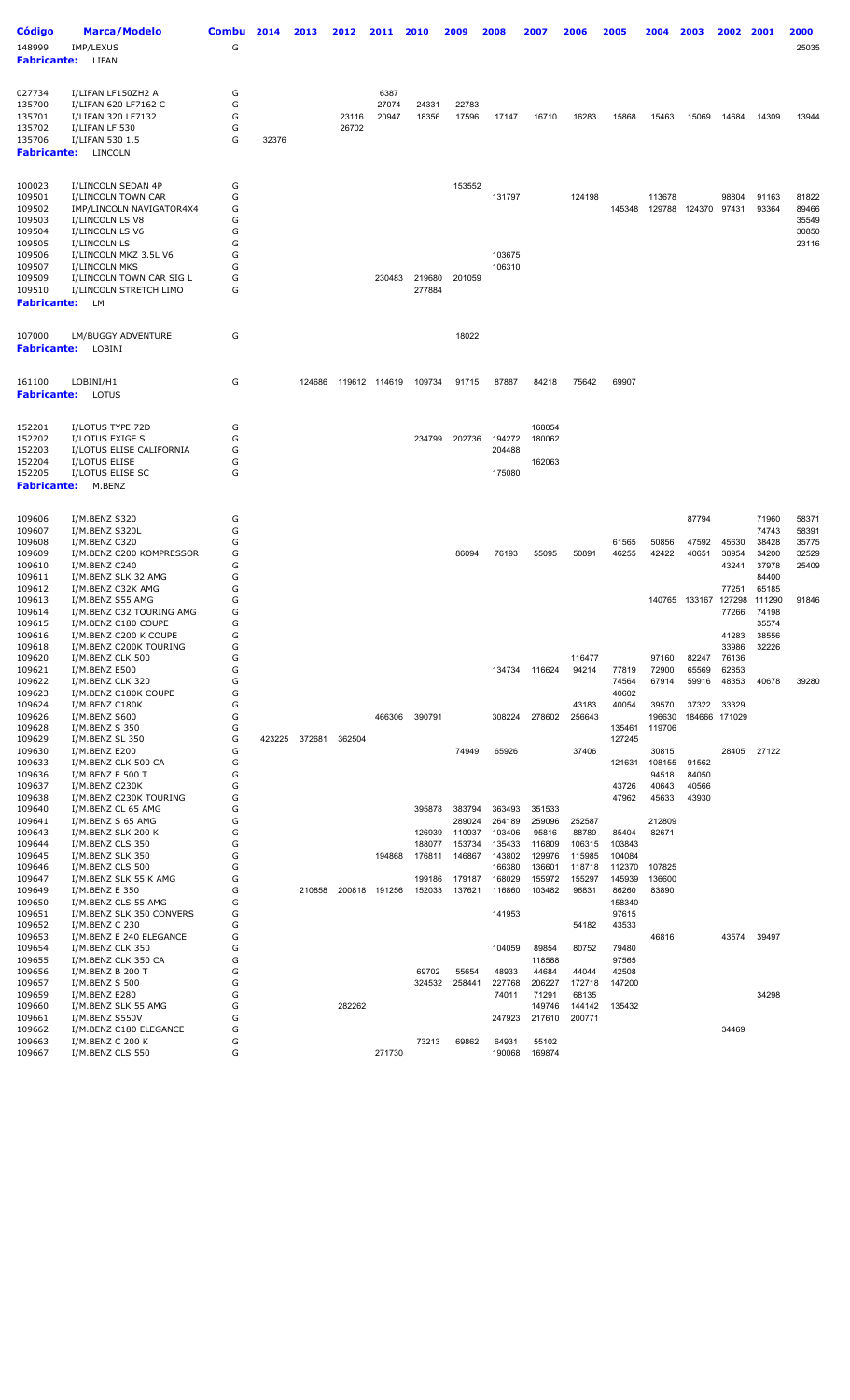| <b>Código</b>    | <b>Marca/Modelo</b>                                  | <b>Combu</b> | 2014   | 2013   | 2012          | 2011                    | 2010             | 2009             | 2008             | 2007            | 2006    | 2005             | 2004   | 2003  | 2002   | 2001            | 2000  |
|------------------|------------------------------------------------------|--------------|--------|--------|---------------|-------------------------|------------------|------------------|------------------|-----------------|---------|------------------|--------|-------|--------|-----------------|-------|
| 109669           | I/M.BENZ LIMOUSINE C 180                             | G            |        |        |               |                         |                  |                  |                  |                 |         |                  |        | 35051 |        |                 |       |
| 109670           | I/M.BENZ CLK 550                                     | G            |        |        |               |                         |                  |                  | 169787           | 150224          |         |                  |        |       |        |                 |       |
| 109671<br>109673 | I/M.BENZ C350<br>I/M.BENZ C350 SPORTSEDAN            | G<br>G       |        |        | 148871        | 138131                  |                  |                  | 101452<br>111456 | 75092<br>108737 |         |                  |        |       |        |                 |       |
| 109674           | I/M.BENZ C63 AMG TOURING                             | G            |        |        |               | 273562                  | 225477           | 209663           | 192727           |                 |         |                  |        |       |        |                 |       |
| 109675           | I/M.BENZ SL 550                                      | G            |        |        |               |                         |                  |                  | 252834           |                 |         |                  |        |       |        |                 |       |
| 109676           | I/M.BENZ SLK 300 CONVERS                             | G            |        |        |               |                         |                  |                  | 156058           |                 |         |                  |        |       |        |                 |       |
| 109677<br>109678 | I/M.BENZ E500 V8 SEDAN<br>I/M.BENZ C63 AMG           | G<br>G       | 380728 | 338325 | 214778        | 209423                  | 197971           | 187000           | 177644           |                 |         | 86720            | 84918  |       |        |                 |       |
| 109679           | M.BENZ/CLC 200 K                                     | G            |        |        |               |                         | 62997            | 58697            |                  |                 |         |                  |        |       |        |                 |       |
| 109681           | I/M.BENZ E 500                                       | G            |        |        |               |                         | 231518           | 227546           |                  |                 |         |                  |        |       |        |                 |       |
| 109682<br>109683 | I/M.BENZ E 350 COUPE<br>I/M.BENZ B 180               | G<br>G       |        |        |               | 189276<br>56203         | 154388<br>46987  | 146059<br>44675  |                  |                 |         |                  |        |       |        |                 |       |
| 109684           | I/M.BENZ E 500 COUPE                                 | G            |        |        |               | 264591                  | 236250           |                  |                  |                 |         |                  |        |       |        |                 |       |
| 109685           | I/M.BENZ C 180 K                                     | G            |        |        |               |                         | 61676            | 58505            |                  |                 | 41882   | 39639            | 37532  | 34446 | 33224  |                 |       |
| 109686           | I/M.BENZ C 200 CGI                                   | G            | 124195 | 115781 | 104708        | 94572                   | 85823            | 80942            |                  |                 |         |                  |        |       |        |                 |       |
| 109687<br>109688 | I/M.BENZ E 350 GUARD<br>I/M.BENZ E 500 GUARD         | G<br>G       |        |        |               | 190350<br>256454        | 246368           | 149765<br>221132 |                  |                 |         |                  |        |       |        |                 |       |
| 109689           | I/M.BENZ E550W                                       | G            |        |        |               |                         |                  | 216724           |                  |                 |         |                  |        |       |        |                 |       |
| 109690           | I/M.BENZ E550 SEDAN                                  | G            |        |        |               |                         | 262134           | 229677           |                  |                 |         |                  |        |       |        |                 |       |
| 109691           | I/M.BENZ C 180 CGI                                   | G            |        |        | 86244         | 78114                   | 75762            | 72028            |                  |                 |         |                  |        |       |        |                 |       |
| 109693<br>109694 | I/M.BENZ SL 350 SPORT<br>I/M.BENZ C200CGI TOURING    | G<br>G       |        |        |               | 253923<br>126559        | 224628<br>111147 |                  |                  |                 |         |                  |        |       |        |                 |       |
| 109695           | I/M.BENZ C200 ELEGANCE                               | G            |        |        |               |                         |                  |                  |                  |                 |         |                  |        |       |        | 37107           |       |
| 109696           | I/M.BENZ E 350 CA                                    | G            |        |        |               | 222130                  | 194007           |                  |                  |                 |         |                  |        |       |        |                 |       |
| 109697           | I/M.BENZ S550                                        | G            |        |        |               |                         | 383101           |                  |                  |                 |         |                  |        |       |        |                 |       |
| 109699<br>124013 | IMP/M.BENZ<br>I/M.BENZ E320                          | D<br>G       |        |        |               |                         |                  |                  |                  |                 |         |                  | 66795  | 58552 | 50917  |                 | 37110 |
| 124020           | I/M.BENZ E320 T                                      | G            |        |        |               |                         |                  |                  |                  |                 |         |                  | 68999  | 63638 |        |                 |       |
| 124025           | I/M.BENZ CL 55 AMG                                   | G            |        |        |               |                         |                  |                  |                  |                 |         |                  | 125712 |       |        | 95041           |       |
| 124027<br>124028 | I/M.BENZ SLR                                         | G<br>G       |        |        |               |                         |                  | 444216           | 407330           | 393817          | 367713  | 335376<br>329752 | 316239 |       |        |                 |       |
| 124029           | I/M.BENZ SL 65 AMG<br>I/M.BENZ C 55 AMG T            | G            |        |        |               |                         | 487756           |                  |                  |                 | 117549  |                  |        |       |        |                 |       |
| 124030           | I/M.BENZ C 55 AMG                                    | G            |        |        |               |                         |                  |                  |                  |                 | 81837   | 73456            | 69196  |       |        |                 |       |
| 124033           | I/M.BENZ C230 TOURING                                | G            |        |        |               |                         |                  |                  |                  |                 | 64621   | 53924            |        |       |        |                 |       |
| 124034<br>124035 | I/M.BENZ C 350 TOURING<br>I/M.BENZ C 350             | G<br>G       |        |        |               |                         |                  | 85864            | 82175            | 77555           | 64817   | 72790<br>58581   |        |       |        |                 |       |
| 124036           | I/M.BENZ B 200                                       | G            |        |        |               |                         |                  | 50007            | 43548            | 41601           | 35041   | 33556            |        |       |        |                 |       |
| 124037           | I/M.BENZ A 200                                       | G            |        |        |               |                         |                  |                  |                  | 39322           | 34939   | 33002            |        |       |        |                 |       |
| 124040           | I/M.BENZ C 350 COUPE                                 | G            |        |        |               |                         |                  |                  |                  |                 |         | 81815            |        |       |        |                 |       |
| 124041<br>124042 | I/M.BENZ C 230 COUPE<br>I/M.BENZ S 350               | G<br>G       |        |        |               |                         | 263466           |                  | 205692           | 197601          | 155707  | 47943            | 119706 |       |        |                 |       |
| 124044           | I/M.BENZ ML 500                                      | G            |        |        | 167720        |                         |                  |                  |                  |                 | 110102  | 106811           |        | 77738 |        |                 |       |
| 124047           | I/M.BENZ E 63 AMG                                    | G            | 354786 | 325841 | 314821        | 285871                  | 235910           | 223168           | 201737           | 159409          | 154998  |                  |        |       |        |                 |       |
| 124048           | I/M.BENZ CLS 63 AMG                                  | G            |        | 378717 | 360684        | 343508                  | 288115           | 257869           | 221965           | 212620          | 204047  |                  |        |       |        |                 |       |
| 124051<br>124052 | I/M.BENZ S 63 AMG<br>I/M.BENZ SLR MCLAREN            | G<br>G       |        | 434084 | 413413        | 398296                  | 312646           | 288030           | 251304           | 212691          | 1014994 |                  |        |       |        |                 |       |
| 124053           | I/M.BENZ C 63 AMG                                    | G            |        | 278079 |               | 258075 251500           | 204213           | 192946           | 177409           |                 |         |                  |        |       |        |                 |       |
| 124055           | I/M.BENZ SLR MC ROADSTER                             | G            |        |        |               |                         |                  | 1692587          | 1336060          |                 |         |                  |        |       |        |                 |       |
| 124056<br>124057 | I/M.BENZ C 200 K TOURING                             | G<br>G       |        |        |               |                         |                  | 81605            | 74380            |                 |         |                  |        |       |        |                 |       |
| 124058           | I/M.BENZ B 170<br>I/M.BENZ SL 63 AMG                 | G            |        |        |               | 400467                  | 331064           | 43078<br>318785  | 38878<br>296143  |                 |         |                  |        |       |        |                 |       |
| 124060           | I/M.BENZ SL 65 AMG BS                                | G            |        |        |               |                         |                  | 472498           | 432620           |                 |         |                  |        |       |        |                 |       |
| 124064           | I/M.BENZ C 300                                       | G            |        |        |               | 136541                  | 114418           | 108458           |                  |                 |         |                  |        |       |        |                 |       |
| 124067<br>124068 | I/M.BENZ SLS 63 AMG<br>I/M.BENZ C 300W               | G<br>G       |        |        | 607152 575081 | 498213                  | 482802           | 114639           |                  |                 |         |                  |        |       |        |                 |       |
| 124069           | I/M.BENZ C 203 SWAGON                                | D            |        |        |               |                         |                  |                  |                  |                 |         |                  |        | 49273 |        |                 |       |
| 124070           | I/M.BENZ E63 SEDAN                                   | G            |        |        |               |                         | 299121           |                  |                  |                 |         |                  |        |       |        |                 |       |
| 124072           | I/M.BENZ E 500 TOURING                               | G            |        |        |               |                         | 275460           |                  |                  |                 |         |                  |        |       |        |                 |       |
| 124073<br>124074 | I/M.BENZ E63 AMG TOURING<br>I/M.BENZ A 150           | G<br>G       |        |        |               |                         | 311021           |                  |                  |                 | 14460   |                  |        |       |        |                 |       |
| 124078           | I/M.BENZ C 250 CGI                                   | G            | 163303 | 146140 |               | 129173 118533           | 116544           |                  |                  |                 |         |                  |        |       |        |                 |       |
| 124080           | I/M.BENZ E350 CONV                                   | G            |        |        |               | 228463                  | 201765           |                  |                  |                 |         |                  |        |       |        |                 |       |
| 124082<br>124083 | I/M.BENZ S 500 CGI                                   | G<br>G       |        |        | 440553        | 393401                  |                  |                  |                  |                 |         |                  |        |       |        |                 |       |
| 124085           | I/M.BENZ E 250 CGI<br>I/M.BENZ E300                  | G            |        |        |               | 166501 153330<br>201402 | 150346           |                  |                  |                 |         |                  |        |       |        |                 |       |
| 124086           | I/M.BENZ E 250 CGI COUPE                             | G            |        |        |               | 173731 170131           |                  |                  |                  |                 |         |                  |        |       |        |                 |       |
| 124087           | I/M.BENZ C 180 CGI COUPE                             | G            |        |        |               | 112547 108513           |                  |                  |                  |                 |         |                  |        |       |        |                 |       |
| 124088<br>124092 | I/M.BENZ C 250 CGI COUPE<br>I/M.BENZ SLS63AMG RDSTER | G<br>G       |        | 161640 |               | 610813 601699           |                  |                  |                  |                 |         |                  |        |       |        |                 |       |
| 124093           | I/M.BENZ C 350 CGI                                   | G            |        |        |               | 169674                  |                  |                  |                  |                 |         |                  |        |       |        |                 |       |
| 124094           | I/M.BENZ E 350 CGI CA                                | G            | 283479 | 260351 | 242105        | 219756                  |                  |                  |                  |                 |         |                  |        |       |        |                 |       |
| 124095           | I/M.BENZ E 350 CGI GUARD                             | G            |        |        | 306673        |                         |                  |                  |                  |                 |         |                  |        |       |        |                 |       |
| 124096<br>124097 | I/M.BENZ E 350 CGI COUPE<br>I/M.BENZ E 350 CGI       | G<br>G       |        |        | 212494        | 197161<br>209443        |                  |                  |                  |                 |         |                  |        |       |        |                 |       |
| 124098           | I/M.BENZ E 350 AVANTGARD                             | G            |        |        |               |                         | 180405           |                  |                  |                 |         |                  |        |       |        |                 |       |
| 124101           | M.BENZ/A 160                                         | G            |        |        |               |                         |                  |                  |                  |                 |         | 14708            | 13934  | 13062 | 13001  | 12032           | 11561 |
| 124102           | M.BENZ/A 190                                         | G            |        |        |               |                         |                  |                  |                  |                 |         | 17638            | 16258  | 14735 | 13607  | 12929           | 12282 |
| 149201<br>149202 | IMP/MERCEDES C180 HA18W<br>IMP/MERCEDES C200 HA20W   | G<br>G       |        |        |               |                         |                  |                  |                  |                 |         |                  |        |       | 36183  | 33160           | 24927 |
| 149212           | IMP/MERCEDES E320 EA66W                              | G            |        |        |               |                         |                  |                  |                  |                 |         |                  |        |       |        | 42841           | 36359 |
| 149223           | IMP/MERCEDES S500 GA50W                              | G            |        |        |               |                         |                  |                  |                  |                 |         |                  |        |       |        |                 | 70950 |
| 149232<br>149248 | IMP/MERCEDES SL500 FA67W                             | G<br>G       |        |        |               |                         |                  |                  |                  |                 |         |                  |        |       | 144892 | 123377<br>42827 |       |
|                  | IMP/MERCEDES E320 JF65W                              |              |        |        |               |                         |                  |                  |                  |                 |         |                  |        |       | 52908  |                 | 38322 |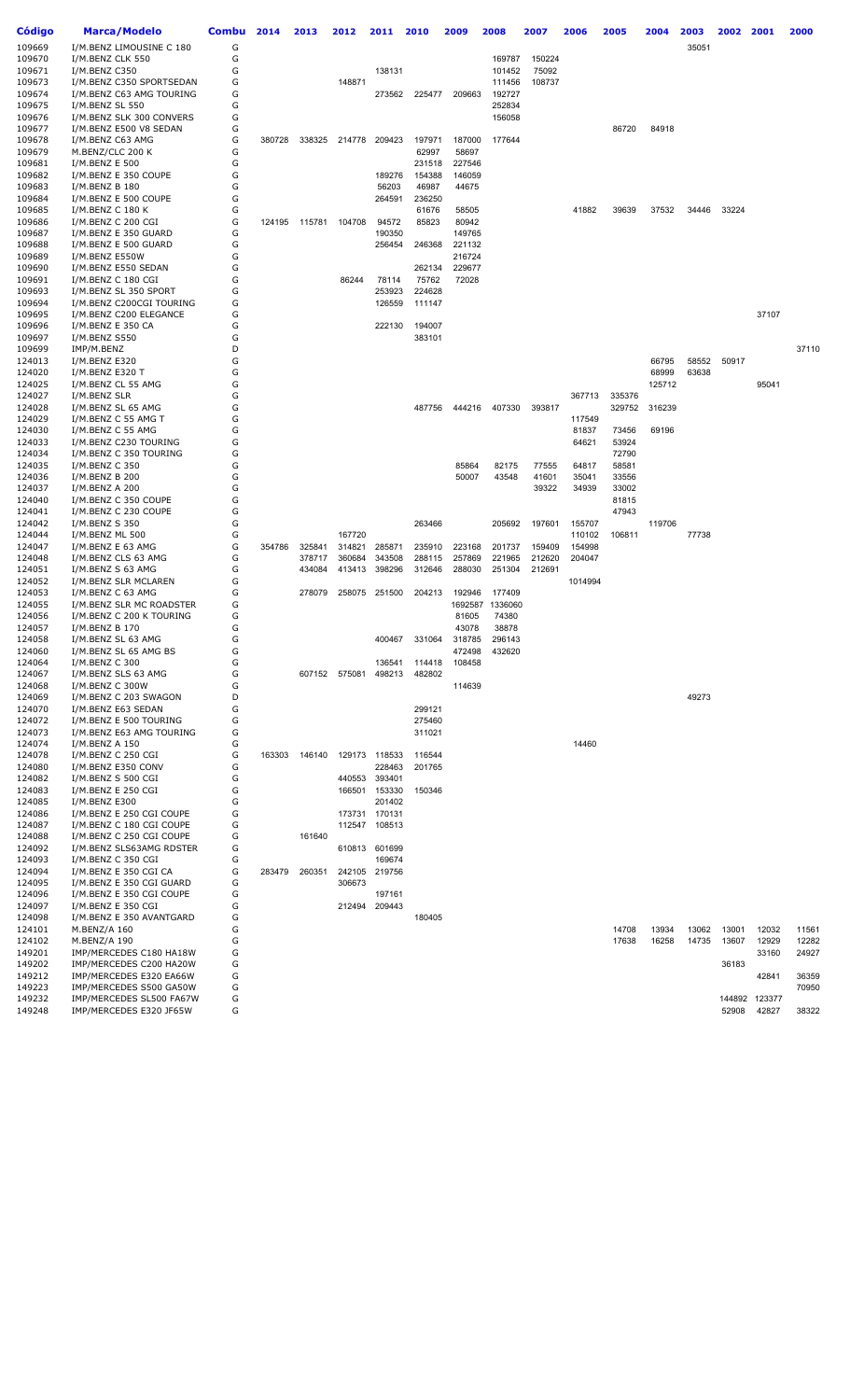| Código           | <b>Marca/Modelo</b>                                | <b>Combu</b> | 2014   | 2013          | 2012                    | 2011          | 2010   | 2009             | 2008   | 2007   | 2006   | 2005   | 2004   | 2003                 | 2002   | 2001   | 2000           |
|------------------|----------------------------------------------------|--------------|--------|---------------|-------------------------|---------------|--------|------------------|--------|--------|--------|--------|--------|----------------------|--------|--------|----------------|
| 149249           | IMP/MERCEDES E320T JH65W                           | G            |        |               |                         |               |        |                  |        |        |        |        |        |                      |        |        | 40942          |
| 149250           | IMP/MERCEDES C280 HA29W                            | G            |        |               |                         |               |        |                  |        |        |        |        |        |                      |        |        | 29634          |
| 149251           | IMP/MERCEDES C280T HA89W                           | G            |        |               |                         |               |        |                  |        |        |        |        |        |                      |        |        | 35880          |
| 149255           | IMP/MERCEDES CLK320LJ65W                           | G            |        |               |                         |               |        |                  |        |        |        |        |        |                      |        | 47849  | 42601          |
| 149257           | IMP/MERCEDES E430 JF70W                            | G            |        |               |                         |               |        |                  |        |        |        |        |        |                      |        | 43763  | 39772          |
| 149258           | IMP/MERCEDES E430T JH70W                           | G            |        |               |                         |               |        |                  |        |        |        |        |        |                      |        | 59564  | 55745          |
| 149259           | I/MERCEDES E240 JF61W                              | G            |        |               |                         |               |        |                  |        |        |        |        |        |                      |        |        | 34411          |
| 149260           | IMP/MERCEDES ML320 AB54W                           | G<br>G       |        |               |                         |               |        |                  |        |        |        |        |        |                      |        | 30944  | 27869<br>27869 |
| 149263<br>149266 | I/MERCEDES ML320 AB54<br>IMP/MERCEDES E55 AMG      | G            |        |               |                         |               |        |                  |        |        |        | 138460 | 125700 | 109411               |        | 75830  | 66976          |
| 149269           | I/MERCEDES SL 500                                  | G            |        |               |                         |               | 301380 | 262049           | 238784 | 217732 | 191957 | 174366 |        | 162114 149561 148001 |        | 119648 | 83815          |
| 149270           | IMP/MERCEDES CLK 430                               | G            |        |               |                         |               |        |                  |        |        |        |        |        |                      |        | 56620  | 53815          |
| 149271           | I/M.BENZ SL 55 AMG                                 | G            |        |               |                         |               |        |                  |        |        |        | 224981 | 201671 |                      | 166070 |        |                |
| 149272           | IMP/MERCEDES S 500L                                | G            |        |               |                         |               |        |                  |        |        |        |        |        | 142172 111953 107280 |        | 93134  | 83790          |
| 149273           | IMP/MERCEDES S 500                                 | G            |        |               |                         |               | 322790 |                  |        | 218502 |        |        | 127919 | 124375               | 85017  | 76847  | 70907          |
| 149275           | I/M.BENZ CLK320CA                                  | G            |        |               |                         |               |        |                  |        |        |        |        |        |                      |        | 55832  | 54024          |
| 149276           | I/MERCEDES-BENZ ML430                              | G            |        |               |                         |               |        |                  |        |        |        |        |        |                      |        | 37310  | 32765          |
| 149277           | I/MERCEDES MRE CGPI                                | G            |        |               |                         |               |        |                  |        |        |        |        |        |                      | 32934  | 31300  | 24020          |
| 149280<br>149282 | I/MERCEDES BENZ S 500<br>I/M.BENZ CL500            | G<br>G       |        |               |                         |               |        |                  |        |        |        |        |        |                      |        | 96069  | 69262<br>80942 |
| 149283           | I/M.BENZ CLK430CA                                  | G            |        |               |                         |               |        |                  |        |        |        |        |        |                      |        |        | 68353          |
| 149284           | I/MERCEDES S430                                    | G            |        |               |                         |               |        |                  |        |        |        |        |        |                      |        |        | 67685          |
| 149285           | I/MERCEDES BENZ C180                               | G            |        |               |                         |               |        |                  |        |        | 47775  |        |        |                      | 34122  | 32929  | 23780          |
| 149286           | I/M.BENZ SLK320                                    | G            |        |               |                         |               |        |                  |        |        |        |        |        |                      | 73133  | 69185  | 60888          |
| 149287           | I/M.BENZ C220                                      | D            |        |               | 131756                  |               |        |                  |        |        |        |        |        |                      |        |        |                |
| 149288           | I/M.BENZ E240                                      | G            |        |               |                         |               |        |                  |        |        |        |        | 43358  | 41597                | 41090  | 38344  | 34413          |
| 149289           | I/M.BENZ CL600                                     | G            |        |               |                         |               |        |                  |        | 251309 |        |        |        |                      |        | 134497 | 85246          |
| 149290           | I/M.BENZ S600L                                     | G            |        |               |                         |               |        |                  |        |        |        |        |        |                      | 163918 | 139253 | 128704         |
| 149291           | I/M.BENZ SLK230K                                   | G            |        |               |                         |               |        |                  |        |        |        |        |        | 80804                | 78920  | 70265  | 69200          |
| 149292           | I/M.BENZ CLK55AMG                                  | G            |        |               |                         |               |        |                  |        |        |        |        |        |                      |        | 103229 |                |
| 149293<br>149295 | I/M.BENZ CLK230K<br>I/M.BENZ C200                  | G<br>G       | 123818 |               |                         |               |        |                  |        |        |        |        |        |                      |        | 45677  | 41435          |
| 149296           | I/M.BENZ CL55 AMG                                  | G            |        |               |                         |               |        |                  |        |        |        |        |        |                      |        | 132726 | 109598         |
| 149297           | I/M.BENZ C230 K COUPE                              | G            |        |               |                         |               |        |                  |        |        |        | 45617  | 42166  | 40906                | 39199  | 32970  |                |
| 149298           | I/M.BENZ C320 TOURING                              | G            |        |               |                         |               |        |                  |        |        |        |        | 58939  | 52263                | 51205  | 45900  |                |
| 161901           | I/M.BENZ C 280                                     | G            |        |               |                         |               |        | 95928            | 92021  | 88937  | 74136  | 61189  | 30250  | 28987                | 27777  | 26618  | 25508          |
| 161903           | I/M.BENZ E550                                      | G            |        |               |                         | 199343        | 193055 |                  | 138600 | 135331 |        |        |        |                      |        |        |                |
| 161904           | I/M.BENZ CL 63 AMG                                 | G            |        |               |                         |               |        | 297384           | 270649 | 259612 |        |        |        |                      |        |        |                |
| 161905           | I/MERCEDES C300                                    | G            |        |               |                         |               | 116239 |                  | 111461 | 81291  |        |        |        |                      |        |        |                |
| 161906           | I/M.BENZ C300 SPORTSEDAN                           | G            |        |               |                         | 139689        | 125311 |                  | 112222 | 108205 |        |        |        |                      |        |        |                |
| 161907           | I/M.BENZ E240 SEDAN                                | G            |        |               |                         |               |        |                  |        |        |        |        | 43255  | 41125                | 39868  |        | 33595          |
| 161908<br>161909 | I/M.BENZ E550 COUPE<br>I/M.BENZ E550 SPORTSEDAN    | G<br>G       |        |               |                         | 258521        | 234888 | 230721<br>237211 |        |        |        |        |        |                      |        |        |                |
| 161910           | I/M.BENZ S 400 HYBRID                              | G            |        |               | 405230                  | 369817        | 303564 | 299477           |        |        |        |        |        |                      |        |        |                |
| 161912           | I/M.BENZ SLK 350 CGI                               | G            |        |               |                         | 191391        |        |                  |        |        |        |        |        |                      |        |        |                |
| 161913           | I/M.BENZ SLK 200 CGI                               | G            |        |               |                         | 140631        |        |                  |        |        |        |        |        |                      |        |        |                |
| 161916           | I/M.BENZ E 500 CGI COUPE                           | G            |        |               | 288461                  | 265383        |        |                  |        |        |        |        |        |                      |        |        |                |
| 161917           | I/M.BENZ E 500 CGI GUARD                           | G            |        |               |                         | 327996 311820 |        |                  |        |        |        |        |        |                      |        |        |                |
| 161918           | I/M.BENZ A 160                                     | G            |        |               |                         |               | 43262  |                  |        |        |        |        |        |                      |        |        |                |
| 161919           | I/M.BENZ E 550                                     | G            |        |               |                         | 344059        |        |                  |        |        |        |        |        |                      |        |        |                |
| 161920           | I/M.BENZ E 350 SW EXECUT                           | G            |        |               |                         |               | 184070 |                  |        |        |        |        |        |                      |        |        |                |
| 161921           | I/M.BENZ C63AMGP30 COUPE                           | G            | 396198 | 337598        | 303924                  | 259185        |        |                  |        |        |        |        |        |                      |        |        |                |
| 161922<br>161925 | I/M.BENZ CLS 350 CGI                               | G<br>G       | 287343 | 240882        | 218864 215363           |               |        |                  |        |        |        |        |        |                      |        |        |                |
| 161926           | I/M.BENZ SLK 250 CGI<br>I/M.BENZ C250 SPORTSEDAN   | G            | 198959 | 176950        | 172881 171847<br>145770 |               |        |                  |        |        |        |        |        |                      |        |        |                |
| 161927           | I/M.BENZ B200                                      | G            |        |               |                         | 87001         |        |                  |        |        |        |        |        |                      |        |        |                |
| 161928           | I/M.BEMZ C63AMGCOUPEBS                             | G            |        |               | 390007                  |               |        |                  |        |        |        |        |        |                      |        |        |                |
| 161929           | I/M.BENZ SLK55AMG                                  | G            | 358969 | 341264        | 319702                  |               |        |                  |        |        |        |        |        |                      |        |        |                |
| 161931           | I/M.BENZ C180TURBO                                 | G            | 105902 | 97665         | 96637                   |               |        |                  |        |        |        |        |        |                      |        |        |                |
| 161932           | I/M.BENZ C180TURBOCOUPE                            | G            | 122964 | 105805        | 105303                  |               |        |                  |        |        |        |        |        |                      |        |        |                |
| 161933           | I/M.BENZ C63AMGCOUPE                               | G            |        |               | 197214                  |               |        |                  |        |        |        |        |        |                      |        |        |                |
| 161934           | I/M.BENZ B200CGI                                   | G            | 106970 | 88155         | 79913                   |               |        |                  |        |        |        |        |        |                      |        |        |                |
| 161935           | I/M.BENZ CLS 550 4MATIC                            | G            |        |               | 294261                  |               |        |                  |        |        |        |        |        |                      |        |        |                |
| 161937           | I/M.BENZ SL63AMGP30                                | G            | 626464 | 589727        | 553758                  |               |        |                  |        |        |        |        |        |                      |        |        |                |
| 161938           | I/M.BENZ CLS63 AMG COUPE                           | G            |        |               | 427831                  |               |        |                  |        |        |        |        |        |                      |        |        |                |
| 161940<br>161941 | I/M.BENZ A200TURBO<br>I/M.BENZ E550 CABRIOLET      | G<br>G       | 92580  | 87325         | 82198<br>249394         |               |        |                  |        |        |        |        |        |                      |        |        |                |
| 161942           | I/M.BENZ E250BLUEEF                                | G            | 206843 | 194795        |                         |               |        |                  |        |        |        |        |        |                      |        |        |                |
| 161943           | I/M.BENZ E350BLUEEF                                | G            | 259104 | 247342        | 239194                  |               |        |                  |        |        |        |        |        |                      |        |        |                |
| 161944           | I/M.BENZ SLS63AMGBS                                | G            | 862745 | 821663        |                         |               |        |                  |        |        |        |        |        |                      |        |        |                |
| 161945           | I/M.BENZ E250BLUEEFGUARD                           | G            |        |               | 194023                  |               |        |                  |        |        |        |        |        |                      |        |        |                |
| 161946           | I/M.BENZ C 280 4MATIC                              | G            |        |               |                         |               |        |                  |        | 88937  |        |        |        |                      |        |        |                |
| 161947           | I/M.BENZ CLS63AMG                                  | G            | 507404 | 466662        |                         |               |        |                  |        |        |        |        |        |                      |        |        |                |
| 161948           | I/M.BENZ E250BLUEEF CO                             | G            | 220563 | 190509        |                         |               |        |                  |        |        |        |        |        |                      |        |        |                |
| 161949           | I/M.BENZ A45AMG4M                                  | G            | 230176 | 208657        |                         |               |        |                  |        |        |        |        |        |                      |        |        |                |
| 161950           | I/M.BENZ S500L                                     | G            | 535972 | 522471        |                         |               |        |                  |        |        |        |        |        |                      |        |        |                |
| 161951           | I/M.BENZ CLA200                                    | G            | 133620 | 120618        |                         |               |        |                  |        |        |        |        |        |                      |        |        |                |
| 161953<br>161955 | I/M.BENZ E250BLUEEF CA<br>I/M.BENZ CLASSE A 45 AMG | G<br>G       | 240271 | 214005        |                         |               |        |                  |        |        |        |        |        |                      |        |        |                |
| 161956           | I/M.BENZ CLS63AMG SB                               | G            | 507401 | 466662        |                         |               |        |                  |        |        |        |        |        |                      |        |        |                |
| 161957           | I/M.BENZ A250TURBOSPORT                            | G            | 140594 |               |                         |               |        |                  |        |        |        |        |        |                      |        |        |                |
| 161958           | I/M.BENZ S63LAMG4M                                 | G            | 617795 |               |                         |               |        |                  |        |        |        |        |        |                      |        |        |                |
| 161959           | I/M.BENZ CLA250 4M                                 | G            | 161055 |               |                         |               |        |                  |        |        |        |        |        |                      |        |        |                |
| 161960           | I/M.BENZ CLA45AMG4MATIC                            | G            |        | 230176 212122 |                         |               |        |                  |        |        |        |        |        |                      |        |        |                |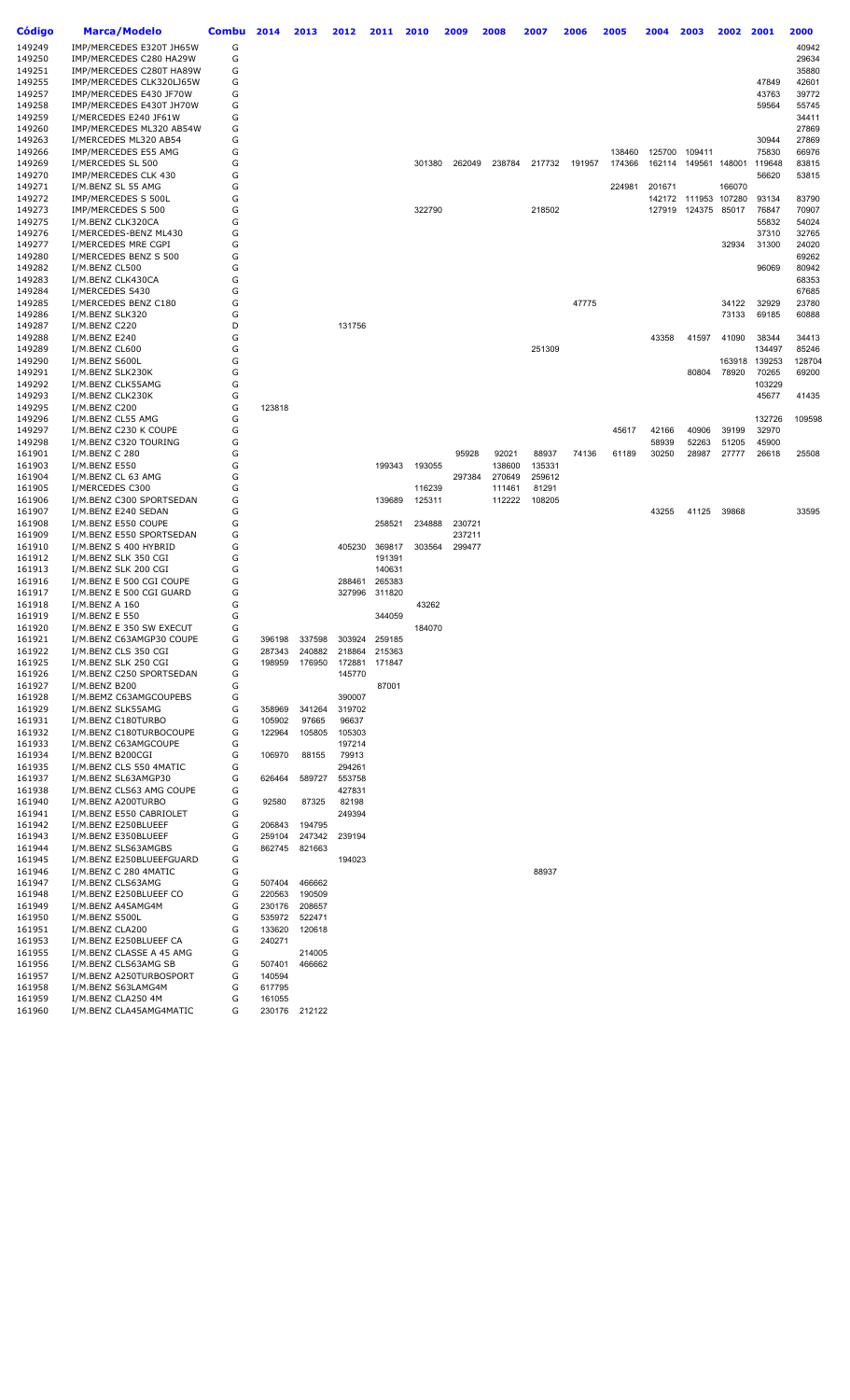| Código                       | <b>Marca/Modelo</b>                                  | Combu  | 2014             | 2013   | 2012          | 2011                    | 2010             | 2009             | 2008            | 2007   | 2006   | 2005   | 2004   | 2003  | 2002          | 2001   | 2000   |
|------------------------------|------------------------------------------------------|--------|------------------|--------|---------------|-------------------------|------------------|------------------|-----------------|--------|--------|--------|--------|-------|---------------|--------|--------|
| 161961                       | I/M.BENZ C180                                        | G      | 109482           |        |               |                         |                  |                  |                 |        |        |        |        |       |               |        |        |
| 161962                       | I/M.BENZ C250                                        | G      | 158926           |        |               |                         |                  |                  |                 |        |        |        |        |       |               |        |        |
| 161963                       | I/M.BENZ GLA200                                      | G      | 116176           |        |               |                         |                  |                  |                 |        |        |        |        |       |               |        |        |
| 169223                       | I/M.BENZ C180CGI TOURING                             | G      | 128626           |        | 118132 113454 |                         |                  |                  |                 |        |        |        |        |       |               |        |        |
| <b>Fabricante:</b>           | MARINAS                                              |        |                  |        |               |                         |                  |                  |                 |        |        |        |        |       |               |        |        |
|                              |                                                      |        |                  |        |               |                         |                  |                  |                 |        |        |        |        |       |               |        |        |
|                              |                                                      |        |                  |        |               |                         |                  |                  |                 |        |        |        |        |       |               |        |        |
| 141101                       | MARINAS                                              | G      |                  |        |               |                         |                  |                  |                 |        |        |        |        |       |               | 6245   | 5902   |
| 141103                       | MARINA'S/BEACH STANDARD                              | G      |                  |        |               |                         |                  |                  |                 |        | 9239   | 8679   | 8583   | 7481  | 6788          | 6144   | 5811   |
| 141104                       | MARINA'S/SUPER STANDARD                              | G      |                  |        |               |                         |                  |                  |                 |        |        | 9207   |        | 7545  | 7202          | 6520   | 6166   |
| <b>Fabricante:</b>           | MASERATI                                             |        |                  |        |               |                         |                  |                  |                 |        |        |        |        |       |               |        |        |
|                              |                                                      |        |                  |        |               |                         |                  |                  |                 |        |        |        |        |       |               |        |        |
| 143702                       | I/MASERATI 3200 GT                                   | G      |                  |        |               |                         |                  |                  |                 |        |        |        |        |       |               |        | 99057  |
| 143703                       | I/MASERATI 3200 GTA                                  | G      |                  |        |               |                         |                  |                  |                 |        |        |        |        |       |               | 110571 | 102286 |
| 143705                       | I/MASERATI COUPE CAMBIO                              | G      |                  |        |               |                         |                  |                  |                 |        |        | 176760 | 167841 |       | 156336 141142 |        |        |
| 143707                       | I/MASERATI SPIDER CAMBIO                             | G      |                  |        |               |                         |                  |                  |                 |        | 227583 | 203520 | 184643 |       | 178746 156022 |        |        |
| 143708                       | I/MASERATI QUATTROPORTE                              | G      |                  |        |               |                         |                  | 319989           | 293678          | 259605 | 233736 | 204770 | 171167 |       |               |        |        |
| 143709                       | I/MASERATI GRANSPORT                                 | G      |                  | 550930 |               |                         |                  |                  |                 |        | 208091 | 197831 |        |       |               |        |        |
| 143710                       | I/MASERATI QUATTROPORTE                              | G      | 802502           | 737030 |               |                         |                  | 319989           | 293678          | 259605 |        | 204770 |        |       |               |        |        |
| 143711<br>143713             | I/MASERATI GRAN TURISMO                              | G<br>G |                  | 626006 | 596197        |                         | 447206<br>491907 | 421788<br>441778 | 334874          |        |        |        |        |       |               |        |        |
| 143714                       | I/MASERATI GRANTURISMO S<br>I/MASERATI QUATTROPORTES | G      |                  |        | 626931        | 590178 571477<br>601022 | 521579           | 482383           |                 |        |        |        |        |       |               |        |        |
| 143715                       | I/MASERATI GRANCABRIO                                | G      |                  | 677942 | 648628        | 632849                  | 537508           |                  |                 |        |        |        |        |       |               |        |        |
| 143716                       | I/MASERATI GRANTURISMO C                             | G      |                  |        |               |                         | 487231           |                  |                 |        |        |        |        |       |               |        |        |
| 143717                       | I/MASERATI GTMC STRADALE                             | G      | 655162           |        |               | 633314                  |                  |                  |                 |        |        |        |        |       |               |        |        |
| 143718                       | I/MASERATI GRANTURISMO M                             | G      |                  |        |               | 595755 579637           |                  |                  |                 |        |        |        |        |       |               |        |        |
| 143719                       | I/MASERATI GRANCABRIO S                              | G      |                  |        | 619907        | 582017                  |                  |                  |                 |        |        |        |        |       |               |        |        |
| 143721                       | I/MASERATI GHIBLI S Q4                               | G      | 611437           |        |               |                         |                  |                  |                 |        |        |        |        |       |               |        |        |
| 143724                       | I/MASERATI GHIBLI COUPE                              | G      |                  | 430055 |               |                         |                  |                  |                 |        |        |        |        |       |               |        |        |
| <b>Fabricante:</b>           | MAZDA                                                |        |                  |        |               |                         |                  |                  |                 |        |        |        |        |       |               |        |        |
|                              |                                                      |        |                  |        |               |                         |                  |                  |                 |        |        |        |        |       |               |        |        |
| 134703                       | IMP/MAZDA PROTEGE                                    | G      |                  |        |               |                         |                  |                  | 18622           | 17728  |        |        |        |       |               |        |        |
| 134714                       | I/MAZDA PROTEGE LX                                   | G      |                  |        |               |                         |                  |                  |                 |        |        |        |        | 15043 |               |        |        |
| 134718                       | I/MAZDA MX-5                                         | G      |                  |        |               |                         | 38522            |                  | 35338           |        |        |        |        |       |               |        | 18975  |
| 134720                       | I/MAZDA RX8                                          | G      |                  |        |               |                         |                  |                  |                 |        | 51553  | 41431  |        |       |               |        |        |
| 134721                       | I/MAZDA TRIBUTE                                      | G      |                  |        |               |                         |                  |                  |                 |        |        |        |        |       |               | 20050  |        |
| 134724                       | I/MAZDA MX-5 MIATA                                   | G<br>G |                  |        |               |                         | 76354            |                  | 64087           |        | 55313  |        |        |       |               |        |        |
| 134725<br>134727             | I/MAZDA CX9 GRANDTOURING<br>I/MAZDA CX-9 TOURING FWD | G      |                  |        |               |                         | 117165           |                  | 64303<br>102155 | 58699  |        |        |        |       |               |        |        |
| 134728                       | I/MAZDA 6I                                           | G      |                  |        |               |                         |                  |                  |                 | 76135  |        |        |        |       |               |        |        |
| 134729                       | I/MAZDA 3                                            | G      |                  |        |               |                         |                  | 59451            |                 | 48803  |        | 19765  |        |       |               |        |        |
| 134732                       | I/MAZDA MX-5 MIATA GTOUR                             | G      |                  |        |               |                         | 116526           |                  |                 |        |        |        |        |       |               |        |        |
| 134734                       | I/MAZDA MX5 GRANDTOURING                             | G      |                  | 197436 |               |                         | 141276           |                  |                 |        |        |        |        |       |               |        |        |
| 134736                       | I/MAZDA 3 S                                          | G      |                  |        |               |                         |                  |                  |                 |        |        |        | 45735  |       |               |        |        |
| <b>Fabricante:</b>           | MCLAREN                                              |        |                  |        |               |                         |                  |                  |                 |        |        |        |        |       |               |        |        |
|                              |                                                      |        |                  |        |               |                         |                  |                  |                 |        |        |        |        |       |               |        |        |
| 152600                       | I/MCLAREN MP4 12C                                    | G      |                  |        |               | 1948553 1790451         |                  |                  |                 |        |        |        |        |       |               |        |        |
| <b>Fabricante:</b>           | <b>MERCURY</b>                                       |        |                  |        |               |                         |                  |                  |                 |        |        |        |        |       |               |        |        |
|                              |                                                      |        |                  |        |               |                         |                  |                  |                 |        |        |        |        |       |               |        |        |
| 109700                       | I/MERCURY MRE CGPI<br>I/MERCURY MILAN V6 PREMI       | G<br>G |                  |        |               |                         |                  |                  |                 |        |        |        |        |       | 25516         |        |        |
| 109710<br><b>Fabricante:</b> | МG                                                   |        |                  |        |               |                         |                  |                  | 35364           |        |        |        |        |       |               |        |        |
|                              |                                                      |        |                  |        |               |                         |                  |                  |                 |        |        |        |        |       |               |        |        |
| 155100                       | I/MG 550 TURBO                                       | G      |                  |        | 85774         | 81884                   | 78864            | 76208            |                 |        |        |        |        |       |               |        |        |
| 155101                       | I/MG 6 TURBO                                         | G      |                  |        | 94925         | 86087                   | 84313            |                  |                 |        |        |        |        |       |               |        |        |
| <b>Fabricante:</b>           | Micro Compact Car AG                                 |        |                  |        |               |                         |                  |                  |                 |        |        |        |        |       |               |        |        |
|                              |                                                      |        |                  |        |               |                         |                  |                  |                 |        |        |        |        |       |               |        |        |
| 155002                       | I/MCC SMART CABRIO                                   | G      |                  |        |               |                         |                  |                  |                 |        | 56493  | 52528  | 48930  | 36177 | 34667         | 33221  | 32502  |
| 155003                       | I/MCC SMART COUPE                                    | G      |                  |        |               |                         |                  |                  | 46074           | 44620  | 42353  |        |        |       |               |        | 30355  |
| <b>Fabricante:</b>           | MINI                                                 |        |                  |        |               |                         |                  |                  |                 |        |        |        |        |       |               |        |        |
|                              |                                                      |        |                  |        |               |                         |                  |                  |                 |        |        |        |        |       |               |        |        |
| 114152                       | I/MINI JCW ROADSTER                                  | G      |                  | 128481 | 124427        |                         |                  |                  |                 |        |        |        |        |       |               |        |        |
| 114159                       | I/MINI ONE COUTRYMAN                                 | G      |                  |        |               | 70169                   |                  |                  |                 |        |        |        |        |       |               |        |        |
| 114165                       | I/MINI COOPER SPCMAN                                 | G      | 123588           | 114939 | 110485        |                         |                  |                  |                 |        |        |        |        |       |               |        |        |
| 114170                       | I/MINI COOPER PCMAN                                  | G<br>G |                  | 125043 | 109083        |                         |                  |                  |                 |        |        |        |        |       |               |        |        |
| 114175<br>114176             | I/MINI JCW COUNTRYMAN<br>I/MINI JCW PACEMAN          | G      | 130448<br>149378 | 120833 |               |                         |                  |                  |                 |        |        |        |        |       |               |        |        |
| 114183                       | I/MINI COOPER RED BULL                               | G      |                  |        | 109482        |                         |                  |                  |                 |        |        |        |        |       |               |        |        |
| <b>Fabricante:</b>           | MINI COOPER                                          |        |                  |        |               |                         |                  |                  |                 |        |        |        |        |       |               |        |        |
|                              |                                                      |        |                  |        |               |                         |                  |                  |                 |        |        |        |        |       |               |        |        |
| 114108                       | I/MINI COOPER CLUBMAN                                | G      |                  |        |               | 71741                   |                  |                  | 56220           |        |        |        |        |       |               |        |        |
| 114110                       | I/MINI ONE CABRIO                                    | G      |                  |        |               |                         |                  |                  | 102646          |        |        |        |        |       |               |        |        |
| 114111                       | I/MINI COOPER J.C WORKS                              | G      |                  |        |               | 56113                   | 53939            | 49228            | 46450           | 43092  |        |        |        |       |               |        |        |
| 114115                       | I/MINI COOPER S CLUBMAN                              | G      |                  |        |               | 89964                   | 82406            | 72391            | 68877           |        |        |        |        |       |               |        |        |
| 114116                       | I/MINI COOPER CA                                     | G      |                  |        |               | 88511                   | 73728            | 70284            |                 |        |        |        |        |       |               |        |        |
| 114117                       | I/MINI COOPER SCA                                    | G      | 124230           | 111841 | 101303        | 93479                   | 80557            | 74106            |                 |        |        |        |        |       |               |        |        |
| 114120                       | I/MINI JOHN COOPER WORKS                             | G      |                  | 112154 | 102895        | 95706                   | 94055            |                  |                 |        |        |        |        |       |               |        |        |
| 114126                       | I/MINI ONE                                           | G      |                  | 62565  | 57237         | 53704                   | 52892            |                  |                 |        |        |        |        |       |               |        |        |
| 114132<br>114135             | I/MINI JCW CA<br>I/MINI COOPER COUPE                 | G<br>G |                  | 120993 | 113212        | 104198<br>74964         |                  |                  |                 |        |        |        |        |       |               |        |        |
| 114136                       | I/MINI COOPER S COUPE                                | G      |                  | 99580  | 91673         | 90796                   | 85371            | 81807            | 78392           | 76710  |        |        |        |       |               |        |        |
| 114142                       | I/MINI COOPER ROADSTER                               | G      |                  |        |               | 96501                   |                  |                  |                 |        |        |        |        |       |               |        |        |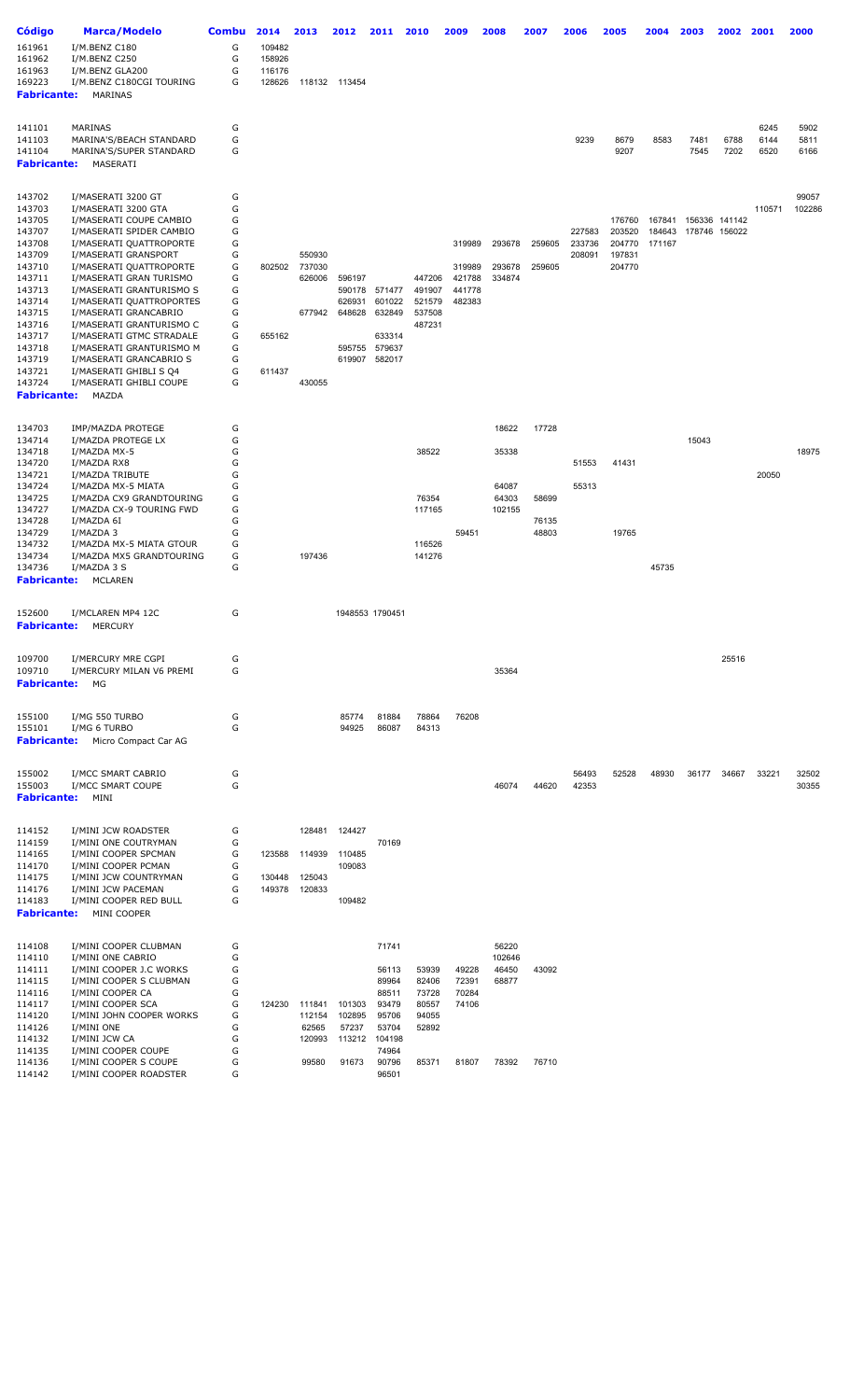| <b>Código</b>                | <b>Marca/Modelo</b>                              | <b>Combu</b> | 2014   | 2013   | 2012   | 2011          | 2010   | 2009   | 2008            | 2007           | 2006           | 2005  | 2004           | 2003  | 2002  | 2001  | 2000           |
|------------------------------|--------------------------------------------------|--------------|--------|--------|--------|---------------|--------|--------|-----------------|----------------|----------------|-------|----------------|-------|-------|-------|----------------|
| 114143                       | I/MINI COOPER S ROADSTER                         | G            | 129424 | 118617 | 109775 | 106705        |        |        |                 |                |                |       |                |       |       |       |                |
| 114153                       | I/MINI JCW COUPE                                 | G            |        | 110610 | 102170 |               |        |        |                 |                |                |       |                |       |       |       |                |
| 114169                       | I/MINI COOPER SPCMANALL4                         | G            |        | 107541 | 99106  |               |        |        |                 |                |                |       |                |       |       |       |                |
| <b>Fabricante:</b>           | MITSUBISHI                                       |              |        |        |        |               |        |        |                 |                |                |       |                |       |       |       |                |
|                              |                                                  |              |        |        |        |               |        |        |                 |                |                |       |                |       |       |       |                |
| 139803                       | IMP/MMC ECLIPSE GS                               | G            |        |        |        |               |        |        | 48509           |                |                |       |                |       |       |       |                |
| 139808                       | IMP/MMC PAJERO GLS                               | G            |        |        |        |               |        |        |                 | 72236          |                |       |                |       |       |       |                |
| 139811                       | IMP/MMC GALANT ES<br><b>IMP/MMC GALANT VR</b>    | G<br>G       |        |        |        |               |        |        |                 |                |                |       |                |       |       |       | 16115          |
| 139828<br>139830             | IMP/MMC ECLIPSE S. GS-T                          | G            |        |        |        |               |        |        |                 | 71661          |                | 31579 | 28152          | 23478 | 20474 | 18479 | 17896          |
| 139835                       | IMP/MMC SPACE WAGON GLX                          | G            |        |        |        |               |        |        |                 |                |                |       | 30911          | 19614 | 19428 | 17896 | 17412          |
| 139837                       | I/MMC PAJERO SPORT 4X4 I 9999                    | D            |        |        |        |               |        |        |                 |                |                |       |                |       |       |       | 28484          |
| 139839                       | I/MITSUBISHI MRE CGPI                            | G            |        |        |        |               |        |        | 29444           |                |                |       |                |       |       | 21714 |                |
| 139840                       | I/MMC LANCER EVOLUT. VI                          | G            |        |        |        |               |        |        |                 |                |                |       |                |       |       |       | 31235          |
| 139844                       | I/MMC ECLIPSE GT                                 | G            |        |        |        |               |        |        | 76021           | 67583          | 63744          | 51704 | 49545          | 47477 | 45496 | 43597 | 41778          |
| 139849<br>139850             | I/MMC LANCER EVOLUT VII<br>I/MMC LANCER EVO VIII | G<br>G       |        |        |        |               |        |        |                 |                |                |       | 63738          |       | 57443 | 50095 |                |
| 139852                       | I/MMC MONTERO IO 108                             | G            |        |        |        |               |        |        |                 |                |                |       |                |       |       |       | 16163          |
| 139853                       | I/MMC GRANDIS                                    | G            |        |        |        |               |        |        | 40215           | 35128          | 31973          | 28983 | 27007          |       |       |       |                |
| 139854                       | I/MMC LANCER EVO IX                              | G            |        |        |        |               |        |        |                 |                | 71395          |       |                |       |       |       |                |
| 139855                       | I/MMC ECLIPSE GT 3.8 V6                          | G            |        |        |        |               | 98423  |        | 78318           | 65690          | 61650          | 57961 |                |       |       |       |                |
| 139858                       | I/MMC LANCER EVOLUTION                           | G            | 174382 | 124551 | 110434 | 104845        | 101799 | 96631  | 92563           |                |                |       |                |       |       |       |                |
| 139859<br>139860             | I/MMC LANCER EVO X<br>I/MMC ECLIPSE GT CONV      | G<br>G       |        |        |        |               | 121536 | 86492  | 81678<br>81983  |                |                |       |                |       |       |       |                |
| 139861                       | I/MMC ECLIPSE SPYDER GT                          | G            |        |        |        |               |        | 97169  | 84096           | 70527          |                |       |                |       |       |       |                |
| 139863                       | I/MMC LANCER EVO GSR                             | G            |        | 132773 |        |               | 98716  | 93739  | 86307           |                |                |       |                |       |       |       |                |
| 139866                       | I/MMC LANCER SPORTBACK                           | G            |        |        |        |               |        | 92489  |                 |                |                |       |                |       |       |       |                |
| 139867                       | I/MMC LANCER SB RALLIART                         | G            |        |        | 98617  | 94160         | 86218  | 82619  |                 |                |                |       |                |       |       |       |                |
| 139868                       | I/MMC LANCER 2.0 4WD                             | G            |        | 60698  | 57196  |               |        | 52718  |                 |                |                |       |                |       |       |       |                |
| 139869                       | I/MMC LANCER RALLIART                            | G            |        |        |        |               |        | 96768  |                 |                |                |       |                |       |       |       |                |
| 139870<br>139871             | I/MMC GALANT GTS<br>I/MITSUBISHI LANCER MR       | G<br>G       |        |        |        |               | 136728 |        |                 |                |                | 35528 |                |       |       |       |                |
| 139872                       | I/MMC I-MIEV                                     | G            |        |        | 41410  |               | 34937  |        |                 |                |                |       |                |       |       |       |                |
| 139873                       | I/MMC LANCER EVO X GSR                           | G            |        |        |        | 134345        |        |        |                 |                |                |       |                |       |       |       |                |
| 139874                       | I/MMC LANCER 2.0                                 | G            | 61868  | 56545  | 51811  | 49833         |        |        |                 |                |                |       |                |       |       |       |                |
| 155006                       | I/SMART CROSSBLADE CONV                          | G            |        |        |        |               |        |        |                 |                |                |       | 25324          |       |       |       |                |
| 155007                       | I/SMART FORFOUR PASSION                          | G            |        |        |        |               |        |        |                 |                |                |       | 20364          |       |       |       |                |
| 155008                       | I/SMART ROADSTER COUPE                           | G            |        |        |        |               |        |        |                 |                |                |       | 50640          |       |       |       |                |
| 155009<br>155010             | I/SMART ROADSTER<br>I/SMART FORTWO               | G<br>G       |        |        |        |               |        |        | 33748           | 30936          |                |       | 28842<br>24310 |       |       |       |                |
| 155011                       | I/SMART FORFOUR                                  | G            |        |        |        |               |        |        |                 |                |                | 29090 |                |       |       |       |                |
| <b>Fabricante:</b>           | <b>MON</b>                                       |              |        |        |        |               |        |        |                 |                |                |       |                |       |       |       |                |
|                              |                                                  |              |        |        |        |               |        |        |                 |                |                |       |                |       |       |       |                |
|                              |                                                  |              |        |        |        |               |        |        |                 |                |                |       |                |       |       |       |                |
| 113399<br>114199             | MON/GIANT'S<br>MON/MINI PANTHER                  | G<br>G       |        |        |        |               |        |        |                 |                |                |       |                |       |       |       | 5743<br>5763   |
| 114399                       | MON/PROTOTIPO                                    | G            |        |        |        |               |        |        |                 |                |                |       | 7404           | 6788  | 6505  | 6070  | 5735           |
| 114399                       | MON/PROTOTIPO                                    | D            |        |        |        |               |        |        |                 |                |                |       |                |       |       | 20408 |                |
| <b>Fabricante:</b>           | <b>MORGAN</b>                                    |              |        |        |        |               |        |        |                 |                |                |       |                |       |       |       |                |
|                              |                                                  |              |        |        |        |               |        |        |                 |                |                |       |                |       |       |       |                |
|                              |                                                  |              |        |        |        |               |        |        |                 |                |                |       |                |       |       |       |                |
| 134400<br><b>Fabricante:</b> | I/MORGAN AERO 8                                  | G            |        |        |        |               |        | 284902 |                 |                |                |       |                |       |       |       |                |
|                              | <b>NEWTRACK</b>                                  |              |        |        |        |               |        |        |                 |                |                |       |                |       |       |       |                |
|                              |                                                  |              |        |        |        |               |        |        |                 |                |                |       |                |       |       |       |                |
| 161400                       | NEWTRACK/SNAKE 302                               | G            |        |        | 48162  | 44729         |        | 37778  | 32990           | 27856          | 25253          |       |                |       |       |       |                |
| <b>Fabricante:</b>           | <b>NISSAN</b>                                    |              |        |        |        |               |        |        |                 |                |                |       |                |       |       |       |                |
|                              |                                                  |              |        |        |        |               |        |        |                 |                |                |       |                |       |       |       |                |
| 141200                       | I/NISSAN MRE CGPI                                | G            |        |        |        |               |        |        |                 |                |                |       |                |       |       |       | 11890          |
| 141201                       | I/NISSAN MAXIMA 30GV 24V                         | G            |        |        |        |               |        |        |                 |                |                |       |                |       |       |       | 17326          |
| 141204                       | <b>IMP/NISSAN PATHFINDER</b>                     | G            |        |        |        |               |        |        |                 |                |                |       |                |       |       | 24338 |                |
| 141205                       | IMP/NISSAN SENTRA GXE                            | G            |        |        |        |               |        |        |                 |                | 17459          | 16654 | 15946          | 9919  | 9505  | 9108  | 8729           |
| 141207                       | IMP/NISSAN QUEST GXE                             | G            |        |        |        |               |        |        |                 |                |                |       |                |       |       |       | 23447          |
| 141210<br>141213             | I/NISSAN MAXIMA 30GV<br>I/NISSAN PATHFINDER SE   | G<br>G       |        |        |        |               |        |        |                 |                |                |       |                |       |       | 19827 | 17421<br>24180 |
| 141219                       | I/NISSAN INFINITI G35                            | G            |        |        |        |               |        |        | 58112           |                | 52816          |       |                | 40670 |       |       |                |
| 141220                       | I/NISSAN 350Z COUPE                              | G            |        |        |        |               |        |        | 108483          | 101901         | 91706          | 87053 | 80433          |       |       |       |                |
| 141222                       | I/NISSAN MURANO                                  | G            |        |        |        |               |        |        | 64124           | 53777          | 51020          |       |                | 29049 |       |       |                |
| 141224                       | I/NISSAN SENTRA                                  | G            |        | 42009  |        |               |        |        | 25636           | 24505          | 23567          |       |                |       |       |       |                |
| 141225                       | I/NISSAN MURANO SE                               | G            |        |        |        |               |        |        |                 | 54211          |                |       |                |       |       |       |                |
| 141226                       | I/NISSAN 350Z ROADSTER                           | G            |        |        |        |               |        |        | 109070          | 102433         | 92218          |       |                |       |       |       |                |
| 141227<br>141228             | I/NISSAN SENTRA SL<br>I/NISSAN SENTRA S          | G<br>G       |        |        |        |               |        |        | 30202<br>24842  | 27379<br>24374 | 26926<br>23120 |       |                |       |       |       |                |
| 141229                       | I/NISSAN MURANO SL                               | G            |        |        |        |               |        |        | 68606           | 58771          | 55696          |       |                |       |       |       |                |
| 141230                       | I/INFINITI FX 35 RWD                             | G            |        |        |        | 161222        |        | 129405 | 112512          | 110132         | 79888          |       |                |       |       |       |                |
| 141231                       | I/NISSAN TIIDA 1.8 SL                            | G            |        |        |        |               |        |        | 24961           | 23680          |                |       |                |       |       |       |                |
| 141232                       | I/NISSAN TIIDA 1.8 S                             | G            |        |        |        |               |        |        | 23864           | 22628          | 21644          |       |                |       |       |       |                |
| 141234                       | I/NISSAN 350Z Z                                  | G            |        |        |        |               |        |        | 116022          |                |                |       |                |       |       |       |                |
| 141236                       | I/NISSAN INFINITI G37                            | G            |        |        |        |               |        |        | 96155           | 92175          |                |       |                |       |       |       |                |
| 141237<br>141238             | I/NISSAN INFINITI G37S<br>I/NISSAN SENTRA SE-R   | G<br>G       |        |        |        |               |        |        | 122019<br>21875 | 21663          |                |       |                |       |       |       |                |
| 141239                       | I/INFINITI G37 JOURNEY                           | G            |        |        |        |               |        | 116805 |                 | 110980         |                |       |                |       |       |       |                |
| 141240                       | I/INFINITI EX35 AWD                              | G            |        |        |        |               |        |        | 109715          | 94596          |                |       |                |       |       |       |                |
| 141243                       | I/NISSAN GT-R PREMIUM                            | G            |        |        |        | 283346 257497 | 239601 | 214712 | 194465          |                |                |       |                |       |       |       |                |
| 141244                       | I/NISSAN ALTIMA 3.5 SE                           | G            |        |        |        |               |        |        | 92128           |                |                |       |                |       |       |       |                |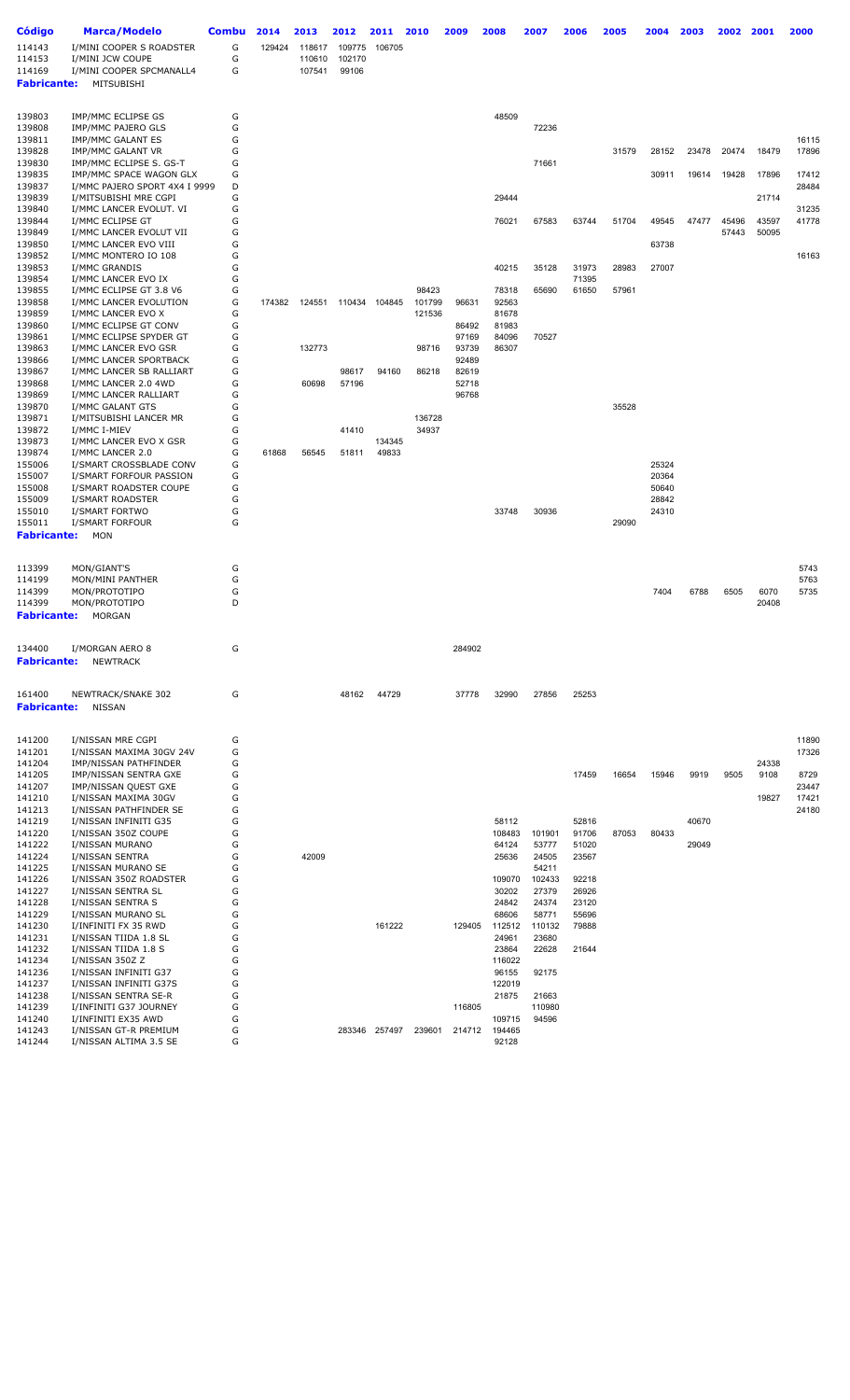| <b>Código</b>      | <b>Marca/Modelo</b>                                 | Combu  | 2014           | 2013           | 2012            | 2011             | 2010             | 2009   | 2008 |                 | 2007    | 2006 | 2005 | 2004  | 2003 | 2002  | 2001  | 2000  |
|--------------------|-----------------------------------------------------|--------|----------------|----------------|-----------------|------------------|------------------|--------|------|-----------------|---------|------|------|-------|------|-------|-------|-------|
| 141245             | I/NISSAN TIIDA 18SL FLEX                            | G      |                |                | 35074           | 32920            | 31384            | 29013  |      | 24950           |         |      |      |       |      |       |       |       |
| 141246             | I/NISSAN TIIDA 18S FLEX                             | G      |                |                | 32716           | 30007            | 28905            | 26173  |      | 23498           |         |      |      |       |      |       |       |       |
| 141247             | I/NISSAN GT-R                                       | G      |                |                |                 | 328339           | 303707           | 279298 |      | 257099          |         |      |      |       |      |       |       |       |
| 141248             | I/NISSAN TIIDA PREMIUM                              | G<br>G |                |                |                 |                  |                  |        |      | 24524           |         |      |      |       |      |       |       |       |
| 141249<br>141250   | I/NISSAN TIIDA EMOTION<br>I/NISSAN 370Z             | G      |                |                |                 | 150780           | 128667           | 113258 |      | 26127<br>104092 |         |      |      |       |      |       |       |       |
| 141251             | I/NISSAN TIIDA 1.6 SL                               | G      |                |                |                 |                  |                  |        |      |                 | 20695   |      |      |       |      |       |       |       |
| 141253             | I/NISSAN SENTRA 20SLFLEX                            | G      |                |                | 45298           | 41449            | 39597            | 34801  |      | 30253           |         |      |      |       |      |       |       |       |
| 141254             | I/NISSAN SENTRA 20 FLEX                             | G      |                |                | 36050           | 33815            | 31490            | 28051  |      |                 |         |      |      |       |      |       |       |       |
| 141255             | I/NISSAN SENTRA 20S FLEX                            | G      |                |                | 40190           | 39417            | 33838            | 28110  |      |                 |         |      |      |       |      |       |       |       |
| 141256             | I/NISSAN 370Z COUPE                                 | G      |                |                | 150217          | 143064           | 122163           | 107418 |      | 98743           |         |      |      |       |      |       |       |       |
| 141257<br>141258   | I/NISSAN MAXIMA S/SV<br>I/NISSAN 370Z TOURING       | G<br>G |                | 162779         | 155027          | 147645           | 126016           | 116701 |      | 30009           |         |      |      |       |      |       |       |       |
| 141259             | I/NISSAN MICRA 1.4                                  | G      |                |                |                 |                  |                  |        |      |                 |         |      |      |       |      | 11440 |       |       |
| 141261             | I/NISSAN TIIDA SEDAN 18F                            | G      |                |                | 29173           | 27125            | 24590            |        |      |                 |         |      |      |       |      |       |       |       |
| 141263             | I/NISSAN 370Z SPORT                                 | G      |                |                |                 | 136158           | 131932           | 122165 |      |                 |         |      |      |       |      |       |       |       |
| 141264             | I/INFINITI G37 COUPE                                | G      |                |                |                 |                  |                  | 117921 |      |                 |         |      |      |       |      |       |       |       |
| 141265             | I/NISSAN 370Z ROADSTER                              | G      |                |                |                 | 156315           | 133462           | 123571 |      |                 |         |      |      |       |      |       |       |       |
| 141266<br>141267   | I/NISSAN 370Z NISMO<br>I/NISSAN 370Z TOUR 40TH      | G<br>G |                |                | 147383          | 140363           | 119798<br>140239 | 115157 |      |                 |         |      |      |       |      |       |       |       |
| 141268             | I/NISSAN 370Z 40TH                                  | G      |                |                |                 |                  |                  | 122249 |      |                 |         |      |      |       |      |       |       |       |
| 141269             | I/INFINITI EX 35 RWD                                | G      |                |                |                 |                  | 120991           |        |      |                 |         |      |      |       |      |       |       |       |
| 141272             | I/NISSAN MAXIMA SE                                  | G      |                |                |                 |                  |                  |        |      |                 | 98219   |      |      |       |      |       |       |       |
| 141274             | I/NISSAN LEAF SL                                    | G      |                |                |                 | 30854            |                  |        |      |                 |         |      |      |       |      |       |       |       |
| 141275             | I/NISSAN JUKE SL                                    | G      |                |                | 105784          | 103508           |                  |        |      |                 |         |      |      |       |      |       |       |       |
| 141276             | I/NISSAN MARCH 16SV                                 | G      |                |                |                 | 20203            |                  |        |      |                 |         |      |      |       |      |       |       |       |
| 141278<br>141279   | I/NISSAN JUKE SV<br>I/NISSAN 370Z COUPE TOUR        | G<br>G |                |                |                 | 100329<br>129358 | 122240           |        |      |                 |         |      |      |       |      |       |       |       |
| 141280             | I/NISSAN JUKE S                                     | G      |                |                |                 | 115736           |                  |        |      |                 |         |      |      |       |      |       |       |       |
| 141281             | I/NISSAN MARCH 10S FLEX                             | G      | 30552          | 26501          | 25107           | 23985            |                  |        |      |                 |         |      |      |       |      |       |       |       |
| 141282             | I/NISSAN MARCH 10 FLEX                              | G      | 26987          | 23947          | 22571           | 21689            |                  |        |      |                 |         |      |      |       |      |       |       |       |
| 141283             | I/NISSAN VERSA 16S FLEX                             | G      | 34936          | 31253          | 29206           | 28186            |                  |        |      |                 |         |      |      |       |      |       |       |       |
| 141284             | I/NISSAN VERSA 16SL FLEX                            | G      | 41604          | 34287          | 31681           | 31663            |                  |        |      |                 |         |      |      |       |      |       |       |       |
| 141285             | I/NISSAN VERSA 16SV FLEX                            | G      | 38599          | 32579          | 30598           | 29993            |                  |        |      |                 |         |      |      |       |      |       |       |       |
| 141286<br>141287   | I/NISSAN LEAF EUR<br>I/NISSAN GTR BLACK EDIT        | G<br>G |                | 478318         | 31899           | 31140<br>412236  |                  |        |      |                 |         |      |      |       |      |       |       |       |
| 141289             | I/NISSAN MARCH 16S FLEX                             | G      | 32409          | 26947          | 25836           | 23861            |                  |        |      |                 |         |      |      |       |      |       |       |       |
| 141290             | I/NISSAN MARCH 16SR FLEX                            | G      |                | 31872          | 29950           | 29055            |                  |        |      |                 |         |      |      |       |      |       |       |       |
| 141291             | I/NISSAN MARCH 16SV FLEX                            | G      | 32863          | 28090          | 26063           | 25450            |                  |        |      |                 |         |      |      |       |      |       |       |       |
| 141294             | I/NISSAN JUKE                                       | G      |                |                |                 | 116608           |                  |        |      |                 |         |      |      |       |      |       |       |       |
| 141297             | I/NISSAN ALTIMA                                     | G      |                |                | 158932          |                  |                  |        |      |                 |         |      |      |       |      |       |       |       |
| 141298             | I/NISSAN ALTIMA 25 SL                               | G      |                | 86164          |                 |                  |                  |        |      |                 |         |      |      |       |      |       |       |       |
| 155803<br>155804   | I/NISSAN ALTIMA 25 SL US<br>I/NISSAN VERSA SL HATCH | G<br>G |                |                | 106603          |                  | 22851            |        |      |                 |         |      |      |       |      |       |       |       |
| 162400             | NISSAN/LIVINA 18                                    | G      |                |                |                 |                  |                  | 25688  |      |                 |         |      |      |       |      |       |       |       |
| 162401             | NISSAN/LIVINA 18S                                   | G      | 45617          | 37765          | 36090           | 30284            | 29020            |        |      |                 |         |      |      |       |      |       |       |       |
| 162402             | NISSAN/LIVINA 18SL                                  | G      |                | 39748          | 36824           | 32965            | 29937            | 28832  |      |                 |         |      |      |       |      |       |       |       |
| 162403             | NISSAN/GRAND LIVINA 18                              | G      |                |                |                 |                  | 30848            | 29957  |      |                 |         |      |      |       |      |       |       |       |
| 162404             | NISSAN/GRAND LIVINA 18S                             | G      | 46160          | 42394          | 40375           | 39141            | 31731            | 31384  |      |                 |         |      |      |       |      |       |       |       |
| 162405             | NISSAN/GRAND LIVINA 18SL                            | G      | 49559          | 45516          | 43349           | 41285            | 33376            | 32667  |      |                 |         |      |      |       |      |       |       |       |
| 162406<br>162407   | NISSAN/LIVINA 16<br>NISSAN/LIVINA 16S               | G<br>G | 41408<br>42954 | 35737<br>35559 | 32724<br>31217  | 29945<br>30034   | 25860<br>26406   | 23970  |      |                 |         |      |      |       |      |       |       |       |
| 162408             | NISSAN/LIVINA 16SL                                  | G      |                |                |                 | 32914            | 27458            | 27307  |      |                 |         |      |      |       |      |       |       |       |
| 162409             | NISSAN/LIVINA XGEAR 16SL                            | G      |                |                |                 | 32926            | 30382            | 29371  |      |                 |         |      |      |       |      |       |       |       |
| 162410             | NISSAN/LIVINA XGEAR 16S                             | G      |                |                |                 |                  | 28057            | 26855  |      |                 |         |      |      |       |      |       |       |       |
| 162411             | NISSAN/LIVINA XGEAR 16                              | G      |                |                |                 |                  |                  | 26053  |      |                 |         |      |      |       |      |       |       |       |
| 162412             | NISSAN/LIVINA XGEAR 18                              | G      | 49027          | 43662          | 40551           |                  |                  |        |      |                 |         |      |      |       |      |       |       |       |
| 162414<br>162415   | NISSAN/LIVINA XGEAR 18SL<br>I/NISSAN GTR BLACK      | G<br>G |                | 41456          | 39716<br>449498 | 37466            | 33032            | 31799  |      |                 |         |      |      |       |      |       |       |       |
| 162416             | I/NISSAN GTR SKYLINE                                | G      |                |                |                 | 363137           |                  |        |      |                 |         |      |      |       |      |       |       |       |
| 162417             | I/NISSAN SENTRA 20S                                 | G      | 54783          | 42880          |                 |                  |                  |        |      |                 |         |      |      |       |      |       |       |       |
| 162418             | I/NISSAN SENTRA 20SR                                | G      |                |                |                 | 44949            |                  |        |      |                 |         |      |      |       |      |       |       |       |
| 162424             | I/NISSAN SENTRA 20SL CVT                            | G      | 65512          | 52873          |                 |                  |                  |        |      |                 |         |      |      |       |      |       |       |       |
| 162426             | I/NISSAN SENTRA 20SV CVT                            | G      | 60158          | 55667          |                 |                  |                  |        |      |                 |         |      |      |       |      |       |       |       |
| 162427             | NISSAN/MARCH 10S                                    | G      | 30552          |                |                 |                  |                  |        |      |                 |         |      |      |       |      |       |       |       |
| 162428<br>162429   | NISSAN/MARCH 16S<br>NISSAN/MARCH 16SV               | G<br>G | 32409<br>32863 |                |                 |                  |                  |        |      |                 |         |      |      |       |      |       |       |       |
| 162430             | NISSAN/MARCH 10SV                                   | G      | 31032          |                |                 |                  |                  |        |      |                 |         |      |      |       |      |       |       |       |
| 162431             | NISSAN/MARCH 16SL                                   | G      | 35049          |                |                 |                  |                  |        |      |                 |         |      |      |       |      |       |       |       |
| 162433             | NISSAN/MARCH ACTIVE 10                              | G      | 26600          |                |                 |                  |                  |        |      |                 |         |      |      |       |      |       |       |       |
| 162434             | NISSAN/MARCH 10 MT                                  | G      | 27613          |                |                 |                  |                  |        |      |                 |         |      |      |       |      |       |       |       |
| <b>Fabricante:</b> | NISSIN                                              |        |                |                |                 |                  |                  |        |      |                 |         |      |      |       |      |       |       |       |
|                    |                                                     |        |                |                |                 |                  |                  |        |      |                 |         |      |      |       |      |       |       |       |
| 151801             | NISSIN/TT 4X4                                       | D      |                |                |                 |                  |                  |        |      |                 |         |      |      |       |      | 28041 | 20061 |       |
| 151801             | NISSIN/TT 4X4                                       | G      |                |                |                 |                  |                  |        |      |                 |         |      |      |       |      | 6662  |       |       |
| <b>Fabricante:</b> | OPEL                                                |        |                |                |                 |                  |                  |        |      |                 |         |      |      |       |      |       |       |       |
|                    |                                                     |        |                |                |                 |                  |                  |        |      |                 |         |      |      |       |      |       |       |       |
| 110304             | I/OPEL OMEGA 3.0 V6                                 | G      |                |                |                 |                  |                  |        |      |                 |         |      |      |       |      |       |       | 16481 |
| 110306             | I/OPEL TIGRA SPORT                                  | G      |                |                |                 |                  |                  |        |      |                 |         |      |      | 34174 |      |       |       |       |
| 110311             | I/OPEL ZAFIRA                                       | D      |                |                |                 |                  |                  |        |      |                 |         |      |      | 18433 |      |       |       |       |
| <b>Fabricante:</b> | PAGANI                                              |        |                |                |                 |                  |                  |        |      |                 |         |      |      |       |      |       |       |       |
|                    |                                                     |        |                |                |                 |                  |                  |        |      |                 |         |      |      |       |      |       |       |       |
| 169000             | I/PAGANI ZONDA F CLUB S                             | G      |                |                |                 |                  |                  |        |      |                 | 1045061 |      |      |       |      |       |       |       |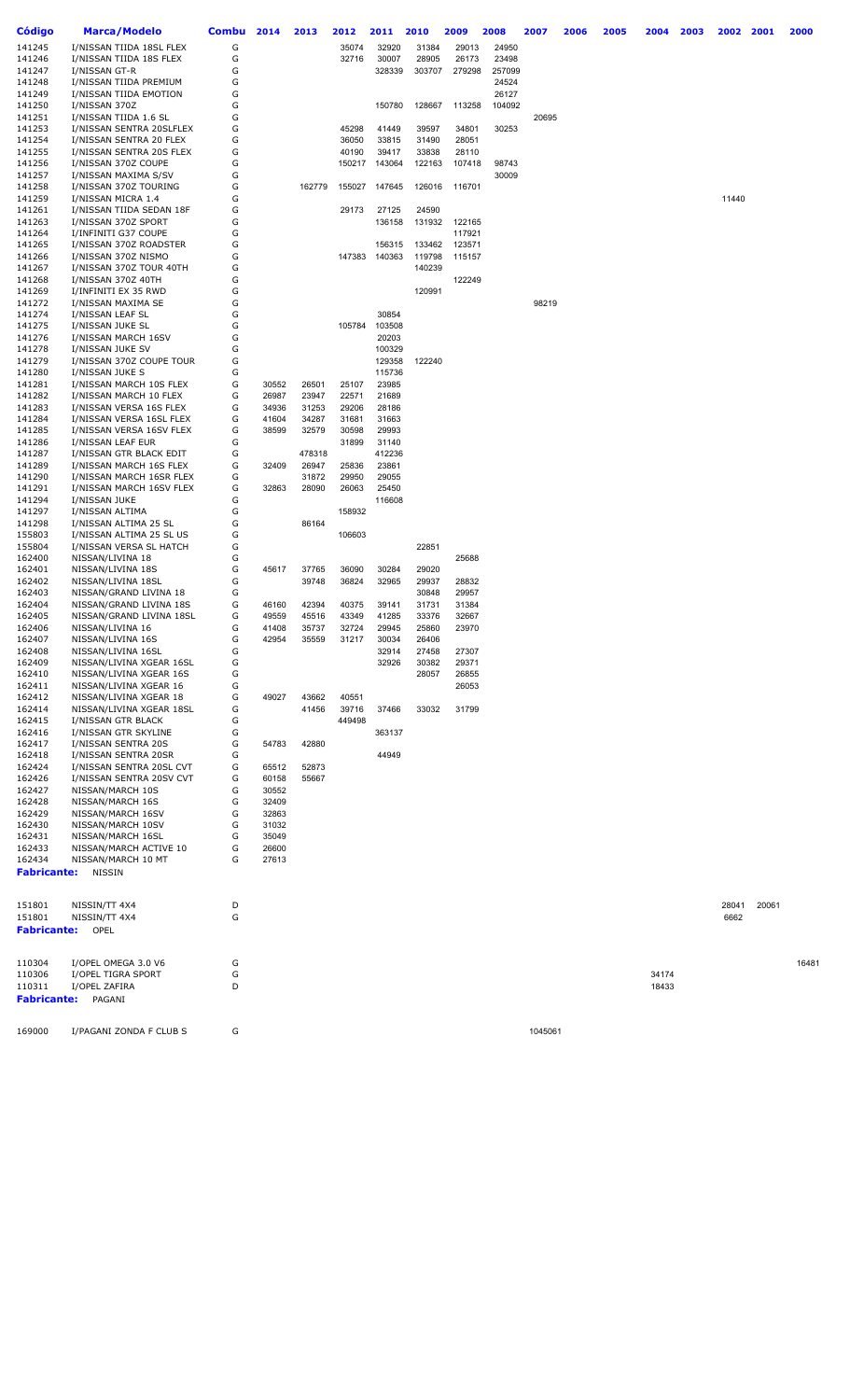| Código             | Marca/Modelo                                         | Combu  | 2014  | 2013  | 2012  | 2011  | 2010  | 2009  | 2008  | 2007  | 2006  | 2005           | 2004           | 2003           | 2002           | 2001           | 2000           |
|--------------------|------------------------------------------------------|--------|-------|-------|-------|-------|-------|-------|-------|-------|-------|----------------|----------------|----------------|----------------|----------------|----------------|
| <b>Fabricante:</b> | PEIXOTO                                              |        |       |       |       |       |       |       |       |       |       |                |                |                |                |                |                |
|                    |                                                      |        |       |       |       |       |       |       |       |       |       |                |                |                |                |                |                |
| 123700             | PEIXOTO/FYBER 2000W                                  | G      | 19496 | 17905 | 17093 | 16479 | 14066 | 13085 | 11739 | 10680 | 10134 | 9522           | 8944           |                |                |                |                |
| <b>Fabricante:</b> | PEUGEOT                                              |        |       |       |       |       |       |       |       |       |       |                |                |                |                |                |                |
|                    |                                                      |        |       |       |       |       |       |       |       |       |       |                |                |                |                |                |                |
| 110518             | IMP/PEUGEOT 306 CABRIO                               | G      |       |       |       |       |       |       |       |       |       |                |                |                |                |                | 15480          |
| 110527<br>110542   | I/PEUGEOT 806 ST<br>IMP/PEUGEOT 406 ST               | G<br>G |       |       |       |       |       |       |       |       |       |                |                |                | 13270          | 11625          | 17464<br>10887 |
| 110542             | IMP/PEUGEOT 406 ST                                   | D      |       |       |       |       |       |       |       |       |       |                |                |                |                | 11625          |                |
| 110543             | I/PEUGEOT 406 COUPE 3.0                              | G      |       |       |       |       |       |       |       |       |       |                |                |                | 34369          | 30690          | 28302          |
| 110545<br>110547   | IMP/PEUGEOT 106<br>IMP/PEUGEOT 106 SOLEIL            | G<br>G |       |       |       |       |       |       |       |       |       |                |                |                |                |                | 7203<br>6928   |
| 110551             | IMP/PEUGEOT 406 ST B 20                              | G      |       |       |       |       |       |       |       |       |       |                |                |                |                |                | 12523          |
| 110563             | IMP/PEUGEOT 406 SV S 30                              | G      |       |       |       |       |       |       |       |       |       |                |                | 19891          | 18979          | 16958          | 15468          |
| 110572             | IMP/PEUGEOT 306 PAS H 18                             | G      |       |       |       |       |       |       |       |       |       |                |                |                |                | 10704          | 8839           |
| 110573<br>110582   | IMP/PEUGEOT 306 RAL H 18<br>IMP/PEUGEOT 306 PAS S 18 | G<br>G |       |       |       |       |       |       |       |       |       |                |                |                |                | 10894          | 11738<br>9167  |
| 110592             | IMP/PEUGEOT 306 PAS B 18                             | G      |       |       |       |       |       |       |       |       |       |                |                |                |                |                | 9312           |
| 110599             | IMP/PEUGEOT                                          | G      |       |       |       |       |       |       |       |       |       |                |                |                |                |                | 6367           |
| 154404<br>154405   | IMP/PEUGEOT 306 PA H3 18<br>IMP/PEUGEOT 306 RA H3 18 | G<br>G |       |       |       |       |       |       |       |       |       |                |                | 15808          |                | 12116          | 8972<br>11640  |
| 154409             | IMP/PEUGEOT 106 PASSION                              | G      |       |       |       |       |       |       |       |       |       |                |                |                |                |                | 6909           |
| 154411             | IMP/PEUGEOT 106 SELECTIO                             | G      |       |       |       |       |       |       |       |       |       |                |                |                |                |                | 6486           |
| 154412<br>154412   | I/PEUGEOT 206 PASSION<br>I/PEUGEOT 206 PASSION       | D<br>G |       |       |       |       |       |       |       |       |       |                |                | 11994          | 11771          | 11072          | 10589<br>10589 |
| 154413             | I/PEUGEOT 206 RALLYE                                 | G      |       |       |       |       |       |       |       |       |       |                |                | 13121          | 12283          | 11526          | 11126          |
| 154414             | I/PEUGEOT 206 SOLEIL                                 | D      |       |       |       |       |       |       |       |       |       |                |                |                |                |                | 9635           |
| 154414             | I/PEUGEOT 206 SOLEIL                                 | G      |       |       |       |       |       |       |       |       |       |                |                | 11557          | 10838          | 10045          | 9635           |
| 154415<br>154417   | I/PEUGEOT 206 SOLEIL<br>I/PEUGEOT 306 SOLEIL 4P      | G<br>G |       |       |       |       |       |       |       |       |       |                |                |                |                | 10702          | 9578<br>7826   |
| 154418             | I/PEUGEOT 306 SOLEIL BRE                             | G      |       |       |       |       |       |       |       |       |       |                |                |                |                | 8995           | 8391           |
| 154420             | I/PEUGEOT 306 BREAK SOLE                             | G      |       |       |       |       |       |       |       |       |       |                |                |                |                |                | 8388           |
| 154421<br>154422   | I/PEUGEOT 406 FAMILIALE<br>I/PEUGEOT 306 SOLEIL 5P   | G<br>G |       |       |       |       |       |       |       |       |       |                |                |                | 13109          | 11848          | 11263<br>8380  |
| 154424             | I/PEUGEOT 607                                        | G      |       |       |       |       |       |       |       | 48014 | 45514 |                | 36591          | 31331          | 25302          | 24246          | 22276          |
| 154426             | I/PEUGEOT 106 QUIKSILVER                             | G      |       |       |       |       |       |       |       |       |       |                |                |                |                |                | 7115           |
| 154427             | I/PEUGEOT 206 SELECTION                              | G      |       |       |       |       |       |       |       |       |       |                |                | 10348          | 10237          | 9813           | 9118           |
| 154430<br>154432   | I/PEUGEOT 206 COUPE CABR<br>I/PEUGEOT 406 20 16V     | G<br>G |       |       |       |       |       |       |       | 40569 | 38389 | 36327          | 32750          | 30069          | 28624          | 27825<br>13787 |                |
| 154437             | I/PEUGEOT 206 SOLEIL 10                              | G      |       |       |       |       |       |       |       |       |       |                |                |                |                | 9766           |                |
| 154443             | I/PEUGEOT 307 RALLYE 16M                             | G      |       |       |       |       |       |       |       |       |       |                |                | 16520          | 16310          | 13569          |                |
| 154444<br>154445   | I/PEUGEOT 307 PASSIO 16M<br>I/PEUGEOT 307 BK CLASS16 | G<br>G |       |       |       |       |       |       |       |       |       |                | 17590          | 16384          | 16161<br>17595 | 12957          |                |
| 154446             | I/PEUGEOT 307 SOLEIL 16M                             | G      |       |       |       |       |       |       |       |       |       |                | 16952          | 15814          | 15145          | 12522          |                |
| 154454             | I/PEUGEOT 307 PASSIO 20M                             | G      |       |       |       |       |       |       |       |       |       |                |                | 17447          | 16127          |                |                |
| 154455             | I/PEUGEOT 307 RALLYE 20M                             | G      |       |       |       |       |       |       |       |       |       |                | 17338          | 16796          |                |                |                |
| 154458<br>154459   | I/PEUGEOT 206 SW XLINE11<br>I/PEUGEOT 206 SW XSPRM16 | G<br>G |       |       |       |       |       |       |       |       |       |                | 13211<br>13146 |                |                |                |                |
| 154461             | I/PEUGEOT 307 SW 20 M                                | G      |       |       |       |       |       |       |       |       |       | 20400          | 18906          | 18874          | 16555          |                |                |
| 154466             | I/PEUGEOT 807 ST PUL 20E                             | G      |       |       |       |       |       |       |       |       |       |                |                |                | 52818          |                |                |
| 154467             | I/PEUGEOI 307 BK XI 16E                              | G      |       |       |       |       |       |       |       |       |       |                |                |                | 17830          |                |                |
| 154470<br>154475   | I/PEUGEOT 406 ST 30 V6 A<br>I/PEUGEOT 607 IVOIREPK29 | G<br>G |       |       |       |       |       |       |       |       |       |                |                | 19277          | 31272          |                |                |
| 154489             | I/PEUGEOT PART USHUAIA                               | G      |       |       |       |       |       |       |       |       |       |                |                |                | 10617          |                |                |
| 154491             | I/PEUGEOT 807 ST 20A                                 | G      |       |       |       |       |       |       |       |       |       |                | 32935          | 29880          |                |                |                |
| 154496<br>160000   | I/PEUGEOT 307XSPREMIUMHD<br>PEUGEOT/206 SOLEIL       | D<br>G |       |       |       |       |       |       |       |       | 19084 |                |                | 11014          | 10170          | 9978           | 9372           |
| 160001             | PEUGEOT/206 SELECTION                                | G      |       |       |       |       |       |       |       |       |       |                | 11003          | 10118          | 9838           | 9831           |                |
| 160002             | PEUGEOT/206 QUIKSILVER                               | G      |       |       |       |       |       |       |       |       |       |                |                | 11137          | 10128          |                |                |
| 160003<br>160004   | PEUGEOT/206 PASSION 16<br>PEUGEOT/206 RALLYE 16      | G<br>G |       |       |       |       |       |       |       |       |       | 15042          | 13861          | 11995<br>12052 | 11770<br>11691 |                |                |
| 160005             | PEUGEOT/206 SOLEIL 16                                | G      |       |       |       |       |       |       |       |       |       |                |                | 11015          | 10169          |                |                |
| 160006             | PEUGEOT/206 QUIKSILVER16                             | G      |       |       |       |       |       |       |       |       |       |                |                | 11135          | 10129          |                |                |
| 160007             | PEUGEOT/206 SELECT 16                                | G      |       |       |       |       |       |       |       |       |       |                | 11596          | 11340          | 10056          |                |                |
| 160007<br>160010   | PEUGEOT/206 SELECT 16<br>PEUGEOT/206 R CUP 16        | D<br>G |       |       |       |       |       |       |       |       |       |                |                | 11340          | 29593          |                |                |
| 160011             | PEUGEOT/206 TECNO 16                                 | G      |       |       |       |       |       |       |       |       |       |                |                | 12718          |                |                |                |
| 160013             | PEUGEOT/206 SW QUIK 16                               | G      |       |       |       |       |       |       |       |       |       | 15520          |                |                |                |                |                |
| 160020             | PEUGEOT/206 TECNO 10                                 | G      |       |       |       |       |       |       |       |       |       |                |                | 11985          |                |                |                |
| 160023<br>160026   | PEUGEOT/206 TECNO 14<br>PEUGEOT/206 SELECT 14        | G<br>G |       |       |       |       |       |       |       |       |       |                | 12097          | 12608          |                |                |                |
| 160038             | PEUGEOT/206 14 FELINE                                | G      |       |       |       |       |       |       |       |       | 14305 | 13654          | 12975          |                |                |                |                |
| 160039             | PEUGEOT/206 16 FELINE                                | G      |       |       |       |       |       |       |       |       |       | 14231          | 13919          |                |                |                |                |
| 160042             | PEUGEOT/206 16 GRIFFE                                | G      |       |       |       |       |       |       |       |       |       |                | 12710          |                |                |                |                |
| 160046<br>160047   | PEUGEOT/206 10 PRESENC<br>PEUGEOT/206 14 PRESENC     | G<br>G |       |       |       |       |       |       | 15214 |       | 13037 | 12190          | 11930<br>11149 |                |                |                |                |
| 160048             | PEUGEOT/206 16 PRESENC                               | G      |       |       |       |       |       |       |       |       |       | 13439          | 12424          |                |                |                |                |
| 160049             | PEUGEOT/206 10 SENSAT                                | G      |       |       |       |       |       |       |       |       |       | 11269          | 11010          |                |                |                |                |
| 160055<br>160060   | PEUGEOT/206 SW 16FELINE<br>PEUGEOT/206 SW 14PRESENC  | G<br>G |       |       |       |       |       |       |       |       |       | 15032<br>13600 | 13604<br>12539 |                |                |                |                |
| 160060             | PEUGEOT/206 SW 14PRESENC                             | D      |       |       |       |       |       |       |       |       |       | 13600          |                |                |                |                |                |
| 160061             | PEUGEOT/206 SW 16PRESENC                             | G      |       |       |       |       |       |       |       |       |       | 14306          | 13300          |                |                |                |                |
| 160062             | PEUGEOT/206 SW 14SENSAT                              | G      |       |       |       |       |       |       |       |       |       | 13599          |                |                |                |                |                |
| 160079             | PEUGEOT/206 16 PRESEN FX                             | G      |       |       |       |       |       |       |       | 15262 | 14406 | 13322          | 12313          |                |                |                |                |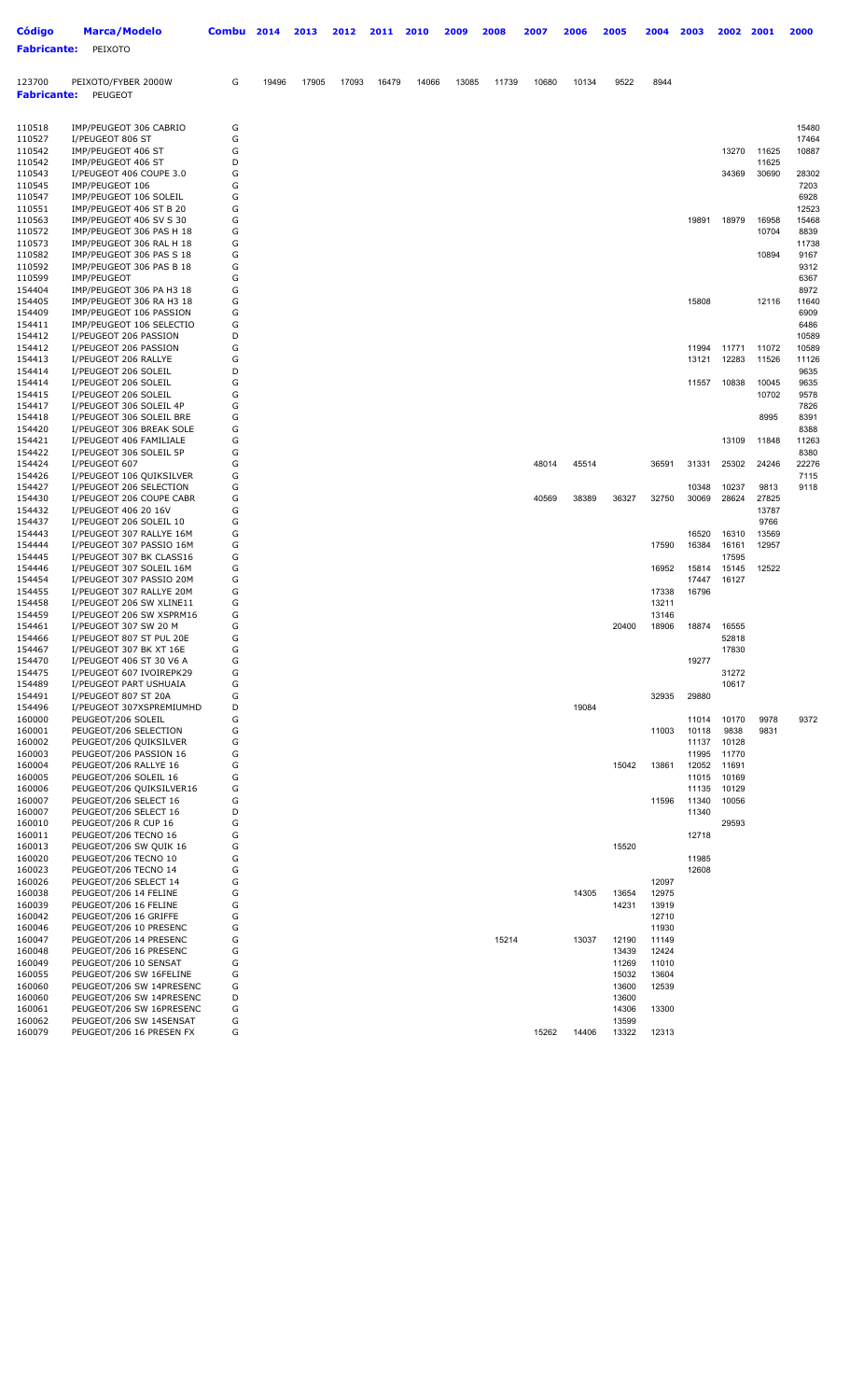| Código           | <b>Marca/Modelo</b>                                  | <b>Combu</b> | 2014 | 2013  | 2012           | 2011           | 2010           | 2009           | 2008           | 2007           | 2006           | 2005  | 2004           | 2003  | 2002  | 2001 | 2000 |
|------------------|------------------------------------------------------|--------------|------|-------|----------------|----------------|----------------|----------------|----------------|----------------|----------------|-------|----------------|-------|-------|------|------|
| 160081           | PEUGEOT/206 SW16 ESCA FX                             | G            |      |       |                |                |                |                | 19401          | 17306          | 16141          |       |                |       |       |      |      |
| 160083           | PEUGEOT/206 SW16 FELI FX                             | G            |      |       |                |                |                |                | 18866          | 17077          | 15558          | 14787 |                |       |       |      |      |
| 160085           | PEUGEOT/206 SW16 PRES FX                             | G            |      |       |                |                |                |                |                |                | 14606          | 13453 |                |       |       |      |      |
| 160086           | PEUGEOT/206 16 RALLYE FX                             | G            |      |       |                |                |                |                |                |                |                | 14365 |                |       |       |      |      |
| 160087           | PEUGEOT/206 16 FELINE FX                             | G            |      |       |                |                |                |                |                | 16318          | 15074          | 14407 |                |       |       |      |      |
| 160088           | PEUGEOT/206 14 HOLIDAY                               | G            |      |       |                |                |                |                |                |                |                | 12347 |                |       |       |      |      |
| 160089           | PEUGEOT/206 16 HOLID FX                              | G            |      |       |                |                |                |                |                |                |                | 15580 |                |       |       |      |      |
| 160091           | PEUGEOT/206 14 FELINE FX                             | G            |      |       |                |                |                |                |                | 15315          | 14378          | 13729 |                |       |       |      |      |
| 160092           | PEUGEOT/206 14 PRESEN FX                             | G            |      |       |                |                |                |                | 15096          | 14773          | 12861          | 12023 |                |       |       |      |      |
| 160093           | PEUGEOT/206 14 SENSAT FX                             | G            |      |       |                |                |                | 14890          | 13776          | 13007          | 12226          | 11185 |                |       |       |      |      |
| 160095           | PEUGEOT/206 SW14 PRES FX                             | G            |      |       |                |                |                |                | 17219          | 15251          | 14597          | 13376 |                |       |       |      |      |
| 160519           | I/PEUGEOT 206 16 FELINE                              | G            |      |       |                |                |                |                |                |                | 15412          |       |                |       |       |      |      |
| 160527           | I/PEUGEOT 206 14 PRESENC                             | G            |      |       |                |                |                |                |                |                | 13059          | 12210 |                |       |       |      |      |
| 160528           | PEUGEOT 206 16 PRESENC                               | G            |      |       |                |                |                |                |                |                |                | 13442 | 12422          |       |       |      |      |
| 160529           | I/PEUGEOT 206 10 SENSAT                              | G            |      |       |                |                |                |                |                |                |                |       | 11598          |       |       |      |      |
| 160535           | I/PEUGEOT 307 20 FELINE                              | G<br>G       |      |       |                |                |                |                |                |                | 19521          | 17613 | 16886          |       |       |      |      |
| 160540<br>160545 | I/PEUGEOT 307 16 PRESENC<br>I/PEUGEOT 307 CC 20M     | G            |      |       |                |                |                |                |                |                |                | 18225 | 17329<br>37473 |       |       |      |      |
| 160550           | I/PEUGEOT 307 RALLYE 20A                             | G            |      |       |                |                |                |                |                |                |                |       | 18417          |       |       |      |      |
| 160553           | I/PEUGEOT 307 20A FELINE                             | G            |      |       |                |                |                |                |                |                |                | 17615 | 17439          |       |       |      |      |
| 160554           | I/PEUGEOT 307 SW 20A                                 | G            |      |       |                |                |                |                |                |                |                | 21589 | 20004          |       |       |      |      |
| 160555           | I/PEUGEOT 307 CC 20A                                 | G            |      |       |                |                |                |                |                |                |                | 44067 | 39964          |       |       |      |      |
| 160562           | I/PEUGEOT 307 16 PRES PK                             | G            |      |       |                |                |                |                |                |                |                |       | 17082          |       |       |      |      |
| 160566           | I/PEUGEOT 407 BK 30A                                 | G            |      |       |                |                |                |                |                |                |                |       | 25276          |       |       |      |      |
| 160567           | I/PEUGEOT 407 30A                                    | G            |      |       |                |                |                |                |                |                | 31920          | 30243 | 28100          |       |       |      |      |
| 160568           | I/PEUGEOT 407 SW 30A                                 | G            |      |       |                |                |                |                |                |                | 35435          | 33659 | 30589          |       |       |      |      |
| 160570           | I/PEUGEOT 407 20A                                    | G            |      |       |                |                |                |                |                |                | 25219          | 24368 |                |       |       |      |      |
| 160571           | I/PEUGEOT 407 SW 20A                                 | G            |      |       |                |                |                |                |                |                | 31781          | 31091 |                |       |       |      |      |
| 160575           | I/PEUGEOT 206 14FELINEFX                             | G            |      |       |                |                |                |                |                | 16010          | 14510          |       |                |       |       |      |      |
| 160576           | I/PEUGEOT 206 14PRESENFX                             | G            |      |       |                |                |                |                |                | 14271          | 12605          |       |                |       |       |      |      |
| 160578           | I/PEUGEOT 307 XR 16 5P                               | G            |      |       |                |                |                |                |                |                |                | 18695 |                |       |       |      |      |
| 160584           | I/PEUGEOT 407 COUPE V6 A                             | G            |      |       |                |                |                |                |                |                | 50386          | 45369 |                |       |       |      |      |
| 160596           | I/PEUGEOT 407SW 30A FELI                             | G            |      |       |                |                |                |                | 49824          | 45139          | 41653          |       |                |       |       |      |      |
| 160597           | I/PEUGEOT 407SD 30A GRIF                             | G            |      |       |                |                |                |                | 68717          | 62492          | 61512          |       |                |       |       |      |      |
| 160598<br>160806 | I/PEUGEOT 407SD 30A FELI<br>I/PEUGEOT 307 20A FELINE | G<br>G       |      |       |                |                |                |                | 43669          | 42187          | 39372<br>19246 | 19123 | 17958          |       |       |      |      |
| 160808           | I/PEUGEOT 307 RALLYE 20A                             | G            |      |       |                |                |                |                |                |                |                | 19047 | 18418          | 17115 |       |      |      |
| 160812           | I/PEUGEOT 307 16 PRES PK                             | G            |      |       |                |                |                |                |                |                |                | 18222 | 17328          |       |       |      |      |
| 160817           | I/PEUGEOT 307 20S A GRIF                             | G            |      |       |                |                |                |                | 24844          | 22483          | 19157          | 19054 |                |       |       |      |      |
| 160823           | I/PEUGEOT 307 20S CC                                 | G            |      |       |                |                |                |                |                |                |                | 46169 |                |       |       |      |      |
| 160825           | I/PEUGEOT 307 20S GRIFFE                             | G            |      |       |                |                |                |                |                | 22778          |                |       |                |       |       |      |      |
| 160826           | I/PEUGEOT 307 20S FELINE                             | G            |      |       |                |                |                |                | 23778          | 21546          | 18094          |       |                |       |       |      |      |
| 160832           | I/PEUGEOT 307 20A FEL PK                             | G            |      |       |                |                |                |                |                |                | 19530          | 19339 |                |       |       |      |      |
| 160833           | I/PEUGEOT 307 20 FELI PK                             | G            |      |       |                |                |                |                |                |                |                | 17808 |                |       |       |      |      |
| 160834           | I/PEUGEOT 307 20S A SW                               | G            |      |       |                |                |                |                |                |                | 23410          | 22578 |                |       |       |      |      |
| 160835           | I/PEUGEOT 307 20S A CC                               | G            |      |       |                |                |                |                | 56063          | 53185          | 48500          | 44932 |                |       |       |      |      |
| 160836           | I/PEUGEOT 307 XR                                     | G            |      |       |                |                |                |                |                |                |                |       |                |       | 16752 |      |      |
| 160837           | I/PEUGEOT 307 20S A FELI                             | G            |      |       |                |                |                |                | 24775          | 22412          | 19098          |       |                |       |       |      |      |
| 160839           | I/PEUGEOT 307 PRES 16 4P<br>I/PEUGEOT 307SD 20S M    | G            |      |       |                |                |                |                |                |                |                | 19742 |                |       |       |      |      |
| 160844           | I/PEUGEOT 307SD 20S M                                | G<br>D       |      |       |                |                |                |                | 25360          | 23583          | 22169<br>22169 |       |                |       |       |      |      |
| 160844<br>160846 | I/PEUGEOT 307SD 20S A GR                             | G            |      |       |                |                |                |                | 25045          | 23137          | 22515          |       |                |       |       |      |      |
| 160848           | I/PEUGEOT 307SD 20S A FL                             | G            |      |       |                |                |                |                | 25053          | 23138          | 22498          |       |                |       |       |      |      |
| 160850           | I/PEUGEOT 307SD16 FXPR                               | G            |      |       |                |                |                |                | 22677          | 21496          | 19923          |       |                |       |       |      |      |
| 160855           | I/PEUGEOT 307 16 FX PR                               | G            |      |       |                | 32558          | 28582          | 26576          | 23284          | 22411          | 19722          |       |                |       |       |      |      |
| 160865           | I/PEUGEOT 307SW 20SA XSI                             | G            |      |       |                |                |                |                |                | 27231          |                |       |                |       |       |      |      |
| 160866           | I/PEUGEOT 307SW 20SA FEL                             | G            |      |       |                |                |                |                | 28734          | 27295          |                |       |                |       |       |      |      |
| 160867           | I/PEUGEOT 307SW 20SA ALL                             | G            |      |       |                |                |                |                | 27229          | 24978          | 23746          |       |                |       |       |      |      |
| 160868           | I/PEUGEOT 307SW 20S ALLU                             | G            |      |       |                |                |                |                | 26944          | 24321          | 22961          |       |                |       |       |      |      |
| 160875           | I/PEUGEOT 206 X-LINE                                 | G            |      |       |                |                |                |                |                |                |                | 15364 |                |       |       |      |      |
| 160878           | I/PEUGEOT 307 16 PR PK                               | G            |      |       |                | 33168          | 28877          | 26860          | 23522          | 22655          |                |       |                |       |       |      |      |
| 160879           | I/PEUGEOT 307 SD16 PR PK                             | G            |      |       |                |                |                |                | 22552          | 21335          |                |       |                |       |       |      |      |
| 160885           | I/PEUGEOT 207 3P                                     | G            |      |       |                |                | 22234          | 21480          |                |                |                |       |                |       |       |      |      |
| 160886           | I/PEUGEOT 207 5P                                     | G            |      |       |                |                | 22793          | 21713          |                |                |                |       |                |       |       |      |      |
| 160889           | I/PEUGEOT 307 HBFELINE A                             | G            |      |       |                | 36056          | 32488          | 28764          | 24181          | 21875          |                |       |                |       |       |      |      |
| 160890           | I/PEUGEOT 307 HB FELINE                              | G            |      |       |                |                |                | 29110          | 23159          | 21721          |                |       |                |       |       |      |      |
| 160892<br>160894 | I/PEUGEOT 307 SDFELINE A<br>I/PEUGEOT 307 SD FELINE  | G<br>G       |      |       |                |                | 32866<br>34090 | 27747<br>31299 | 22731<br>24829 | 22235<br>22849 |                |       |                |       |       |      |      |
| 160895           | I/PEUGEOT 306 BERLINE XT                             | G            |      |       |                |                |                |                |                |                |                |       |                |       |       | 8050 |      |
| 160897           | I/PEUGEOT 207HB XR                                   | G            |      |       | 23516          | 21462          | 19997          | 19654          | 17904          |                |                |       |                |       |       |      |      |
| 160898           | I/PEUGEOT 207HB XR S                                 | G            |      |       | 26838          | 25559          | 22260          | 20373          |                |                |                |       |                |       |       |      |      |
| 161305           | PEUGEOT/206 SW14 MOON FX                             | G            |      |       |                |                |                |                | 17497          | 16067          |                |       |                |       |       |      |      |
| 161306           | PEUGEOT/206 14 MOONLI FX                             | G            |      |       |                |                |                |                | 16949          | 15613          |                |       |                |       |       |      |      |
| 161309           | PEUGEOT/206 16 ALLURE FX                             | G            |      |       |                |                |                |                | 15868          | 14472          |                |       |                |       |       |      |      |
| 161310           | PEUGEOT/206SW 16FE FXA                               | G            |      |       |                |                |                |                | 23363          | 21371          |                |       |                |       |       |      |      |
| 161311           | PEUGEOT/206 16FELI FXA                               | G            |      |       |                |                |                |                | 20647          | 18902          |                |       |                |       |       |      |      |
| 161316           | PEUGEOT/207 SD                                       | G            |      |       |                |                |                |                | 25797          |                |                |       |                |       |       |      |      |
| 161317           | PEUGEOT/207 SW                                       | G            |      |       |                |                |                |                | 19034          |                |                |       |                |       |       |      |      |
| 161318           | PEUGEOT/207 5P                                       | G            |      |       | 23601          | 20896          | 20858          | 20405          | 19554          |                |                |       |                |       |       |      |      |
| 161319           | PEUGEOT/207 3P                                       | G            |      |       |                |                |                |                | 20198          |                |                |       |                |       |       |      |      |
| 161321           | PEUGEOT/207PASSION XS                                | G            |      |       | 28460          | 25481          | 23091          | 22008          | 20145          |                |                |       |                |       |       |      |      |
| 161322           | PEUGEOT/207PASSION XR S                              | G            |      | 28858 | 27212          | 24278          | 22304          | 21818          | 20116          |                |                |       |                |       |       |      |      |
| 161323<br>161324 | PEUGEOT/207PASSION XS A<br>PEUGEOT/207SW XR          | G<br>G       |      | 33109 | 30636<br>25015 | 28074<br>24290 | 25791<br>22321 | 24099<br>21038 | 23068<br>19530 |                |                |       |                |       |       |      |      |
|                  |                                                      |              |      |       |                |                |                |                |                |                |                |       |                |       |       |      |      |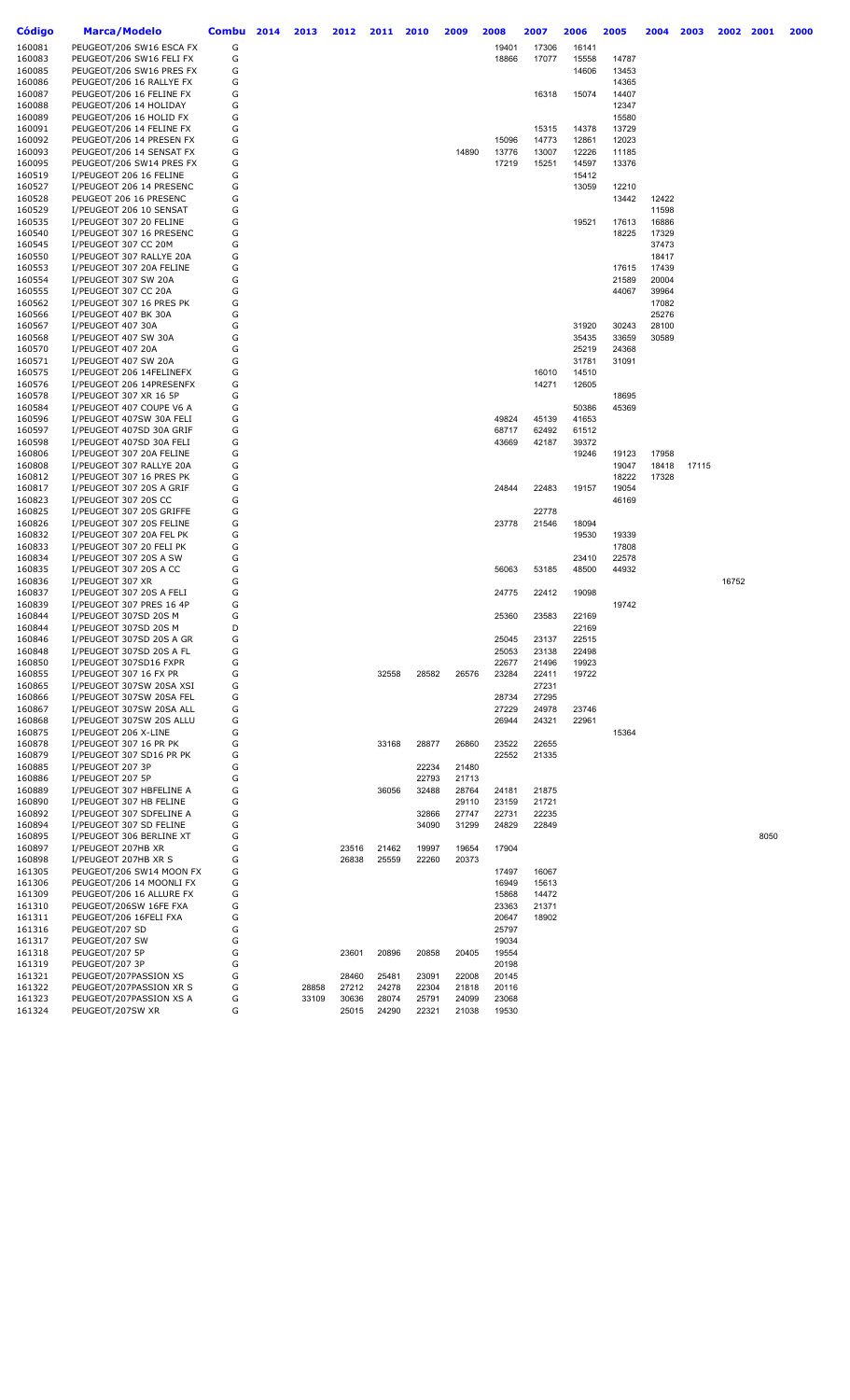| <b>Código</b>                | Marca/Modelo                                         | <b>Combu</b> | 2014   | 2013   | 2012   | 2011           | 2010  | 2009           | 2008           | 2007  | 2006  | 2005   | 2004 | 2003  | 2002  | 2001 | 2000   |
|------------------------------|------------------------------------------------------|--------------|--------|--------|--------|----------------|-------|----------------|----------------|-------|-------|--------|------|-------|-------|------|--------|
| 161325                       | PEUGEOT/207SW XS A                                   | G            |        |        | 34090  | 28484          | 24797 | 23406          | 23335          |       |       |        |      |       |       |      |        |
| 161326                       | PEUGEOT/207SW XR S                                   | G            |        |        | 25851  | 25139          | 22024 | 21012          | 20301          |       |       |        |      |       |       |      |        |
| 161327                       | PEUGEOT/207HB XLINE                                  | G            |        |        |        | 20779          | 18163 | 17245          | 16488          |       |       |        |      |       |       |      |        |
| 161328                       | PEUGEOT/207HB XR                                     | G            |        | 25176  | 23517  | 21462          | 19616 | 18777          | 17868          |       |       |        |      |       |       |      |        |
| 161329                       | PEUGEOT/207HB XR S                                   | G            |        |        | 26840  | 25561          | 22271 | 20373          | 19424          |       |       |        |      |       |       |      |        |
| 161330                       | PEUGEOT/207PASSION XLINE                             | G            |        |        |        |                |       |                | 23734          |       |       |        |      |       |       |      |        |
| 161331                       | PEUGEOT/207 ESCAPADE                                 | G            |        |        | 29035  | 26930          | 24220 | 23487          | 21483          |       |       |        |      |       |       |      |        |
| 161332                       | PEUGEOT/207HB XS                                     | G            |        |        | 27095  | 25806          | 21985 | 20380          | 19444          |       |       |        |      |       |       |      |        |
| 161333                       | PEUGEOT/207HB XS A                                   | G            |        |        | 30328  | 27171          | 24919 | 23888          | 22455          |       |       |        |      |       |       |      |        |
| 161334                       | PEUGEOT/207PASSION XR                                | G            |        | 28075  | 25764  | 23717          | 22223 | 21068          | 19572          |       |       |        |      |       |       |      |        |
| 161335<br>161336             | PEUGEOT/206<br>I/PEUGEOT 207 QUIKSILVER              | G<br>G       |        |        |        |                |       | 14913<br>20004 |                |       |       |        |      |       |       |      |        |
| 161347                       | PEUGEOT/207 PAS ALLURE                               | G            |        | 31512  | 28923  |                |       |                |                |       |       |        |      |       |       |      |        |
| 161348                       | PEUGEOT/207 HB ACTIVE                                | G            | 29274  | 26625  | 25332  |                |       |                |                |       |       |        |      |       |       |      |        |
| 161353                       | PEUGEOT/207 PAS ACTIVE                               | G            | 29771  | 28168  |        |                |       |                |                |       |       |        |      |       |       |      |        |
| 161356                       | PEUGEOT/208 ALLURE                                   | G            | 41801  | 38232  | 35475  |                |       |                |                |       |       |        |      |       |       |      |        |
| 161357                       | PEUGEOT/208 PREMIER                                  | G            |        | 44910  |        |                |       |                |                |       |       |        |      |       |       |      |        |
| 161358                       | I/PEUGEOT 308CC ROLAND G                             | G            |        | 110080 |        |                |       |                |                |       |       |        |      |       |       |      |        |
| 161359                       | I/PEUGEOT 3008 ROLAND G                              | G            |        | 80580  |        |                |       |                |                |       |       |        |      |       |       |      |        |
| 161361                       | I/PEUGEOT 208                                        | G            |        |        | 35014  |                |       |                |                |       |       |        |      |       |       |      |        |
| 161604                       | I/PEUGEOT 407SW 20SA ALL                             | G            |        |        |        |                |       |                | 38560          | 35228 | 32700 |        |      |       |       |      |        |
| 161605                       | I/PEUGEOT 407SD 20SA ALL                             | G            |        |        |        |                |       |                | 32472          | 27429 | 26483 |        |      |       |       |      |        |
| 161606                       | I/PEUGEOT 207 3P RC 1.6E                             | D            |        |        |        |                |       |                |                | 14680 |       |        |      |       |       |      |        |
| 161607                       | I/PEUGEOT 207 3PFELI1.6E                             | G            |        |        |        |                |       |                |                | 19206 |       |        |      |       |       |      |        |
| 161610<br>161619             | I/PEUGEOT 407 2.0<br>I/PEUGEOT PARTNER ORIGIN        | G<br>G       |        |        |        |                | 22895 | 18726          |                | 28935 |       |        |      |       |       |      |        |
| 161620                       | I/PEUGEOT PARTNER ESCAP                              | G            |        |        | 31600  | 30382          | 25944 | 24330          |                |       |       |        |      |       |       |      |        |
| 161626                       | I/PEUGEOT PARTNER                                    | G            |        |        | 29929  | 26512          | 22802 |                |                |       |       |        |      |       |       |      |        |
| 161627                       | I/PEUGEOT 408 SED4P20NAF                             | G            |        |        |        |                | 37274 |                |                |       |       |        |      |       |       |      |        |
| 161628                       | I/PEUGEOT 408 FELINE                                 | G            |        |        | 49054  | 46679          | 44883 |                |                |       |       |        |      |       |       |      |        |
| 161630                       | I/PEUGEOT 408 PREMIUM                                | G            |        |        |        |                | 46069 |                |                |       |       |        |      |       |       |      |        |
| 161633                       | I/PEUGEOT 3008 GRIFFE                                | G            |        | 70987  | 66752  | 62659          | 61532 |                |                |       |       |        |      |       |       |      |        |
| 161634                       | I/PEUGEOT 3008 ALLURE                                | G            |        | 67102  | 60624  | 55898          | 53921 |                |                |       |       |        |      |       |       |      |        |
| 161637                       | I/PEUGEOT 408 ALLURE                                 | G            |        | 43761  | 38833  | 36668          | 34808 |                |                |       |       |        |      |       |       |      |        |
| 161638                       | I/PEUGEOT 408 GRIFFE                                 | G            |        |        |        | 48453          | 46374 |                |                |       |       |        |      |       |       |      |        |
| 161640                       | I/PEUGEOT 3008 SPORT                                 | G            |        |        |        |                | 56122 |                |                |       |       |        |      |       |       |      |        |
| 161650                       | I/PEUGEOT 207 PASSION XR                             | G            |        |        |        |                | 22783 |                |                |       |       |        |      |       |       |      |        |
| 161654                       | I/PEUGEOT 3008 TECNO                                 | G            |        |        |        |                | 56397 |                |                |       |       |        |      |       |       |      |        |
| 161664                       | I/PEUGEOT 408 FELINE THP                             | G<br>G       |        |        | 55894  |                |       |                |                |       |       |        |      |       |       |      |        |
| 161665<br>161666             | I/PEUGEOT 408 GRIFFE THP<br>I/PEUGEOT 307 PREMIUM AT | G            |        | 59251  | 55894  | 52694<br>35216 |       |                |                |       |       |        |      |       |       |      |        |
| 161667                       | I/PEUGEOT RCZ THP                                    | G            | 117852 | 107461 | 98649  | 96687          |       |                |                |       |       |        |      |       |       |      |        |
| 161668                       | I/PEUGEOT 308 ACTIVE                                 | G            | 47841  | 41423  | 39620  | 38334          |       |                |                |       |       |        |      |       |       |      |        |
| 161670                       | I/PEUGEOT 308 FELINE                                 | G            |        | 49826  | 46063  | 45168          |       |                |                |       |       |        |      |       |       |      |        |
| 161671                       | I/PEUGEOT 308 ALLURE                                 | G            | 44297  | 42182  | 39765  | 38377          |       |                |                |       |       |        |      |       |       |      |        |
| 161679                       | I/PEUGEOT 308 CC                                     | G            |        | 110316 | 102858 | 97715          |       |                |                |       |       |        |      |       |       |      |        |
| 161683                       | PEUGEOT/207 HB BLUE LION                             | G            |        | 23124  | 20563  |                |       |                |                |       |       |        |      |       |       |      |        |
| 161684                       | I/PEUGEOT 508                                        | G            |        |        |        | 71726          |       |                |                |       |       |        |      |       |       |      |        |
| 161686                       | I/PEUGEOT 308 GRIFFE THP                             | G            | 62835  | 59746  |        |                |       |                |                |       |       |        |      |       |       |      |        |
| 161689                       | I/PEUGEOT 308 FELINE THP                             | G            |        | 58449  | 57144  |                |       |                |                |       |       |        |      |       |       |      |        |
| 161691                       | I/PEUGEOT 508 THP                                    | G<br>G       |        | 78160  | 72349  | 69527          |       |                |                |       |       |        |      |       |       |      |        |
| 161692<br>161694             | I/PEUGEOT 3008GRIFFE THP<br>PEUGEOT/208 FELINE A     | G            | 85654  |        | 30884  |                |       |                |                |       |       |        |      |       |       |      |        |
| 161695                       | PEUGEOT/208 FELINE                                   | G            |        |        | 28415  |                |       |                |                |       |       |        |      |       |       |      |        |
| 161696                       | PEUGEOT/208 GRIFFE                                   | G            | 46871  | 40036  | 38772  |                |       |                |                |       |       |        |      |       |       |      |        |
| 161697                       | PEUGEOT/208 GRIFFE A                                 | G            | 46871  | 42038  | 40712  |                |       |                |                |       |       |        |      |       |       |      |        |
| 161698                       | PEUGEOT/208 ACTIVE                                   | G            | 37784  | 31773  | 28789  |                |       |                |                |       |       |        |      |       |       |      |        |
| 162100                       | I/PEUGEOT 307SD PRESENCE                             | G            |        |        |        |                | 27401 | 24245          | 21786          |       |       |        |      |       |       |      |        |
| 162102                       | I/PEUGEOT 307SD PRES PK                              | G            |        |        |        |                | 27681 | 24493          | 21856          |       |       |        |      |       |       |      |        |
| 162105                       | I/PEUGEOT 307SD PRESENCE                             | G            |        |        |        |                |       |                |                | 21335 |       |        |      |       |       |      |        |
| 162107                       | I/PEUGEOT 307HB PRESEN A                             | G            |        |        |        |                | 30252 |                | 24614          |       |       |        |      |       |       |      |        |
| 162108                       | I/PEUGEOT 307HB PRESENCE                             | G            |        |        |        |                |       |                | 23754          |       |       |        |      |       |       |      |        |
| 162109                       | I/PEUGEOT 307SD PRE PK A                             | G            |        |        |        |                | 32615 | 30725          |                |       |       |        |      |       |       |      |        |
| 162110                       | I/PEUGEOT 307SD PRESEN A                             | G            |        |        |        |                |       | 30276          | 28590          |       |       |        |      |       |       |      |        |
| 162111<br>162112             | I/PEUGEOT 307HB PRE PK A<br>I/PEUGEOT 206            | G<br>G       |        |        |        | 34252          | 31029 | 29548          | 26416          |       |       |        |      |       | 10575 |      |        |
| 162116                       | I/PEUGEOT 307 XRD 2.0HDI                             | D            |        |        |        |                |       |                |                |       |       |        |      | 19913 |       |      |        |
| 162119                       | I/PEUGEOT 308 ROLAND G                               | G            | 67863  | 64447  |        |                |       |                |                |       |       |        |      |       |       |      |        |
| 162120                       | I/PEUGEOT 408 ALLURE BVA                             | G            | 53981  | 51313  |        |                |       |                |                |       |       |        |      |       |       |      |        |
| 162121                       | I/PEUGEOT 308 ALLURE BVA                             | G            | 53651  | 51582  |        |                |       |                |                |       |       |        |      |       |       |      |        |
| 162124                       | PEUGEOT/208 ACT PACK BVA                             | G            | 41900  |        |        |                |       |                |                |       |       |        |      |       |       |      |        |
| 162125                       | PEUGEOT/208 ACTIVE PACK                              | G            | 38670  |        |        |                |       |                |                |       |       |        |      |       |       |      |        |
| <b>Fabricante:</b>           | PLYMOUTH                                             |              |        |        |        |                |       |                |                |       |       |        |      |       |       |      |        |
| 110606<br><b>Fabricante:</b> | I/PLYMOUTH PROWLER<br>PONTIAC                        | G            |        |        |        |                |       |                |                |       |       |        |      |       |       |      | 239868 |
|                              |                                                      |              |        |        |        |                |       |                |                |       |       |        |      |       |       |      |        |
| 110704                       | I/PONTIAC GTO                                        | G            |        |        |        |                |       |                |                |       |       | 132811 |      |       |       |      |        |
| 110705                       | I/PONTIAC SOLSTICE                                   | G            |        |        |        |                |       | 112878         | 87728          | 82177 | 65337 |        |      |       |       |      |        |
| 110706                       | I/PONTIAC SOLSTICE GXP                               | G            |        |        |        |                |       | 114701         | 101530         | 93188 | 87815 |        |      |       |       |      |        |
| 110707                       | I/PONTIAC MONTANA SE                                 | G            |        |        |        |                |       |                |                |       |       |        |      |       |       |      | 21772  |
| 110708<br>110709             | I/PONTIAC G6 GT                                      | G<br>G       |        |        |        |                |       |                | 72537<br>96091 |       |       |        |      |       |       |      |        |
|                              | I/PONTIAC G8 GT                                      |              |        |        |        |                |       |                |                |       |       |        |      |       |       |      |        |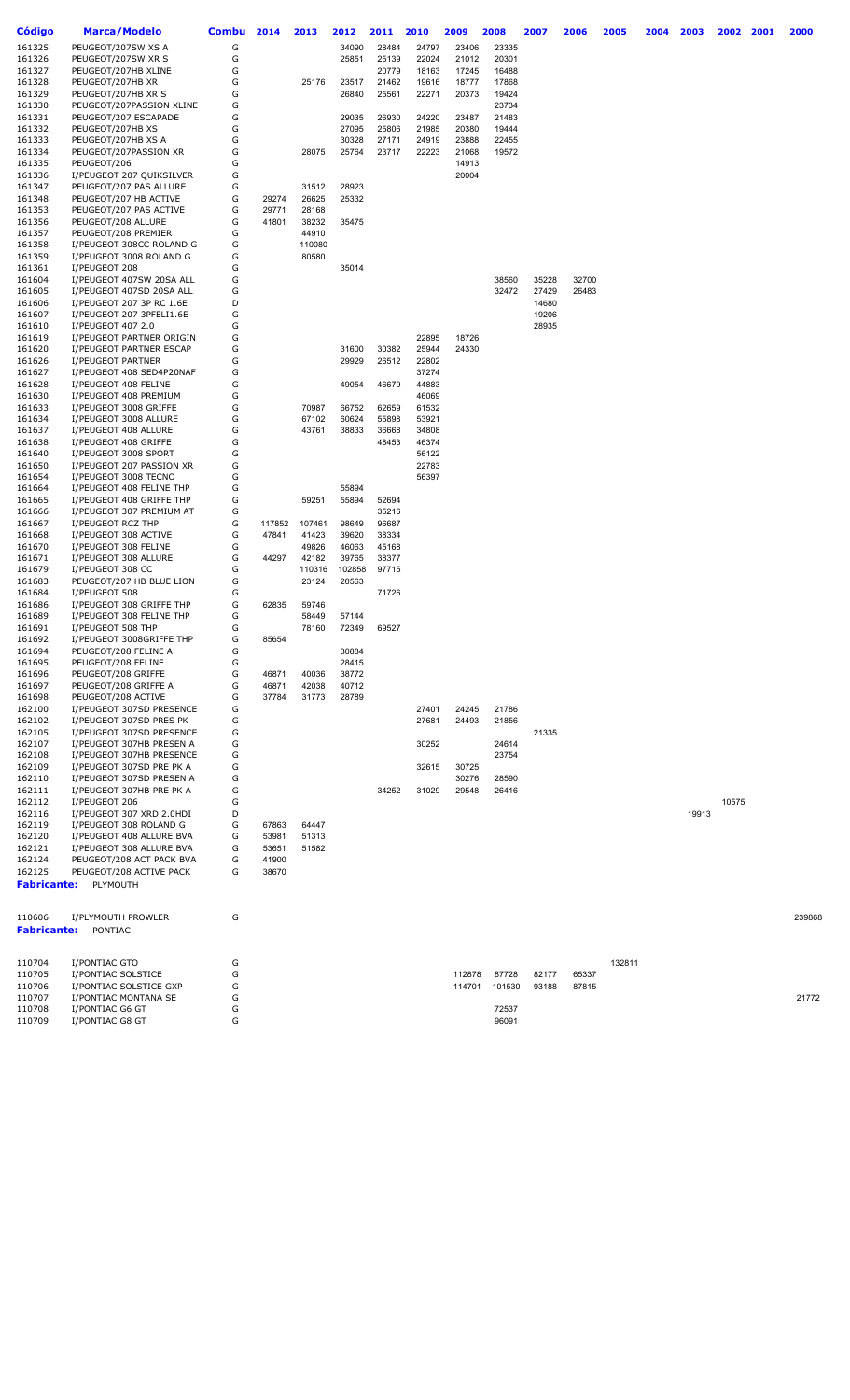| <b>Código</b>      | Marca/Modelo                                         | Combu  | 2014             | 2013             | 2012             | 2011                    | 2010             | 2009             | 2008             | 2007             | 2006             | 2005             | 2004             | 2003        | 2002             | 2001             | 2000          |
|--------------------|------------------------------------------------------|--------|------------------|------------------|------------------|-------------------------|------------------|------------------|------------------|------------------|------------------|------------------|------------------|-------------|------------------|------------------|---------------|
| <b>Fabricante:</b> | <b>PORSCHE</b>                                       |        |                  |                  |                  |                         |                  |                  |                  |                  |                  |                  |                  |             |                  |                  |               |
|                    |                                                      |        |                  |                  |                  |                         |                  |                  |                  |                  |                  |                  |                  |             |                  |                  |               |
| 110802             | I/PORSCHE 911 CARRERA                                | G      |                  |                  |                  | 239521                  | 230226           | 219803           | 201017           | 192625           | 176803           | 169422           | 161020           |             | 153632 145676    | 139595           | 133312        |
| 110803             | I/PORSCHE 911 TURBO                                  | G      | 848503           | 685854           |                  | 586254                  | 442650           | 394831           | 346194           | 325201           | 302060           | 258410           | 247622           |             | 221032 216613    | 205132           | 167778        |
| 110804             | I/PORSCHE CAYENNE S                                  | G      |                  |                  | 284372           | 268329                  | 181973           |                  | 169401           | 153301           | 111924           | 103111           | 93007            | 91805       | 90132            |                  |               |
| 110805             | I/PORSCHE CAYENNE TURBO                              | G      |                  |                  |                  | 305120                  | 260631           |                  | 202504           | 200157           | 149215           | 129888           | 123240           |             | 109457 109220    |                  |               |
| 110806<br>110807   | I/PORSCHE 911 TARGA<br>I/PORSCHE 911 CARRERA 4       | G<br>G | 586166           |                  |                  |                         |                  | 297546           | 245124           |                  |                  |                  |                  |             | 172663<br>169539 | 164050<br>158690 | 151994        |
| 110808             | I/PORSCHE 911 CARRERA 4S                             | G      |                  | 426461           | 415415           | 372498                  | 299775           | 288047           | 238691           | 225217           | 212162           | 201891           | 193650           | 169504      | 168605           | 155354           | 144178        |
| 110809             | <b>IMP/PORSCHE BOXSTER</b>                           | G      | 266188           | 244471           | 232830           | 221743                  | 193646           | 176384           | 169057           | 152442           | 145823           | 135040           | 132014           | 114291      | 108152           | 103638           | 99311         |
| 110810             | I/PORSCHE 911 GT3                                    | G      | 752189           | 632307           |                  |                         | 486106           | 444093           | 369205           | 343242           | 334271           |                  | 269005           |             |                  |                  | 184308        |
| 110811             | I/PORSCHE BOXSTER S                                  | G<br>G | 267350           | 245538           | 233846           | 222712                  | 194509           | 182280           | 165912           | 153208           | 143131           | 134663           | 131795<br>262258 |             | 114451 109728    | 101317           | 97049         |
| 110812<br>110813   | I/PORSCHE 911 GT2<br>I/PORSCHE CAYENNE V6            | G      |                  |                  |                  | 166881                  | 156814           | 373063<br>145658 | 355625<br>139577 | 296379<br>120198 | 114775           | 103135           | 97002            | 92065       |                  |                  |               |
| 110814             | I/PORSCHE CARRERA GT                                 | G      |                  |                  |                  |                         |                  |                  |                  |                  | 657649           | 572776           |                  |             |                  |                  |               |
| 110816             | I/PORSCHE 911 CARRERA S                              | G      | 433691           | 413004           | 389482           | 354510                  | 316590           | 309635           | 251654           | 237109           | 225924           | 205547           | 202424           |             |                  |                  |               |
| 110817             | I/PORSCHE 911 TURBO S                                | G      | 1010592          | 754561           | 617853           | 575605                  | 507500           |                  |                  |                  |                  | 282951           | 253457           |             |                  |                  |               |
| 110818<br>110822   | I/PORSCHE CARRERA 2S<br>I/PORSCHE CAYENNE            | G<br>G |                  | 269812           |                  | 239871                  | 160192           | 150343           | 141615           | 121965           | 116507           | 216243<br>104627 | 203617           |             |                  |                  |               |
| 110825             | I/PORSCHE CAYENNE TURBOS                             | G      |                  |                  |                  |                         |                  | 273961           | 243881           |                  | 216300           |                  |                  |             |                  |                  |               |
| 110826             | I/PORSCHE CARRERA S                                  | G      |                  |                  |                  | 315644                  |                  |                  |                  |                  | 225887           |                  |                  |             |                  |                  |               |
| 110827             | I/PORSCHE 911 TARGA 4S                               | G      |                  |                  |                  | 385078                  | 340812           | 315950           | 308949           | 288056           | 253131           |                  |                  |             |                  |                  |               |
| 110832<br>110833   | I/PORSCHE BOXSTER SRS60M<br>I/PORSCHE BOXSTER SRS60T | G<br>G |                  |                  |                  |                         |                  |                  | 187378           | 178324           |                  |                  |                  |             |                  |                  |               |
| 110834             | I/PORSCHE BOSXTER RS60                               | G      |                  |                  |                  |                         |                  |                  | 238192           |                  |                  |                  |                  |             |                  |                  |               |
| 110836             | I/PORSCHE 911 CARRERA SC                             | G      | 446424           | 422946           | 415118           | 402840                  |                  | 312343           | 298217           |                  |                  |                  |                  |             |                  |                  |               |
| 110837             | I/PORSCHE 911 CARRERA 4SC                            | G      | 647422           | 506999           |                  |                         | 364069           | 344803           |                  |                  |                  |                  |                  |             |                  |                  |               |
| 110838<br>110841   | I/PORSCHE BOXSTER S PD<br>I/PORSCHE PANAMERA TURBO   | G<br>G |                  | 620912           | 608086           | 556618                  | 491818           | 205901<br>444451 | 195706           |                  |                  |                  |                  |             |                  |                  |               |
| 110842             | I/PORSCHE PANAMERA 4S                                | G      |                  |                  | 457442           | 419054                  | 377248           | 340503           |                  |                  |                  |                  |                  |             |                  |                  |               |
| 110843             | I/PORSCHE PANAMERA S                                 | G      |                  | 460818           | 450315           | 405589                  | 347622           | 321748           |                  |                  |                  |                  |                  |             |                  |                  |               |
| 110844             | I/PORSCHE 911 TURBO CAB                              | G      |                  |                  |                  | 622799                  | 510988           | 482536           |                  |                  |                  |                  |                  |             |                  |                  |               |
| 110845             | I/PORSCHE 911 GT3 RS                                 | G      |                  |                  |                  | 510722                  | 445612           | 422864           |                  |                  |                  |                  |                  |             |                  |                  |               |
| 110847<br>110848   | I/PORSCHE 911 TURBO CA S<br>I/PORSCHE 911 SPORT CLAS | G<br>G | 1066883          |                  | 729517           | 665077                  | 656295<br>683556 |                  |                  |                  |                  |                  |                  |             |                  |                  |               |
| 110849             | I/PORSCHE BOXSTER SPYDER                             | G      |                  |                  |                  | 205979                  | 195061           |                  |                  |                  |                  |                  |                  |             |                  |                  |               |
| 110850             | I/PORSCHE PANAMERA                                   | G      | 441941           | 368468           | 353398           | 337168                  | 318369           |                  |                  |                  |                  |                  |                  |             |                  |                  |               |
| 110851             | I/PORSCHE 911 GT2 RS                                 | G      |                  |                  |                  | 1146512                 | 1087685          |                  |                  |                  |                  |                  |                  |             |                  |                  |               |
| 110852<br>110853   | I/PORSCHE PANAMERA 4<br>I/PORSCHE 911CARRERA GTS     | G<br>G |                  |                  |                  | 449012 419440<br>352887 | 380472<br>347100 |                  |                  |                  |                  |                  |                  |             |                  |                  |               |
| 110854             | I/PORSCHE 911 SPEEDSTER                              | G      |                  |                  |                  | 440835                  |                  |                  |                  |                  |                  |                  |                  |             |                  |                  |               |
| 110855             | I/PORSCHE 911 BLACK EDIT                             | G      |                  |                  |                  | 325104                  |                  |                  |                  |                  |                  |                  |                  |             |                  |                  |               |
| 110856             | I/PORSCHE PANAMERA T. S                              | G      |                  |                  |                  | 534960                  |                  |                  |                  |                  |                  |                  |                  |             |                  |                  |               |
| 110857<br>110858   | I/PORSCHE CARRERA GTS<br>I/PORSCHE PANAMERA S HYB    | G<br>G |                  |                  | 403445           | 346852<br>386562        |                  |                  |                  |                  |                  |                  |                  |             |                  |                  |               |
| 110859             | I/PORSCHE 911 CARRERA C                              | G      |                  |                  | 348630           | 333618                  |                  |                  |                  |                  |                  |                  |                  |             |                  |                  |               |
| 110860             | I/PORSCHE 911 GT3 RS 4.0                             | G      |                  |                  |                  | 513530                  |                  |                  |                  |                  |                  |                  |                  |             |                  |                  |               |
| 110861             | I/PORSCHE PANAMERA V6                                | G      | 441941           | 358209           | 340409           |                         |                  |                  |                  |                  |                  |                  |                  |             |                  |                  |               |
| 110862<br>110863   | I/PORSCHE PANAMERA GTS<br>I/PORSCHE 911 CABRIOLET    | G<br>G | 614328           | 564208           | 495161           |                         |                  |                  |                  |                  |                  |                  |                  |             |                  |                  |               |
| 110864             | I/PORSCHE 911 TURBOS918S                             | G      |                  |                  | 498421<br>588547 |                         |                  |                  |                  |                  |                  |                  |                  |             |                  |                  |               |
| 110865             | I/PORSCHE PANAMERA PLAT.                             | G      |                  | 402863           |                  |                         |                  |                  |                  |                  |                  |                  |                  |             |                  |                  |               |
| 110867             | I/PORSCHE 911 CARRERASPK                             | G      | 546400           |                  |                  |                         |                  |                  |                  |                  |                  |                  |                  |             |                  |                  |               |
| 110868             | I/PORSCHE 918 SPYDER                                 | G      | 3309341          |                  |                  |                         |                  |                  |                  |                  |                  |                  |                  |             |                  |                  |               |
| 142702<br>142703   | I/PORSCHE CAYMAN S<br>I/PORSCHE CAYMAN               | G<br>G | 381293<br>304423 | 327511<br>269564 | 287527<br>229796 | 259961<br>220203        | 244469<br>183455 | 209769<br>178811 | 189786<br>158187 | 173881<br>149109 | 162565<br>141792 | 126792           |                  |             |                  |                  |               |
| 142704             | I/PORSCHE CAYMAN R                                   | G      |                  |                  |                  | 255261                  |                  |                  |                  |                  |                  |                  |                  |             |                  |                  |               |
| 166030             | I/PORSCHE 911 COUPE                                  | G      |                  |                  |                  |                         | 303483           |                  |                  |                  |                  |                  |                  |             |                  |                  |               |
| 166032             | I/PORSCHE 911 CARRERA 2S                             | G      |                  |                  |                  |                         |                  |                  | 264749           | 262617           |                  |                  |                  |             |                  |                  |               |
| <b>Fabricante:</b> | <b>RDK</b>                                           |        |                  |                  |                  |                         |                  |                  |                  |                  |                  |                  |                  |             |                  |                  |               |
|                    |                                                      |        |                  |                  |                  |                         |                  |                  |                  |                  |                  |                  |                  |             |                  |                  |               |
| 149803             | RDK/TIGER                                            | G      | 14611            | 13419            | 12996            | 8580                    | 8223             | 7880             | 7551             | 7236             | 6935             | 6646             | 6368             | 6103        | 5848             | 5605             | 5371          |
| <b>Fabricante:</b> | RENAULT                                              |        |                  |                  |                  |                         |                  |                  |                  |                  |                  |                  |                  |             |                  |                  |               |
|                    |                                                      |        |                  |                  |                  |                         |                  |                  |                  |                  |                  |                  |                  |             |                  |                  |               |
| 111009             | IMP/RENAULT TWINGO                                   | G      |                  |                  |                  |                         |                  |                  |                  |                  |                  |                  |                  |             |                  |                  | 7457          |
| 111011             | IMP/RENAULT LAGUNA V6                                | G<br>G |                  |                  |                  |                         |                  |                  |                  |                  | 27550            |                  |                  |             | 17111            | 13637            | 13462         |
| 111016<br>111022   | IMP/RENAULT CLIO RL<br>IMP/RENAULT MEGANE 1.6 B      | G      |                  |                  |                  |                         |                  |                  |                  |                  |                  |                  |                  |             |                  | 8562<br>10990    | 8629          |
| 111023             | IMP/RENAULT MEGANE 1.6 L                             | G      |                  |                  |                  |                         |                  |                  |                  |                  |                  |                  |                  |             |                  |                  | 8882          |
| 111024             | IMP/RENAULT MEGANE 2.0 B                             | G      |                  |                  |                  |                         |                  |                  |                  |                  |                  |                  |                  |             |                  |                  | 10356         |
| 111025             | IMP/RENAULT MEGANE 2.0 L                             | G<br>G |                  |                  |                  |                         |                  |                  |                  |                  |                  |                  |                  |             |                  | 12874<br>9750    | 10357<br>8438 |
| 111028<br>111030   | I/RENAULT TWINGO 1.0<br>I/RENAULT MEGANE RXE 1.6     | G      |                  |                  |                  |                         |                  |                  |                  |                  |                  |                  |                  |             |                  | 11881            | 10270         |
| 111031             | I/RENAULT MEGANE RT 1.6                              | G      |                  |                  |                  |                         |                  |                  |                  |                  |                  |                  |                  | 11254       | 10968            | 10921            | 10119         |
| 111033             | I/RENAULT MEGANE RXE 2.0                             | G      |                  |                  |                  |                         |                  |                  |                  |                  |                  |                  |                  | 15030       | 13828            | 12875            | 11178         |
| 111034             | I/RENAULT LAGUNA RXE 2.0                             | G      |                  |                  |                  |                         |                  |                  |                  |                  |                  |                  |                  |             |                  |                  | 11173         |
| 111036<br>111037   | I/RENAULT CLIO RT 1.6<br>I/RENAULT CLIO RL 1.0       | G<br>G |                  |                  |                  |                         |                  |                  |                  |                  |                  |                  |                  |             | 12903            | 12745<br>9466    | 11183         |
| 111038             | I/RENAULT TWINGO 1.0 16V                             | G      |                  |                  |                  |                         |                  |                  |                  |                  |                  |                  |                  |             |                  | 11188            |               |
| 111039             | I/RENAULT MEGANE COUPE                               | G      |                  |                  |                  |                         |                  |                  |                  |                  |                  |                  |                  |             |                  | 11039            |               |
| 111041             | I/RENAULT LAGUNA GRAN V6                             | G      |                  |                  |                  |                         |                  |                  |                  |                  |                  |                  |                  |             | 25579            | 22645            |               |
| 111042<br>111047   | I/RENAULT VEL SATIS P V6<br>I/RENAULT MEGANE EXP 16H | G<br>G |                  |                  |                  |                         |                  |                  |                  |                  |                  |                  |                  | 14312 11145 | 25811            |                  |               |
|                    |                                                      |        |                  |                  |                  |                         |                  |                  |                  |                  |                  |                  |                  |             |                  |                  |               |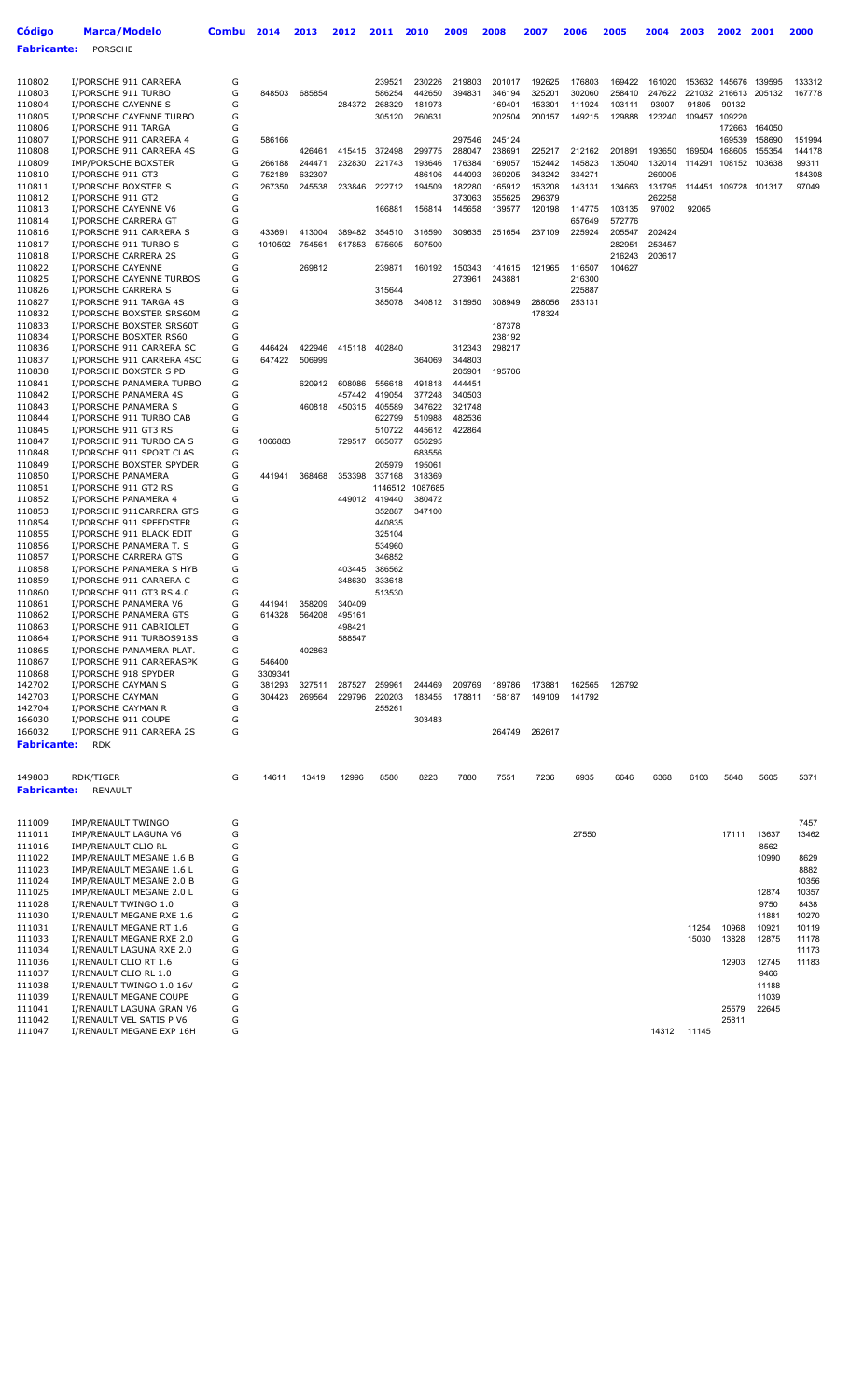| Código           | <b>Marca/Modelo</b>                                  | <b>Combu</b> | 2014  | 2013  | 2012  | 2011  | 2010  | 2009           | 2008           | 2007           | 2006           | 2005           | 2004           | 2003           | 2002           | 2001           | 2000           |
|------------------|------------------------------------------------------|--------------|-------|-------|-------|-------|-------|----------------|----------------|----------------|----------------|----------------|----------------|----------------|----------------|----------------|----------------|
| 111052           | I/RENAULT MEGANE PRI 20S                             | G            |       |       |       |       |       |                |                |                |                | 17506          | 16693          | 14041          |                |                |                |
| 111063           | I/RENAULT G ESPACE I35V6                             | G            |       |       |       |       |       |                |                |                |                |                |                | 31198          |                |                |                |
| 111064           | I/RENAULT ESPACE P 3.5V6                             | G            |       |       |       |       |       |                |                |                |                |                |                | 25896          |                |                |                |
| 111070<br>111078 | I/RENAULT MEGANE2 DYN20A                             | G<br>G       |       |       |       |       |       |                |                |                |                |                | 16875          |                |                |                |                |
| 111080           | I/RENAULT MEGANE2SDDY20A<br>I/RENAULT MEGANE2SDDY20  | G            |       |       |       |       |       |                |                |                |                | 20120<br>18142 |                |                |                |                |                |
| 111083           | I/RENAULT MEGANEGTDYN20A                             | G            |       |       |       |       |       |                |                |                |                | 19677          |                |                |                |                |                |
| 111085           | I/RENAULT CLIO AUT1616VS                             | G            |       |       |       |       |       |                | 19831          | 16995          |                |                |                |                |                |                |                |
| 111087           | I/RENAULT CLIO AUT1616VH                             | G            |       |       |       |       |       |                | 18788          | 16607          |                |                |                |                |                |                |                |
| 111088<br>111089 | I/RENAULT CLIO PRI1616VS<br>I/RENAULT CLIO EXP1616VS | G<br>G       |       |       |       |       |       |                | 18697<br>16754 | 17539<br>16248 | 14350          |                |                |                |                |                |                |
| 111094           | I/RENAULT CLIO AUT 16H3P                             | G            |       |       |       |       |       |                |                | 16303          | 15404          |                |                |                |                |                |                |
| 111096           | I/RENAULT LOGAN                                      | G            |       |       |       | 19880 |       |                |                |                | 16264          |                |                |                |                |                |                |
| 111097           | I/RENAULT MEGANE CC 20 A                             | G            |       |       |       |       |       |                | 57701          | 55718          | 32982          |                |                |                |                |                |                |
| 111098           | I/RENAULT MEGANE HT 20 A<br>RENAULT/SCENIC RT 2.0    | G<br>D       |       |       |       |       |       |                |                |                | 23923          |                |                |                | 13802          |                |                |
| 111100<br>111100 | RENAULT/SCENIC RT 2.0                                | G            |       |       |       |       |       |                |                |                |                |                |                | 14468          | 13802          | 13271          | 10965          |
| 111101           | RENAULT/SCENIC RXE 2.0                               | G            |       |       |       |       |       |                |                |                |                |                |                | 15575          | 14455          | 11989          | 11146          |
| 111101           | RENAULT/SCENIC RXE 2.0                               | D            |       |       |       |       |       |                |                |                |                |                |                | 15575          |                |                |                |
| 111102           | RENAULT/SCENIC RXE1.6 16                             | G            |       |       |       |       |       |                |                |                |                |                |                | 14567          | 13813          | 13257          | 12073          |
| 111103<br>111104 | RENAULT/SCENIC RT 1.6 16<br>RENAULT/CLIO RN 1.6      | G<br>G       |       |       |       |       |       |                |                |                |                |                |                |                | 13785          | 12803          | 11645<br>10670 |
| 111105           | RENAULT/CLIO RL 1.0                                  | G            |       |       |       |       |       |                |                |                |                |                |                | 10759          | 9950           | 9439           | 8906           |
| 111106           | RENAULT/CLIO RT 1.6                                  | G            |       |       |       |       |       |                |                |                |                |                |                |                |                | 12415          | 10896          |
| 111107           | RENAULT/CLIO RN 1.0                                  | G            |       |       |       |       |       |                |                |                |                |                |                |                | 10857          | 10181          | 9241           |
| 111109           | RENAULT/SCENIC RT1.6 16V                             | D<br>G       |       |       |       |       |       |                |                |                |                |                |                | 14833          | 13784<br>13784 | 12802          |                |
| 111109<br>111110 | RENAULT/SCENIC RT1.6 16V<br>RENAULT/CLIO RN 1.6 16V  | G            |       |       |       |       |       |                |                |                |                |                |                |                | 11436          | 10945          | 11641<br>10625 |
| 111111           | RENAULT/CLIO RT 1.6 16V                              | G            | 31934 |       |       |       |       |                |                |                |                |                |                | 13665          | 12015          | 11522          | 10830          |
| 111111           | RENAULT/CLIO RT 1.6 16V                              | D            |       |       |       |       |       |                |                |                |                |                |                |                |                | 11522          |                |
| 111112           | RENAULT/CLIO RL 1.0 16V                              | G            |       |       |       |       |       |                |                |                |                |                |                | 11621          | 10554          | 10066          | 9794           |
| 111113<br>111114 | RENAULT/CLIO RT 1.0 16V<br>RENAULT/CLIO RN 1.0 16V   | G<br>G       |       |       |       |       |       |                |                |                |                |                |                | 13215<br>11840 | 11600<br>11101 | 10944<br>11032 | 9961<br>10342  |
| 111115           | RENAULT/CLIO SI 1.6 16V                              | G            |       |       |       |       |       |                |                |                |                |                |                |                | 13015          | 11665          | 10811          |
| 111116           | RENAULT/CLIO RL 1.6 16V                              | G            |       |       |       |       |       |                |                |                |                |                |                |                | 11127          |                |                |
| 111121           | RENAULT/CLIO EXP 1.0 H                               | G            |       |       |       |       |       |                |                |                |                | 13112          | 11083          | 10899          | 10135          |                |                |
| 111122           | RENAULT/CLIO EXP 10 16VS                             | G            |       |       |       |       |       |                |                | 16716          | 14927          | 13576          | 12911          | 12183          | 11567          |                |                |
| 111123<br>111124 | RENAULT/CLIO EXP 10 16VH<br>RENAULT/CLIO EXP 16 16VS | G<br>G       |       |       |       |       |       |                |                | 16124<br>17571 | 13795<br>16137 | 13391<br>14991 | 12332<br>13545 | 11728<br>12985 | 10636<br>12029 |                |                |
| 111125           | RENAULT/CLIO EXP 16 16VH                             | G            |       |       |       |       |       |                |                | 16542          | 14614          | 13831          | 12643          | 11649          | 11032          |                |                |
| 111126           | RENAULT/CLIO PRI 10 16VS                             | D            |       |       |       |       |       |                |                |                |                |                |                | 11860          |                |                |                |
| 111126           | RENAULT/CLIO PRI 10 16VS                             | G            |       |       |       |       |       |                |                | 15945          | 15419          | 13254          | 12628          | 11860          | 10923          |                |                |
| 111127<br>111128 | RENAULT/CLIO PRI 10 16VH<br>RENAULT/CLIO PRI 16 16VS | G<br>G       |       |       |       |       |       |                |                | 15908<br>17429 | 14624<br>15749 | 13649<br>14893 | 12419<br>13710 | 11800<br>12521 | 10619<br>11327 |                |                |
| 111128           | RENAULT/CLIO PRI 16 16VS                             | D            |       |       |       |       |       |                |                |                |                |                |                | 12521          |                |                |                |
| 111129           | RENAULT/CLIO PRI 16 16VH                             | G            |       |       |       |       |       |                |                | 16915          | 15193          | 14331          | 13211          | 12372          | 11157          |                |                |
| 111130           | RENAULT/CLIO DYN 10 16VS                             | G            |       |       |       |       |       |                |                |                |                |                |                |                |                | 10304          |                |
| 111131<br>111133 | RENAULT/CLIO DYN 10 16VH<br>RENAULT/CLIO DYN 16 16VH | G<br>G       |       |       |       |       |       |                |                |                |                | 14167<br>14169 | 12627<br>13069 | 12039<br>11950 |                |                |                |
| 111134           | RENAULT/CLIO AUT 1.0 S                               | G            |       |       |       |       |       |                |                |                |                |                | 13228          |                |                |                |                |
| 111135           | RENAULT/CLIO AUT 1.0 H                               | G            |       |       |       |       |       |                |                | 12741          | 12068          | 11601          | 10758          | 10479          | 9913           |                |                |
| 111136           | RENAULT/CLIO AUT 10 16VS                             | G            |       |       |       |       |       |                |                | 14924          | 14420          | 13277          | 12762          | 12177          | 10799          |                |                |
| 111137<br>111138 | RENAULT/CLIO AUT 10 16VH<br>RENAULT/CLIO AUT 16 16VS | G<br>G       | 22511 | 17993 | 17242 | 16522 | 15833 | 15173          | 14540          | 13933<br>16302 | 12629          | 12174          | 11373<br>13751 | 11144          | 10667          |                |                |
| 111139           | RENAULT/CLIO AUT 16 16VH                             | G            |       |       |       |       |       |                |                | 16905          | 15404<br>15646 | 14637<br>14901 | 13823          | 12849          | 11937          |                |                |
| 111140           | RENAULT/CLIO EXP 12 16VS                             | G            |       |       |       |       |       |                |                |                |                |                |                |                |                | 9488           |                |
| 111145           | RENAULT/CLIO AUT 12 16VH                             | G            |       |       |       |       |       |                |                |                |                |                |                |                | 11257          |                |                |
| 111148           | RENAULT/SCENIC EXP 1616V                             | G            |       |       |       |       |       | 27101          | 22992          | 20772          | 19691          | 16511          | 15250          | 14424          |                |                |                |
| 111149<br>111150 | RENAULT/SCENIC EXP 2016V<br>RENAULT/SCENIC PRI 1616V | G<br>G       |       |       |       |       | 29718 | 28102          | 18834          | 18048          | 17296          | 18015<br>16574 | 16670<br>15568 | 16529<br>14191 |                |                |                |
| 111151           | RENAULT/SCENIC PRI 2016V                             | D            |       |       |       |       |       |                |                |                |                | 17810          |                |                |                |                |                |
| 111151           | RENAULT/SCENIC PRI 2016V                             | G            |       |       |       |       |       |                | 23444          | 21876          | 19334          | 17810          | 16173          | 15422          |                |                |                |
| 111152           | RENAULT/SCENIC AUT 1616V                             | G            |       |       |       |       | 27490 | 27226          | 21984          | 20039          | 18941          | 16018          | 15209          | 14552          |                |                |                |
| 111154           | RENAULT/CLIO AUT10 16H3P                             | G            |       |       |       |       |       |                |                | 13179          | 12860          | 12078          |                |                |                |                |                |
| 111156<br>111159 | RENAULT/CLIO EXP10 16H3P<br>RENAULT/CLIO DYN16 16H3P | G<br>G       |       |       |       |       |       |                |                |                | 12822          | 12109<br>14169 |                |                |                |                |                |
| 111160           | RENAULT/CLIO AUT16 16H3P                             | G            |       |       |       |       |       |                |                | 16298          | 15411          | 14641          |                |                |                |                |                |
| 111161           | RENAULT/CLIO AUT 10 H 3P                             | G            |       |       |       |       |       |                |                | 13284          | 12302          | 11865          |                |                |                |                |                |
| 111166           | RENAULT/MEGANESD DYN 16                              | G            |       |       |       |       | 30828 | 26867          | 24329          | 22978          | 21245          | 19837          |                |                |                |                |                |
| 111167<br>111169 | RENAULT/MEGANESD EXPR 16<br>RENAULT/MEGANEGT DYN 20  | G<br>G       |       |       |       |       | 29294 | 25451          | 23204<br>26706 | 21303<br>24361 | 20339<br>23419 | 18960          |                |                |                |                |                |
| 111171           | RENAULT/MEGANEGT EXP 20A                             | G            |       |       |       |       |       | 32445          | 29372          |                |                |                |                |                |                |                |                |
| 111172           | RENAULT/MEGANESD DYN 20A                             | G            |       |       |       |       | 31497 | 28959          | 24982          | 22705          | 21393          |                |                |                |                |                |                |
| 111173           | RENAULT/MEGANEGT EXPR 20                             | G            |       |       |       |       |       | 30776          | 28250          |                |                |                |                |                |                |                |                |
| 111174<br>111175 | RENAULT/MEGANESD DYN 20<br>RENAULT/MEGANESD EXP 20A  | G<br>G       |       |       |       |       |       | 28731<br>29623 | 24201<br>25195 | 23209<br>23747 | 22100          |                |                |                |                |                |                |
| 111176           | RENAULT/MEGANEGT PRI 20A                             | G            |       |       |       |       |       | 32802          | 29340          |                |                |                |                |                |                |                |                |
| 111177           | RENAULT/MEGANESD PRI 20A                             | G            |       |       |       |       |       | 28587          | 25811          |                |                |                |                |                |                |                |                |
| 111178           | RENAULT/MEGANESD EXPR 20                             | G            |       |       |       |       |       | 27000          | 24235          | 23311          |                |                |                |                |                |                |                |
| 111180<br>111180 | RENAULT/MEGANEGT DYN 20A<br>RENAULT/MEGANEGT DYN 2   | D<br>G       |       |       |       |       | 34349 | 30662          | 27009          | 26141<br>25112 | 24400          |                |                |                |                |                |                |
| 111181           | RENAULT/MEGANEGT DYN 16                              | G            |       |       | 32498 | 31612 | 29507 | 28458          | 26453          | 25006          | 22929          |                |                |                |                |                |                |
| 111184           | RENAULT/MEGANEGT EXPR 16                             | G            |       |       |       |       | 32308 | 29678          | 25555          |                | 23963          |                |                |                |                |                |                |
| 111186           | RENAULT/LOGAN PRI 1616V                              | G            |       |       |       |       |       | 21300          | 18489          | 17429          |                |                |                |                |                |                |                |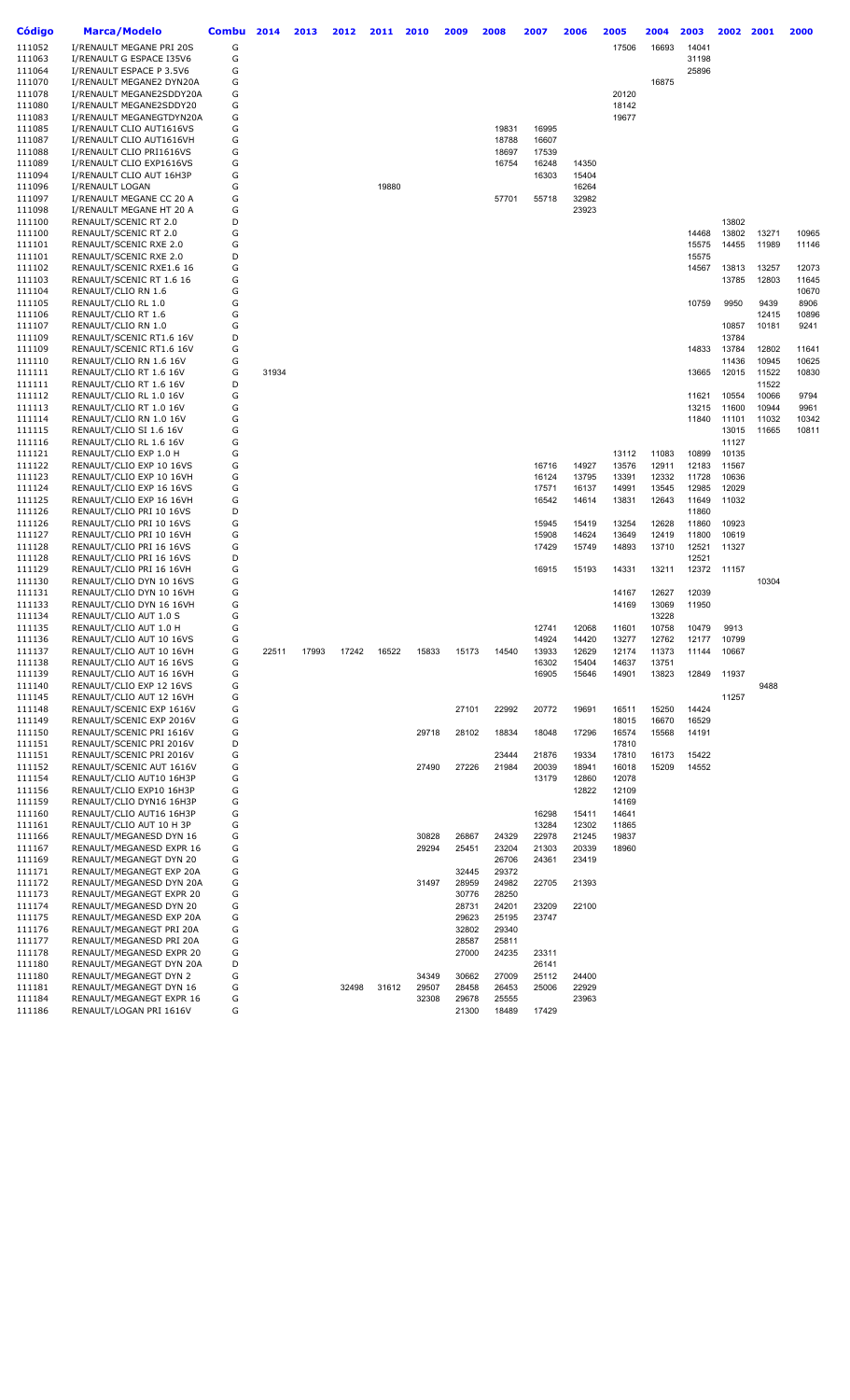| Código           | <b>Marca/Modelo</b>                                  | <b>Combu</b> | 2014  | 2013   | 2012    | 2011   | 2010                    | 2009   | 2008    | 2007  | 2006  | 2005   | 2004  | 2003 | 2002 | 2001  | 2000 |
|------------------|------------------------------------------------------|--------------|-------|--------|---------|--------|-------------------------|--------|---------|-------|-------|--------|-------|------|------|-------|------|
| 111187           | RENAULT/LOGAN EXP 1616V                              | G            |       |        |         |        |                         |        | 21644   |       |       |        |       |      |      |       |      |
| 111188           | RENAULT/LOGAN AUT 1016V                              | G            |       | 23684  | 21498   | 20182  | 17427                   | 16029  | 15176   | 13523 |       |        |       |      |      |       |      |
| 111189           | RENAULT/LOGAN EXP 1016V                              | G            |       | 24714  | 23651   | 21656  | 19845                   | 18047  | 16818   | 15339 |       |        |       |      |      |       |      |
| 111191           | RENAULT/SANDERO PRI1616V                             | G            |       |        |         |        | 24318                   | 22548  | 21077   | 19375 |       |        |       |      |      |       |      |
| 111192           | RENAULT/SANDERO EXP1616V                             | G            |       |        |         |        |                         |        | 20356   |       |       |        |       |      |      |       |      |
| 111195           | RENAULT/SANDERO AUT1016V                             | G            | 26702 | 24476  | 22467   | 20970  | 18301                   | 17611  | 16302   | 15169 |       |        |       |      |      |       |      |
| 111196           | RENAULT/SANDERO EXP1016V                             | G            | 31600 | 25688  | 23990   | 22568  | 20248                   | 19148  | 18484   | 16879 |       |        |       |      |      |       |      |
| 111197           | RENAULT/LOGAN EXP 16                                 | G            |       |        | 25984   | 23055  | 20765                   | 19104  | 18044   | 16077 |       |        |       |      |      |       |      |
| 111198           | RENAULT/LOGAN AUT 16                                 | G            |       |        |         |        |                         | 17875  | 16805   | 14851 |       |        |       |      |      |       |      |
| 164001           | I/RENAULT CLIO AUT 10H3P                             | G            | 19180 | 17615  | 17060   | 15619  | 14968                   | 14344  | 13745   | 13133 |       |        |       |      |      |       |      |
| 164003           | I/RENAULT CLIO EXP1016VH                             | G            | 24445 | 21443  | 18860   |        |                         |        |         |       |       |        |       |      |      |       |      |
| 164004           | I/RENAULT CLIO AUT1016VS                             | G            |       |        |         |        |                         |        | 15612   | 14995 |       |        |       |      |      |       |      |
| 164006           | I/RENAULT CLIO PRI1016VS                             | G            |       |        |         |        |                         |        | 16963   | 16321 |       |        |       |      |      |       |      |
| 164007           | I/RENAULT CLIO AUT1016VH                             | G            | 22460 | 20627  | 19978   | 19125  | 16112                   | 15440  | 14796   | 13774 |       |        |       |      |      |       |      |
| 164011           | I/RENAULT CLIO EXP1016VS                             | G            |       |        |         |        |                         |        | 16327   | 15341 |       |        |       |      |      |       |      |
| 164012           | I/RENAULT GRAND SCENIC                               | G            |       |        |         |        |                         |        | 31978   | 30891 |       |        |       |      |      |       |      |
| 164015           | I/RENAULT CLIO CAM1016VH                             | G            |       |        | 21248   | 20237  | 16939                   | 15700  | 15631   |       |       |        |       |      |      |       |      |
| 164017           | I/RENAULT CLIO CAM 10H3P                             | G            |       |        | 20008   | 19054  | 15940                   | 15039  | 14339   |       |       |        |       |      |      |       |      |
| 164018           | I/RENAULT SYMBOL EX1616V                             | G            |       |        | 24876   | 23688  | 22109                   | 21658  | 20204   |       |       |        |       |      |      |       |      |
| 164019           | I/RENAULT SYMBOL PR1616V                             | G            |       |        | 28413   | 26282  | 23194                   | 21615  | 20445   |       |       |        |       |      |      |       |      |
| 164021           | I/RENAULT SYMBOL EXPR 16                             | G            |       |        |         |        | 21422                   | 19758  | 18159   |       |       |        |       |      |      |       |      |
| 164024           | I/RENAULT ESPACE 7PL                                 | G            |       |        |         |        | 40715                   |        |         |       |       |        |       |      |      |       |      |
| 164025           | I/RENAULT KOLEOS                                     | G            |       |        |         |        | 30878                   |        |         |       |       |        |       |      |      |       |      |
| 164026           | I/RENAULT SAFRANE LE                                 | G            |       |        |         |        | 40628                   |        |         |       |       |        |       |      |      |       |      |
| 164027           | I/RENAULT SCENIC RT 1.9I                             | D            |       |        |         |        |                         |        |         |       |       |        |       |      |      | 17217 |      |
| 164028           | I/RENAULT FLUENCE DYN20M                             | G            | 54647 | 47935  | 44228   | 42851  | 42433                   |        |         |       |       |        |       |      |      |       |      |
| 164029           | I/RENAULT FLUENCE EXP20M                             | G            |       |        |         |        | 35493                   |        |         |       |       |        |       |      |      |       |      |
| 164030           | I/RENAULT FLUENCE DYN20A                             | G            | 60006 | 51022  | 46476   | 43905  | 41757                   |        |         |       |       |        |       |      |      |       |      |
| 164031           | I/RENAULT FLUENCE PRI20A<br>I/RENAULT FLUENCE EXP20A | G            | 69156 | 57864  | 53278   | 51198  | 48912                   |        |         |       |       |        |       |      |      |       |      |
| 164033<br>164035 | I/RENAULT FLUENCE EXP 16                             | G<br>G       |       | 36831  | 34673   | 32938  | 44183                   |        |         |       |       |        |       |      |      |       |      |
| 164037           | I/RENAULT FLUENCE GT20                               | G            | 72165 | 63796  | 62889   |        |                         |        |         |       |       |        |       |      |      |       |      |
| 164040           | I/RENAULT MEGANERS RL265                             | G            |       | 120703 |         |        |                         |        |         |       |       |        |       |      |      |       |      |
| 164041           | I/RENAULT FLUENCE ZE DYN                             | G            |       |        |         |        |                         |        |         |       |       |        | 32333 |      |      |       |      |
| 164042           | I/RENAULT MEGANERS RS265                             | G            |       | 124419 |         |        |                         |        |         |       |       |        |       |      |      |       |      |
| 164043           | I/RENAULT ZOE INTENS ZE                              | G            |       | 84918  |         |        |                         |        |         |       |       |        | 28375 |      |      |       |      |
| 164044           | I/RENAULT ZOE ZEN ZE                                 | G            |       |        |         |        |                         |        |         |       |       |        | 28375 |      |      |       |      |
| 167000           | RENAULT/SANDERO AUT 16                               | G            |       |        |         |        | 19470                   | 18765  | 17032   | 16631 |       |        |       |      |      |       |      |
| 167001           | RENAULT/SANDERO EXP 16                               | G            |       |        | 26518   | 23804  | 21699                   | 20640  | 19673   | 18014 |       |        |       |      |      |       |      |
| 167002           | RENAULT/SANDERO PRI 16                               | G            |       |        | 29221   | 27604  | 24142                   | 21752  | 20968   | 19335 |       |        |       |      |      |       |      |
| 167003           | RENAULT/LOGAN PRI 16                                 | G            |       |        |         |        | 21986                   | 20189  | 18785   | 16858 |       |        |       |      |      |       |      |
| 167004           | RENAULT/SCENIC CAM 1616V                             | G            |       |        |         |        |                         |        | 22009   | 19388 |       |        |       |      |      |       |      |
| 167005           | RENAULT/SANDERO STEPWAY                              | G            | 39021 | 35837  | 32690   | 30197  | 28023                   | 26839  | 25784   |       |       |        |       |      |      |       |      |
| 167006           | RENAULT/SANDERO GTLINE                               | G            |       |        | 28728   | 27360  | 26479                   |        |         |       |       |        |       |      |      |       |      |
| 167008           | RENAULT/LOGAN EX 1616V A                             | G            |       | 33624  | 29950   | 29154  |                         |        |         |       |       |        |       |      |      |       |      |
| 167011           | RENAULT/SANDERO PR1616VA                             | G            | 39626 | 34940  | 32165   | 31914  |                         |        |         |       |       |        |       |      |      |       |      |
| 167013           | RENAULT/SANDERO SW1616VA                             | G            | 44714 | 37203  | 35157   | 34412  |                         |        |         |       |       |        |       |      |      |       |      |
| 167014           | RENAULT/LOGAN EXP 16 HP                              | G            |       | 30912  | 29938   |        |                         |        |         |       |       |        |       |      |      |       |      |
| 167016           | RENAULT/SANDERO EXP 16HP                             | G            | 33963 | 28403  | 26324   |        |                         |        |         |       |       |        |       |      |      |       |      |
| 167017           | RENAULT/SANDERO PRI 16HP                             | G            | 37496 | 31394  | 28818   |        |                         |        |         |       |       |        |       |      |      |       |      |
| 167018           | RENAULT/SANDERO GTL 16HP                             | G            | 36099 | 31502  | 29233   |        |                         |        |         |       |       |        |       |      |      |       |      |
| 167019           | RENAULT/SANDERO STW 16HP                             | G            | 34216 | 31424  | 29327   |        |                         |        |         |       |       |        |       |      |      |       |      |
| 167020           | RENAULT/LOGAN EXPR 16 M                              | G            | 35915 | 33722  |         |        |                         |        |         |       |       |        |       |      |      |       |      |
| 167021           | RENAULT/LOGAN DYNA 16 M                              | G            | 39186 | 37890  |         |        |                         |        |         |       |       |        |       |      |      |       |      |
| 167022           | RENAULT/LOGAN AUTH 1016V                             | G            | 27002 | 23685  |         |        |                         |        |         |       |       |        |       |      |      |       |      |
| 167023           | RENAULT/LOGAN EXPR 1016V                             | G            | 32639 | 26966  |         |        |                         |        |         |       |       |        |       |      |      |       |      |
| 167024           | RENAULT/LOGAN EXPR 16 R                              | G            | 39421 |        |         |        |                         |        |         |       |       |        |       |      |      |       |      |
| 167025           | RENAULT/LOGAN DYNA 16 R                              | G            | 43888 |        |         |        |                         |        |         |       |       |        |       |      |      |       |      |
| 167026           | RENAULT/SANDERO AUTH 10                              | G            | 29415 |        |         |        |                         |        |         |       |       |        |       |      |      |       |      |
| 167027           | RENAULT/SANDERO DYNA 16                              | G            | 39028 |        |         |        |                         |        |         |       |       |        |       |      |      |       |      |
| 167028           | RENAULT/SANDERO EXPR 16                              | G            | 34782 |        |         |        |                         |        |         |       |       |        |       |      |      |       |      |
| 167029           | RENAULT/SANDERO EXPR 16R                             | G            | 35005 |        |         |        |                         |        |         |       |       |        |       |      |      |       |      |
| 167030           | RENAULT/SANDERO DYNA 16R                             | G            | 38032 |        |         |        |                         |        |         |       |       |        |       |      |      |       |      |
| 167031           | RENAULT/SANDERO EXPR 10                              | G            | 33017 |        |         |        |                         |        |         |       |       |        |       |      |      |       |      |
| 167032           | RENAULT/SANDERO STEP 16                              | G            | 35482 |        |         |        |                         |        |         |       |       |        |       |      |      |       |      |
| 167033           | RENAULT/SANDERO STEP 16R                             | G            | 43316 |        |         |        |                         |        |         |       |       |        |       |      |      |       |      |
| Fabricante:      | <b>REVA</b>                                          |              |       |        |         |        |                         |        |         |       |       |        |       |      |      |       |      |
|                  |                                                      |              |       |        |         |        |                         |        |         |       |       |        |       |      |      |       |      |
| 162200           | I/REVA ELECTRIC CHI                                  | G            |       |        |         |        |                         |        |         | 23173 |       |        |       |      |      |       |      |
| 162201           | I/REVA LHD DLX                                       | G            |       |        |         |        |                         |        | 28145   |       |       |        |       |      |      |       |      |
| 162202           | I/REVA LHD STD                                       | G            |       |        |         |        |                         |        | 25324   |       |       |        |       |      |      |       |      |
| Fabricante:      | <b>ROLLS ROYCE</b>                                   |              |       |        |         |        |                         |        |         |       |       |        |       |      |      |       |      |
|                  |                                                      |              |       |        |         |        |                         |        |         |       |       |        |       |      |      |       |      |
|                  |                                                      |              |       |        |         |        |                         |        |         |       |       |        |       |      |      |       |      |
| 101164           | I/ROLLS ROYCE PHANTOM DC                             | G            |       |        |         |        |                         |        | 1291517 |       |       |        |       |      |      |       |      |
| 111164           | I/ROLLS ROYCE PHANTOM                                | G            |       |        |         | 965729 |                         | 843723 | 673520  |       |       | 561573 |       |      |      |       |      |
| 136600           | I/ROLLS ROYCE GHOST                                  | G            |       |        |         |        | 1338413 1126223 1055518 |        |         |       |       |        |       |      |      |       |      |
| 136603           | I/ROLLS ROYCE PHANTOM S2                             | G            |       |        | 1211057 |        |                         |        |         |       |       |        |       |      |      |       |      |
| Fabricante:      | <b>SATURN</b>                                        |              |       |        |         |        |                         |        |         |       |       |        |       |      |      |       |      |
|                  |                                                      |              |       |        |         |        |                         |        |         |       |       |        |       |      |      |       |      |
|                  |                                                      |              |       |        |         |        |                         |        |         |       |       |        |       |      |      |       |      |
| 146901           | I/SATURN SKY                                         | G            |       |        |         |        |                         |        | 32995   | 31117 | 27082 |        |       |      |      |       |      |
| 146902           | I/SATURN SKY RED LINE                                | G            |       |        |         |        |                         | 140140 | 124851  |       |       |        |       |      |      |       |      |
| 146904           | I/SATURN ION                                         | G            |       |        |         |        |                         |        |         |       | 20857 |        |       |      |      |       |      |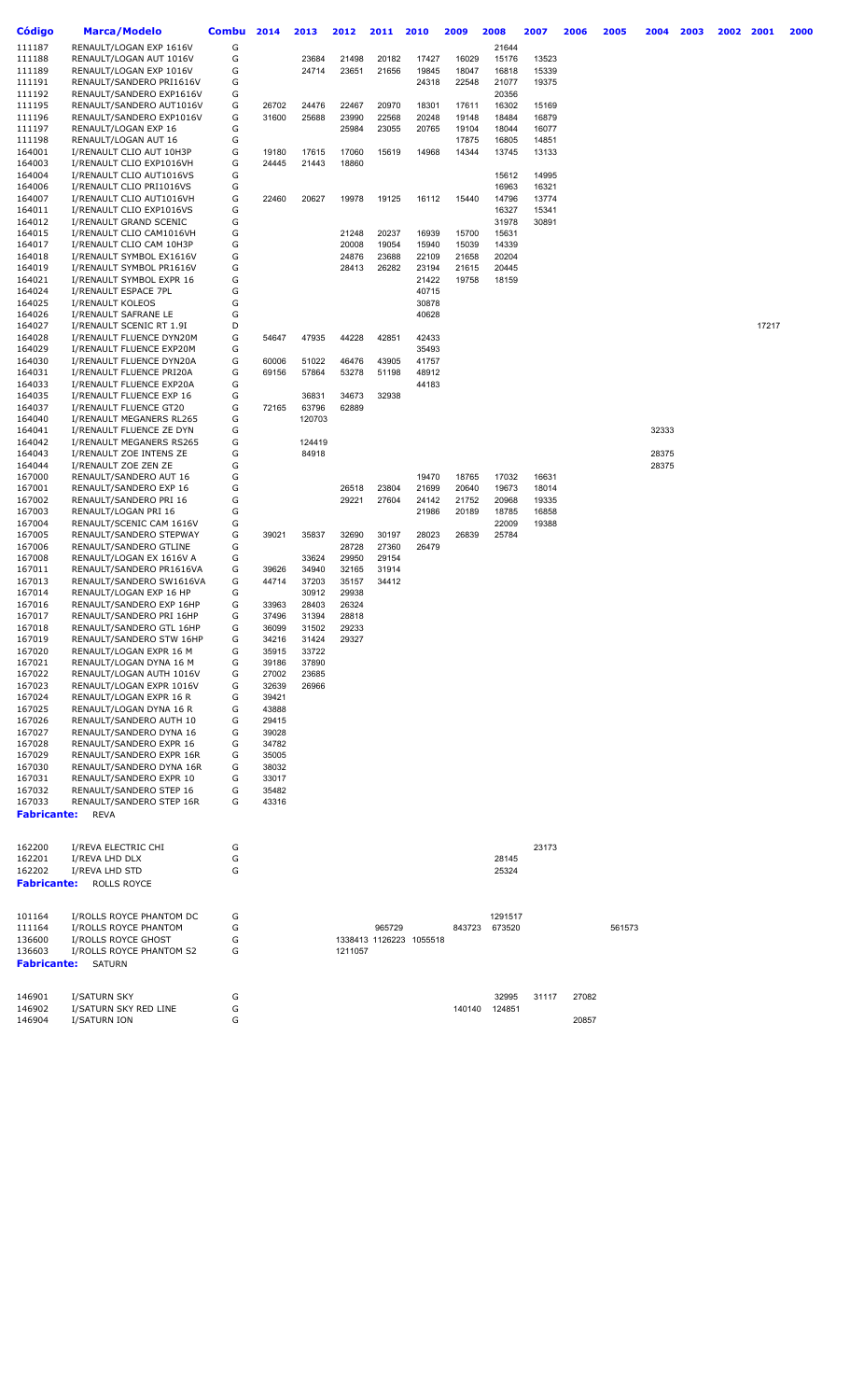| <b>Código</b><br><b>Fabricante:</b>                                                                                                                                                | Marca/Modelo<br>SCION                                                                                                                                                                                                                                                                                                                                                                                                                   | Combu                                                                        | 2014                    | 2013                             | 2012                    | 2011                                      | 2010                                                        | 2009                                               | 2008                                                                          | 2007           | 2006           | 2005           | 2004           | 2003           | 2002                                      | 2001                                               | 2000                                                                                                                       |
|------------------------------------------------------------------------------------------------------------------------------------------------------------------------------------|-----------------------------------------------------------------------------------------------------------------------------------------------------------------------------------------------------------------------------------------------------------------------------------------------------------------------------------------------------------------------------------------------------------------------------------------|------------------------------------------------------------------------------|-------------------------|----------------------------------|-------------------------|-------------------------------------------|-------------------------------------------------------------|----------------------------------------------------|-------------------------------------------------------------------------------|----------------|----------------|----------------|----------------|----------------|-------------------------------------------|----------------------------------------------------|----------------------------------------------------------------------------------------------------------------------------|
| 114833<br><b>Fabricante:</b>                                                                                                                                                       | I/SCION IQ 3<br><b>SEAT</b>                                                                                                                                                                                                                                                                                                                                                                                                             | G                                                                            |                         |                                  |                         | 41017                                     |                                                             |                                                    |                                                                               |                |                |                |                |                |                                           |                                                    |                                                                                                                            |
| 151101<br>151103<br>151107<br>151108<br>151109<br>151110<br><b>Fabricante:</b>                                                                                                     | IMP/SEAT CORDOBA GLX<br>IMP/SEAT CORDOBA SXE<br>I/SEAT CORDOBA<br>I/SEAT CORDOBA VARIO<br>I/SEAT IBIZA<br>I/SEAT IBIZA 16V<br>SELVAGEM                                                                                                                                                                                                                                                                                                  | G<br>G<br>G<br>G<br>G<br>G                                                   |                         |                                  |                         |                                           |                                                             |                                                    |                                                                               |                |                |                |                |                | 10410                                     | 10052<br>10958<br>9198<br>9172                     | 10304<br>10485<br>9244<br>10423<br>8522<br>8644                                                                            |
| 141801<br>141802<br>141803<br><b>Fabricante:</b>                                                                                                                                   | SELVAGEM/L<br>SELVAGEM/S<br>SELVAGEM/SELVAGEM SOL<br>SHELBY                                                                                                                                                                                                                                                                                                                                                                             | G<br>G<br>G                                                                  |                         | 20257<br>13154                   | 19704<br>12557          | 18772<br>11501                            | 16495<br>11254                                              | 15571<br>10404                                     | 11649<br>9832                                                                 | 10639<br>8700  | 9738           | 8792           | 7373<br>8357   | 6761<br>7665   | 7360                                      | 6945                                               | 5712<br>6444                                                                                                               |
| 108395<br><b>Fabricante:</b>                                                                                                                                                       | I/SHELBY GT 500 COUPE<br>SKODA                                                                                                                                                                                                                                                                                                                                                                                                          | G                                                                            |                         |                                  |                         | 173597                                    | 156759                                                      | 155931                                             |                                                                               |                | 128205         |                |                |                |                                           |                                                    |                                                                                                                            |
| 111400<br>111401<br>111402<br>111404<br><b>Fabricante:</b>                                                                                                                         | I/SKODA FABIA ELEGANCE<br>I/SKODA FABIA COMFORT<br>I/SKODA FABIA CLASSIC<br>I/SKODA OCTAVIA<br><b>SMART</b>                                                                                                                                                                                                                                                                                                                             | G<br>G<br>G<br>D                                                             |                         |                                  |                         |                                           |                                                             |                                                    | 63458                                                                         |                |                |                |                |                |                                           | 6471                                               | 9982<br>5864<br>9986                                                                                                       |
| 155012<br>155013<br>155014<br>155015<br>155016<br>155017<br>155018<br>155019<br>155020<br>155021<br>155022<br>155023<br>155024<br>155025<br>155027<br>155028<br><b>Fabricante:</b> | I/SMART FORTWO PASSION<br>I/SMART FORTWO PULSE C<br>I/SMART FORTWO PULSE<br>I/SMART FORTWO CABRIOLET<br>I/SMART FORTWO PASSION C<br>I/SMART FORTWO COUPE 62<br>I/SMART FORTWO CA 62<br>I/SMART FORTWO 72<br>I/SMART FORTWO CABRIO BR<br>I/SMART FORTWO MHD<br>I/SMART FORTWO CA 72<br>I/SMART FORTWO COUPE 72<br>I/SMART FORTWO CO 52 MHD<br>I/SMART FORTWO CA 52 MHD<br>I/SMART FORTWO 75 CA<br>I/SMART ELETRIC DRIVE<br><b>SPYKER</b> | G<br>G<br>G<br>G<br>G<br>G<br>G<br>G<br>G<br>G<br>G<br>G<br>G<br>G<br>G<br>G | 59389<br>62840<br>52777 | 50177<br>54842<br>48471<br>56274 | 48502<br>52921<br>46162 | 47976<br>49356<br>37062<br>42870<br>61508 | 37909<br>42497<br>32184<br>43232<br>53998<br>38499<br>42653 | 50427<br>37383<br>40811<br>34033<br>30568<br>48602 | 39525<br>44254<br>35806<br>45171<br>35044<br>35496<br>37383<br>32019<br>36347 | 40245          |                |                |                |                |                                           |                                                    |                                                                                                                            |
| 123200<br><b>Fabricante:</b>                                                                                                                                                       | I/SPYKER C8 LAVIOLETTE<br>SSANGYONG                                                                                                                                                                                                                                                                                                                                                                                                     | G                                                                            |                         |                                  |                         |                                           |                                                             | 681245                                             |                                                                               |                |                |                |                |                |                                           |                                                    |                                                                                                                            |
| 150703<br>150704<br><b>Fabricante:</b>                                                                                                                                             | I/SSANGY CHAIRMAN CM600S<br>I/SSANGYONG CHAIRMAN CW7<br><b>SSFIBERGLASS</b>                                                                                                                                                                                                                                                                                                                                                             | G<br>G                                                                       |                         |                                  | 76390                   |                                           |                                                             |                                                    |                                                                               |                |                |                |                |                |                                           | 46799                                              |                                                                                                                            |
| 160200<br>160201<br><b>Fabricante:</b>                                                                                                                                             | SSFIBERGLASS/SS34<br>SSFIBERGLASS/SS41<br>SUBARU                                                                                                                                                                                                                                                                                                                                                                                        | G<br>G                                                                       |                         | 21257                            | 21034<br>20440          |                                           | 18414<br>16106                                              | 17687<br>14542                                     | 16741                                                                         | 15610<br>13112 | 14316<br>12572 | 13497<br>11434 | 12736          | 12261          |                                           |                                                    |                                                                                                                            |
| 139308<br>139309<br>139311<br>139316<br>139318<br>139320<br>139321<br>139321<br>139322<br>139323<br>139327<br>139337<br>139338<br>139339                                           | IMP/SUBARU LEGACY TW 2.0<br>IMP/SUBARU LEGACY 2.0 GL<br>IMP/SUBARU IMPREZA GT4WD<br>IMP/SUBARU IMPREZA GL204<br>IMP/SUBARU IMPREZA SWGL4<br>IMP/SUBARU LEGACY SW0B25<br>IMP/SUBARU LEGACY GX25<br>IMP/SUBARU LEGACY GX25<br>IMP/SUBARU LEGACY SWGX25<br>IMP/SUBARU FORESTER 4WD<br>IMP/SUBARU FORESTER GT<br>IMP/SUBARU LEGACY SDGL4<br>I/SUBARU LEGACY SW<br>I/SUBARU LEGACY OUT BACK                                                  | G<br>G<br>G<br>G<br>G<br>G<br>D<br>G<br>G<br>G<br>G<br>G<br>G<br>G           |                         |                                  |                         |                                           |                                                             |                                                    |                                                                               |                |                | 36262          | 32554          | 22842          | 22106                                     | 20550<br>19398                                     | 15882<br>14260<br>27589<br>14402<br>15886<br>18198<br>18044<br>18044<br>19424<br>18475<br>23414<br>15447<br>17395<br>17808 |
| 139340<br>139341<br>139342<br>139343<br>139344<br>139345<br>139346                                                                                                                 | I/SUBARU LEGACY GX<br>I/SUBARU LEGACY SWGX<br>I/SUBARU LEGACY GL<br>I/SUBARU IMPREZA SW20GX<br>I/SUBARU IMPREZA 20GX<br>I/SUBARU IMPREZA WRX<br>I/SUBARU IMPREZA SWWRX                                                                                                                                                                                                                                                                  | G<br>G<br>G<br>G<br>G<br>G<br>G                                              |                         |                                  |                         |                                           | 70082                                                       | 62876                                              | 52012<br>66228                                                                | 47362<br>55746 | 42403<br>53114 | 37138<br>48350 | 35179<br>45690 | 31492<br>40192 | 22916<br>30116<br>22895<br>29096<br>39897 | 20532<br>21431<br>15859<br>26434<br>27214<br>36256 | 18082<br>18516<br>13172<br>24323<br>18683<br>26236<br>31940                                                                |
| 139347<br>139348<br>139351                                                                                                                                                         | I/SUBARU FORESTER AWD<br>I/SUBARU FORESTER STURBO<br>I/SUBARU LEGACY GX H6                                                                                                                                                                                                                                                                                                                                                              | G<br>G<br>G                                                                  |                         |                                  |                         |                                           | 69590                                                       | 64515                                              | 57574                                                                         | 51529          | 49182          | 36234<br>47144 | 29141<br>27713 | 27796          | 23837<br>24621                            | 22107<br>23103                                     | 19841<br>20579                                                                                                             |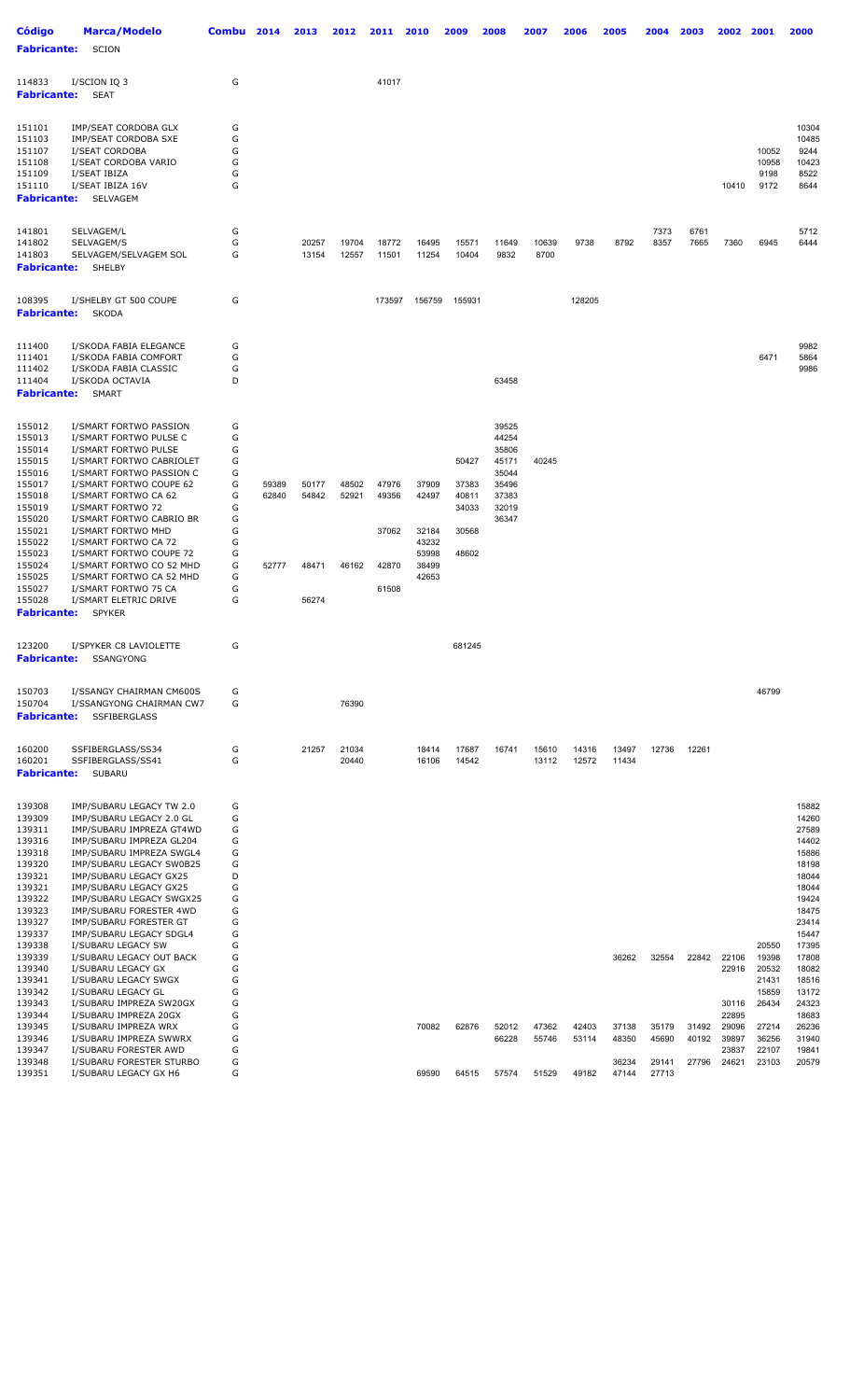| Código           | <b>Marca/Modelo</b>                               | <b>Combu</b> | 2014   | 2013             | 2012   | 2011            | 2010            | 2009   | 2008            | 2007   | 2006  | 2005           | 2004  | 2003  | 2002  | 2001           | 2000           |
|------------------|---------------------------------------------------|--------------|--------|------------------|--------|-----------------|-----------------|--------|-----------------|--------|-------|----------------|-------|-------|-------|----------------|----------------|
| 139353           | I/SUBARU LEGACY OUTBACK6                          | G            |        |                  |        |                 | 71610           | 65930  | 58004           | 47545  | 47251 | 44162          |       |       |       |                |                |
| 139354           | I/SUBARU B9 TRIBECA                               | G            |        |                  |        |                 |                 |        |                 | 65875  |       |                |       |       |       |                |                |
| 139355           | I/SUBARU OUTBACK 2.5 L                            | G            |        |                  |        |                 |                 |        |                 |        |       |                |       | 20820 |       |                |                |
| 139356           | I/SUBARU IMPREZA 2.0L                             | G            |        |                  |        |                 | 42613           | 36888  | 34792           | 32208  |       |                |       |       |       |                |                |
| 139357           | I/SUBARU IMPREZA 1.5L                             | G            |        |                  |        |                 |                 |        | 30920           | 26845  |       |                |       |       |       |                |                |
| 139358           | I/SUBARU IMPREZA WRX 25T<br>I/SUBARU IMPREZA STI  | G<br>G       |        |                  | 173486 |                 |                 |        | 59642           |        |       |                |       |       |       |                |                |
| 139359<br>139360 | I/SUBARU IMPREZA WRX 265                          | G            |        | 181114<br>104397 | 93207  | 156897<br>91610 | 142592<br>73169 | 123327 | 115104<br>65894 |        |       |                |       |       |       |                |                |
| 139361           | I/SUBARU IMPREZA 2.0 4P                           | G            |        |                  |        | 48091           | 42613           | 36888  |                 |        |       |                |       | 24650 |       |                |                |
| 139362           | I/SUBARU IMPREZA WRX 4P                           | G            |        |                  |        |                 |                 | 62889  | 59091           |        |       |                |       |       |       |                |                |
| 139363           | I/SUBARU IMPREZA OTBCK                            | G            |        |                  |        |                 |                 |        |                 |        |       | 33954          |       |       | 23566 |                |                |
| 139367           | I/SUBARU OUTBACK 3.6                              | G            |        | 127052           | 117877 | 112664          | 92418           | 90251  |                 |        |       |                |       |       |       |                |                |
| 139368           | I/SUBARU LEGACY 2.5 GT                            | G            |        | 122663           |        | 105059          | 90724           | 89137  |                 |        |       |                |       |       |       |                |                |
| 139369           | I/SUBARU LEGACY 2.0                               | G            |        |                  |        | 75063           | 67944           | 63460  |                 |        |       |                |       |       |       |                |                |
| 139370           | I/SUBARU IMPREZA WRX STI                          | G            |        |                  | 146786 | 135152          | 131648          | 113828 |                 | 101455 |       |                |       |       |       |                |                |
| 139371           | I/SUBARU OUTBACK                                  | G            |        |                  |        |                 |                 |        |                 |        |       |                | 36242 |       |       |                |                |
| 139372           | I/SUBARU IMPREZA SEDAN                            | G            |        | 84603            | 77701  |                 |                 |        |                 |        |       |                |       |       |       |                |                |
| 139373           | I/SUBARU IMPREZA XV                               | G            | 70806  | 61938            | 56619  |                 |                 |        |                 |        |       |                |       |       |       |                |                |
| Fabricante:      | SUZUKI                                            |              |        |                  |        |                 |                 |        |                 |        |       |                |       |       |       |                |                |
|                  |                                                   |              |        |                  |        |                 |                 |        |                 |        |       |                |       |       |       |                |                |
| 125500           | I/SUZUKI MRE CGPI                                 | G            |        |                  |        |                 |                 |        |                 |        |       |                | 18182 |       |       |                |                |
| 125505           | IMP/SUZUKI VITARA                                 | G            |        |                  |        |                 |                 |        |                 |        |       |                |       |       |       |                | 25841          |
| 125521           | IMP/SUZUKI GVITARA 1.6 V                          | G            |        |                  |        |                 |                 |        |                 |        |       |                |       |       |       | 20529          | 20042          |
| 125522           | IMP/SUZUKI GVITARA 2.0 V                          | G            |        |                  |        |                 |                 |        |                 |        |       |                |       |       |       | 19811          | 17669          |
| 125523           | IMP/SUZUKI GVITARA 2.0 W                          | G            |        |                  |        |                 |                 |        |                 |        |       |                |       |       | 21157 | 20408          | 18970          |
| 125524           | IMP/SUZUKI GVITARA 2.5 W                          | G            |        |                  |        |                 |                 |        |                 |        |       |                |       |       | 23298 | 21313          | 20456          |
| 125525           | IMP/SUZUKI JIMNY 1.3V<br>I/SUZUKI GVITARA 2.0 WA  | G<br>G       |        |                  |        |                 |                 |        |                 |        |       |                |       |       | 24422 | 22242          | 21593          |
| 125527<br>125528 | I/SUZUKI IGNIS GL 1.3                             | G            |        |                  |        |                 |                 |        |                 |        |       |                |       |       | 12719 | 11549          | 19009          |
| 125529           | I/SUZUKI IGNIS 4X4 1.3                            | G            |        |                  |        |                 |                 |        |                 |        |       |                |       |       | 12870 | 12045          |                |
| 125531           | I/SUZUKI BALENO WAGON                             | G            |        |                  |        |                 |                 |        |                 |        |       |                |       |       |       |                | 9866           |
| 125532           | I/SUZUKI WAGON R 1.3                              | G            |        |                  |        |                 |                 |        |                 |        |       |                | 25479 |       |       |                |                |
| 125533           | I/SUZUKI SWIFT SPORT                              | G            | 63435  |                  |        |                 |                 |        |                 |        |       |                |       |       |       |                |                |
| 125534           | I/SUZUKI SWIFT SPORT R                            | G            | 70047  |                  |        |                 |                 |        |                 |        |       |                |       |       |       |                |                |
| 223330           | I/SUZUKI G.VITARA 2WD SE                          | G            | 81486  |                  |        |                 |                 |        |                 |        |       |                |       |       |       |                |                |
| Fabricante:      | TATUI MAGNATA                                     |              |        |                  |        |                 |                 |        |                 |        |       |                |       |       |       |                |                |
|                  |                                                   |              |        |                  |        |                 |                 |        |                 |        |       |                |       |       |       |                |                |
| 154901           | <b>TATUI MAGNATA/ST</b>                           | G            |        |                  |        |                 |                 |        |                 |        |       |                |       |       |       | 6048           |                |
| Fabricante:      | THINK                                             |              |        |                  |        |                 |                 |        |                 |        |       |                |       |       |       |                |                |
|                  |                                                   |              |        |                  |        |                 |                 |        |                 |        |       |                |       |       |       |                |                |
| 155400           | I/THINK CITY                                      | G            |        |                  |        |                 | 26670           |        |                 |        |       |                |       |       |       |                |                |
| 155401           | I/THINK CITY BASIC                                | G            |        |                  |        |                 | 30247           |        |                 |        |       |                |       |       |       |                |                |
| Fabricante:      | TITAN                                             |              |        |                  |        |                 |                 |        |                 |        |       |                |       |       |       |                |                |
|                  |                                                   |              |        |                  |        |                 |                 |        |                 |        |       |                |       |       |       |                |                |
| 143101           | TITAN                                             | G            |        |                  |        |                 |                 |        |                 |        |       |                |       |       |       | 5956           |                |
| Fabricante:      | TOYOTA                                            |              |        |                  |        |                 |                 |        |                 |        |       |                |       |       |       |                |                |
|                  |                                                   |              |        |                  |        |                 |                 |        |                 |        |       |                |       |       |       |                |                |
| 111801           | IMP/TOYOTA CAMRY XLE                              | G            | 131950 | 125863           | 100273 | 78223           | 67139           | 59677  | 52245           | 47002  | 40205 | 32148          | 26185 | 21512 | 19739 | 17967          | 16033          |
| 111802           | IMP/TOYOTA COROLLA LE                             | G            |        | 54893            |        |                 |                 |        |                 | 16528  |       | 14833          | 14290 |       | 13010 |                |                |
| 111803           | IMP/TOYOTA HILUX SW4 DLX                          | D            |        |                  |        |                 |                 |        |                 |        |       |                |       |       |       |                | 35567          |
| 111807           | IMP/TOYOTA HILUX SW4 V6                           | G<br>G       |        |                  |        |                 |                 | 41500  |                 | 26029  |       | 37366<br>22496 | 21102 | 19801 | 18430 | 17661          | 15328          |
| 111810<br>111816 | IMP/TOYOTA CAMRY LE<br>IMP/TOYOTA AVALON XLS      | G            |        |                  |        |                 |                 |        |                 |        |       | 44764          |       |       |       |                |                |
| 111819           | IMP/TOYOTA COROLLA XLI                            | G            |        |                  |        |                 |                 |        |                 | 24442  |       |                |       |       |       |                |                |
| 111820           | IMP/TOYOTA COROLLA GLI                            | G            |        |                  |        |                 |                 |        | 19672           |        |       |                |       |       |       |                |                |
| 111829           | IMP/TOYOTA COROLLA XLI18                          | G            |        |                  |        |                 | 39929           |        |                 |        |       |                |       |       |       |                |                |
| 111837           | I/TOYOTA PRIUS                                    | G            |        | 93992            |        |                 |                 |        | 42387           |        |       |                |       | 29441 | 26246 |                | 22175          |
| 111840           | I/TOYOTA FIELDER                                  | G            |        |                  |        |                 |                 |        | 25996           |        | 22692 |                |       |       |       |                |                |
| 111843           | I/TOYOTA PRIUS 2                                  | G            |        | 93923            | 91442  | 81701           |                 |        |                 |        |       |                | 34708 |       |       |                |                |
| 111844           | I/TOYOTA CELICA                                   | G            |        |                  |        |                 |                 |        |                 |        |       |                |       |       |       | 23003          |                |
| 111847           | I/TOYOTA CAMRY XLE V6                             | G            |        |                  |        | 76363           |                 | 68133  | 59748           | 52826  | 47275 |                |       |       |       |                |                |
| 111848           | I/TOYOTA YARIS SEDAN                              | G            |        |                  |        |                 |                 |        |                 | 21463  |       |                |       |       |       |                |                |
| 111849           | I/TOYOTA MATRIX XR                                | G            |        |                  |        |                 |                 |        |                 | 40137  |       |                |       |       |       |                |                |
| 111851           | I/TOYOTA LEXUS IS F                               | G<br>G       |        |                  |        |                 |                 |        | 95081           |        |       | 25424          |       |       |       |                |                |
| 111854<br>111858 | I/TOYOTA CAMRY 4DR SDNSE<br>I/TOYOTA CAMRY HYBRID | G            |        |                  |        |                 | 75965           | 68304  | 33772           | 52638  |       |                |       |       |       |                |                |
| 111859           | I/TOYOTA COROLLA TV7181G                          | G            |        |                  |        |                 |                 |        | 29570           |        |       |                |       |       |       |                |                |
| 111860           | I/TOYOTA COROLLA CE                               | G            |        |                  |        |                 |                 |        | 29190           | 26341  | 24190 | 22810          |       |       |       |                |                |
| 111860           | I/TOYOTA COROLLA CE                               | D            |        |                  |        |                 |                 |        |                 |        |       |                |       |       |       | 14053          |                |
| 111861           | I/TOYOTA CAMRY SOLARA SE                          | G            |        |                  |        |                 |                 |        |                 |        |       |                |       | 16719 |       |                |                |
| 111863           | I/TOYOTA VENZA FWD V6                             | G            |        |                  |        |                 | 79087           | 68765  |                 |        |       |                |       |       |       |                |                |
| 111864           | I/TOYOTA PRIUS III HIBRI                          | G            |        |                  |        |                 | 74152           |        |                 |        |       |                |       |       |       |                |                |
| 111865           | I/TOYOTA CAMRY SE V6                              | G            |        |                  |        |                 |                 |        |                 |        |       |                |       |       | 23195 |                |                |
| 111866           | I/TOYOTA COROLLA S                                | G            |        |                  | 59396  |                 | 41904           |        |                 |        |       |                |       |       |       |                |                |
| 111867           | I/TOYOTA CAMRY                                    | G            |        |                  | 72561  | 71731           |                 |        |                 |        | 43287 |                |       |       |       |                |                |
| 111868           | I/TOYOTA PRIUS HIBRIDO                            | G            |        |                  |        | 86654           |                 |        |                 |        |       |                |       |       |       |                |                |
| 111869           | I/TOYOTA YARIS                                    | G            |        |                  |        |                 |                 |        |                 | 22912  |       |                |       |       |       |                |                |
| 111870           | I/TOYOTA 86                                       | G            |        |                  | 145466 |                 |                 |        |                 |        |       |                |       |       |       |                |                |
| 114801<br>114801 | TOYOTA/BAND. BJ50 L<br>TOYOTA/BAND. BJ50 L        | G<br>D       |        |                  |        |                 |                 |        |                 |        |       |                |       |       |       | 39461<br>39460 | 37168<br>37168 |
| 114802           | TOYOTA/BAND. BJ50 LV                              | D            |        |                  |        |                 |                 |        |                 |        |       |                |       |       |       | 42285          | 40533          |
| 114802           | TOYOTA/BAND. BJ50 LV                              | G            |        |                  |        |                 |                 |        |                 |        |       |                |       |       |       | 42285          | 40533          |
|                  |                                                   |              |        |                  |        |                 |                 |        |                 |        |       |                |       |       |       |                |                |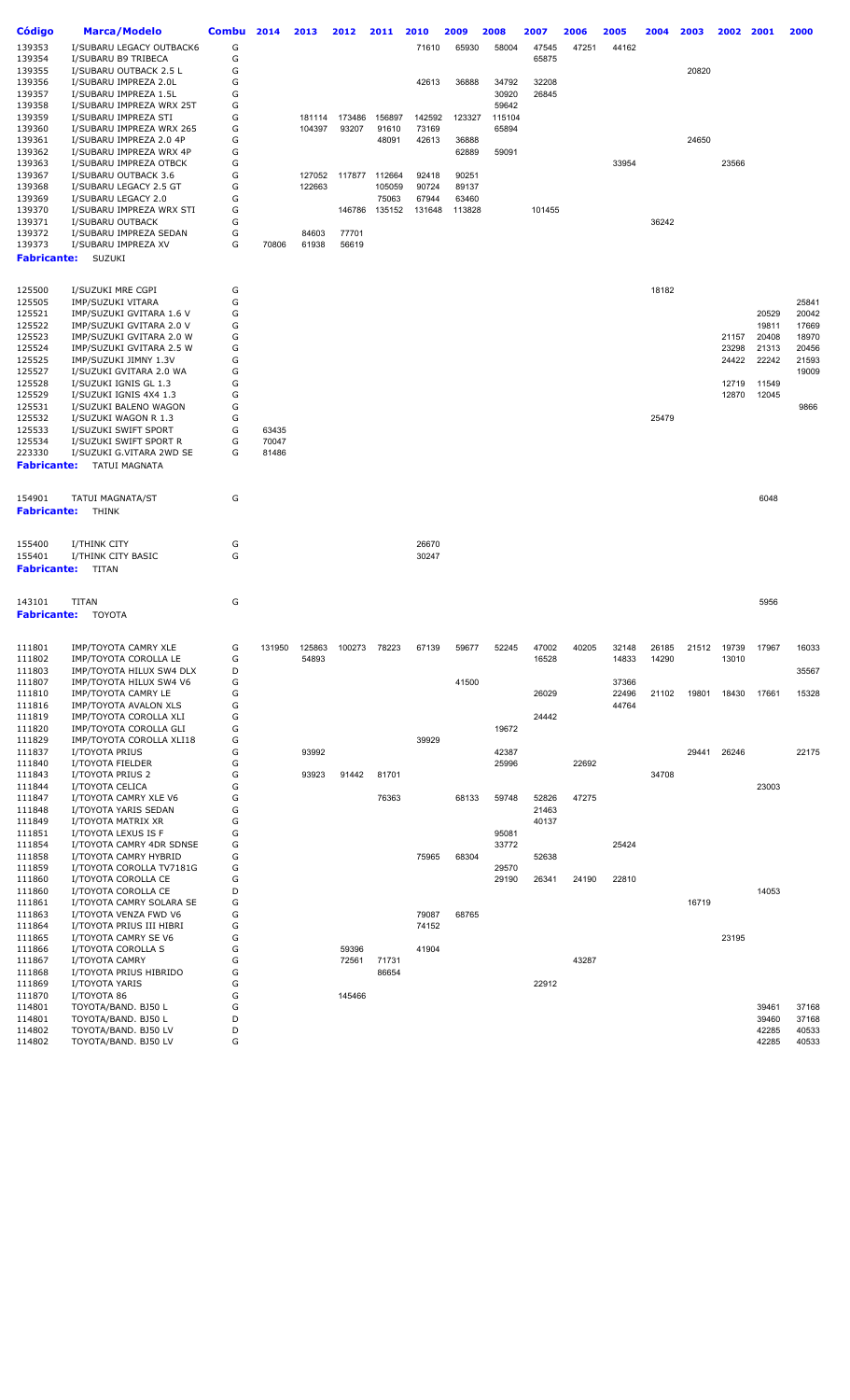| Código             | <b>Marca/Modelo</b>                                  | Combu  | 2014           | 2013  | 2012  | 2011  | 2010  | 2009  | 2008           | 2007  | 2006  | 2005  | 2004  | 2003  | 2002  | 2001  | 2000           |
|--------------------|------------------------------------------------------|--------|----------------|-------|-------|-------|-------|-------|----------------|-------|-------|-------|-------|-------|-------|-------|----------------|
| 114803             | TOYOTA/BAND. BJ50 LVB                                | D      |                |       |       |       |       |       |                |       |       |       |       |       |       | 47312 | 45424          |
| 114803             | TOYOTA/BAND. BJ50 LVB                                | G      |                |       |       |       |       |       |                |       |       |       |       |       |       | 47312 | 45424          |
| 114804             | TOYOTA/COROLLA XLI                                   | G      |                |       |       |       |       |       |                |       |       |       |       | 13624 | 12504 | 11600 | 11422          |
| 114805             | TOYOTA/COROLLA XEI                                   | G      |                |       |       | 52215 | 39438 | 37792 | 24627          | 23599 | 22614 | 21670 | 20765 | 15157 | 14525 | 13486 | 12168          |
| 114805             | TOYOTA/COROLLA XEI                                   | D      |                |       |       |       |       |       |                |       |       |       |       |       |       | 13486 |                |
| 114806             | TOYOTA/COROLLA SE-G                                  | G      |                |       |       |       |       |       |                |       |       |       |       |       | 16305 | 14534 | 14186          |
| 114808             | TOYOTA/COROLLA XEI18VVT                              | D      |                |       |       |       |       |       |                |       |       | 22784 |       | 20048 | 14637 |       |                |
| 114808             | TOYOTA/COROLLA XEI18VVT                              | G      |                |       |       |       |       |       | 27808          | 25142 | 23434 | 22784 | 20922 | 20048 | 14637 |       |                |
| 114809             | TOYOTA/COROLLA XLI16VVT                              | G      |                |       |       |       |       |       | 30300          | 25462 | 22822 | 21779 | 20109 | 19322 | 13967 |       |                |
| 114810             | TOYOTA/COROLLA SEG18VVT                              | G      |                |       |       |       |       |       |                | 32144 | 29323 | 28088 | 25981 | 23616 | 16074 |       |                |
| 114811             | TOYOTA/FIELDER                                       | D      |                |       |       |       |       |       |                |       |       | 21679 | 19916 |       |       |       |                |
| 114811             | TOYOTA/FIELDER                                       | G      |                |       |       |       |       |       |                | 26266 | 23677 | 21679 | 19916 |       |       |       |                |
| 114812             | TOYOTA/FIELDER S18VVT                                | G      |                |       |       |       |       |       |                |       | 24592 |       |       |       |       |       |                |
| 114813             | TOYOTA/COROLLA S18VVT                                | G      |                |       |       |       |       |       |                |       | 24553 |       |       |       |       |       |                |
| 114814             | TOYOTA/FIELDER SEG18FLEX                             | G      |                |       |       |       |       |       | 32722          | 31187 | 29605 |       |       |       |       |       |                |
| 114815             | TOYOTA/FIELDER XEI18FLEX                             | G      |                |       |       |       |       |       | 29002          | 26422 |       |       |       |       |       |       |                |
| 114816             | TOYOTA/COROLLA SEG18FLEX                             | G      |                |       |       |       |       | 45367 | 31545          | 30169 |       |       |       |       |       |       |                |
| 114817             | TOYOTA/COROLLA XEI18FLEX                             | G<br>G |                |       |       |       |       | 39126 | 28836          | 26056 |       |       |       |       |       |       |                |
| 114818<br>114819   | TOYOTA/COROLLA XLI18FLEX<br>TOYOTA/COROLLA SEG18FLEX | G      |                |       |       |       | 49857 | 45447 | 31123<br>31597 | 27984 |       |       |       |       |       |       |                |
| 114820             | TOYOTA/COROLLA XLI18FLEX                             | G      |                |       |       | 42221 | 39929 | 38356 | 30978          |       |       |       |       |       |       |       |                |
| 114821             | TOYOTA/COROLLA XEI18FLEX                             | G      |                |       |       |       | 42313 | 39129 | 28831          | 26053 |       |       |       |       |       |       |                |
| 114822             | TOYOTA/COROLLA XLI16VVT                              | G      |                |       |       |       |       | 39642 | 31224          |       | 27826 | 26554 | 24955 |       |       |       |                |
| 114823             | TOYOTA/COROLLA GLI18FLEX                             | G      | 57810          | 48298 | 46281 | 44350 | 40927 | 38050 |                |       |       |       |       |       |       |       |                |
| 114825             | TOYOTA/COROLLA ALTIS20FX                             | G      | 73635          | 64736 | 61128 | 56318 | 52940 | 50017 |                |       |       |       |       |       |       |       |                |
| 114826             | TOYOTA/COROLLA XEI20FLEX                             | G      | 69047          | 57085 | 54690 | 50080 | 45862 |       |                |       |       |       |       |       |       |       |                |
| 114829             | TOYOTA/COROLLA XLI FLEX                              | G      |                |       | 46164 | 42852 | 42817 |       |                |       |       |       |       |       |       |       |                |
| 114830             | TOYOTA/COROLLA GLI FLEX                              | G      | 57810          | 51851 | 48959 | 44444 | 41527 |       |                |       |       |       |       |       |       |       |                |
| 114831             | TOYOTA/COROLLA S FLEX                                | G      |                |       |       | 45188 |       |       |                |       |       |       |       |       |       |       |                |
| 114832             | TOYOTA/COROLLA XRS FLEX                              | G      |                | 61785 | 59001 |       |       |       |                |       |       |       |       |       |       |       |                |
| 114834             | TOYOTA/ETIOS HB                                      | G      |                | 25366 | 24566 |       |       |       |                |       |       |       |       |       |       |       |                |
| 114835             | TOYOTA/ETIOS HB X                                    | G      | 30633          | 28073 | 27653 |       |       |       |                |       |       |       |       |       |       |       |                |
| 114836             | TOYOTA/ETIOS SD X                                    | G      | 33265          | 31714 | 30958 |       |       |       |                |       |       |       |       |       |       |       |                |
| 114837             | TOYOTA/ETIOS SD XS                                   | G      | 35347          | 34340 | 34315 |       |       |       |                |       |       |       |       |       |       |       |                |
| 114838             | TOYOTA/ETIOS HB XS                                   | G      |                | 31081 | 29922 |       |       |       |                |       |       |       |       |       |       |       |                |
| 114839             | TOYOTA/ETIOS SD XLS                                  | G      | 38731          | 36795 | 34955 |       |       |       |                |       |       |       |       |       |       |       |                |
| 114840             | TOYOTA/ETIOS HB XLS                                  | G      | 36640          | 36183 | 34952 |       |       |       |                |       |       |       |       |       |       |       |                |
| 114842             | TOYOTA/ETIOS HB CROSS                                | G      | 39965          | 39836 |       |       |       |       |                |       |       |       |       |       |       |       |                |
| 114843             | TOYOTA/ETIOS HB XS 15                                | G      | 33621          | 32019 |       |       |       |       |                |       |       |       |       |       |       |       |                |
| 114844             | I/TOYOTA ZELAS                                       | G      |                |       | 58866 |       |       |       |                |       |       |       |       |       |       |       |                |
| 114845<br>114848   | TOYOTA/COROLLA ALTISFLEX<br>TOYOTA/COROLLA GLI18 CVT | G<br>G | 73635<br>61311 |       |       |       |       |       |                |       |       |       |       |       |       |       |                |
| 114850             | TOYOTA/ETIOS HB PLATINUM                             | G      | 40366          |       |       |       |       |       |                |       |       |       |       |       |       |       |                |
| 114851             | TOYOTA/ETIOS SD PLATINUM                             | G      | 41637          |       |       |       |       |       |                |       |       |       |       |       |       |       |                |
| 114899             | TOYOTA/BANDEIRANTE                                   | D      |                |       |       |       |       |       |                |       |       |       |       |       |       |       | 31125          |
| <b>Fabricante:</b> | <b>TRAZO</b>                                         |        |                |       |       |       |       |       |                |       |       |       |       |       |       |       |                |
|                    |                                                      |        |                |       |       |       |       |       |                |       |       |       |       |       |       |       |                |
|                    |                                                      |        |                |       |       |       |       |       |                |       |       |       |       |       |       |       |                |
| 107901             | I/TRAZO C18 SXT BY DODGE                             | G      |                |       |       |       |       |       | 25185          |       |       |       |       |       |       |       |                |
| 107902             | I/TRAZO C18 SLT BY DODGE                             | G      |                |       |       |       |       |       | 25242          |       |       |       |       |       |       |       |                |
| <b>Fabricante:</b> | TROLLER                                              |        |                |       |       |       |       |       |                |       |       |       |       |       |       |       |                |
|                    |                                                      |        |                |       |       |       |       |       |                |       |       |       |       |       |       |       |                |
| 151601             |                                                      |        |                |       |       |       |       |       |                |       |       |       |       |       |       |       |                |
| 151601             | TROLLER/RF SPORT                                     | G<br>D |                |       |       |       |       |       |                |       |       |       |       |       |       | 30959 | 25553<br>25553 |
| 151602             | TROLLER/RF SPORT<br>TROLLER/T5 SPORT                 | D      |                |       |       |       |       |       |                |       |       |       |       |       |       |       | 29023          |
| 151602             | <b>TROLLER/T5 SPORT</b>                              | G      |                |       |       |       |       |       |                |       |       |       |       |       |       |       | 24647          |
|                    |                                                      |        |                |       |       |       |       |       |                |       |       |       |       |       |       |       |                |
| <b>Fabricante:</b> | <b>TUKANO</b>                                        |        |                |       |       |       |       |       |                |       |       |       |       |       |       |       |                |
|                    |                                                      |        |                |       |       |       |       |       |                |       |       |       |       |       |       |       |                |
| 150401             | TUKANO/CONVERT MCR                                   | G      |                |       |       |       |       |       |                |       |       |       |       |       |       | 5985  |                |
| <b>Fabricante:</b> | VOLKSWAGEN                                           |        |                |       |       |       |       |       |                |       |       |       |       |       |       |       |                |
|                    |                                                      |        |                |       |       |       |       |       |                |       |       |       |       |       |       |       |                |
|                    |                                                      |        |                |       |       |       |       |       |                |       |       |       |       |       |       |       |                |
| 112200             | I/VW MRE CGPI                                        | G      |                |       |       |       |       |       |                |       |       |       |       |       |       | 16755 | 15830          |
| 112207             | IMP/VW GOLF GTI                                      | G      |                |       |       |       |       |       | 33647          | 31840 | 30149 |       |       | 26068 |       |       |                |
| 112220             | IMP/VW POLO CLAS. 1.8 MI                             | G      |                |       |       |       |       |       |                |       |       |       |       |       |       | 11588 | 10004          |
| 112228             | I/VW PASSAT V6                                       | G      |                |       |       |       |       |       |                | 63494 |       |       | 26799 | 26249 | 23780 | 19569 | 15553          |
| 112231             | I/VW PASSAT VARIANT V6                               | G      |                |       |       |       |       |       |                | 66927 |       |       | 26080 | 25107 | 23052 | 20412 | 15389          |
| 112232             | IMP/VW PASSAT VARIANT T                              | G      |                |       |       |       |       |       |                |       |       |       |       |       |       |       | 17275          |
| 112233             | I/VW PASSAT TURBO                                    | G      |                |       |       |       |       |       |                |       |       |       | 22911 | 21351 | 19046 | 17780 | 15454          |
| 112235             | IMP/VW GOL SPECIAL                                   | G      |                |       |       |       |       |       |                |       |       |       |       |       |       |       | 7898           |
| 112237             | IMP/VW NEW BEETLE                                    | G      |                |       |       |       | 41038 |       |                | 32186 |       |       |       |       |       | 25394 | 24258          |
| 112238<br>112239   | IMP/VW GOLF<br>IMP/VW GOLF 2.0                       | G<br>G |                |       | 42448 |       |       |       |                | 26319 |       |       |       |       | 15674 | 14418 | 14329<br>15356 |
| 112240             | I/VW BEETLE                                          | G      |                |       |       |       | 41453 | 36659 | 34788          | 32963 | 31822 | 30152 | 29007 | 27796 | 26636 | 25534 | 24402          |
| 112241             | I/VW BORA                                            | G      |                |       |       |       | 32675 | 29317 | 26047          | 23599 | 22058 | 17776 | 17439 | 16911 | 16429 | 16022 | 13866          |
| 112241             | I/VW BORA                                            | D      |                |       |       |       |       |       |                |       | 22058 |       |       |       |       | 16022 |                |
| 112243             | I/VW JETTA                                           | G      |                |       | 53337 |       | 49426 | 45144 | 39891          | 37243 | 35306 |       |       |       |       | 27290 |                |
| 112244             | I/VW POLO                                            | G      |                |       |       |       |       |       |                |       |       | 17492 |       |       |       |       |                |
| 112246             | I/VW POLO CLASSIC 16V                                | G      |                |       |       |       |       |       |                |       |       |       |       |       |       | 10626 |                |
| 112247             | I/VW POLO CLASSIC 1.8                                | G      |                |       |       |       |       |       |                |       |       |       |       |       | 12133 | 11591 | 10007          |
| 112247             | I/VW POLO CLASSIC 1.8                                | D      |                |       |       |       |       |       |                |       |       |       |       |       |       | 11591 |                |
| 112248             | I/VW PASSAT 2.0                                      | G      |                |       |       |       |       |       |                |       |       |       |       | 31851 |       | 17995 | 17347          |
| 112249             | I/VW GOL 1.0 PLUS                                    | G      |                |       |       |       |       |       |                |       |       |       |       |       | 9381  |       |                |
| 112250             | I/VW POLO 1.4                                        | G      |                |       |       |       |       |       |                |       |       |       |       |       | 11528 | 11010 |                |
| 112251             | I/VW GOLF 4 MOTION                                   | G      |                |       |       |       |       |       |                |       |       |       |       |       |       | 13641 |                |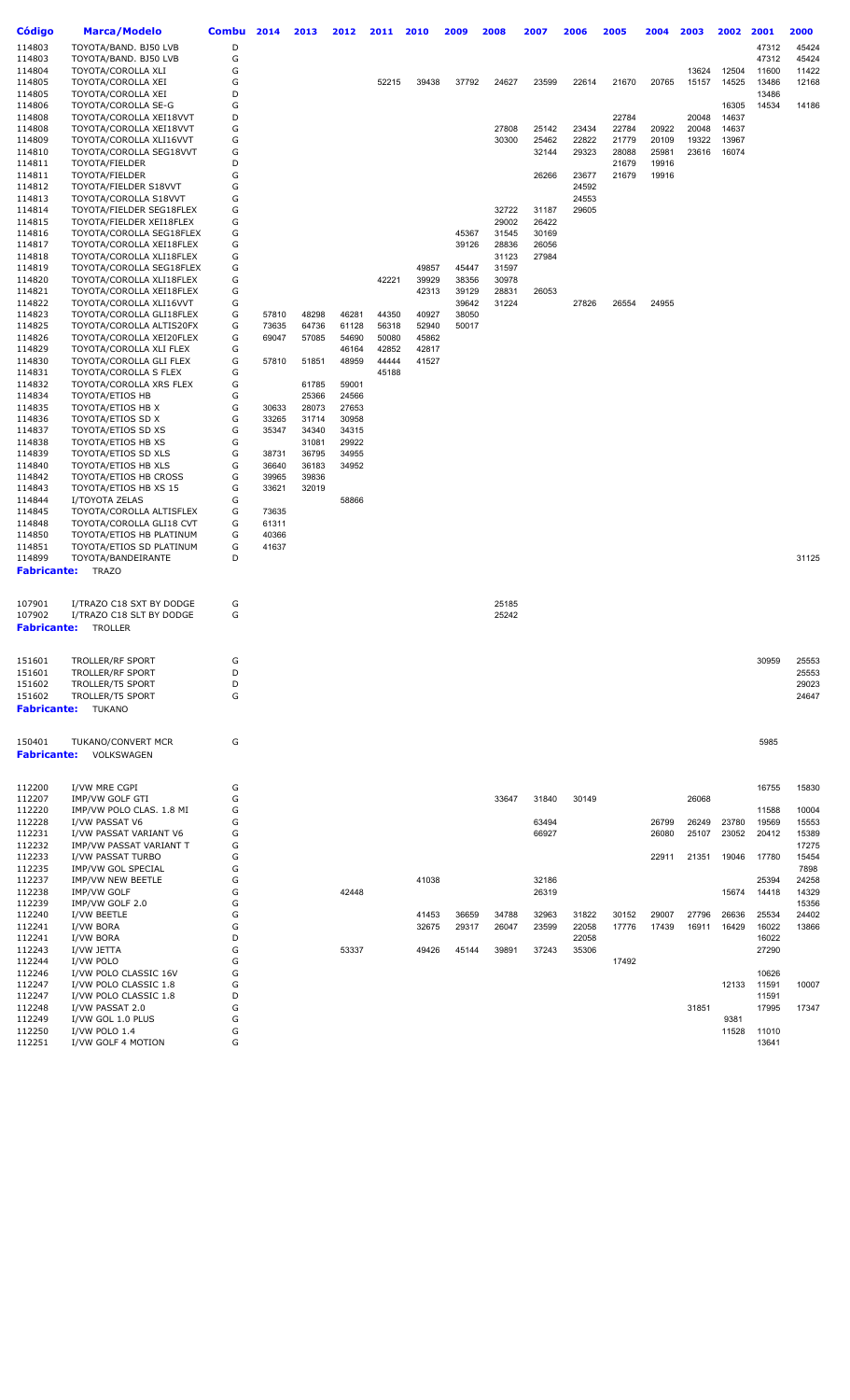| <b>Código</b>    | <b>Marca/Modelo</b>                           | <b>Combu</b> | 2014  | 2013  | 2012  | 2011   | 2010            | 2009           | 2008           | 2007           | 2006           | 2005           | 2004           | 2003           | 2002           | 2001           | 2000           |
|------------------|-----------------------------------------------|--------------|-------|-------|-------|--------|-----------------|----------------|----------------|----------------|----------------|----------------|----------------|----------------|----------------|----------------|----------------|
| 112252           | I/VW POLO 1.9TDI                              | D            |       |       |       |        |                 |                |                |                |                |                |                |                |                |                | 9884           |
| 112253           | I/VW PASSAT V6 PROTECT                        | G            |       |       |       |        |                 |                |                |                |                |                | 33105          | 30160          | 27694          |                |                |
| 112254           | I/VW PHAETON                                  | G            |       |       |       |        |                 |                |                |                |                |                |                |                | 92962          |                |                |
| 112257           | I/VW PASSAT 2.0 FSI                           | G            |       |       |       |        |                 |                |                | 39547          | 35678          | 33222          |                |                |                |                |                |
| 112258<br>112259 | I/VW EOS<br>I/VW PASSAT VAR 2.0T F            | G<br>G       |       |       |       |        | 121254<br>61577 | 51180          | 46380          | 43765          | 42836          |                |                |                |                |                |                |
| 112260           | I/VW PASSAT 2.0T FSI                          | G            |       |       |       |        | 55977           | 45922          | 44947          | 42374          | 39785          |                |                |                |                |                |                |
| 112261           | I/VW PASSAT VAR 3.2 FSI                       | G            |       |       |       |        | 79797           | 65050          | 59413          | 53280          |                |                |                |                |                |                |                |
| 112262           | I/VW POLO GTI                                 | G            |       |       |       |        |                 |                |                |                | 31145          |                |                |                |                |                |                |
| 112264           | I/VW EOS 2.0T FSI                             | G            |       |       |       |        | 106773          | 94216          | 89601          | 88226          |                |                |                |                |                |                |                |
| 112266<br>112267 | I/VW JETTA VARIANT<br>I/VW GOLF R32           | G<br>G       |       |       | 68198 | 62480  | 52568           | 45193          | 40178<br>46477 | 43688          |                |                |                |                |                |                |                |
| 112268           | I/VW EOS LUX                                  | G            |       |       |       |        |                 |                | 77874          | 68018          |                |                |                |                |                |                |                |
| 112269           | I/VW NEW BEETLE CONV                          | G            |       |       |       |        | 50738           | 44851          | 42571          | 40351          |                |                |                |                |                |                |                |
| 112270           | I/VW NEW BEETLE 2.5 CONV                      | G            |       |       |       |        | 49368           |                | 42973          | 40717          |                |                |                |                |                |                |                |
| 112271<br>112272 | I/VW PASSAT KOMFORT<br>I/VW FOX 1.6 PLUS      | G<br>G       |       |       |       |        |                 | 21137          | 46573<br>18504 | 41453          |                |                |                |                |                |                |                |
| 112273           | I/VW FOX 1.6 ROUTE                            | G            |       |       |       |        |                 | 23361          |                |                |                |                |                |                |                |                |                |
| 112275           | I/VW TIGUAN SE SUV                            | G            |       |       |       |        |                 |                | 69548          |                |                |                |                |                |                |                |                |
| 112276           | I/VW PASSAT CC 3.6 FSI                        | G            |       |       |       | 121938 | 104768          | 101886         | 94510          |                |                |                |                |                |                |                |                |
| 112277<br>112278 | I/VW POLO TRENDLINE<br>I/PASSAT GL 1.8T SEDAN | G<br>G       |       |       |       |        |                 |                |                |                | 23251          |                | 23208          |                |                |                |                |
| 112279           | I/VW JETTA GLS                                | G            |       |       |       |        |                 |                |                | 26184          |                |                |                | 22039          | 19788          |                |                |
| 112280           | I/VW CC SPORT                                 | G            |       |       |       |        |                 | 105020         |                |                |                |                |                |                |                |                |                |
| 112281           | I/VW CC VR6 4MOTION                           | G            |       |       |       |        |                 | 100124         |                |                |                |                |                |                |                |                |                |
| 112282           | I/VW ROUTAN SEL                               | G<br>D       |       |       |       |        |                 | 74379<br>79603 |                |                |                |                |                |                |                |                |                |
| 112285<br>112286 | I/VW TOURAN 1.4<br>I/VW TOURAN TRENDLINE1.6   | G            |       |       |       |        |                 | 81988          |                |                |                |                |                |                |                |                |                |
| 112288           | I/VW NEW BEETLE 2DR                           | G            |       |       |       |        | 41538           |                |                |                |                |                |                |                |                |                |                |
| 112289           | I/VW GOLF IV 1.4                              | G            |       |       |       |        |                 |                |                |                |                |                |                |                |                |                | 15130          |
| 112290           | I/VW GTI                                      | G            |       |       |       |        |                 |                |                | 37617          |                |                |                |                |                |                |                |
| 112291<br>112292 | I/VW GOLF 1.4 TRENDLINE<br>I/VW JETTA 2.0     | G<br>G       | 62062 | 58573 | 52824 | 50689  | 49156           |                |                |                | 24456          |                |                |                |                |                |                |
| 112293           | I/VW JETTA 2.0T                               | G            | 86614 | 80681 | 70461 | 65502  | 62082           |                |                |                |                |                |                |                |                |                |                |
| 112294           | I/VW CC LUXURY                                | G            |       |       |       | 124483 |                 |                |                |                |                |                |                |                |                |                |                |
| 112295           | I/VW PASSAT CC SP 2.0T                        | G            |       |       |       |        | 94593           |                | 89107          |                |                |                |                |                |                |                |                |
| 112296           | I/VW PASSAT CC                                | G<br>G       |       |       |       | 131161 |                 |                |                |                |                |                |                |                |                |                |                |
| 112297<br>112298 | I/VW CC R LINE<br>I/VW PASSAT 4MOTION         | G            |       |       |       | 121717 |                 |                |                | 33721          |                |                |                |                |                |                |                |
| 115705           | VW/GOL LS                                     | G            |       |       |       |        |                 |                |                |                |                |                |                |                |                | 11293          |                |
| 115706           | <b>VW/GOL PLUS</b>                            | G            |       |       |       |        |                 |                |                |                |                |                |                |                |                | 9718           | 9189           |
| 115709           | VW/GOL CL                                     | G            |       |       |       |        |                 |                |                |                |                |                |                |                |                | 13225          |                |
| 115710<br>115717 | VW/GOL GL<br>VW/GOL CL 1.8                    | G<br>G       |       |       |       |        |                 |                |                |                |                |                | 17288          |                |                |                | 14584<br>12688 |
| 115718           | <b>VW/GOL 1000</b>                            | G            |       |       |       |        |                 |                |                |                |                | 12383          | 11995          |                |                | 8978           | 8187           |
| 115726           | <b>VW/GOL I 1.6</b>                           | G            |       |       |       |        |                 |                | 18469          |                |                |                |                |                |                | 10629          | 10133          |
| 115731           | VW/GOL CL 1.8 MI                              | G            |       |       |       |        |                 |                |                |                |                |                | 16742          | 15637          | 14985          | 14360          | 13760          |
| 115732<br>115733 | VW/GOL GL 1.8 MI<br>VW/GOL 1.6 MI             | G<br>G       |       |       |       |        |                 |                | 21740          |                |                |                |                |                | 12371          | 10934<br>11665 | 11191          |
| 115734           | VW/GOL CL 1.6 MI                              | G            |       |       |       |        |                 | 17389          |                |                |                |                |                |                |                |                | 10926          |
| 115737           | VW/GOL MI                                     | G            |       |       |       |        |                 |                |                |                |                |                |                |                |                | 8277           | 7968           |
| 115739           | VW/GOL 16V PLUS                               | G            |       |       |       |        |                 |                |                |                |                | 12510          | 12145          | 11363          | 10756          | 10046          | 9674           |
| 115740<br>115742 | VW/GOL 16V<br><b>VW/GOL SPORT</b>             | G<br>G       |       |       |       |        |                 |                |                |                |                |                |                |                | 10373<br>12012 | 9629<br>11303  | 9079           |
| 115743           | <b>VW/GOL SPECIAL</b>                         | D            |       |       |       |        |                 |                |                |                |                |                |                | 10048          | 9297           |                |                |
| 115743           | <b>VW/GOL SPECIAL</b>                         | G            |       |       |       |        |                 |                |                |                |                | 11133          | 10395          | 10048          | 9297           | 8427           | 8124           |
| 115744           | <b>VW/GOL 1.0</b>                             | G            |       |       | 21652 | 20527  | 18766           | 17315          | 15921          | 14107          | 12853          | 11713          | 10474          | 10063          | 9483           | 8815           | 8394           |
| 115744<br>115745 | <b>VW/GOL 1.0</b><br><b>VW/GOL 1.6</b>        | D<br>G       |       |       | 27838 | 25704  | 22810           | 20627          | 18047          | 16431          | 15562          | 11713<br>14082 | 10474<br>13432 | 10063<br>12892 | 12440          | 11844          | 8394<br>11329  |
| 115746           | <b>VW/GOL 1.8</b>                             | D            |       |       |       |        |                 |                |                |                |                |                |                |                | 13182          |                |                |
| 115746           | <b>VW/GOL 1.8</b>                             | G            |       |       |       |        |                 |                |                |                |                | 14789          | 14102          | 13633          | 13182          | 12575          | 11752          |
| 115747           | <b>VW/GOL 2.0</b>                             | G            |       |       |       |        |                 |                |                |                |                |                |                |                | 14283          | 13530          | 13146          |
| 115748<br>115749 | VW/GOL GTI<br>VW/GOL PATRULHEIRO 1.6          | G<br>G       |       |       |       |        |                 |                | 18557          | 16772          | 16747          | 16015          | 14753          |                |                | 19035          | 16467          |
| 115750           | VW/GOL PATRULHEIRO 1.8                        | G            |       |       |       |        |                 |                |                |                |                |                | 14014          | 13402          | 13133          | 12424          | 11511          |
| 115751           | VW/GOL SERIE OURO 2000                        | G            |       |       |       |        |                 |                |                |                |                |                |                |                |                | 9999           | 9017           |
| 115752           | VW/GOL 16V TURBO                              | G            |       |       |       |        |                 |                |                |                |                |                |                | 13033          | 12324          | 11007          | 10359          |
| 115752           | VW/GOL 16V TURBO                              | D            |       |       |       |        |                 |                |                |                |                |                |                |                |                | 11007          |                |
| 115753<br>115754 | VW/GOL 1.0 PLUS<br>VW/GOL SERIE OURO          | G<br>G       |       |       |       |        |                 |                | 17247          | 15802          | 14931          | 13983          | 13306          | 12751          | 11413          | 10899<br>9999  | 10280          |
| 115755           | <b>VW/GOL FUN</b>                             | G            |       |       |       |        |                 |                |                |                |                |                |                |                |                | 11245          |                |
| 115756           | <b>VW/GOL TREND</b>                           | G            |       |       |       | 20848  |                 | 14733          |                |                |                |                |                |                | 11168          | 10663          |                |
| 115757           | <b>VW/GOL HIGHWAY</b>                         | D            |       |       |       |        |                 |                |                |                |                |                |                | 12330          | 11801          |                |                |
| 115757<br>115758 | <b>VW/GOL HIGHWAY</b><br>VW/GOL 16V POWER     | G<br>G       |       |       |       |        |                 |                |                |                |                | 13768          | 14048          | 12330<br>12473 | 11801<br>11854 | 11112<br>10888 |                |
| 115760           | VW/GOL PLUS 1.6                               | G            |       |       |       |        |                 |                | 18609          |                |                |                | 14856          | 12117          |                | 11225          | 10665          |
| 115761           | VW/GOL SPECIAL 1.6                            | G            |       |       |       |        |                 |                |                |                |                | 14722          | 14035          |                | 12279          |                |                |
| 115762           | VW/GOL 1.0 POWER                              | G            |       |       |       |        |                 |                |                |                |                |                |                |                | 10930          | 10093          |                |
| 115763<br>115765 | VW/GOL 16V SPORT<br>VW/GOL 1.6 POWER          | G<br>G       |       |       |       |        |                 |                |                |                |                |                |                | 14676          | 12014<br>13083 | 10599<br>12330 | 10156          |
| 115766           | VW/GOL 1.8 POWER                              | G            |       |       | 30040 | 29165  | 23848           | 19142          | 18355<br>19547 | 17693<br>18429 | 16644<br>17971 | 15757<br>17074 | 15196<br>15529 | 14973          | 14349          | 13686          | 11702<br>13007 |
| 115769           | VW/GOL 1.6 CITY                               | G            |       |       |       |        |                 |                |                | 15633          |                | 13410          | 13286          | 11609          | 11422          |                |                |
| 115770           | VW/GOL 1.0 CITY                               | G            |       |       |       |        |                 |                | 14619          |                | 13493          | 13089          | 11865          | 11275          | 9867           |                |                |
| 115772           | VW/GOL 1.6 RALLYE                             | G            |       | 34215 | 32094 | 30571  | 27904           | 21737          | 20830          | 19225          | 19125          | 18327          | 16334          |                |                |                |                |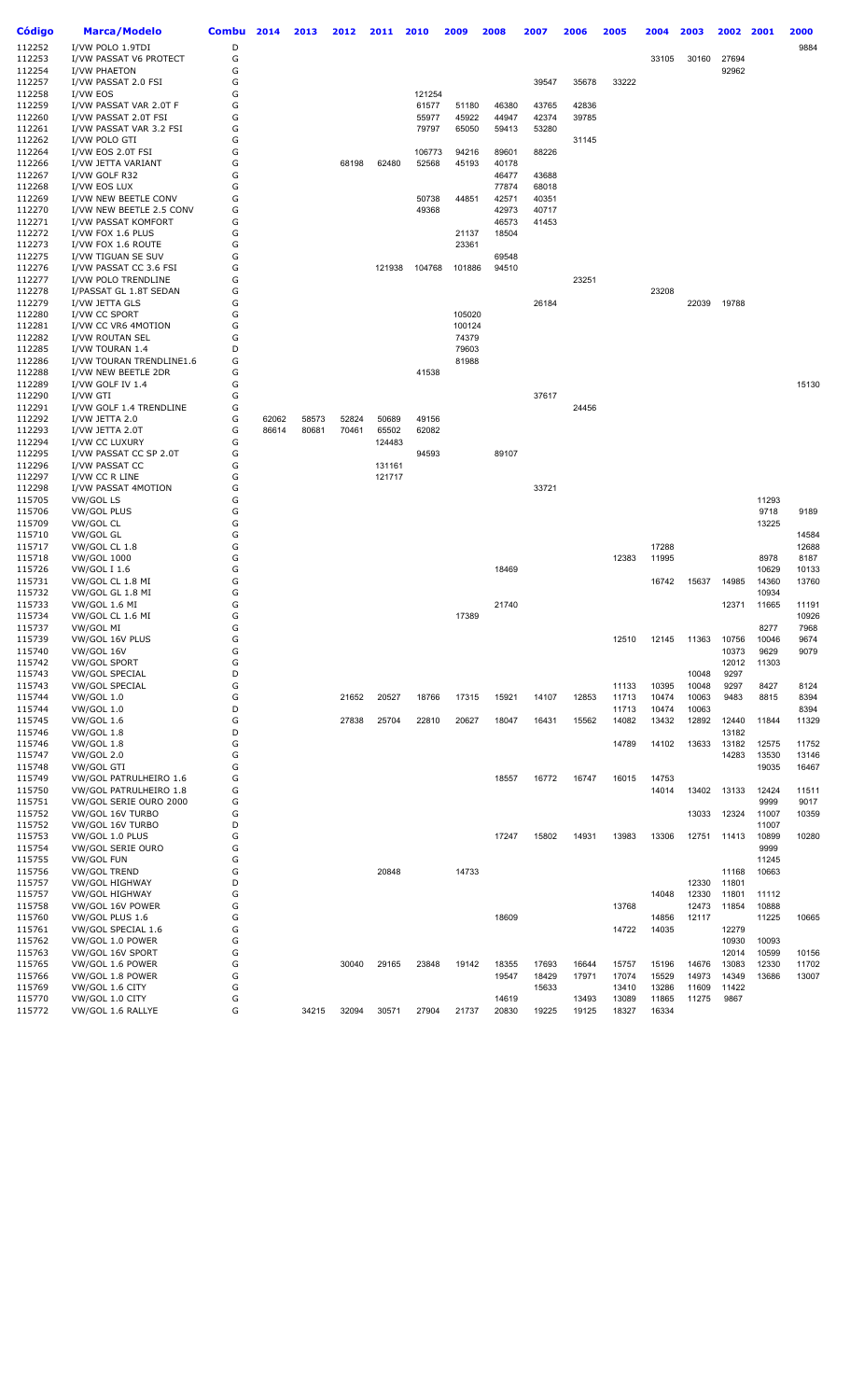| Código           | <b>Marca/Modelo</b>                                | <b>Combu</b> | 2014  | 2013  | 2012           | 2011  | 2010  | 2009  | 2008           | 2007  | 2006  | 2005           | 2004           | 2003           | 2002           | 2001           | 2000           |
|------------------|----------------------------------------------------|--------------|-------|-------|----------------|-------|-------|-------|----------------|-------|-------|----------------|----------------|----------------|----------------|----------------|----------------|
| 115773           | VW/GOL 1.8 RALLYE                                  | G            |       |       |                |       |       |       |                |       |       | 16731          |                |                |                |                |                |
| 115774           | VW/GOL 1.8 COPA                                    | G            |       |       | 30432          |       |       |       |                |       | 17210 | 16410          |                |                |                |                |                |
| 115775<br>115776 | VW/GOL 1.0 COPA                                    | G<br>G       |       |       |                |       |       |       | 16504          |       | 14480 |                |                |                |                |                |                |
| 115777           | VW/GOL 1.6 COPA<br>VW/GOL 1.6 RALLYE GIV           | G            |       |       |                |       |       |       | 20562          |       | 17871 |                |                |                |                |                |                |
| 115778           | VW/GOL 1.0 GIV                                     | G            |       | 21035 | 19472          | 18460 | 16585 | 15250 | 14321          |       |       |                | 11898          |                |                |                |                |
| 115779           | VW/GOL 1.6 GIV                                     | G            |       |       |                |       |       |       | 18386          |       |       | 15732          |                |                |                |                |                |
| 115780           | VW/GOL 1.6 POWER GIV                               | G            |       |       |                |       |       |       | 20903          |       | 20786 | 19384          |                |                |                |                |                |
| 115781<br>115782 | VW/GOL 1.8 POWER GIV<br>VW/GOL 1.0 FLASH GIV       | G<br>G       |       |       |                |       |       |       | 20167<br>16272 |       |       |                |                |                |                |                |                |
| 115783           | VW/GOL 1.0 TITAN GIV                               | G            |       |       |                | 19267 | 17267 | 15876 |                |       |       |                |                |                |                |                |                |
| 115785           | VW/GOL 1.0 SELECAO                                 | G            | 32684 | 26280 | 23240          | 22271 | 21341 |       |                |       |       |                |                |                |                |                |                |
| 115786           | VW/GOL 1.0 ECOMOTION GIV                           | G            |       | 23126 | 22184          | 20086 | 18562 |       |                | 15364 |       |                |                |                |                |                |                |
| 115787<br>115789 | <b>VW/GOL VINTAGE</b><br>VW/GOL ROCK IN RIO        | G<br>G       |       |       |                | 26450 | 35509 |       |                |       |       |                |                |                |                |                |                |
| 115790           | VW/NOVO GOL 1.0                                    | G            | 28390 | 25007 | 22761          |       |       |       |                |       |       |                |                |                |                |                |                |
| 115791           | VW/NOVO GOL 1.6                                    | G            | 33010 | 28428 | 26278          |       |       |       |                |       |       |                |                |                |                |                |                |
| 115792           | VW/GOL 1.6 POWER                                   | G            | 38231 | 31650 | 29215          |       |       |       |                |       |       |                |                |                |                |                |                |
| 115793<br>115794 | I/VOLKSWAGEN SCIRROCO R<br>VW/NOVO GOL 1.6 CITY    | G<br>G       | 28470 | 26148 | 58234<br>25323 |       |       |       |                |       |       |                |                |                |                |                |                |
| 115795           | VW/NOVO GOL 1.0 CITY                               | G            | 24023 | 23224 | 22492          |       |       |       |                |       |       |                |                |                |                |                |                |
| 115796           | VW/NOVO GOL 1.0 TRACK                              | G            | 29377 | 28401 |                |       |       |       |                |       |       |                |                |                |                |                |                |
| 115797           | VW/NOVO GOL 1.6 RALLYE                             | G            | 42173 | 35778 |                |       |       |       |                |       |       |                |                |                |                |                |                |
| 115798<br>115799 | VW/NOVO GOL 1.6 HIGHLINE<br>VW/GOL                 | G<br>G       | 37196 | 34161 |                |       |       |       | 14540          |       | 13589 | 12134          | 10852          | 10120          | 9698           | 9067           | 8618           |
| 116202           | VW/KOMBI STANDARD                                  | G            |       |       |                |       |       |       |                |       |       |                |                |                |                |                | 11835          |
| 116601           | <b>VW/PARATI GLS</b>                               | G            |       |       |                |       |       |       |                |       |       |                |                |                |                | 17452          | 16540          |
| 116605           | VW/PARATI CL                                       | G            |       |       |                |       |       |       |                |       |       |                |                |                |                | 14038          | 13187          |
| 116612<br>116613 | VW/PARATI GL 1.8<br>VW/PARATI CL 1.8               | G<br>G       |       |       |                |       |       |       |                |       |       |                |                |                | 22431<br>17661 | 21345<br>16816 | 16039          |
| 116614           | VW/PARATI SURF                                     | G            |       |       |                |       |       | 27823 | 17802          | 17059 | 16347 | 15665          | 15012          | 14386          | 13785          | 13210          | 12660          |
| 116622           | VW/PARATI CL 1.6 MI                                | G            |       |       |                |       |       |       |                |       |       |                |                |                | 15447          |                |                |
| 116624           | VW/PARATI CL 1.8 MI                                | G            |       |       |                |       |       |       |                |       |       |                |                |                |                |                | 14309          |
| 116625<br>116627 | VW/PARATI GL 1.8 MI<br>VW/PARATI 16V               | G<br>G       |       |       |                |       |       |       |                |       |       |                |                |                | 18936<br>11999 | 11915          | 11106          |
| 116628           | <b>VW/PARATI 16V PLUS</b>                          | G            |       |       |                |       |       |       |                |       |       |                |                |                | 12565          | 12471          | 11234          |
| 116631           | VW/PARATI CELA 1.8                                 | G            |       |       |                |       |       |       | 22435          | 21359 | 21066 |                |                |                |                |                |                |
| 116632           | VW/PARATI AMBULANCIA 1.8                           | G            |       |       |                |       |       |       |                |       |       |                | 17530          | 16160          | 15583          | 14845          | 14157          |
| 116633<br>116634 | VW/PARATI CELA 1.6<br>VW/PARATI 1.6                | G<br>D       |       |       |                |       | 25616 | 25572 | 23407          | 22358 | 18029 | 17220          | 12100          | 11595<br>15539 | 11112<br>14872 | 10648          | 10204<br>13342 |
| 116634           | VW/PARATI 1.6                                      | G            |       |       | 30336          | 27734 | 25501 | 23545 | 20937          | 20293 | 19306 | 17861          | 16670          | 15539          | 14872          | 14199          | 13342          |
| 116635           | VW/PARATI PATRULH.1.6                              | G            |       |       |                |       |       | 25576 | 23398          | 21595 | 20695 | 18040          | 16839          |                |                | 14342          |                |
| 116636           | VW/PARATI PATRULH.1.8                              | G            |       |       |                |       |       |       | 22434          | 21349 | 21071 | 19451          | 18640          | 17176          | 13643          | 13012          | 12365          |
| 116637<br>116638 | VW/PARATI AMBULANCIA 1.6<br>VW/PARATI 1.8          | G<br>G       |       |       |                |       |       | 24384 | 22431          | 21350 | 21066 | 18951<br>19776 | 17082<br>18635 | 15923<br>17182 | 15249<br>13637 | 14555<br>13008 | 13672<br>12365 |
| 116638           | VW/PARATI 1.8                                      | D            |       |       |                |       |       |       |                |       |       |                |                |                |                | 13008          |                |
| 116639           | <b>VW/PARATI GTI</b>                               | G            |       |       |                |       |       |       |                |       |       |                |                |                |                | 19090          | 18033          |
| 116640<br>116640 | VW/PARATI 2.0<br>VW/PARATI 2.0                     | D<br>G       |       |       |                |       |       |       |                |       |       |                |                | 17768          | 16372          | 15279          | 14532<br>14532 |
| 116641           | VW/PARATI 16V TURBO                                | G            |       |       |                |       |       |       |                |       |       |                | 15638          | 15109          | 12103          | 11573          | 11139          |
| 116642           | VW/PARATI SUMMER 16V                               | G            |       |       |                |       |       |       |                |       |       |                |                |                |                | 12772          | 11971          |
| 116643           | <b>VW/PARATI FUN</b>                               | G            |       |       |                |       |       |       |                |       |       |                |                |                |                | 13008          |                |
| 116644<br>116644 | VW/PARATI 16V TOUR<br>VW/PARATI 16V TOUR           | G<br>D       |       |       |                |       |       |       |                |       |       |                |                |                | 15137<br>15137 | 13565          |                |
| 116647           | VW/PARATI 1.8 TOUR                                 | G            |       |       |                |       |       |       |                |       |       |                |                | 17217          | 15083          | 14351          |                |
| 116647           | <b>VW/PARATI 1.8 TOUR</b>                          | D            |       |       |                |       |       |       |                |       |       |                |                | 17217          | 15083          |                |                |
| 116648           | VW/PARATI 2.0 TOUR<br><b>VW/PARATI 16V SUNSET</b>  | G<br>G       |       |       |                |       |       |       |                |       |       |                |                | 16224          | 15390          | 14054          |                |
| 116649<br>116650 | VW/PARATI 16VT CROSSOVER                           | G            |       |       |                |       |       |       |                |       |       |                |                | 16672          | 13978<br>14980 |                |                |
| 116651           | VW/PARATI 16VT EVIDENCE                            | G            |       |       |                |       |       |       |                |       |       |                |                | 16307          | 14696          |                |                |
| 116652           | VW/PARATI 1.8 CROSSOVER                            | G            |       |       |                |       |       |       |                |       |       | 21247          |                |                |                |                | 14430          |
| 116653<br>116653 | VW/PARATI 2.0 CROSSOVER<br>VW/PARATI 2.0 CROSSOVER | D<br>G       |       |       |                |       |       |       |                |       |       | 19268          | 17545<br>17545 | 16685<br>16685 | 15081          |                |                |
| 116654           | VW/PARATI 1.8 EVIDENCE                             | G            |       |       |                |       |       |       |                |       |       |                |                | 16308          | 14795          |                |                |
| 116657           | VW/PARATI 2.0 TRACKFIELD                           | G            |       |       |                |       |       |       |                |       |       | 20108          | 19228          | 18706          |                |                |                |
| 116658           | VW/PARATI 1.8 TRACKFIELD                           | G            |       |       |                |       |       |       |                | 21664 | 21079 | 19043          |                |                |                |                |                |
| 116659<br>116660 | VW/PARATI 1.8 PLUS<br>VW/PARATI 2.0 PLUS           | G<br>G       |       |       |                |       |       |       |                |       |       | 19501          | 17800<br>18254 | 16461<br>17775 | 15043          |                |                |
| 116661           | VW/PARATI 1.6 CITY                                 | G            |       |       |                |       |       |       |                |       |       | 19468          | 17809          | 16604          |                | 14243          |                |
| 116662           | VW/PARATI 1.6 TRACKFIELD                           | G            |       |       |                |       |       | 25633 | 23460          | 22410 | 20747 | 18082          | 17113          | 16182          |                |                |                |
| 116664           | VW/PARATI 1.8 COMFORTL                             | G            |       |       |                |       |       |       |                | 22671 | 21447 | 18711          |                |                |                |                |                |
| 116665<br>116666 | VW/PARATI 1.6 COMFORTL.<br>VW/PARATI 1.6 SURF      | G<br>G       |       |       | 32345          | 31652 | 28164 | 23518 | 23204          | 20121 | 19166 |                |                |                |                |                |                |
| 116667           | VW/PARATI 1.8 SURF                                 | G            |       |       |                |       |       | 24239 | 23121          | 21254 |       |                |                |                |                |                |                |
| 116668           | VW/PARATI 1.6 TITAN                                | G            |       |       |                | 25672 | 23375 | 20977 |                |       |       |                |                |                |                |                |                |
| 116699           | <b>VW/PARATI</b>                                   | G            |       |       |                |       |       | 23404 | 21014          | 20137 | 19239 | 18437          | 16388          | 12747          | 12215          | 11653          | 11225          |
| 116900<br>116922 | VW/QUANTUM<br>VW/QUANTUM 2.0                       | G<br>G       |       |       |                |       |       |       |                |       |       |                |                |                |                | 11835<br>13744 | 11036<br>11825 |
| 116923           | VW/QUANTUM AMBULANCIA                              | G            |       |       |                |       |       |       |                |       |       |                |                |                |                | 13214          | 11502          |
| 116924           | VW/QUANTUM FUNERARIA                               | G            |       |       |                |       |       |       |                |       |       |                |                |                |                |                | 11154          |
| 116925           | VW/QUANTUM RONTANFUNERAL                           | G            |       |       |                |       |       |       |                |       |       |                |                |                |                |                | 10955          |
| 116927<br>116999 | VW/QUANTUM PATRULHEIRO<br>VW/QUANTUM               | G<br>G       |       |       |                |       |       |       |                |       |       |                |                |                |                |                | 10959<br>11034 |
| 117000           | <b>VW/SANTANA</b>                                  | D            |       |       |                |       |       |       |                |       |       |                |                | 14432          |                |                | 12115          |
|                  |                                                    |              |       |       |                |       |       |       |                |       |       |                |                |                |                |                |                |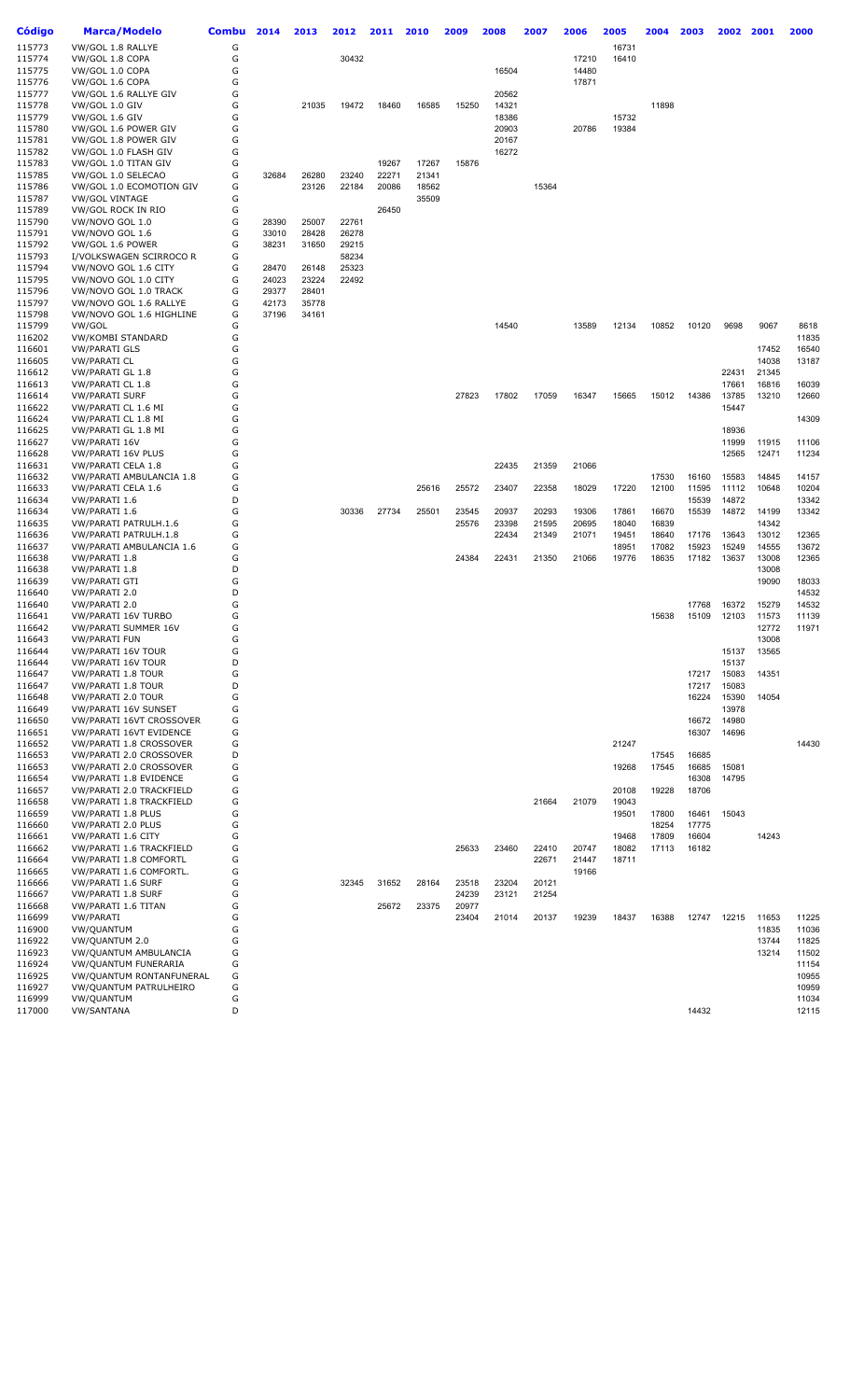| Código           | <b>Marca/Modelo</b>                                 | Combu  | 2014           | 2013           | 2012           | 2011  | 2010  | 2009  | 2008  | 2007  | 2006  | 2005  | 2004  | 2003  | 2002 2001 |       | 2000  |
|------------------|-----------------------------------------------------|--------|----------------|----------------|----------------|-------|-------|-------|-------|-------|-------|-------|-------|-------|-----------|-------|-------|
| 117000           | <b>VW/SANTANA</b>                                   | G      |                |                |                |       |       |       |       |       | 18708 | 16855 | 15892 | 14432 | 12762     | 12696 | 12115 |
| 117001           | <b>VW/SANTANA CD</b>                                | G      |                |                |                |       |       |       |       |       |       |       |       |       |           |       | 13555 |
| 117004           | <b>VW/SANTANA C</b>                                 | G      |                |                |                |       |       |       |       |       |       |       |       |       | 14063     |       | 11995 |
| 117005           | <b>VW/SANTANA CL</b>                                | G      |                |                |                |       |       |       |       |       |       |       |       |       | 12930     |       |       |
| 117006           | <b>VW/SANTANA GL</b>                                | G      |                |                |                |       |       |       |       |       |       |       | 14640 | 13943 |           |       |       |
| 117007<br>117008 | <b>VW/SANTANA GLS</b><br><b>VW/SANTANA S</b>        | G<br>G |                |                |                |       |       |       |       |       |       |       | 18287 |       | 16567     | 12535 |       |
| 117020           | VW/SANTANA CL 1800                                  | G      |                |                |                |       |       |       |       |       |       |       | 14650 | 13839 | 12929     | 12359 |       |
| 117023           | VW/SANTANA CL 1800 I                                | G      |                |                |                |       |       |       |       |       |       |       |       |       | 13093     |       | 11919 |
| 117028           | VW/SANTANA 2000 MI                                  | G      |                |                |                |       |       |       |       |       |       |       | 16141 | 14904 | 14017     | 13432 | 11503 |
| 117031           | VW/SANTANA 2.0                                      | D      |                |                |                |       |       |       |       |       |       |       |       |       |           | 13713 |       |
| 117031           | VW/SANTANA 2.0                                      | G      |                |                |                |       |       |       |       |       |       | 17128 | 16480 | 15213 | 15030     | 13713 | 12422 |
| 117032           | VW/SANTANA PATRULHEIRO                              | G      |                |                |                |       |       |       |       |       | 18613 | 16774 | 16026 | 14368 | 12704     | 12635 | 12060 |
| 117033           | VW/SANTANA PATRUL. 2.0                              | G      |                |                |                |       |       |       |       |       |       | 17972 |       |       |           |       |       |
| 117034           | VW/SANTANA CELA 2.0                                 | G      |                |                |                |       |       |       |       |       |       |       |       | 15274 |           |       |       |
| 117036<br>117037 | VW/SANTANA 2.0 COMFORT                              | G<br>G |                |                |                |       |       |       |       |       | 22082 | 17317 |       |       |           |       |       |
| 117710           | <b>VW/SANTANA COMFORTLINE</b><br>VW/VOYAGE C        | G      |                |                |                |       |       | 16933 |       |       |       | 19466 |       |       |           |       |       |
| 117718           | VW/VOYAGE 1.0                                       | G      |                |                | 25703          | 24601 | 22352 | 21184 | 20556 |       |       |       |       |       |           |       |       |
| 117719           | VW/VOYAGE 1.6 COMFORTL                              | G      |                |                | 30765          | 28431 | 25912 | 24030 | 23469 |       |       |       |       |       |           |       |       |
| 117720           | VW/VOYAGE 1.6                                       | G      |                |                | 28598          | 26602 | 24166 | 23080 | 21394 |       |       |       |       |       |           |       |       |
| 117722           | VW/LUNA 1.6                                         | G      |                |                | 77663          |       |       |       |       |       |       |       |       |       |           |       |       |
| 117723           | VW/LUNA 1.0                                         | G      |                |                | 70525          |       |       |       |       |       |       |       |       |       |           |       |       |
| 117732           | VW/VOYAGE 1.6 TREND                                 | G      |                |                |                | 27333 | 25585 | 24720 | 23305 |       |       |       |       |       |           |       |       |
| 117742           | VW/NOVO VOYAGE 1.0                                  | G      | 31531          | 28615          | 26462          |       |       |       |       |       |       |       |       |       |           |       |       |
| 117743           | VW/NOVO VOYAGE 1.6                                  | G      | 34165          | 31369          | 29459          |       |       |       |       |       |       |       |       |       |           |       |       |
| 117744<br>117745 | VW/NOVO VOYAGE 1.6 COMF.<br>VW/NOVO VOYAGE 1.0 CITY | G<br>G | 28112          | 34600<br>25819 | 32110<br>25005 |       |       |       |       |       |       |       |       |       |           |       |       |
| 117746           | VW/NOVO VOYAGE 1.6 CITY                             | G      | 30888          | 28369          | 27473          |       |       |       |       |       |       |       |       |       |           |       |       |
| 117747           | VW/NOVO VOYAGE 1.6 HIGH                             | G      | 40265          | 36979          |                |       |       |       |       |       |       |       |       |       |           |       |       |
| 117748           | VW/VOYAGE 1.0 SELECAO                               | G      | 34011          | 29425          |                |       |       |       |       |       |       |       |       |       |           |       |       |
| 117749           | VW/VOYAGE 1.6 SELECAO                               | G      | 33526          | 30790          |                |       |       |       |       |       |       |       |       |       |           |       |       |
| 117750           | VW/VOYAGE TL MA                                     | G      | 31772          |                |                |       |       |       |       |       |       |       |       |       |           |       |       |
| 117751           | VW/VOYAGE CITY MB                                   | G      | 34165          |                |                |       |       |       |       |       |       |       |       |       |           |       |       |
| 117752           | <b>VW/VOYAGE CL MA</b>                              | G      | 33017          |                |                |       |       |       |       |       |       |       |       |       |           |       |       |
| 117753           | VW/VOYAGE CITY SB                                   | G      | 37323          |                |                |       |       |       |       |       |       |       |       |       |           |       |       |
| 117754           | VW/VOYAGE TL MB                                     | G      | 35040          |                |                |       |       |       |       |       |       |       |       |       |           |       |       |
| 117755<br>117756 | <b>VW/VOYAGE TL SB</b><br>VW/VOYAGE HL MB           | G<br>G | 37323<br>39887 |                |                |       |       |       |       |       |       |       |       |       |           |       |       |
| 117757           | <b>VW/VOYAGE HL SB</b>                              | G      | 42505          |                |                |       |       |       |       |       |       |       |       |       |           |       |       |
| 117758           | VW/VOYAGE SELECAO SB                                | G      | 40970          |                |                |       |       |       |       |       |       |       |       |       |           |       |       |
| 117759           | VW/VOYAGE SELECAO MA                                | G      | 33063          |                |                |       |       |       |       |       |       |       |       |       |           |       |       |
| 117760           | VW/VOYAGE SELECAO MB                                | G      | 36770          |                |                |       |       |       |       |       |       |       |       |       |           |       |       |
| 117761           | VW/VOYAGE CITY MA                                   | G      | 29676          |                |                |       |       |       |       |       |       |       |       |       |           |       |       |
| 117762           | VW/VOYAGE EVIDENCE SB                               | G      | 47265          |                |                |       |       |       |       |       |       |       |       |       |           |       |       |
| 117763           | VW/VOYAGE EVIDENCE MB                               | G      | 44947          |                |                |       |       |       |       |       |       |       |       |       |           |       |       |
| 117764           | VW/VOYAGE CL SB                                     | G      | 42294          |                |                |       |       |       |       |       |       |       |       |       |           |       |       |
| 117765           | VW/VOYAGE CL MB                                     | G<br>G | 40175          |                |                |       |       |       |       |       |       |       |       |       |           |       |       |
| 117766<br>117767 | VW/NOVO FOX TL MB<br>VW/NOVO FOX HL SD              | G      | 38317<br>47596 |                |                |       |       |       |       |       |       |       |       |       |           |       |       |
| 117768           | VW/NOVO FOX HL MD                                   | G      | 42959          |                |                |       |       |       |       |       |       |       |       |       |           |       |       |
| 117769           | VW/NOVO FOX CL MB                                   | G      | 40305          |                |                |       |       |       |       |       |       |       |       |       |           |       |       |
| 117771           | VW/NOVO FOX CL SB                                   | G      | 41754          |                |                |       |       |       |       |       |       |       |       |       |           |       |       |
| 117772           | VW/NOVO FOX TL MA                                   | G      | 33755          |                |                |       |       |       |       |       |       |       |       |       |           |       |       |
| 117773           | VW/NOVO FOX CL MA                                   | G      | 35049          |                |                |       |       |       |       |       |       |       |       |       |           |       |       |
| 117774           | VW/NOVO FOX BM MC                                   | G      | 28487          |                |                |       |       |       |       |       |       |       |       |       |           |       |       |
| 117777           | VW/VOYAGE HL SB S                                   | G      | 43271          |                |                |       |       |       |       |       |       |       |       |       |           |       |       |
| 117778<br>117779 | VW/VOYAGE CITY MB S<br><b>VW/VOYAGE HL MB S</b>     | G<br>G | 34808<br>41116 |                |                |       |       |       |       |       |       |       |       |       |           |       |       |
| 117780           | VW/VOYAGE TL MA S                                   | G      | 37862          |                |                |       |       |       |       |       |       |       |       |       |           |       |       |
| 117781           | VW/VOYAGE TL MB S                                   | G      | 36450          |                |                |       |       |       |       |       |       |       |       |       |           |       |       |
| 117782           | VW/VOYAGE CITY MA S                                 | G      | 29947          |                |                |       |       |       |       |       |       |       |       |       |           |       |       |
| 117799           | VW/VOYAGE                                           | G      |                |                |                |       |       | 16916 |       |       |       |       |       |       |           |       |       |
| 117801           | I/VW BEETLE TURBO LA EDT                            | G      |                |                | 73411          |       |       |       |       |       |       |       |       |       |           |       |       |
| 117903           | VW/FUSCA 1300 L                                     | G      |                |                |                |       |       |       |       |       |       |       |       |       |           | 12734 |       |
| 117912           | I/VW FUSCA ULTIMAEDICION                            | G      |                |                |                |       |       |       |       |       |       |       |       | 16025 |           |       |       |
| 117918           | I/VW FUSCA 2.0T                                     | G      |                | 75777          | 73387          |       |       |       |       |       |       |       |       |       |           |       |       |
| 117919           | I/VW FUSCA AA                                       | G      | 89590          | 82280          |                |       |       |       |       |       |       |       |       |       |           |       |       |
| 117920<br>117922 | I/VW FUSCA MA<br>I/VW FUSCA AB                      | G<br>G | 87657          | 79871          |                |       |       |       |       |       |       |       |       |       |           |       |       |
| 118299           | VW/BUGRE                                            | G      |                |                |                |       |       |       |       |       |       |       |       | 7268  |           |       |       |
| 126699           | VW/POLAUTO                                          | G      |                |                |                |       |       |       |       |       |       |       |       |       | 6497      |       |       |
| 131699           | <b>VW/SANTINA</b>                                   | G      |                |                |                |       |       |       |       |       |       | 7564  | 7287  | 6737  | 6485      | 5917  | 5670  |
| 137605           | VW/ENSEADA P I                                      | G      |                |                |                |       |       |       |       |       |       |       |       |       |           | 6385  |       |
| 141301           | VW/FIBRAVAN KAUIPE                                  | G      |                |                |                | 25462 | 22990 |       |       |       |       |       |       |       |           |       |       |
| 143501           | <b>VW/MARINAS</b>                                   | G      |                |                |                |       |       |       |       |       |       |       |       |       |           |       | 5839  |
| 145842           | <b>VW/GOL TRACK MB</b>                              | G      | 27381          |                |                |       |       |       |       |       |       |       |       |       |           |       |       |
| 150803           | <b>VW/BUGRE BGR5</b>                                | G      |                |                | 15742          |       |       |       |       |       |       |       |       |       |           |       |       |
| 151201           | <b>IMP/VW PASSAT</b>                                | G      |                |                |                |       |       |       |       |       |       |       |       |       |           |       | 13436 |
| 151203<br>151205 | IMP/VW PASSAT VARIANT<br>I/VW PASSAT VARIANT 2.0    | G<br>G |                | 102611         |                |       | 67268 |       |       |       |       |       |       |       |           |       | 15069 |
| 151206           | I/VW PASSAT VARIANT TURB                            | G      |                |                |                |       |       |       |       |       |       |       | 23262 | 22198 | 20038     | 18492 |       |
| 151207           | I/VW PASSAT VAR 2.0 FSI                             | G      |                |                |                |       |       |       |       | 44525 | 38709 | 36243 |       |       |           |       |       |
| 151208           | I/VW PASSAT 3.2 FSI                                 | G      |                |                |                |       |       |       | 56607 | 54663 | 51440 |       |       |       |           |       |       |
|                  |                                                     |        |                |                |                |       |       |       |       |       |       |       |       |       |           |       |       |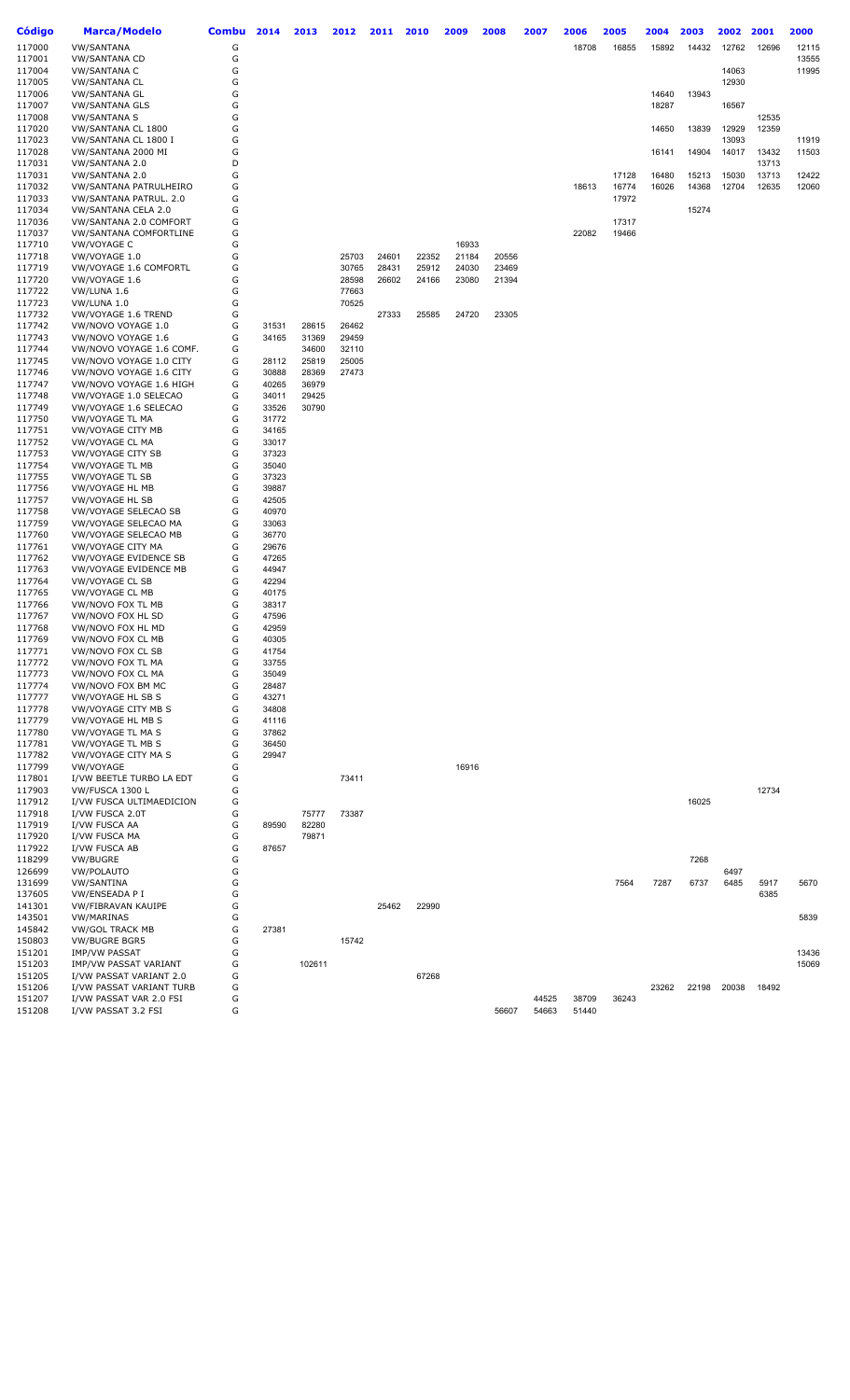| Código           | <b>Marca/Modelo</b>                              | <b>Combu</b> | 2014           | 2013   | 2012   | 2011   | 2010  | 2009  | 2008  | 2007  | 2006  | 2005  | 2004  | 2003  | 2002  | 2001  | 2000  |
|------------------|--------------------------------------------------|--------------|----------------|--------|--------|--------|-------|-------|-------|-------|-------|-------|-------|-------|-------|-------|-------|
| 151209           | I/VW PASSAT SEDAN 2.0T                           | G            |                |        |        |        |       |       | 43739 |       |       |       |       | 30152 | 27692 |       |       |
| 151210           | I/VW PASSAT 2.0T                                 | G            | 108566         | 92881  | 84945  | 80477  | 70789 |       |       | 44401 |       |       |       |       |       |       |       |
| 151211           | I/VW PASSAT VAR. 2.0T                            | G            | 115705         | 97354  | 93300  | 87117  | 77223 |       |       |       |       |       |       |       |       |       |       |
| 151212           | I/VW JETTA SEL                                   | G            |                |        |        |        |       |       | 41505 |       |       |       |       |       |       |       |       |
| 151213           | I/VW JETTA SE                                    | G            |                |        | 62746  | 59768  |       |       |       |       |       |       |       |       |       |       |       |
| 151214           | I/VW RABBIT                                      | G            |                |        |        |        |       | 31672 |       | 30010 |       |       |       |       |       |       |       |
| 151215           | I/VW GOLF R                                      | G            |                |        | 37868  |        |       |       |       |       |       |       |       |       |       |       |       |
| 151216           | I/VW GOLF R 4MOTION                              | G            |                |        | 63633  |        |       |       |       |       |       |       |       |       |       |       |       |
| 151217           | I/VW PASSAT GLS 1.8T                             | G            |                |        |        |        |       |       |       |       |       |       |       | 21486 |       |       |       |
| 151218           | I/VW CC 3.6 V6                                   | G            | 173795         | 146203 | 137366 |        |       |       |       |       |       |       |       |       |       |       |       |
| 151219           | I/VW GOL 1.6                                     | G            |                |        |        |        |       |       |       |       |       |       |       |       |       |       | 10682 |
| 151220           | I/VW ROUTAN SE                                   | G            |                |        |        | 137650 |       |       |       |       |       |       |       |       |       |       |       |
| 151221           | I/VW MOVE UP                                     | G            |                | 38764  |        |        |       |       |       |       |       |       |       |       |       |       |       |
| 151222           | VW/UP MOVE MA                                    | G            | 29925          | 28984  |        |        |       |       |       |       |       |       |       |       |       |       |       |
| 151223           | VW/UP HIGH MA                                    | G            | 32077          | 29300  |        |        |       |       |       |       |       |       |       |       |       |       |       |
| 151224           | VW/UP BLACK WHITE RED MA                         | G            | 34120          | 31273  |        |        |       |       |       |       |       |       |       |       |       |       |       |
| 151225           | <b>VW/UP TAKE MA</b>                             | G            | 27381          | 25747  |        |        |       |       |       |       |       |       |       |       |       |       |       |
| 151227           | VW/UP HIGH SA                                    | G<br>G       | 35005          | 32928  |        |        |       |       |       |       |       |       |       |       |       |       |       |
| 151228<br>151229 | VW/UP BLACK WHITE RED SA<br><b>VW/UP MOVE SA</b> | G            | 37323<br>30363 | 35776  |        |        |       |       |       |       |       |       |       |       |       |       |       |
| 154801           | VW/GOLF 2.0                                      | G            |                | 46436  | 41840  | 40203  | 34750 | 31633 | 29723 | 25108 | 22554 | 20782 | 19783 | 18354 | 17376 | 17366 | 16632 |
| 154801           | VW/GOLF 2.0                                      | D            |                |        |        |        |       |       |       |       |       |       |       |       | 18356 |       |       |
| 154802           | <b>VW/GOLF GTI</b>                               | G            |                |        |        |        |       |       | 38248 | 36302 | 28018 | 25642 | 24083 | 22314 | 20931 | 19050 | 17644 |
| 154803           | VW/GOLF                                          | G            |                | 42100  | 38195  | 36732  | 32844 | 29562 | 28910 | 24572 | 22889 | 20595 | 19747 | 18266 | 17366 | 16596 | 15798 |
| 154803           | VW/GOLF                                          | D            |                |        |        |        |       |       |       |       |       |       |       |       | 17366 |       |       |
| 154804           | <b>VW/GOLF GENERATION</b>                        | D            |                |        |        |        |       |       |       |       |       |       | 19974 |       |       |       |       |
| 154804           | <b>VW/GOLF GENERATION</b>                        | G            |                |        |        |        |       |       |       |       |       | 21006 | 19974 | 18612 | 17835 |       |       |
| 154805           | <b>VW/GOLF TRIP</b>                              | G            |                |        |        |        |       |       |       |       |       |       |       | 19778 | 18130 |       |       |
| 154806           | VW/GOLF 2.0 SPORT                                | G            |                |        |        |        |       |       |       |       |       |       |       | 19703 |       |       |       |
| 154807           | <b>VW/GOLF SPORT</b>                             | G            |                |        |        |        |       |       |       |       |       | 22332 | 21059 | 19859 |       |       |       |
| 154808           | VW/GTI VR6                                       | G            |                |        |        |        |       |       |       |       |       |       |       | 39517 | 37252 |       |       |
| 154809           | VW/GOLF 1.6 PLUS                                 | G            |                |        |        |        |       |       |       |       |       | 21574 | 20506 | 18925 |       |       |       |
| 154810           | VW/GOLF 2.0 PLUS                                 | G            |                |        |        |        |       |       |       |       |       | 20748 | 19925 | 18555 |       |       |       |
| 154812           | VW/GOLF 2.0 COMFORTLINE                          | G            |                |        |        |        |       |       | 30199 | 27162 | 23498 | 21522 |       |       |       |       |       |
| 154813           | <b>VW/GOLF FLASH</b>                             | G            |                |        |        |        |       |       |       |       | 22376 | 20675 |       |       |       |       |       |
| 154814           | VW/GOLF 1.6 SPORTLINE                            | G            |                | 45043  | 40865  | 39299  | 35376 | 31539 | 30317 | 27333 |       |       |       |       |       |       |       |
| 154815           | VW/GOLF 1.6 TECH                                 | G            |                |        |        |        |       | 33610 | 31496 |       |       |       |       |       |       |       |       |
| 154816           | VW/GOLF 2.0 GT                                   | G            |                | 49968  | 46846  | 43487  | 37539 | 35649 | 33423 |       |       |       |       |       |       |       |       |
| 154817           | <b>VW/GOLF GLS</b>                               | G            |                |        |        |        |       |       |       |       |       |       |       |       |       | 19229 | 18312 |
| 154818           | VW/GOLF 2.0 SILVER EDIT.                         | G            |                |        |        |        |       | 32249 |       |       |       |       |       |       |       |       |       |
| 154819           | VW/GOLF 2.0 BLACK EDIT.                          | G            |                | 50226  | 47234  | 42645  | 40219 | 38264 |       |       |       |       |       |       |       |       |       |
| 154820           | VW/GOLF 2.0 SPORTLINE                            | G            |                | 49908  | 44724  | 41900  | 40372 |       |       |       |       |       |       |       |       |       |       |
| 154821           | I/VW GOLF HIGHLINE MA                            | G            | 62958          | 57821  |        |        |       |       |       |       |       |       |       |       |       |       |       |
| 154822           | I/VW GOLF HIGHLINE AA                            | G            | 67724          | 62200  |        |        |       |       |       |       |       |       |       |       |       |       |       |
| 154823           | I/VW GOLF GTI AB                                 | G            | 99739          | 65471  |        |        |       |       |       |       |       |       |       |       |       |       |       |
| 154824           | I/VW GOLF COMFORTLINE AA                         | G            | 69603          | 64143  |        |        |       |       |       |       |       |       |       |       |       |       |       |
| 154825           | I/VW GOLF COMFORTLINE MA                         | G            | 63116          | 58165  |        |        |       |       |       |       |       |       |       |       |       |       |       |
| 154829           | VW/GOL 1.6 SELECAO                               | G            | 38395          | 35263  |        |        |       |       |       |       |       |       |       |       |       |       |       |
| 154834           | VW/GOL RALLYE MA                                 | G            | 40416          |        |        |        |       |       |       |       |       |       |       |       |       |       |       |
| 154835           | VW/GOL RALLYE SA                                 | G            | 41856          |        |        |        |       |       |       |       |       |       |       |       |       |       |       |
| 154838           | VW/GOL CL SC                                     | G            | 31799          |        |        |        |       |       |       |       |       |       |       |       |       |       |       |
| 154839           | VW/GOL HL MC                                     | G            | 29390          |        |        |        |       |       |       |       |       |       |       |       |       |       |       |
| 154840           | VW/GOL CL MC                                     | G            | 30444          |        |        |        |       |       |       |       |       |       |       |       |       |       |       |
| 154841           | VW/GOL SELECAO MC                                | G            | 32352          |        |        |        |       |       |       |       |       |       |       |       |       |       |       |
| 154842           | <b>VW/GOL TRACK MB</b>                           | G            | 27381          |        |        |        |       |       |       |       |       |       |       |       |       |       |       |
| 154843           | VW/GOL TL SC                                     | G            | 31028          |        |        |        |       |       |       |       |       |       |       |       |       |       |       |
| 154844           | VW/GOL CITY MC                                   | G            | 28390          |        |        |        |       |       |       |       |       |       |       |       |       |       |       |
| 154845           | VW/GOL SELECAO SC                                | G            | 33942          |        |        |        |       |       |       |       |       |       |       |       |       |       |       |
| 154846           | VW/GOL CL MB                                     | G            | 30364          |        |        |        |       |       |       |       |       |       |       |       |       |       |       |
| 154847           | VW/GOL CITY MB                                   | G            | 26987          |        |        |        |       |       |       |       |       |       |       |       |       |       |       |
| 154848           | VW/GOL TL MC                                     | G            | 29369          |        |        |        |       |       |       |       |       |       |       |       |       |       |       |
| 154849           | VW/GOL SELECAO MB                                | G            | 36770          |        |        |        |       |       |       |       |       |       |       |       |       |       |       |
| 154850           | VW/GOL CITY SC                                   | G            | 29676          |        |        |        |       |       |       |       |       |       |       |       |       |       |       |
| 154851           | VW/GOL 1.0 TRENDLIN                              | G            | 30805          |        |        |        |       |       |       |       |       |       |       |       |       |       |       |
| 154852           | VW/GOL HL SC                                     | G            | 31933          |        |        |        |       |       |       |       |       |       |       |       |       |       |       |
| 154859           | I/VW GOLF COMFORTLINE AC                         | G            | 61220          |        |        |        |       |       |       |       |       |       |       |       |       |       |       |
| 154862           | I/VW GOLF HIGHLINE AC                            | G            | 68785          |        |        |        |       |       |       |       |       |       |       |       |       |       |       |
| 154868           | VW/GOL HL SC S                                   | G            | 33053          |        |        |        |       |       |       |       |       |       |       |       |       |       |       |
| 154869           | VW/GOL HL MC S                                   | G            | 31385          |        |        |        |       |       |       |       |       |       |       |       |       |       |       |
| 154870           | VW/GOL CITY MC S                                 | G            | 29414          |        |        |        |       |       |       |       |       |       |       |       |       |       |       |
| 154871           | VW/GOL CITY MB S                                 | G            | 28040          |        |        |        |       |       |       |       |       |       |       |       |       |       |       |
| 154872           | VW/ GOL SPECIAL MB                               | G            | 24017          |        |        |        |       |       |       |       |       |       |       |       |       |       |       |
| 154873           | <b>VW/GOL TRACK MB S</b>                         | G            | 33374          |        |        |        |       |       |       |       |       |       |       |       |       |       |       |
| 160100           | VW/POLO 1.6                                      | G            | 43108          | 32820  | 30203  | 28548  | 26090 | 25634 | 23150 | 21724 | 19685 | 17594 | 16583 | 15658 | 14256 |       |       |
| 160100           | VW/POLO 1.6                                      | D            |                |        |        |        |       |       |       |       |       |       |       | 15658 | 14256 |       |       |
| 160101           | VW/POLO 2.0                                      | G            |                |        |        |        |       |       | 22857 |       |       |       |       | 16470 | 15242 |       |       |
| 160102           | VW/POLO 16V                                      | G            |                |        |        |        |       |       |       |       |       |       |       | 16106 | 13433 |       |       |
| 160104           | VW/POLO SEDAN 2.0                                | G            |                |        |        |        |       |       |       |       |       | 19777 | 18046 | 17567 | 15501 |       |       |
| 160105           | VW/POLO SEDAN 1.6                                | G            | 41374          | 37999  | 36190  | 34467  | 30479 | 27625 | 25620 | 23722 | 20290 | 19212 | 18107 | 17649 | 16443 |       |       |
| 160105           | VW/POLO SEDAN 1.6                                | D            |                |        |        |        |       |       |       |       |       |       |       | 17649 |       |       |       |
| 160106           | VW/POLO 1.6 NEXT                                 | G            |                |        |        |        |       |       |       |       |       |       |       | 16555 |       |       |       |
| 160107           | VW/ZILK 10                                       | G            | 23513          | 19544  | 18184  |        |       |       | 14502 | 13459 |       |       |       | 10432 |       |       |       |
| 160108           | VW/ZILK 1.6                                      | G            | 47287          |        | 36647  |        |       |       | 21551 | 18731 |       |       |       | 14889 |       |       |       |
| 160109           | VW/POLO SEDAN 1.6 EVID                           | G            |                |        |        |        |       |       |       |       |       | 18731 |       |       |       |       |       |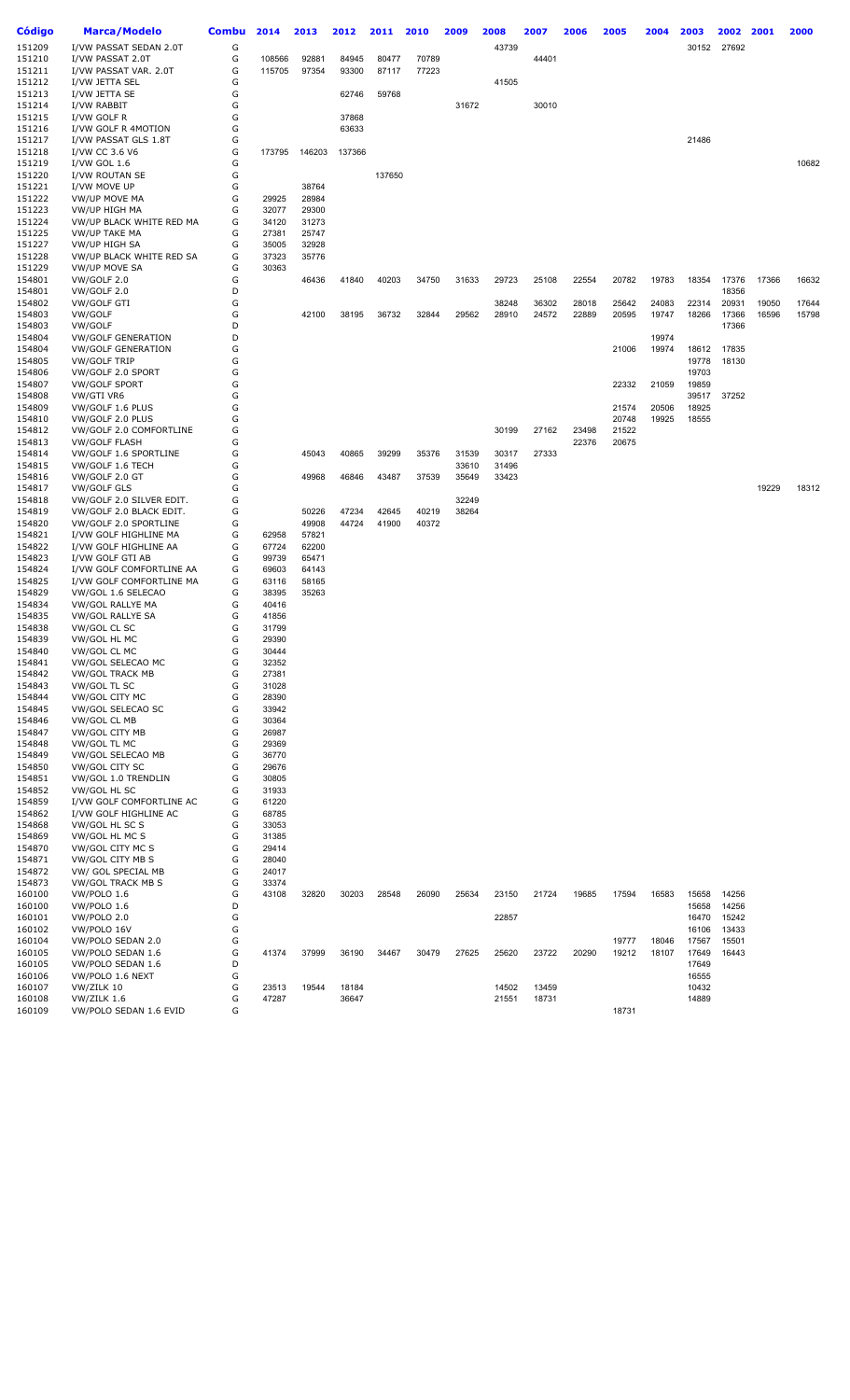| <b>Código</b>      | <b>Marca/Modelo</b>                              | <b>Combu</b> | 2014           | 2013           | 2012           | 2011           | 2010           | 2009           | 2008           | 2007           | 2006           | 2005           | 2004           | 2003           | 2002           | 2001           | 2000           |
|--------------------|--------------------------------------------------|--------------|----------------|----------------|----------------|----------------|----------------|----------------|----------------|----------------|----------------|----------------|----------------|----------------|----------------|----------------|----------------|
| 160110             | VW/POLO SEDAN 2.0 COMFOR                         | G            | 50221          | 42714          | 39107          | 35247          | 31226          | 28705          | 26805          | 24010          | 20479          | 18889          |                |                |                |                |                |
| 160111             | VW/POLO 1.6 SPORTLINE                            | G            | 45172          | 39140          | 37081          | 33013          | 29375          | 27101          | 24593          | 21855          | 19330          | 18064          |                |                |                |                |                |
| 160112             | VW/POLO SEDAN 1.6 COMFOR                         | G            | 46056          | 38931          | 34867          | 33408          | 28963          | 26833          | 23951          | 22484          | 20343          | 17191          |                |                |                |                |                |
| 160113             | I/VW ZILK                                        | G            |                |                |                |                |                |                |                |                |                | 14956          |                |                |                |                |                |
| 160114             | VW/POLO 2.0 GT                                   | G<br>G       |                | 39329          | 37019          | 36416          | 33612          | 28613          | 27439          |                |                |                |                |                |                |                |                |
| 160115<br>160116   | VW/ZILK 1.6<br>VW/POLO 1.6 E-FLEX                | G            |                |                |                | 33193          | 30301<br>27856 | 27818<br>26698 | 26313          |                |                |                |                |                |                |                |                |
| 160117             | VW/POLO 2.0 SPORTLINE                            | G            |                | 43468          | 42163          | 39792          |                |                |                |                |                |                |                |                |                |                |                |
| 160119             | <b>VW/ZILK CROSS</b>                             | G            | 49253          |                |                |                |                |                |                |                |                |                |                |                |                |                |                |
| 160600             | VW/FOX 1.0                                       | G            |                |                |                |                |                | 21719          | 18857          | 18381          | 17194          | 16507          | 15921          | 14629          |                |                |                |
| 160602             | VW/FOX 1.0 PLUS                                  | G            |                |                |                |                |                | 19414          | 16837          | 15936          | 15472          | 15151          | 13732          |                |                |                |                |
| 160603             | <b>VW/FOX 1.6</b>                                | G            |                |                |                |                |                |                |                |                | 18464          | 17610          | 16674          | 15642          |                |                |                |
| 160604             | VW/FOX 1.6 CITY                                  | G<br>G       |                |                |                |                |                |                |                |                |                |                | 14130          |                |                |                |                |
| 160605<br>160606   | VW/FOX 1.6 PLUS<br><b>VW/CROSSFOX</b>            | G            |                |                |                |                |                | 21085<br>28577 | 18459<br>26610 | 18227<br>23971 | 17067<br>22781 | 16822<br>21168 | 20710          |                |                |                |                |
| 160607             | VW/FOX EU                                        | G            |                |                |                |                |                |                |                |                | 14357          | 13851          |                |                |                |                |                |
| 160608             | I/VW SPACEFOX COMFORT                            | G            |                |                |                |                |                |                | 23593          | 21774          | 20890          |                |                |                |                |                |                |
| 160609             | I/VW SPACEFOX                                    | G            |                |                |                |                | 28155          | 26163          | 23668          | 22754          | 21266          |                |                |                |                |                |                |
| 160610             | VW/FOX 1.0 SPORTLINE                             | G            |                |                |                |                |                |                |                | 16776          | 16357          |                |                |                |                |                |                |
| 160611             | VW/FOX 1.6 SPORTLINE                             | G            |                |                |                |                |                |                |                | 20798          | 18736          | 18014          |                |                |                |                |                |
| 160613<br>160614   | VW/FOX 1.0 ROUTE<br>VW/FOX 1.6 ROUTE             | G<br>G       |                |                |                |                |                | 19266<br>23371 | 17381<br>20599 | 15828<br>19742 |                |                |                |                |                |                |                |
| 160615             | <b>VW/FOX EXTREME</b>                            | G            |                |                |                |                |                | 25910          | 23658          |                |                |                |                |                |                |                |                |
| 160617             | I/VW SPACEFOX SPORTLINE                          | G            |                |                |                |                |                | 26488          | 24962          |                |                |                |                |                |                |                |                |
| 160618             | I/VW SPACEFOX ROUTE                              | G            |                |                |                |                | 30027          | 26644          | 25060          |                |                |                |                |                |                |                |                |
| 160619             | VW/FOX 1.0 SUNRISE                               | G            |                |                |                |                |                | 21535          |                |                |                |                |                |                |                |                |                |
| 160620             | I/VW FOX 1.2                                     | G            |                |                |                |                |                |                |                | 20485          |                |                |                |                |                |                |                |
| 160621             | VW/FOX 1.6 PRIME GII                             | G            |                | 31871          | 30732          | 29327          | 26023          | 24833          |                |                |                |                |                |                |                |                |                |
| 160623             | VW/FOX 1.0 GII                                   | G            | 29149          | 27791          | 25603          | 24387          | 20990          | 20682          |                |                |                |                |                |                |                |                |                |
| 160624<br>160625   | I/VW FOX 1.6 GII<br>VW/FOX 1.6 GII               | G<br>G       | 35313          | 31438          | 29431<br>29433 | 27221          | 23984<br>23983 | 23561          |                |                |                |                |                |                |                |                |                |
| 160626             | VW/CROSSFOX GII                                  | G            | 46369          | 41778          | 38920          | 36161          | 31372          | 28958          |                |                |                |                |                |                |                |                |                |
| 160628             | I/VW SPACEFOX GII                                | G            |                |                |                | 31659          | 26919          |                |                |                |                |                |                |                |                |                |                |
| 160629             | I/VW SPACEFOX SPORT.GII                          | G            |                | 37980          | 36269          | 34950          | 29324          |                |                |                |                |                |                |                |                |                |                |
| 160632             | I/VW SPACEFOX 1.6 GII                            | G            |                |                |                | 32144          |                |                |                |                |                |                |                |                |                |                |                |
| 160633             | I/VW SPACEFOX TREND GII                          | G            | 44564          | 40298          | 34926          | 32146          |                |                |                |                |                |                |                |                |                |                |                |
| 160635             | I/VW SPACECROSS GII                              | G<br>G       | 50739          | 43687          | 40592          | 39374<br>32298 |                |                |                |                |                |                |                |                |                |                |                |
| 160636<br>160637   | VW/FOX ROCK IN RIO<br>VW/SPACEFOX TREND GII      | G            | 44564          | 35607<br>37226 | 33705<br>32265 | 31259          |                |                |                |                |                |                |                |                |                |                |                |
| 160638             | VW/SPACEFOX 1.6 GII                              | G            | 44564          | 37135          | 32186          | 31183          |                |                |                |                |                |                |                |                |                |                |                |
| 160640             | VW/SPACEFOX SPORT. GII                           | G            |                |                | 38234          |                |                |                |                |                |                |                |                |                |                |                |                |
| 160641             | VW/FOX 1.6 BLUEM GII                             | G            |                | 30736          | 29518          |                |                |                |                |                |                |                |                |                |                |                |                |
| 160642             | I/VW SURAN 90A                                   | G            |                |                |                |                | 34345          |                |                |                |                |                |                |                |                |                |                |
| 160644             | VW/FOX 1.6 HIGHLINE GII                          | G            | 40570          | 36629          |                |                |                |                |                |                |                |                |                |                |                |                |                |
| 160645             | VW/FOX 1.0 BLUEM. GII<br>I/VW SPACEFOX HIGH. GII | G<br>G       | 30306          | 29299          |                |                |                |                |                |                |                |                |                |                |                |                |                |
| 160647<br>160648   | VW/FOX 1.0 SELECAO                               | G            | 50724<br>33867 | 46585<br>29704 |                |                |                |                |                |                |                |                |                |                |                |                |                |
| 160649             | VW/Fox 1.6 Selecao GII                           | G            | 37903          | 31673          |                |                |                |                |                |                |                |                |                |                |                |                |                |
| 160650             | <b>VW/SPACEFOX PAT MA</b>                        | G            | 40774          | 35208          |                |                |                |                |                |                |                |                |                |                |                |                |                |
| 160651             | I/VW CC TSI AA                                   | G            | 131772         |                |                |                |                |                |                |                |                |                |                |                |                |                |                |
| 160657             | VW/NOVO CROSSFOX MA                              | G            | 48942          |                |                |                |                |                |                |                |                |                |                |                |                |                |                |
| 160658             | VW/NOVO CROSSFOX SA                              | G            | 46981          |                |                |                |                |                |                |                |                |                |                |                |                |                |                |
| 160659<br>160660   | VW/GOL TL MC S<br>VW/GOL TL MB S                 | G<br>G       | 30389<br>31028 |                |                |                |                |                |                |                |                |                |                |                |                |                |                |
| 160665             | <b>VW/UP CROSS MA</b>                            | G            | 36533          |                |                |                |                |                |                |                |                |                |                |                |                |                |                |
| 160666             | <b>VW/UP CROSS SA</b>                            | G            | 36646          |                |                |                |                |                |                |                |                |                |                |                |                |                |                |
| <b>Fabricante:</b> | VOLVO                                            |              |                |                |                |                |                |                |                |                |                |                |                |                |                |                |                |
|                    |                                                  |              |                |                |                |                |                |                |                |                |                |                |                |                |                |                |                |
|                    |                                                  |              |                |                |                |                |                |                |                |                |                |                |                |                |                |                |                |
| 112300<br>112318   | I/VOLVO MRE CGPI<br>IMP/VOLVO S40 1.8            | G<br>G       |                |                |                |                |                |                |                |                |                |                | 19026          |                |                |                | 13357          |
| 112319             | I/VOLVO S40 2.0                                  | G            |                |                |                |                |                |                |                |                |                |                |                |                | 18218          | 16142          | 15243          |
| 112320             | IMP/VOLVO V40 1.8                                | G            |                |                |                |                |                |                |                |                |                |                |                |                |                |                | 13701          |
| 112321             | IMP/VOLVO V40 2.0                                | G            |                |                |                |                |                |                |                |                |                |                |                |                | 19076          | 17069          | 16219          |
| 112326             | IMP/VOLVO V40 T4                                 | G            |                |                |                |                |                |                |                |                |                |                |                | 22046          | 19549          | 17839          | 17126          |
| 112327             | IMP/VOLVO V70 XC AWD                             | G            |                |                |                |                |                |                |                |                |                |                |                |                |                | 30556          | 29077          |
| 112328             | IMP/VOLVO S40 T4                                 | G            |                |                |                |                |                |                |                |                |                |                |                | 24106          | 20735          | 18273          | 17329          |
| 112331<br>112332   | IMP/VOLVO C70<br>IMP/VOLVO S40 2.0T              | G<br>G       |                |                |                |                |                |                |                |                |                |                | 25418          | 22929          | 20775          | 18163          | 30313<br>17770 |
| 112333             | <b>IMP/VOLVO V40 2.0 T</b>                       | G            |                |                |                |                |                |                |                |                |                |                | 25513          | 22635          | 21368          | 18168          | 17969          |
| 112334             | IMP/VOLVO C70 CABRIOLET                          | G            |                |                |                |                |                |                |                |                |                |                |                |                | 44309          | 43031          | 35302          |
| 112335             | IMP/VOLVO S80 2.9                                | G            |                |                |                |                |                |                |                |                |                |                | 46232          | 33428          | 32034          | 24031          | 23016          |
| 112336             | IMP/VOLVO S80 T6                                 | G            |                |                |                |                | 105865         |                |                |                |                | 47351          | 44379          | 40396          | 34452          | 27640          | 23821          |
| 112338             | I/VOLVO V70 T5 HPT                               | G            |                |                |                |                |                |                |                |                |                |                |                |                | 29813          | 25421          | 20801          |
| 112339             | I/VOLVO V70 LPT                                  | G            |                |                |                |                |                |                |                |                |                |                |                | 23870          | 22948          | 19753          | 18455          |
| 112341<br>112342   | I/VOLVO V70 LPT XC<br>I/VOLVO S60 2.4T LPT       | G<br>G       |                |                |                |                |                |                |                |                |                |                | 35608          |                | 23179<br>25126 | 20431<br>22705 | 20092<br>21275 |
| 112343             | I/VOLVO S60 T5 HTP                               | G            |                |                |                |                |                |                |                |                |                |                |                |                | 28473          | 19658          | 19436          |
| 112345             | I/VOLVO S60 2.0T                                 | G            |                |                |                |                |                |                | 44813          | 42484          | 37483          | 36360          | 26358          | 23821          | 23370          | 21059          |                |
| 112346             | I/VOLVO V70 2.0T                                 | G            |                |                |                |                |                |                |                |                | 49696          | 40016          | 33373          | 30253          | 27274          | 23534          |                |
| 112349             | I/VOLVO XC70 2.5T AWD                            | G            |                |                |                |                |                |                |                |                | 47274          | 41154          | 37649          | 34862          | 33220          |                |                |
| 112350             | I/VOLVO V70 2.5T                                 | G            |                |                |                |                |                |                |                |                |                |                | 37965          | 31212          |                |                |                |
| 112351<br>112352   | I/VOLVO S60 2.5T<br>I/VOLVO S60 R                | G<br>G       |                |                |                |                |                |                |                |                | 43870          | 42059          | 35847<br>55475 | 26386<br>54367 |                |                |                |
| 112353             | I/VOLVO V70 R                                    | G            |                |                |                |                |                |                |                |                |                |                | 49419          |                |                |                |                |